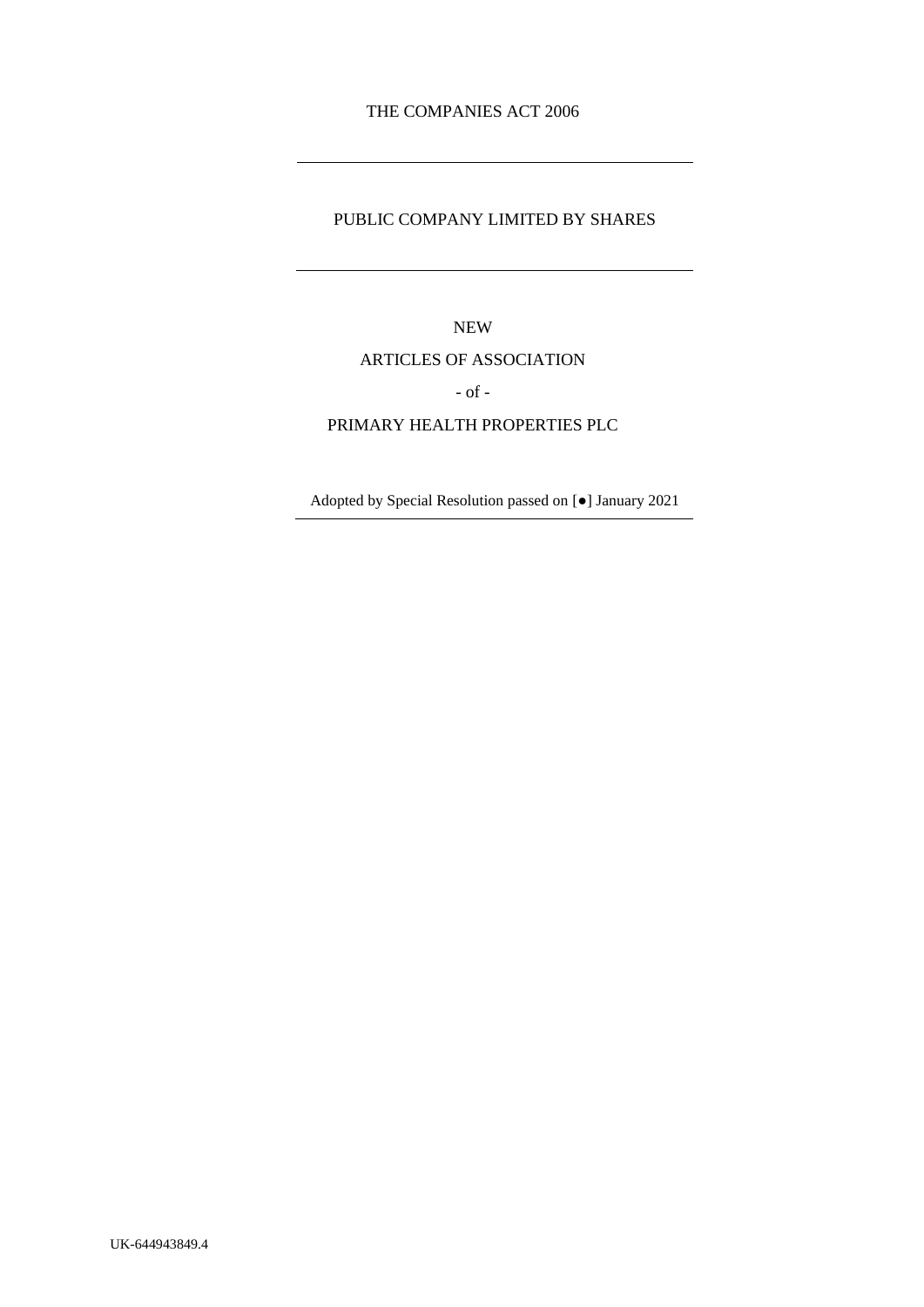# INDEX OF NEW ARTICLES OF ASSOCIATION

 $-of-$ 

# PRIMARY HEALTH PROPERTIES PLC

(As adopted by Special Resolution passed on [ $\bullet$ ] January 2021)

# **TABLE OF CONTENTS**

| $\mathbf{1}$ . |  |
|----------------|--|
|                |  |
| 2.             |  |
|                |  |
| 3.             |  |
|                |  |
| $\mathbf{4}$ . |  |
|                |  |
| 5.             |  |
| 6.             |  |
|                |  |
| 7.             |  |
| 8.             |  |
| 9.             |  |
| 10.            |  |
| 11.            |  |
| 12.            |  |
| 13.            |  |
|                |  |
| 14.            |  |
| 15.            |  |
|                |  |
| 16.            |  |
| 17.            |  |
| 18.            |  |
| 19.            |  |
| 20.            |  |
| 21.            |  |
|                |  |
| 22.            |  |
| 23.            |  |
| 24.            |  |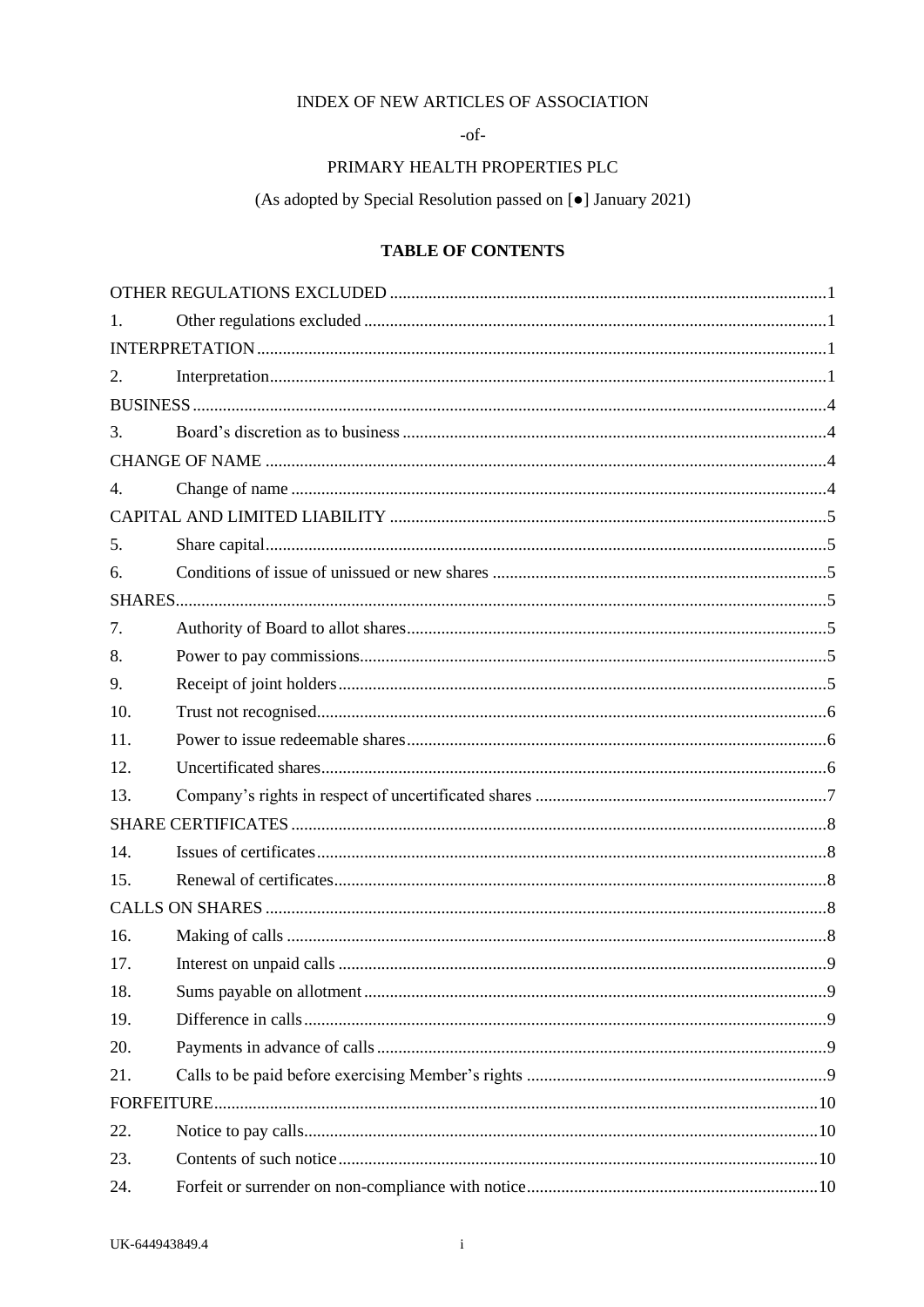| 25. |                                                                              |  |
|-----|------------------------------------------------------------------------------|--|
| 26. |                                                                              |  |
|     |                                                                              |  |
| 27. |                                                                              |  |
| 28. |                                                                              |  |
| 29. |                                                                              |  |
| 30. | Evidence of title to shares forfeited, surrendered or sold by the Company 11 |  |
|     |                                                                              |  |
| 31. |                                                                              |  |
| 32. |                                                                              |  |
| 33. |                                                                              |  |
| 34. |                                                                              |  |
| 35. |                                                                              |  |
| 36. |                                                                              |  |
| 37. |                                                                              |  |
|     |                                                                              |  |
| 38. |                                                                              |  |
| 39. |                                                                              |  |
| 40. |                                                                              |  |
|     |                                                                              |  |
| 41. |                                                                              |  |
|     |                                                                              |  |
| 42. |                                                                              |  |
| 43. |                                                                              |  |
| 44. |                                                                              |  |
|     |                                                                              |  |
| 45. |                                                                              |  |
| 46. |                                                                              |  |
| 47. |                                                                              |  |
|     |                                                                              |  |
| 48. |                                                                              |  |
|     |                                                                              |  |
| 49. |                                                                              |  |
| 50. |                                                                              |  |
| 51. |                                                                              |  |
| 52. |                                                                              |  |
|     |                                                                              |  |
| 53. |                                                                              |  |
| 54. |                                                                              |  |
| 55. |                                                                              |  |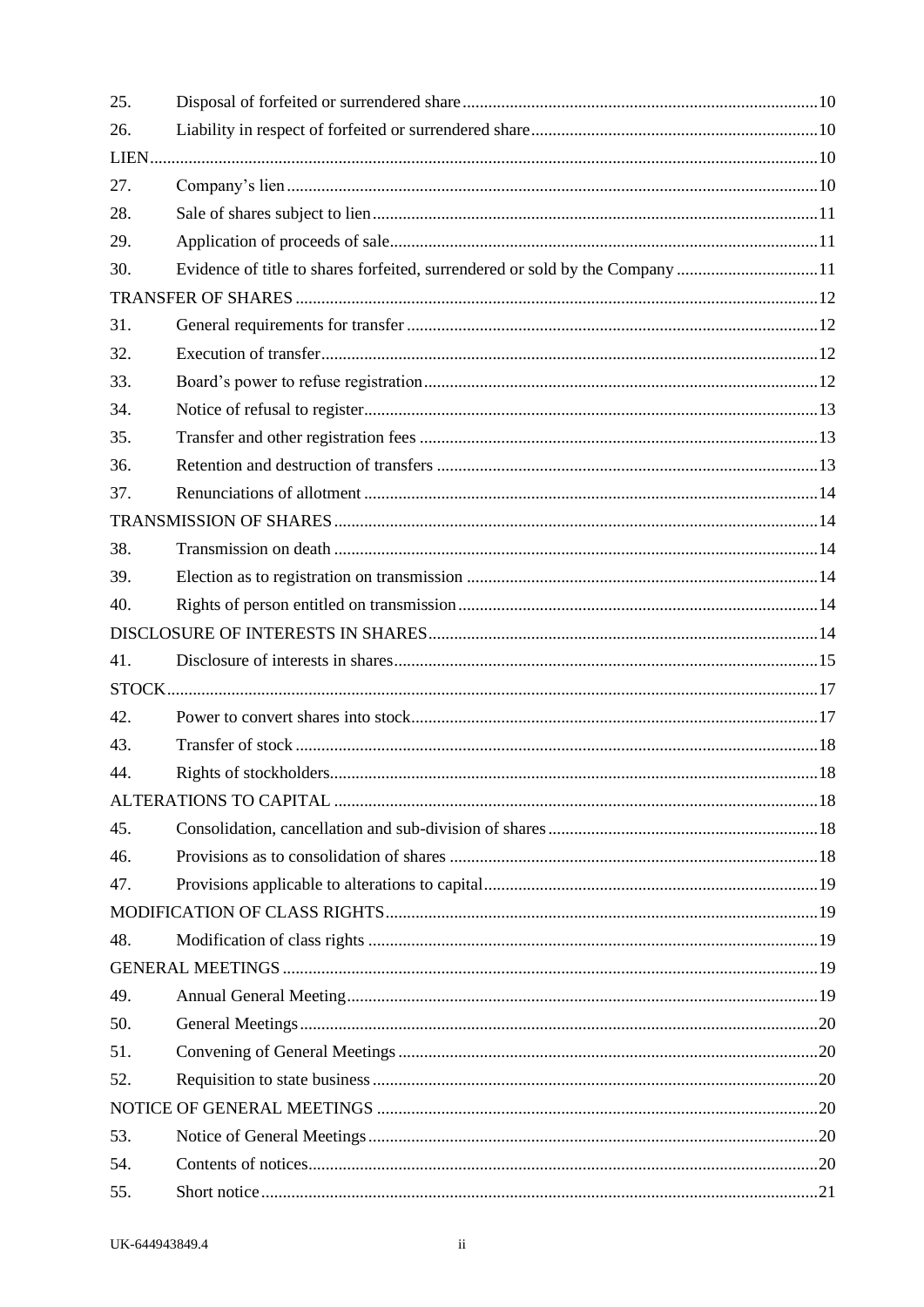| 56. |  |
|-----|--|
| 57. |  |
| 58. |  |
|     |  |
| 59. |  |
| 60. |  |
| 61. |  |
| 62. |  |
| 63. |  |
| 64. |  |
| 65. |  |
| 66. |  |
| 67. |  |
| 68. |  |
| 69. |  |
| 70. |  |
| 71. |  |
|     |  |
| 72. |  |
| 73. |  |
| 74. |  |
| 75. |  |
| 76. |  |
| 77. |  |
| 78. |  |
| 79. |  |
| 80. |  |
| 81. |  |
| 82. |  |
| 83. |  |
| 84. |  |
|     |  |
| 85. |  |
|     |  |
| 86. |  |
| 87. |  |
| 88. |  |
|     |  |
| 89. |  |
| 90. |  |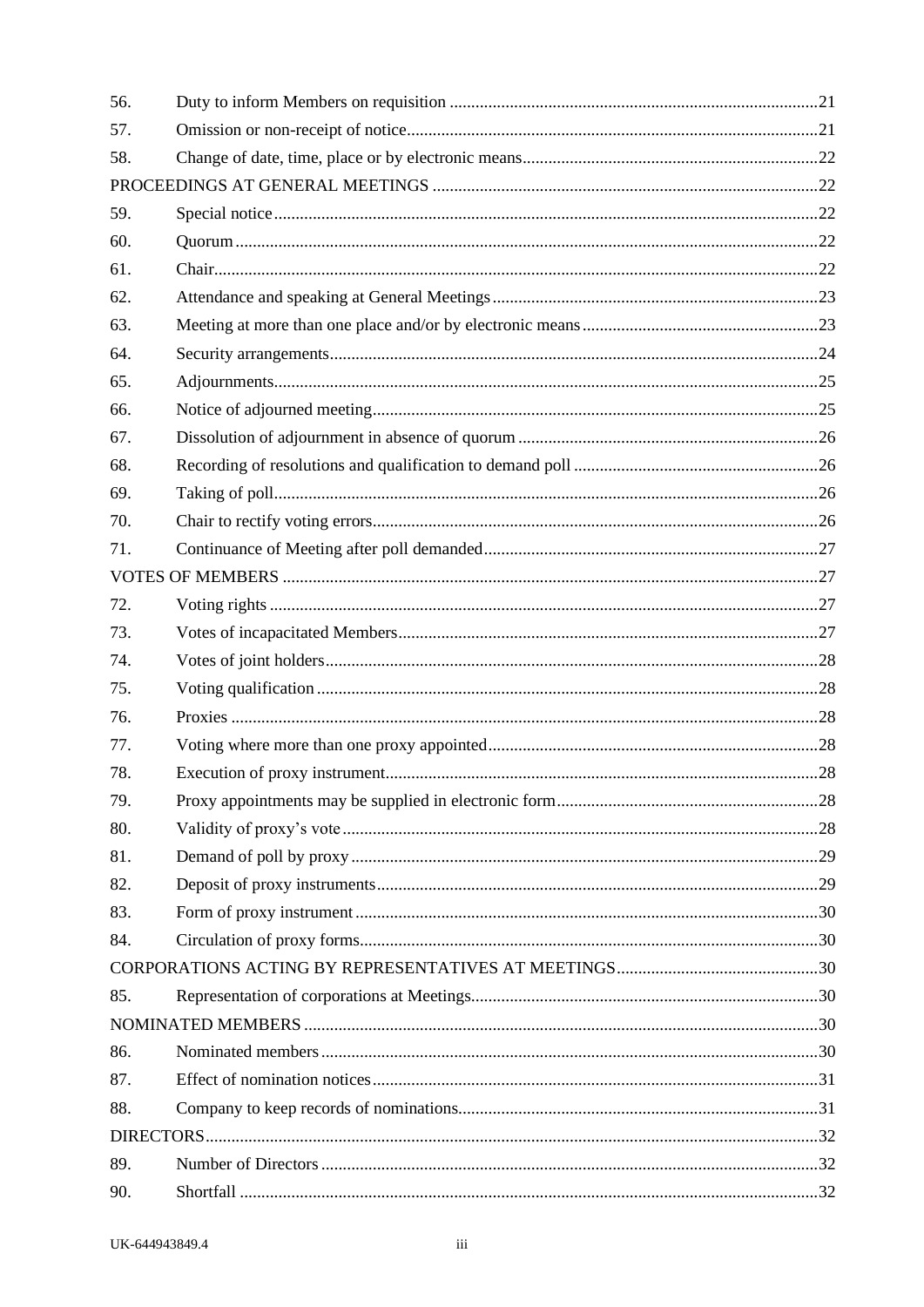| 91.  |                                                                                        |  |
|------|----------------------------------------------------------------------------------------|--|
| 92.  |                                                                                        |  |
| 93.  |                                                                                        |  |
| 94.  |                                                                                        |  |
| 95.  |                                                                                        |  |
|      |                                                                                        |  |
| 96.  |                                                                                        |  |
|      |                                                                                        |  |
| 97.  |                                                                                        |  |
| 98.  |                                                                                        |  |
| 99.  |                                                                                        |  |
| 100. |                                                                                        |  |
| 101. |                                                                                        |  |
|      |                                                                                        |  |
| 102. | Appointment, retirement and termination of appointment of Managing and other executive |  |
|      |                                                                                        |  |
|      |                                                                                        |  |
| 103. |                                                                                        |  |
| 104. |                                                                                        |  |
| 105. |                                                                                        |  |
| 106. |                                                                                        |  |
| 107. |                                                                                        |  |
| 108. |                                                                                        |  |
|      |                                                                                        |  |
| 109. |                                                                                        |  |
|      |                                                                                        |  |
| 110. | Power to borrow money and give security and restriction of borrowings 39               |  |
| 111. |                                                                                        |  |
|      |                                                                                        |  |
| 112. |                                                                                        |  |
| 113. |                                                                                        |  |
| 114. |                                                                                        |  |
| 115. |                                                                                        |  |
| 116. |                                                                                        |  |
| 117. |                                                                                        |  |
| 118. |                                                                                        |  |
|      |                                                                                        |  |
| 119. |                                                                                        |  |
| 120. |                                                                                        |  |
| 121. |                                                                                        |  |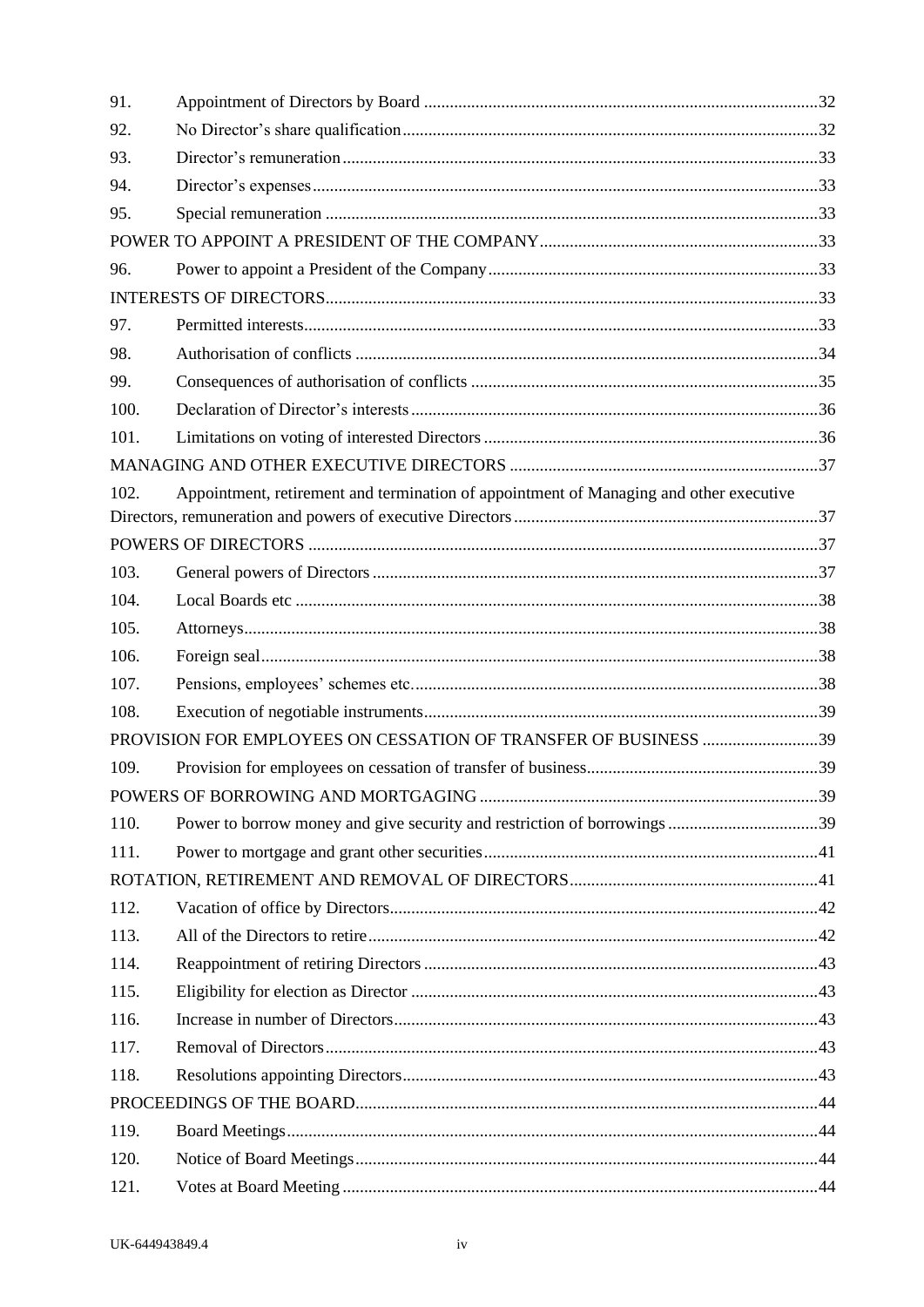| 122. |  |
|------|--|
| 123. |  |
| 124. |  |
| 125. |  |
| 126. |  |
| 127. |  |
| 128. |  |
| 129. |  |
|      |  |
| 130. |  |
|      |  |
| 131. |  |
|      |  |
| 132. |  |
|      |  |
| 133. |  |
| 134. |  |
|      |  |
| 135. |  |
|      |  |
| 136. |  |
|      |  |
| 137. |  |
| 138. |  |
| 139. |  |
| 140. |  |
| 141. |  |
| 142. |  |
| 143. |  |
| 144. |  |
| 145. |  |
| 146. |  |
|      |  |
| 147. |  |
|      |  |
| 148. |  |
| 149. |  |
|      |  |
| 150. |  |
| 151. |  |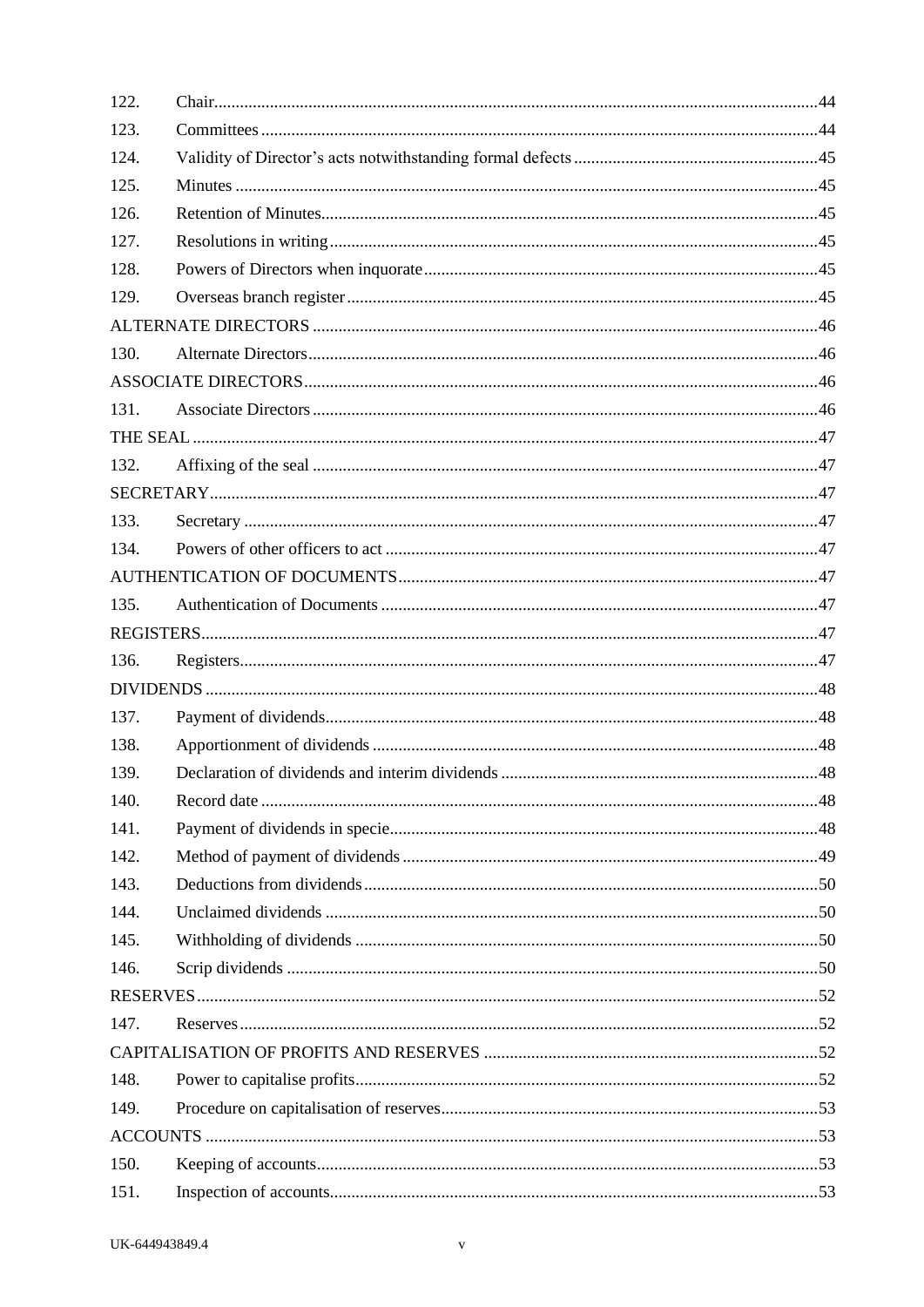| 152. |                                                                              |  |
|------|------------------------------------------------------------------------------|--|
| 153. |                                                                              |  |
| 154. |                                                                              |  |
|      |                                                                              |  |
| 155. |                                                                              |  |
| 156. |                                                                              |  |
| 157. |                                                                              |  |
|      |                                                                              |  |
| 158. |                                                                              |  |
|      |                                                                              |  |
| 159. |                                                                              |  |
| 160. |                                                                              |  |
| 161. |                                                                              |  |
| 162. |                                                                              |  |
| 163. |                                                                              |  |
| 164. | A member present at a meeting shall be deemed to have received due notice 57 |  |
| 165. |                                                                              |  |
| 166. |                                                                              |  |
|      |                                                                              |  |
| 167. |                                                                              |  |
|      |                                                                              |  |
| 168. |                                                                              |  |
|      |                                                                              |  |
| 169. |                                                                              |  |
| 170. |                                                                              |  |
| 171. |                                                                              |  |
| 172. |                                                                              |  |
| 173. |                                                                              |  |
| 174. |                                                                              |  |
| 175. |                                                                              |  |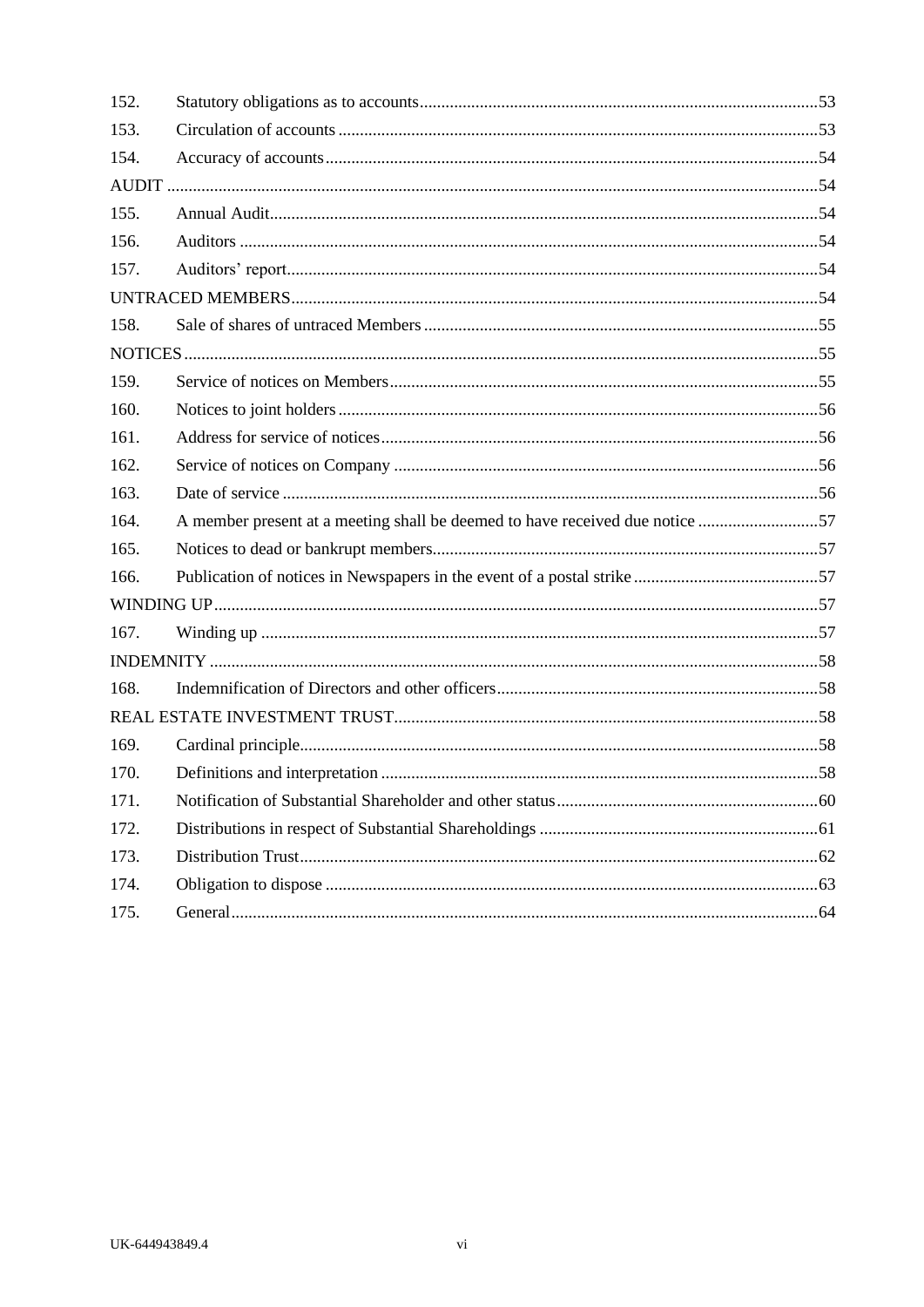#### THE COMPANIES ACT 2006

#### PUBLIC COMPANY LIMITED BY SHARES

#### NEW ARTICLES OF ASSOCIATION

 $-$  of  $-$ 

#### PRIMARY HEALTH PROPERTIES PLC

Adopted by Special Resolution passed on [●] January 2021

### **OTHER REGULATIONS EXCLUDED**

## <span id="page-7-1"></span><span id="page-7-0"></span>**1. OTHER REGULATIONS EXCLUDED**

The following regulations shall be the Articles of Association of the Company and save for such regulations no regulation or article prescribed by or pursuant to any statute concerning companies shall apply to the Company.

#### **INTERPRETATION**

# <span id="page-7-3"></span><span id="page-7-2"></span>**2. INTERPRETATION**

2.1 In these Articles the following words shall bear the following meanings if not inconsistent with the subject or context:

"**these Articles**" means these Articles of Association as herein contained or as from time to time amended;

"**the Auditors**" means the auditors for the time being of the Company;

"**the Board**" means the board of Directors of the Company or the Directors present at a duly convened meeting of Directors at which a quorum is present or a duly authorised committee of the Directors:

"**certificated share**" means a share in the capital of the Company that is not an uncertificated share and references to a share being held in certificated form shall be construed accordingly;

"**Clear Days**" means in relation to a period of notice, that period excluding the day when the notice is given or deemed to be given and the day for which it is given or on which it is to take effect;

"**Companies Act**" means the Companies Act 2006;

"**Company**" means Primary Health Properties PLC;

"**Directors**" means the directors for the time being of the Company;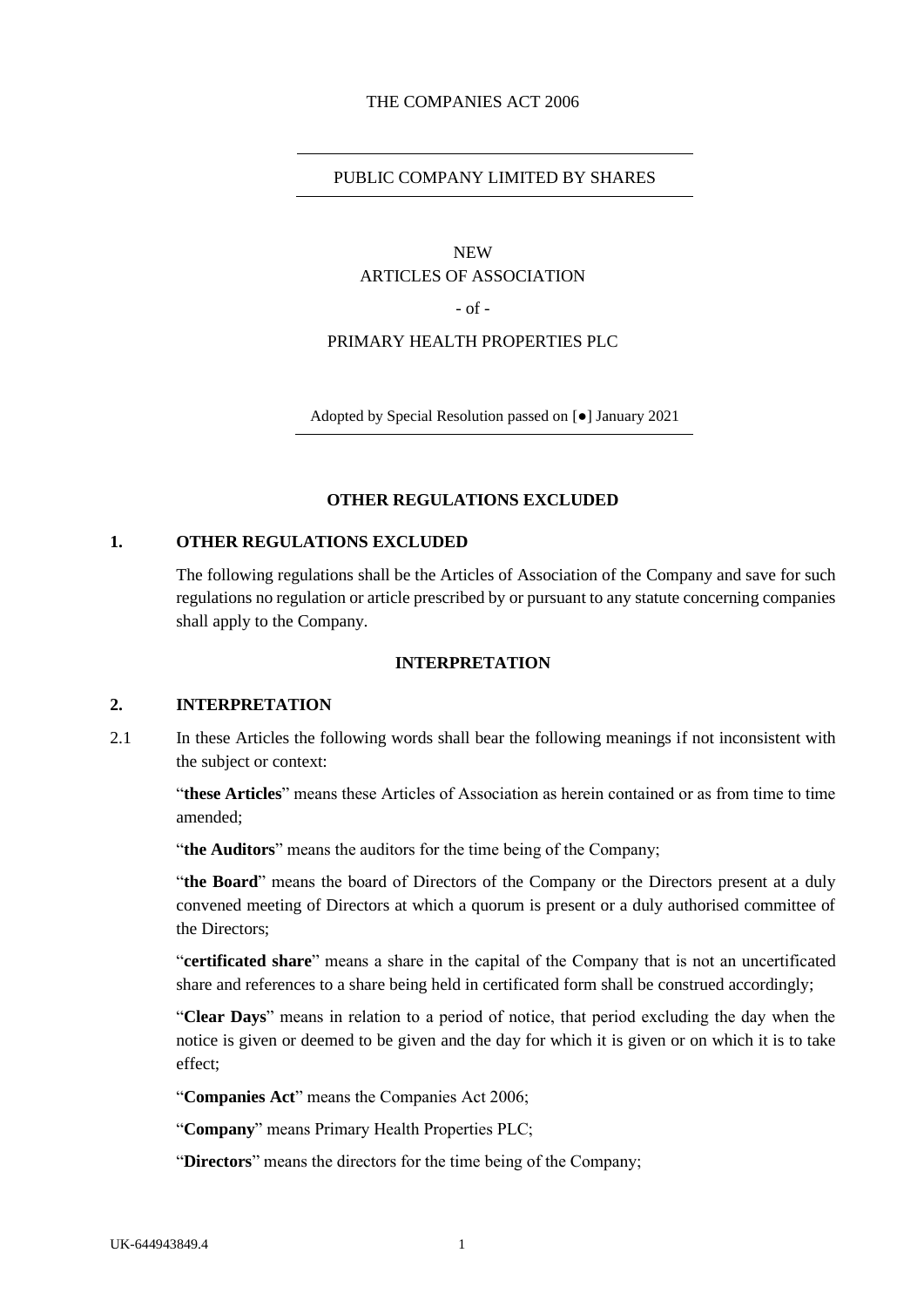"**electronic address**" means but is not limited to, any number or address used for the purposes of sending or receiving notices, documents or information by electronic means;

"**electronic form**" has the same meaning as in the Companies Act;

"**electronic means**" has the same meaning as in the Companies Act;

"**excepted transfer**" means, in relation to shares held by a Member:

- (a) a transfer pursuant to acceptance of a takeover offer for the Company (within the meaning of section 974 of the Companies Act); or
- (b) a transfer in consequence of a sale made through a recognised investment exchange (as defined in the Financial Services and Markets Act 2000) or another stock exchange outside the United Kingdom on which shares in the capital of the Company are normally traded; or
- (c) a transfer which is shown to the satisfaction of the Board to be made in consequence of a bona fide sale of the whole of the beneficial interest in the shares to a person who is unconnected with the Member and with any other person appearing to be interested in the shares;

"the London Stock Exchange" means the London Stock Exchange Plc;

"**General Meeting**" or "**Meeting**" means a general meeting of the Members of the Company

"**the Group**" means the Company and any company which is for the time being a Subsidiary Undertaking of the Company;

"**Member**" means in respect of any share in the Company the person or persons named for the time being in the Register as the holder(s) thereof (not including, to the extent that these Articles would otherwise conflict with the Statutes, the Company itself in relation to shares held as treasury shares), including, subject to Section 145 of the Companies Act 2006, any person nominated in accordance with these Articles to enjoy or exercise a member's rights in relation to the Company;

"**month**" means calendar month;

"**nomination notice**" has the meaning given to it in Article 86;

"**the Office**" means the registered office for the time being of the Company; "Paid Up" means paid up and/or credited as paid up;

"Paid Up" has the same meaning as in the Companies Act;

"**the Prescribed Rate**" means an annual rate of interest equal to two per cent above the Base Lending Rate (or any equivalent thereof or successor thereto) published from time to time by Barclays Bank PLC in London being the Base Lending Rate in effect at the close of business in London on the day immediately preceding the day on which such rate falls to be determined;

"**Principal Place**" has the meaning given to it in Article 63.1;

"**the Register**" means the register of Members of the Company and includes so far as relevant and so long as the Uncertificated Securities Regulations so permit/require, a related operator register of Members;

"**Regulations**" means the Uncertificated Securities regulation 2001;

"**Retiring Directors**" has the meaning given to it in Article 113.3.2;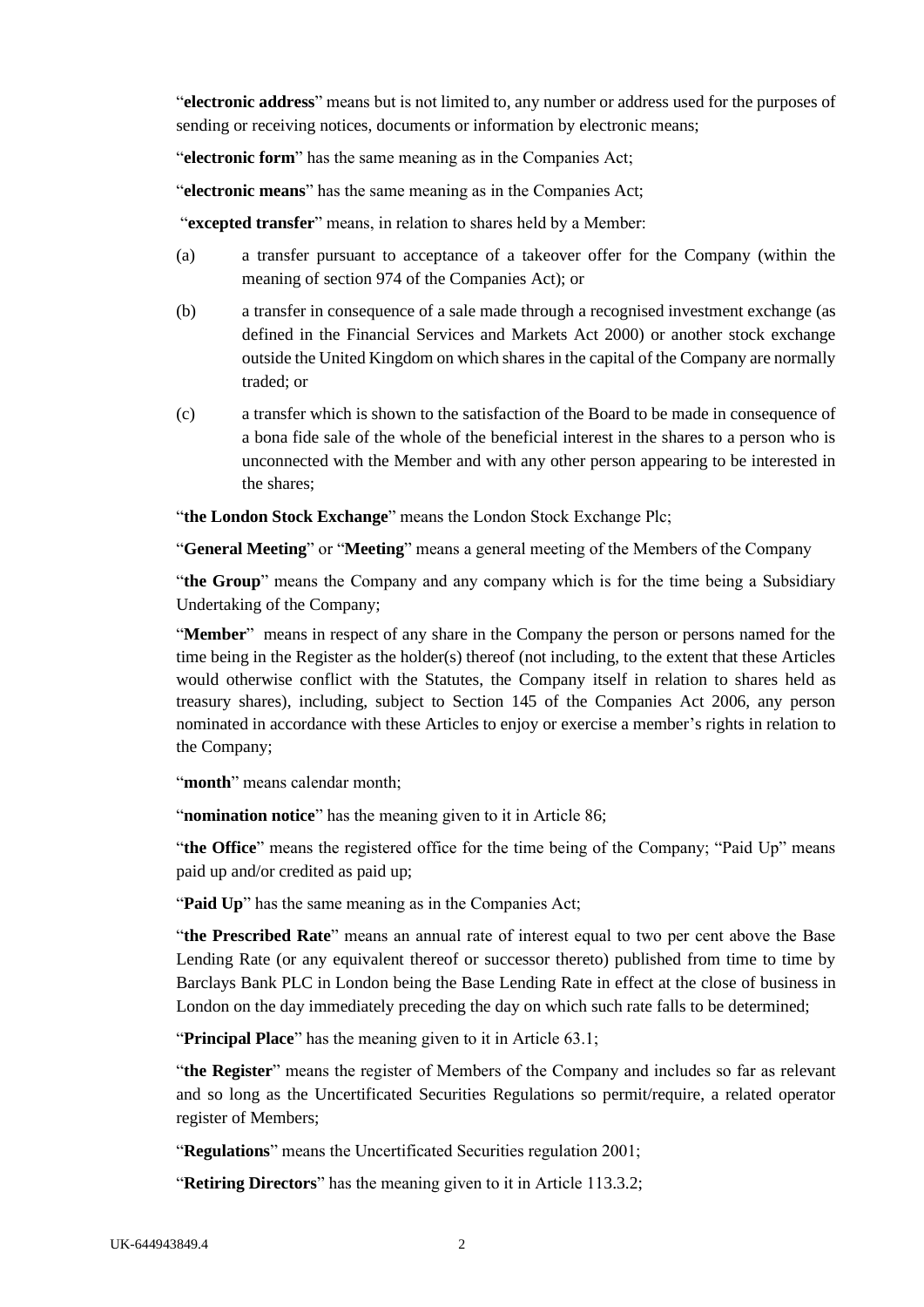"**the Seal**" means the common seal of the Company and, as appropriate, any official seal that the Company has or may be permitted to have under the Statutes;

"**the Secretary**" means the secretary of the Company and (subject to the provisions of the Companies Act) any joint assistant or deputy secretary and any person appointed by the Directors to perform any of the duties of the secretary;

"**the Statutes**" means Companies Act, the Uncertificated Securities Regulations, and every other statute or statutory instrument, rule, order or regulation for the time being in force concerning companies and affecting the Company;

"**Sterling**" means the lawful currency of the United Kingdom;

"**Subsidiary Undertaking**" means a subsidiary undertaking of the Company which is required by the Statutes to be included in consolidated Group accounts of the Company;

"**Uncertificated Securities Regulations**" means the Uncertificated Securities Regulations 2001, including any modification of them or any regulations in substitution of them from time to time in force;

"**uncertificated share**" means a share of a class in the capital of the Company which is recorded on the Register as being held in uncertificated form and title to which may, by virtue of the Uncertificated Securities Regulations, be transferred by means of a relevant system and references to a share being held in uncertificated form shall be construed as a reference to that share being an uncertificated unit of security;

"**UKLA**" means the Financial Services Authority acting in its capacity as the competent authority for the purposes of part VI of the Financial Services and Markets Act 2000;

"the United Kingdom" means Great Britain and Northern Ireland;

"**in Writing**" means written, printed, lithographed, or photographed, or visibly expressed, including in electronic form or by making it available on a website, in all or any of these or any other modes of representing or reproducing words.

- 2.2 Words importing the singular number only shall include the plural number, and vice versa.
- 2.3 Words importing the masculine gender only shall include the feminine gender.
- 2.4 Words importing persons shall include corporations.
- $2.5$ References to the execution of a document (including where execution is implied, such as in the giving of a written consent) include references to its being executed under hand or under seal or by any other method (including electronically), and, in relation to anything sent or supplied in electronic form, include references to its being executed by such means and incorporating such information as the Board may from time to time stipulate for the purpose of establishing its authenticity and integrity.
- 2.6 The expressions "share" and "shareholder" shall include stock and stockholder. The expressions "debenture" and "debenture holder" shall include debenture stock and debenture stockholder.
- 2.7 Subject as aforesaid, any words or expressions defined in the Statutes shall (except where the subject or context otherwise requires) bear the same meaning in these Articles.
- 2.8 References to "includes", "including" and "included" will be construed without limitation unless inconsistent with the context.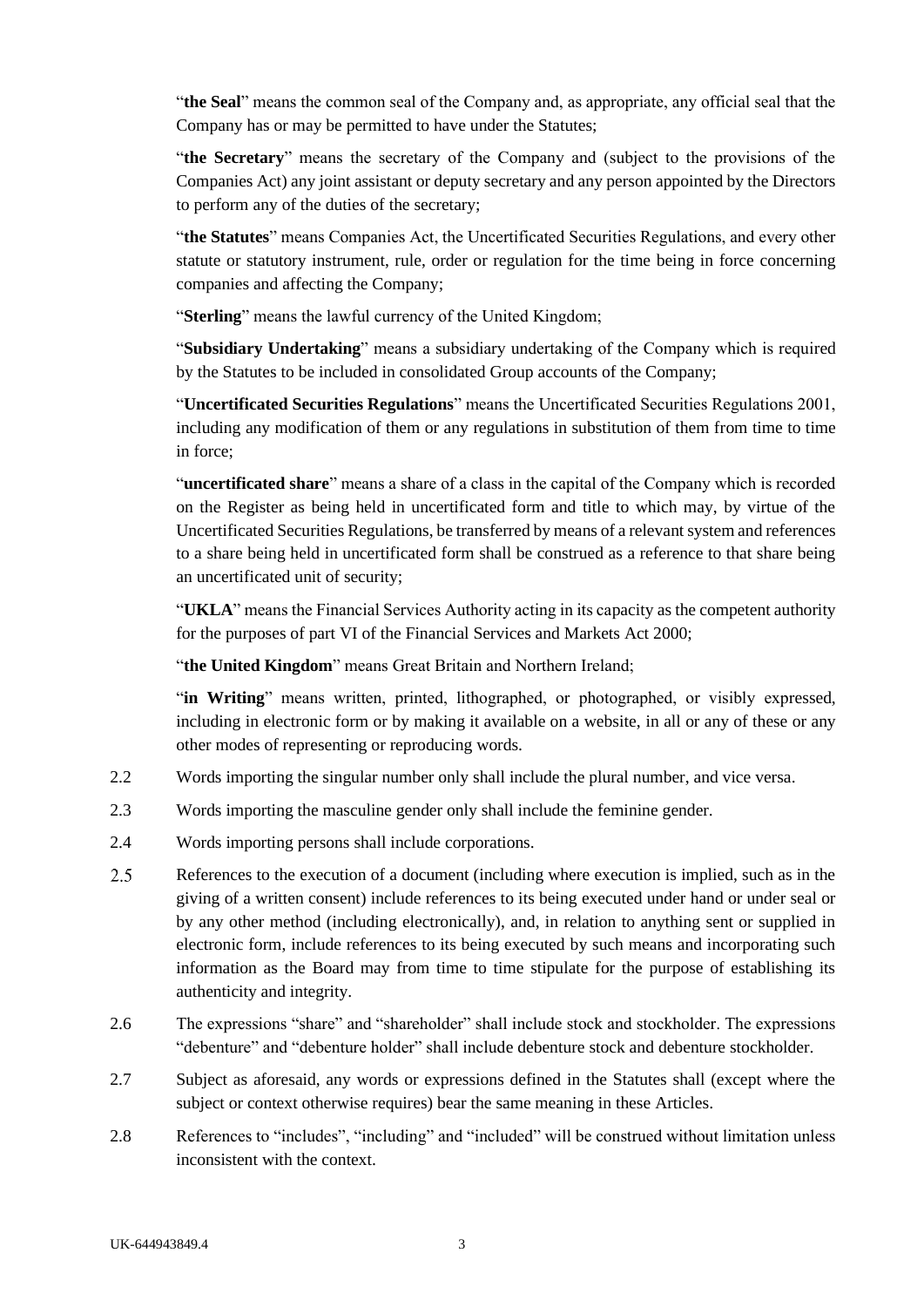- 2.9 References to any statute or statutory provision shall be construed as relating to any statutory modification or re-enactment thereof for the time being in force.
- 2.10 References to "Sections" are references to sections of the Companies Act (unless otherwise indicated) and references to "Articles" are references to articles of these Articles.
- 2.11 The headings contained in these Articles are included for convenience only and shall not affect the construction of these Articles.
- 2.12 A special resolution shall be effective for any purpose for which an ordinary resolution is expressed to be required under any provision of these Articles.
- 2.13 References to a person's participation in the business of a General Meeting includes without limitation and as relevant the right (including, in the case of a corporation, through a duly appointed representative) to speak, vote, be represented by a proxy and have access in either hard copy or electronic form to all documents which are required by the Companies Act 2006 or these Articles to be made available at the Meeting, and participate and participating in the business of a General Meeting shall be construed accordingly.
- $2.14$ A person who is a Member is present at a Meeting for the purposes of these Articles if:
	- (a) being an individual, he attends the Meeting (at the Principal Place or any satellite meeting place) in person or attends by any electronic means as determined by the Directors in relation to that Meeting;
	- (b) being a corporation, a person that it has authorised to attend the Meeting as its representative attends the Meeting (at the Principal Place or any satellite meeting place) or attends by any electronic means as determined by the Directors in relation to that Meeting in that capacity; or
	- (c) a person appointed as his proxy attends (at the Principal Place or any satellite meeting place) in person or attends by any electronic means as determined by the Directors in relation to that Meeting.
- $2.15$ References to any security as being in certificated form or uncertificated form refer, respectively to that security being a certificated unit of a security or an uncertificated unit of a security for the purposes of the Regulations.

#### **BUSINESS**

# <span id="page-10-1"></span><span id="page-10-0"></span>**3. BOARD'S DISCRETION AS TO BUSINESS**

Any branch or kind of business which, by the Memorandum of Association of the Company or these Articles, is either expressly or by implication authorised to be undertaken by the Company may be undertaken by the Company at such time as the Board shall think fit and further, may be suffered by them to be in abeyance, whether such branch or kind of business may have been actually commenced or not, so long as the Board may deem it expedient not to commence or proceed with such branch or kind of business.

# **CHANGE OF NAME**

# <span id="page-10-3"></span><span id="page-10-2"></span>**4. CHANGE OF NAME**

The Company may change its name by resolution of the directors.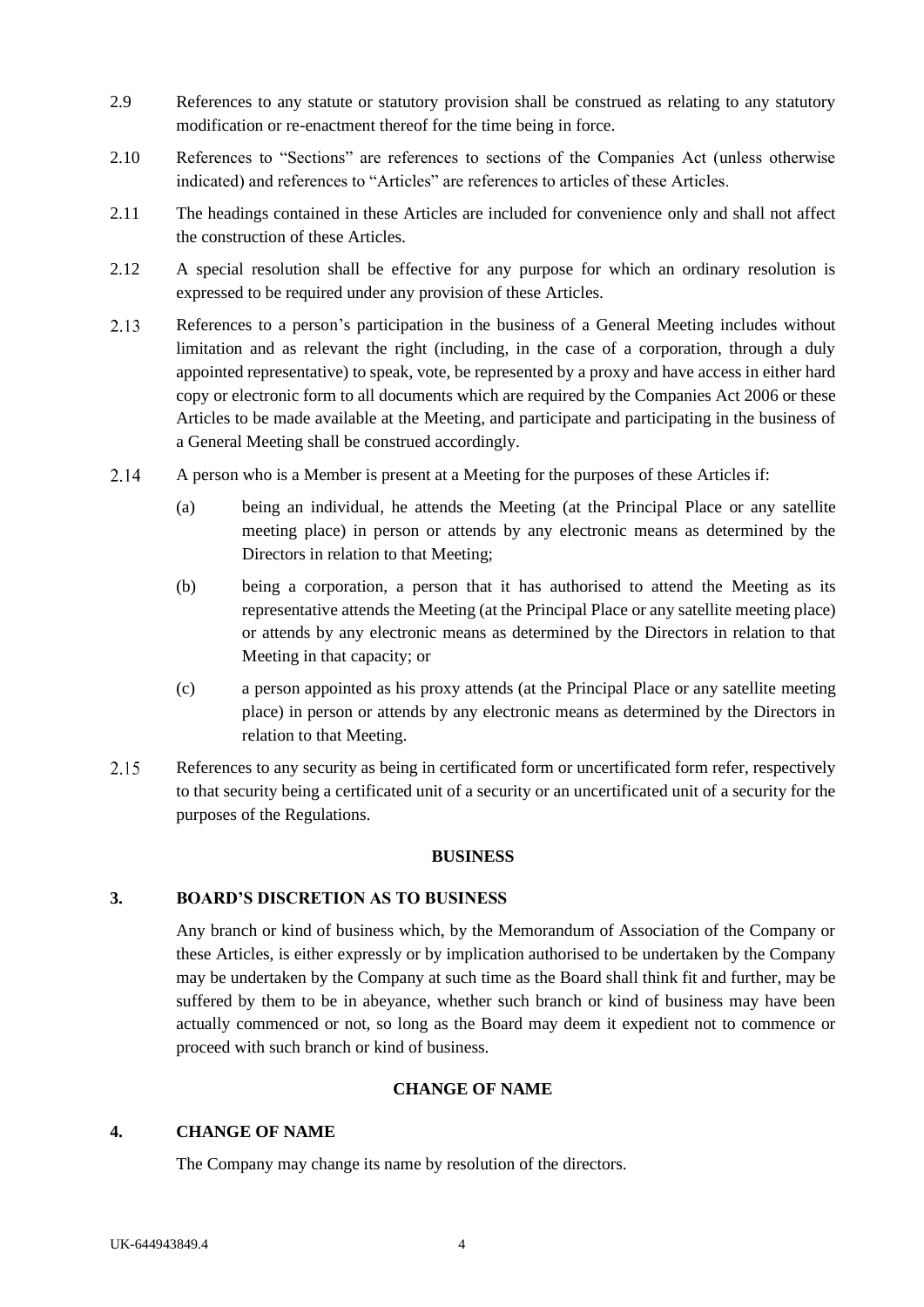#### **CAPITAL AND LIMITED LIABILITY**

#### <span id="page-11-1"></span><span id="page-11-0"></span>**5. SHARE CAPITAL**

The share capital of the Company as at the date of adoption of these Articles is divided into 1,315,551,380 ordinary shares of 12.5 pence each and the liability of the Members is limited to the amount, if any, unpaid on the shares held by them.

#### <span id="page-11-2"></span>**6. CONDITIONS OF ISSUE OF UNISSUED OR NEW SHARES**

Without prejudice to any special rights for the time being conferred on the holders of any class of shares (which special rights shall not be modified, varied or abrogated except with such consent or sanction as is provided for by Article [48\)](#page-25-2), any share in the Company (whether forming part of the present capital or not) may be issued with such preferred, deferred, or other special rights, or subject to such conditions or restrictions, whether in regard to dividend, return of capital, voting or otherwise, as the Company may from time to time by ordinary resolution direct, or failing such direction (but in the case of unclassified shares only) as the Board may determine. The Company shall, if required in accordance with Section 556, within one month from allotting shares deliver to the Registrar of Companies a statement in the prescribed form containing particulars of special rights. Where the equity capital of the Company includes shares with different voting rights, the designation of each class of shares other than those with the most favourable voting rights will include the words "restricted voting" or "limited voting" or "non-voting".

#### **SHARES**

## <span id="page-11-4"></span><span id="page-11-3"></span>**7. AUTHORITY OF BOARD TO ALLOT SHARES**

Subject to the Statutes and to the authority of the Company in a General Meeting required by the Statues, the Directors shall have unconditional authority to allot, grant options over, offer or otherwise deal with or dispose of any share of the Company to such persons, at such times and generally on such terms and conditions as the Directors may determine.

#### <span id="page-11-5"></span>**8. POWER TO PAY COMMISSIONS**

The Company may in connection with the issue of any shares exercise all powers of paying commission and brokerage conferred or permitted by the Statutes. Any such commission or brokerage may be satisfied in fully paid shares in the Company, in which case Sections 552 and 553 shall be complied with. In addition to all other powers of paying commissions, the Company (or the Board on behalf of the Company) may exercise the powers conferred by the Statutes of applying its shares or capital moneys in paying commissions to persons subscribing or procuring subscriptions for shares of the Company or agreeing so to do, whether absolutely or conditionally provided that the rate per cent. or the amount of the commission paid or agreed to be paid shall be disclosed in the manner required by the Statutes and shall not exceed 10 per cent. of the price at which the shares in respect whereof the commission is paid are issued or an amount equivalent thereto. The Company (or the Board on behalf of the Company) may also, on any issue of shares, pay such brokerage as may be lawful.

## <span id="page-11-6"></span>**9. RECEIPT OF JOINT HOLDERS**

If two or more persons are registered as joint holders of any share, any one of such persons may give effectual receipts for any dividend or other moneys payable in respect of such share.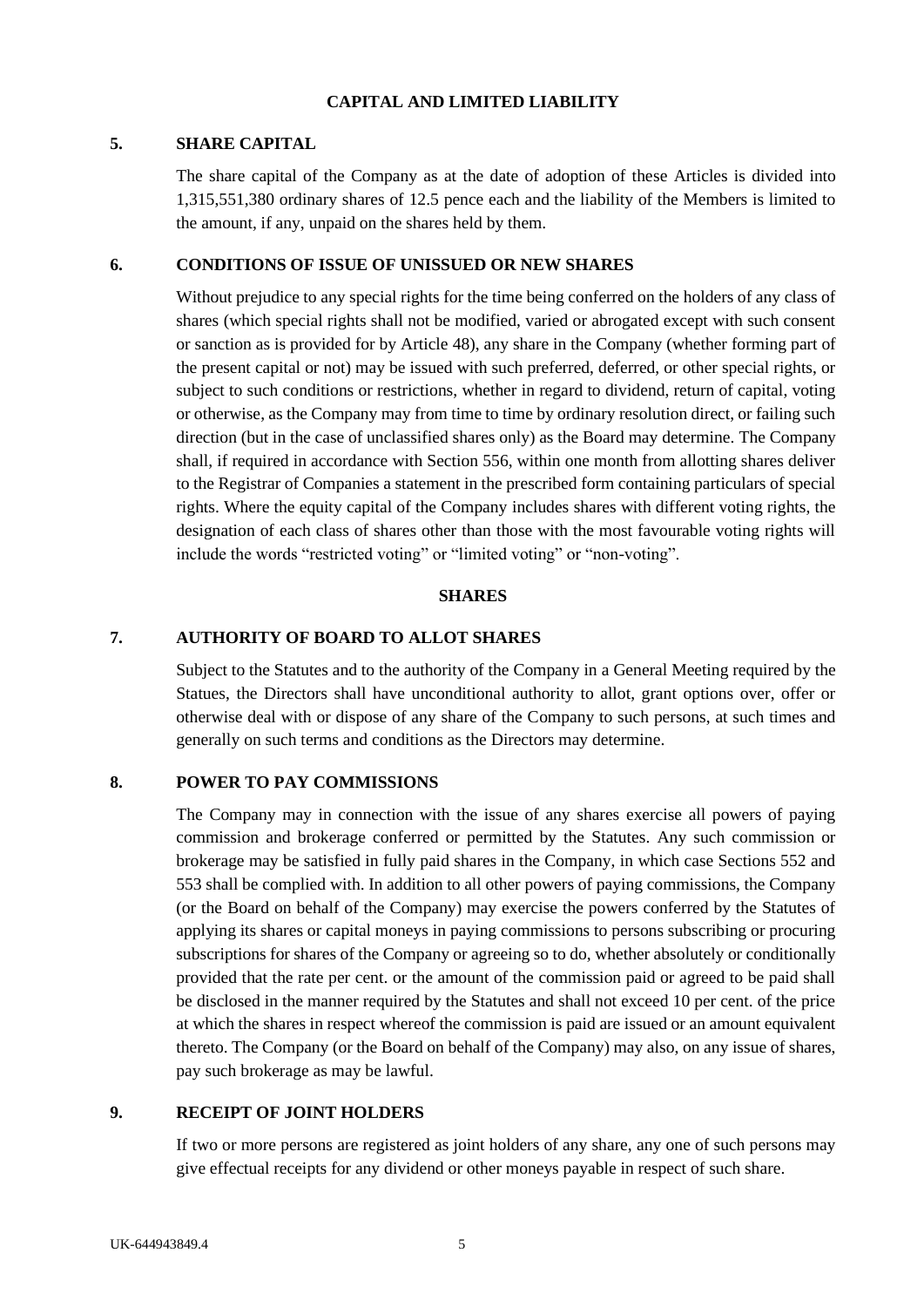### <span id="page-12-0"></span>**10. TRUST NOT RECOGNISED**

The Company shall keep the Register and such other registers and associated indices in relation to its Members as may be required by the Statutes and shall maintain such registers and indices in accordance with the Statutes. Save as required by the Statutes or provided by these Articles or otherwise required by law, no person shall be recognised by the Company as holding any share upon any trust, and the Company shall not be bound by or required to recognise any equitable, contingent, future or partial interest in any share or (except only as by these Articles otherwise expressly provided or as by the Statutes required or pursuant to an order of Court) any right whatsoever in respect of any share, other than an absolute right to the entirety thereof in the registered holder.

# <span id="page-12-1"></span>**11. POWER TO ISSUE REDEEMABLE SHARES**

The Company may:

- 11.1 issue shares which are to be redeemed or are liable to be redeemed at the option of the Company or of the Members and the Directors may determine the terms, conditions and manner of redemption of any such shares; and
- 11.2 with respect to Paid Up ordinary shares issue warrants stating the bearer is entitled to the ordinary shares therein specified, and may provide by coupons or otherwise for the payment of future dividends or other monies or for the exercise of rights on or in respect of the ordinary shares included in such warrants. The Company shall comply with the provisions of the Companies Act with respect to the details required to be maintained in respect of the issue of Share Warrants. A Share Warrant shall entitle the bearer thereof to the ordinary shares included in it, and such ordinary shares may be transferred by the delivery of the Share Warrant, and the provisions of these Articles with respect to the issue of certificates for or the transfer and transmission of shares shall not apply to ordinary shares for which Share Warrants have been issued. The Company in general meeting shall have power to determine to what extent the bearer of a Share Warrant shall be deemed to be member of the Company. No new Share Warrants will be issued to replace one that has been lost, unless the Company is satisfied beyond reasonable doubt that the original has been destroyed.

#### <span id="page-12-2"></span>**12. UNCERTIFICATED SHARES**

- 12.1 Subject to the Uncertificated Securities Regulations, the Board may permit shares of any class to be held in uncertificated form and to be transferred by means of a relevant system and may determine that any class of shares shall cease to be a participating security. Where the Board permits shares to be held in uncertificated form, Articles [12.4](#page-13-1) and [12.5](#page-13-2) shall commence to have effect immediately prior to the time at which the operator of the relevant system concerned permits the class of shares to be a participating security.
- 12.2 Conversion of shares held in certificated form into shares held in uncertificated form, and vice versa, may be made in such manner as the Board may in its absolute discretion think fit (subject to the Uncertificated Securities Regulations and the facilities and requirements of the relevant system).
- 12.3 Shares in the capital of the Company that fall within a certain class shall not form a separate class of shares from other shares in that class because any share in that class is held in uncertificated form or is permitted in accordance with the Uncertificated Securities Regulations to become a participating security.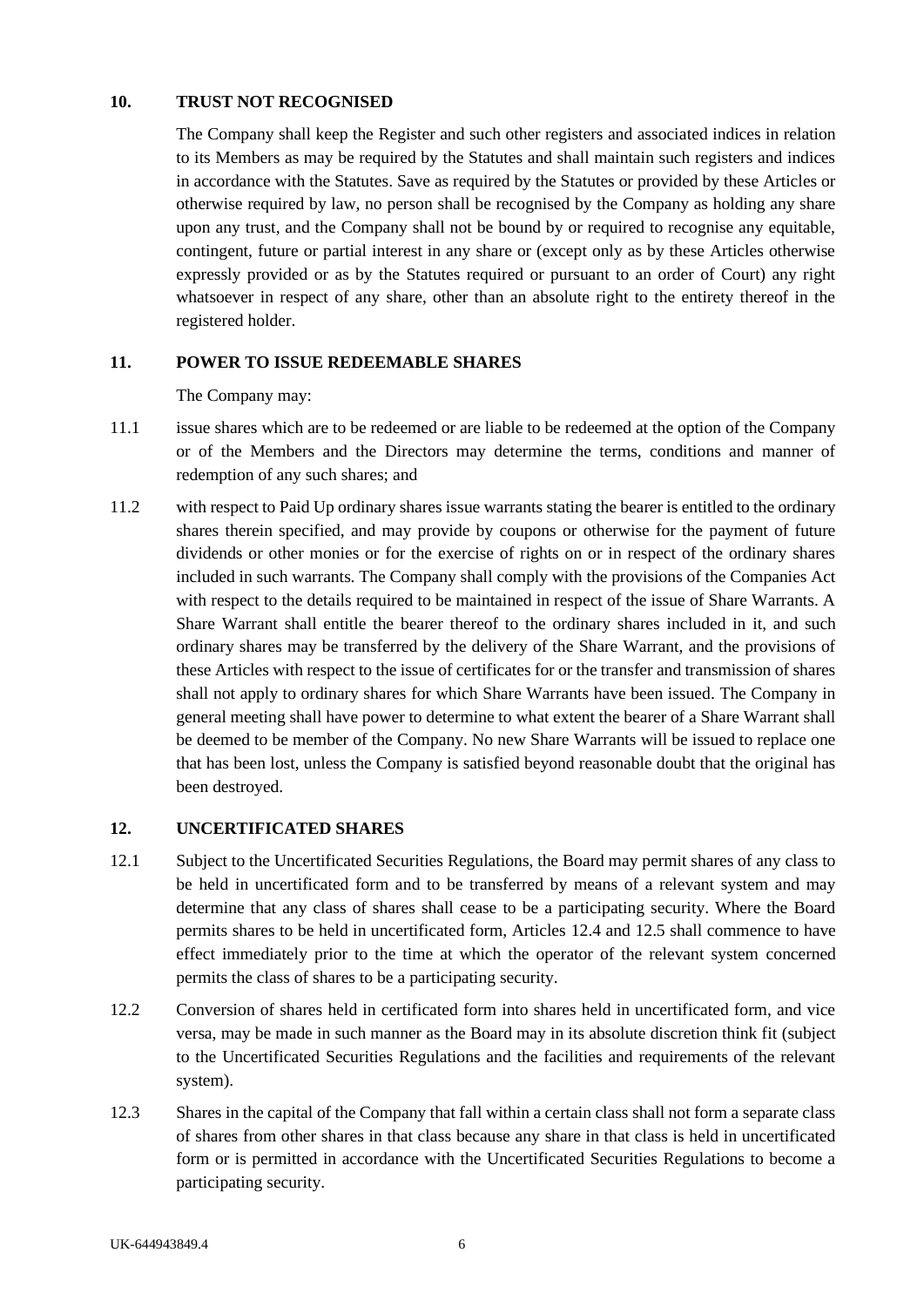- <span id="page-13-1"></span>12.4 In relation to any class of shares which is, for the time being, a participating security, and for so long as such class remains a participating security, no provision of these Articles shall apply or have effect to the extent that it is in any respect inconsistent with:
	- 12.4.1 the holding of shares of that class in uncertificated form;
	- 12.4.2 the transfer of title to shares of that class by means of a relevant system; or
	- 12.4.3 the provisions of the Uncertificated Securities Regulations and, without prejudice to the generality of this Article, no provision of these Articles shall apply or have effect to the extent that it is in any respect inconsistent with the maintenance, keeping or entering up by the operator of the relevant system, so long as that is permitted or required by the Uncertificated Securities Regulations, of an operator register of securities in respect of shares of that class in uncertificated form.
- <span id="page-13-2"></span>12.5 Without prejudice to the generality of Article [12.4](#page-13-1) and notwithstanding anything contained in these Articles, where any class of shares is, for the time being, a participating security (such class being referred to hereinafter as the "**Relevant Class**"):
	- 12.5.1 the register relating to the Relevant Class shall be maintained at all times in the United Kingdom; and
	- 12.5.2 unless the Directors otherwise determine, shares of the Relevant Class held by the same holder or joint holder in certificated form and uncertificated form shall be treated as separate holdings.

#### <span id="page-13-0"></span>**13. COMPANY'S RIGHTS IN RESPECT OF UNCERTIFICATED SHARES**

Where any class of shares is a participating security and the Company is entitled under the Statutes or the Articles to sell, transfer, dispose of, forfeit, re-allot, accept the surrender of or otherwise enforce a lien over a share held in uncertificated form, the Company shall be entitled, subject to the Statutes and the Articles and the facilities and requirements of the relevant system:

- 13.1 to require the holder of that uncertificated share by notice to change that share into certificated form within the period specified in the notice and to hold that share in certificated form so long as required by the Company;
- 13.2 to require the holder of that uncertificated share by notice to give any instructions necessary to transfer title to that share by means of the relevant system within the period specified in the notice;
- <span id="page-13-3"></span>13.3 to require the holder of that uncertificated share by notice to appoint any person to take any step, including without limitation the giving of any instructions by means of the relevant system, necessary to transfer that share within the period specified in the notice;
- 13.4 to take any action that the Board considers appropriate to achieve the sale, transfer, disposal of, forfeiture, re-allotment or surrender of that share or otherwise to enforce a lien in respect of it; and
- 13.5 to assume that the entries on any record of securities maintained by it in accordance with the Uncertificated Securities Regulations and regularly reconciled with the relevant operator register of securities are a complete and accurate reproduction of the particulars entered in the operator register of securities and shall accordingly not be liable in respect of any act or thing done or omitted to be done by or on behalf of the Company in reliance upon such assumption; in particular, any provision of these Articles which requires or envisages that action will be taken in reliance on information contained in the register shall be construed to permit that action to be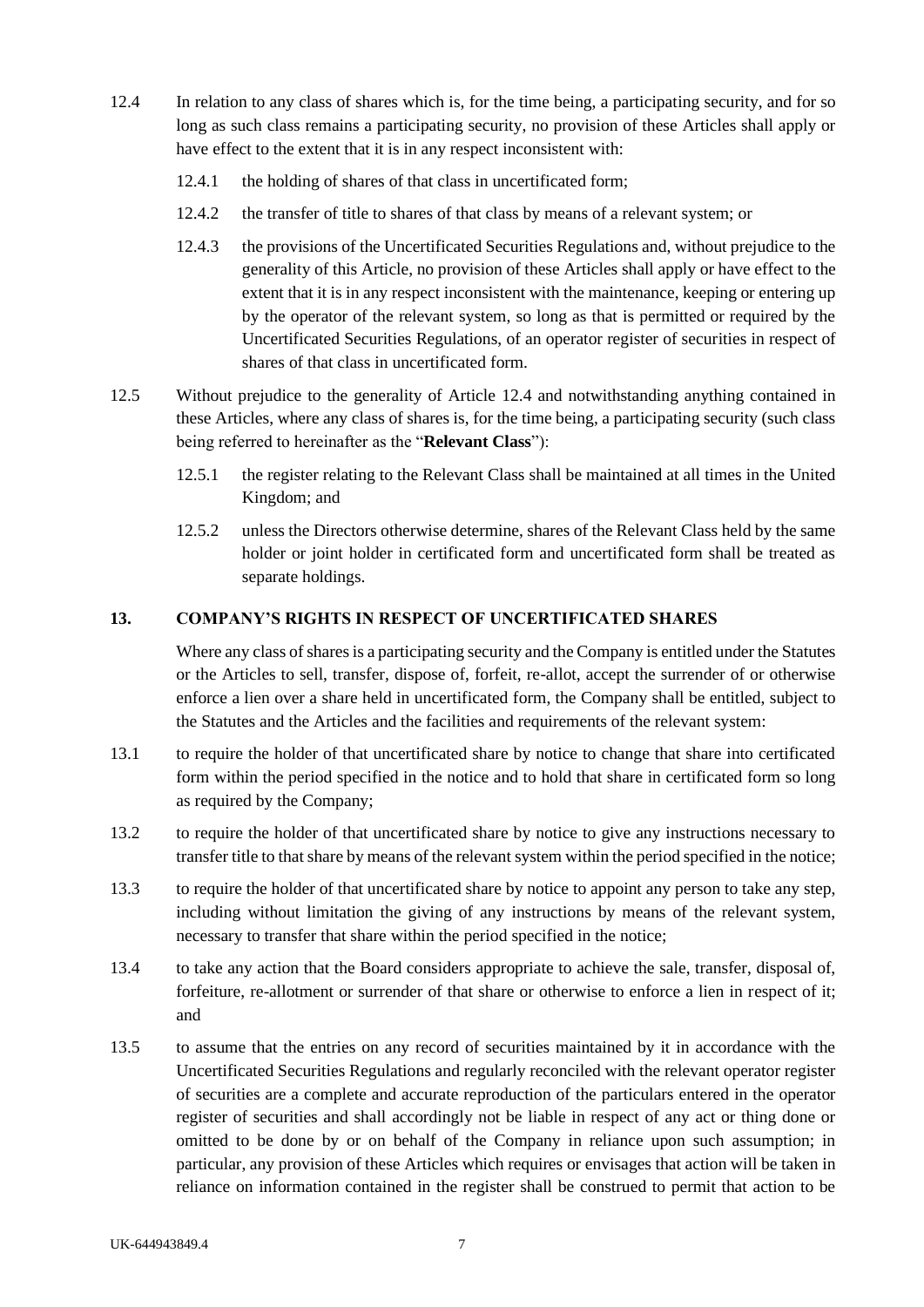taken in reliance on information contained in any relevant record of securities (as so maintained and reconciled).

## **SHARE CERTIFICATES**

# <span id="page-14-1"></span><span id="page-14-0"></span>**14. ISSUES OF CERTIFICATES**

- 14.1 Every Member shall without payment be entitled to receive within two months after the allotment of shares to him or within 14 days lodgement of a transfer of shares to or by him (or within such other period as the conditions of issue shall provide) one certificate for all the certificated shares of each class registered or remaining registered in his name provided that in the case of joint holders the Company shall not be bound to issue more than one certificate to all the joint holders and delivery of such certificate to any one of them shall be sufficient delivery to all. Where part of the shares comprised in a certificate are transferred, the Member transferring shall be entitled without payment to a certificate for the balance thereof. Shares of different classes may not be included in the same certificate.
- 14.2 Every certificate shall specify the number, class and distinctive numbers (if any) of the shares to which it relates and the amount paid up thereon and (subject as hereinafter provided) shall bear the autographic signatures of at least one Director and the Secretary provided that the Board by resolution may determine that such signatures or either of them shall be dispensed with or shall be affixed by such other person as may be authorised by the Board or some method or system of mechanical or electronic signature.
- 14.3 If and so long as all the issued shares of a particular class are fully Paid Up and rank pari passu for all purposes, then none of those shares shall be distinguished by a denoting number. A Member may require more than one certificate in respect of the certificated shares held by him in the capital of the Company for the time being provided the Directors can require the Member to pay the Company's exceptional out of pocket expenses incurred in connection with the issue of any share certificate under this Article provided further that no Member shall be entitled to more than one certificate in respect of any one share held by him.

# <span id="page-14-2"></span>**15. RENEWAL OF CERTIFICATES**

If any such certificate is worn out, defaced, destroyed or lost, it may be replaced by a new certificate without payment (other than exceptional out-of-pocket expenses incurred by the Company in respect of any such issue) on such evidence being produced as the Board may require and, in the case of wearing out or defacement, on delivery up of the old certificate and, in the case of destruction or loss, on execution of such indemnity (if any), with or without security, as the Board may require. The Company shall be entitled to destroy any old certificate which has been replaced.

# **CALLS ON SHARES**

# <span id="page-14-4"></span><span id="page-14-3"></span>**16. MAKING OF CALLS**

16.1 The Board may, subject to the provisions of these Articles and to any conditions of issue, from time to time make such calls upon the Members in respect of all moneys unpaid on their shares (whether on account of the nominal value of the shares or by way of premium) as it thinks fit provided that fourteen Clear Days' notice at least is given of each call, and each Member shall be liable to pay the amount of every call so made upon him to the persons and at the times and places appointed by the Board.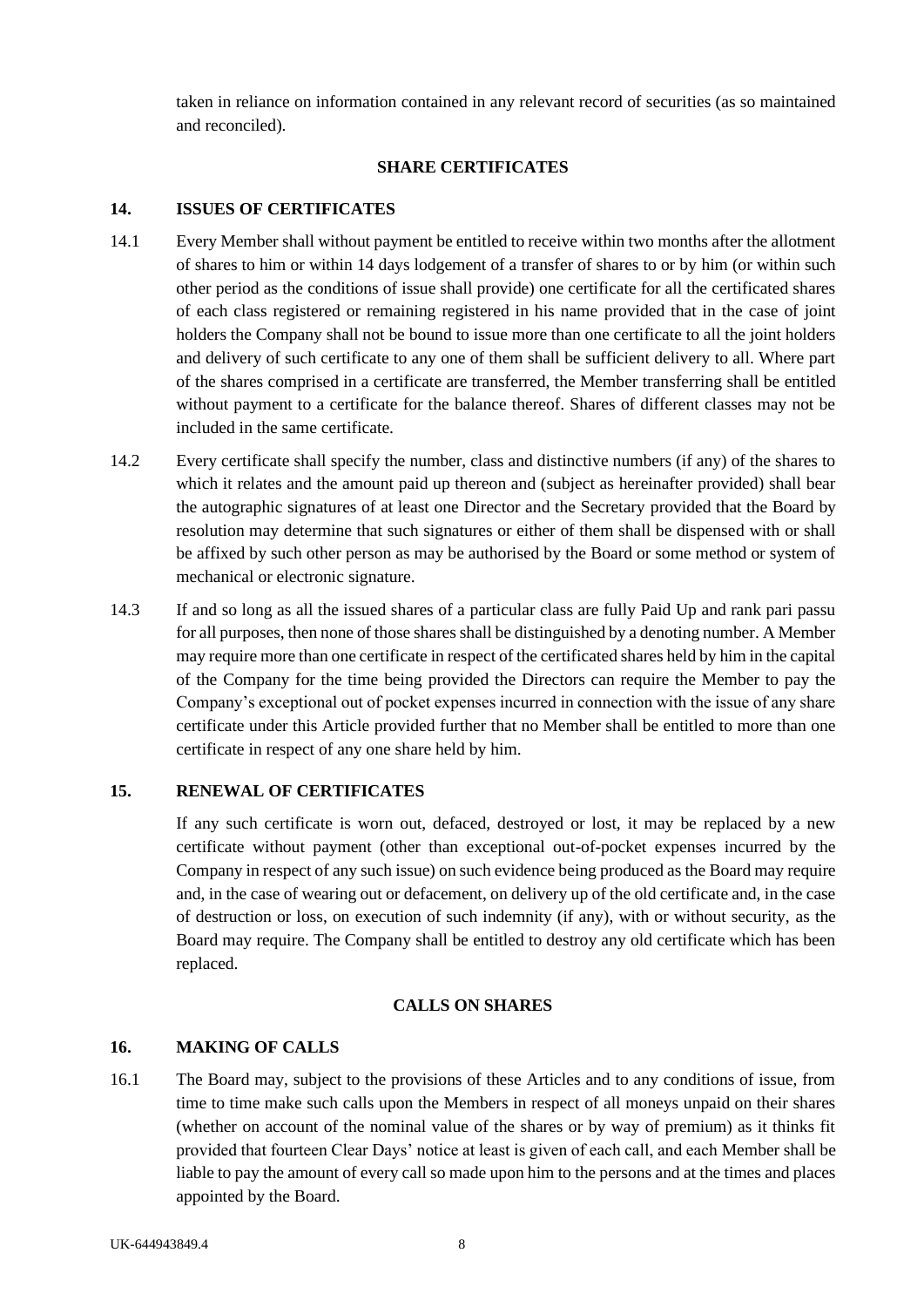- 16.2 A call may be made payable by instalments.
- 16.3 A call shall be deemed to have been made as soon as the resolution of the Board authorising such call shall have been passed and an entry in the Minute Book of a resolution of the Board making the call shall be conclusive evidence of the making of the call.
- 16.4 A call may be revoked or postponed as the Board may determine.
- 16.5 The joint holders of a share shall be jointly and severally liable to pay all calls and instalments in respect thereof.

## <span id="page-15-0"></span>**17. INTEREST ON UNPAID CALLS**

If on the day appointed for payment thereof, a call or instalment payable in respect of a share is not paid, the person from whom the amount of the call is due shall pay interest on such amount at the Prescribed Rate from the day appointed for payment thereof to the date of actual payment, but the Board shall have power to waive payment of or remit such interest or any part thereof.

## <span id="page-15-1"></span>**18. SUMS PAYABLE ON ALLOTMENT**

Any sum which by the terms of issue of a share is made payable upon allotment or at any fixed date whether on account of the amount of the share or by way of premium, shall for all purposes of these Articles be deemed to be a call duly made and payable on the date fixed for payment and in case of non-payment, the provisions of these Articles as to payment of interest and expenses, forfeiture and the like and all other relevant provisions of the Statutes or of these Articles shall apply as if such sum were a call duly made and notified as hereby provided.

### <span id="page-15-2"></span>**19. DIFFERENCE IN CALLS**

The Board may make arrangements upon the issue of shares for different conditions to apply as between the holders of such shares either as to the amount of calls to be paid or the time of payment of such calls with respect to such shares or both.

#### <span id="page-15-3"></span>**20. PAYMENTS IN ADVANCE OF CALLS**

The Board may receive from any Member willing to advance the same, all or any part of the moneys due upon his shares beyond the sums actually called up thereon and upon all or any of the moneys so advanced the Board may (until the same would, but for such advance, become presently payable) pay or allow such interest (not exceeding, without the consent of a General Meeting the Prescribed Rate) as may be agreed between it and such Member, in addition to the dividend payable upon such part of the shares in respect of which such advance has been made as is actually called up. No sum paid up in advance of calls shall entitle the holder of a share in respect thereof to any portion of a dividend subsequently declared in respect of any period prior to the date upon which such sum would, but for such payment, become presently payable.

# <span id="page-15-4"></span>**21. CALLS TO BE PAID BEFORE EXERCISING MEMBER'S RIGHTS**

No Member shall be entitled to receive any dividend or to be present or vote at any Meeting or upon a poll or to exercise any right or privilege as a Member, until he shall have paid all calls for the time being due and payable on every share held by him, whether alone or jointly with any other person, together with interest and expenses in respect of such calls.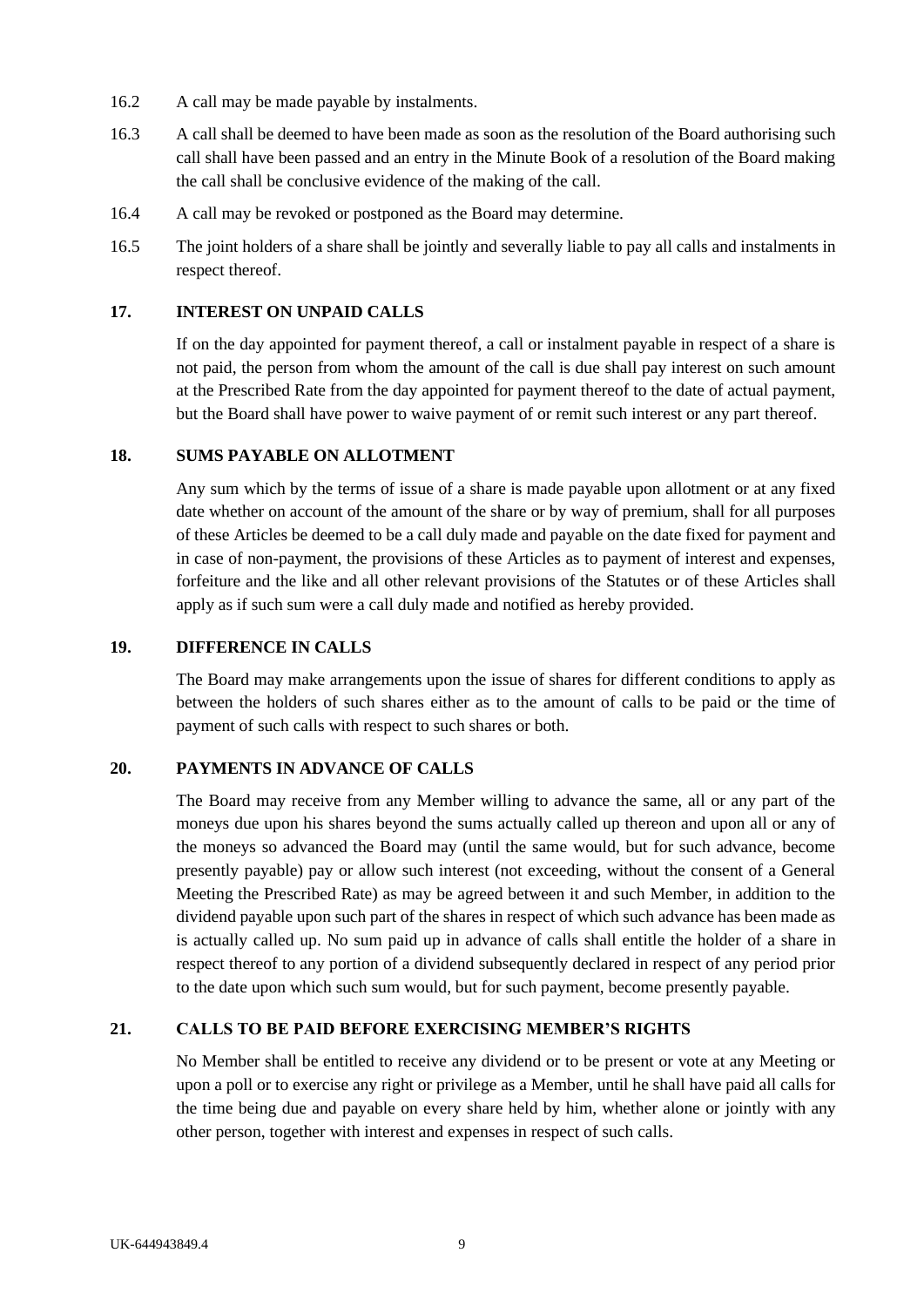#### **FORFEITURE**

## <span id="page-16-1"></span><span id="page-16-0"></span>**22. NOTICE TO PAY CALLS**

If a Member or person entitled to a share by transmission upon the death or bankruptcy of a Member fails to pay in full any call or instalment of a call on or before the day appointed for payment thereof, the Board may at any time thereafter serve a notice on him requiring payment of so much of the call or instalment as is unpaid, together with any interest and expenses which may have accrued.

### <span id="page-16-2"></span>**23. CONTENTS OF SUCH NOTICE**

The notice shall name a further day (not being less than fourteen days from the date of service of the notice) on or before which, and the place where, the payment required by the notice is to be made and shall state that in the event of non-payment in accordance therewith the shares on which the call was made will be liable to be forfeited.

## <span id="page-16-3"></span>**24. FORFEIT OR SURRENDER ON NON-COMPLIANCE WITH NOTICE**

If the requirements of any such notice as aforesaid are not complied with, any share in respect of which such notice has been given may at any time thereafter, before payment of all calls and interest and expenses due in respect thereof has been made, be forfeited by a resolution of the Board to that effect. Such forfeiture shall include all dividends declared in respect of the forfeited share and not actually paid before forfeiture. The Board may accept a surrender of any share liable to be forfeited hereunder in lieu of forfeiture and the provisions of these Articles shall apply to any share so surrendered as if it had been forfeited.

#### <span id="page-16-4"></span>**25. DISPOSAL OF FORFEITED OR SURRENDERED SHARE**

Subject to the provisions of the Statutes, a share so forfeited or surrendered shall become the property of the Company and may be sold, re-allotted or otherwise disposed of either to the person who was before such forfeiture or surrender the holder thereof or entitled thereto, or to any other person, upon such terms and in such manner as the Board shall think fit. At any time before a sale, re-allotment or disposal, the forfeiture or surrender may be cancelled on such terms as the Board may think fit. The Board may, if necessary, authorise some person to transfer a forfeited or surrendered share to any such other person as aforesaid.

#### <span id="page-16-5"></span>**26. LIABILITY IN RESPECT OF FORFEITED OR SURRENDERED SHARE**

A Member whose shares have been forfeited or surrendered shall cease to be a Member in respect of such shares, but shall, notwithstanding the forfeiture or surrender, remain liable to pay to the Company all moneys which at the date of forfeiture or surrender were presently payable by him to the Company in respect of the shares with interest thereon at the Prescribed Rate.

#### **LIEN**

#### <span id="page-16-7"></span><span id="page-16-6"></span>**27. COMPANY'S LIEN**

The Company shall have a first and paramount lien upon every share (not being a share which is fully Paid Up) registered in the name of any Member, either alone or jointly with any other person, for his or his estate's debts, liabilities and engagements, whether solely or jointly with any other person, to or with the Company in respect of that share, whether the period for the payment, fulfilment or discharge thereof shall have actually arrived or not. Such lien shall extend to all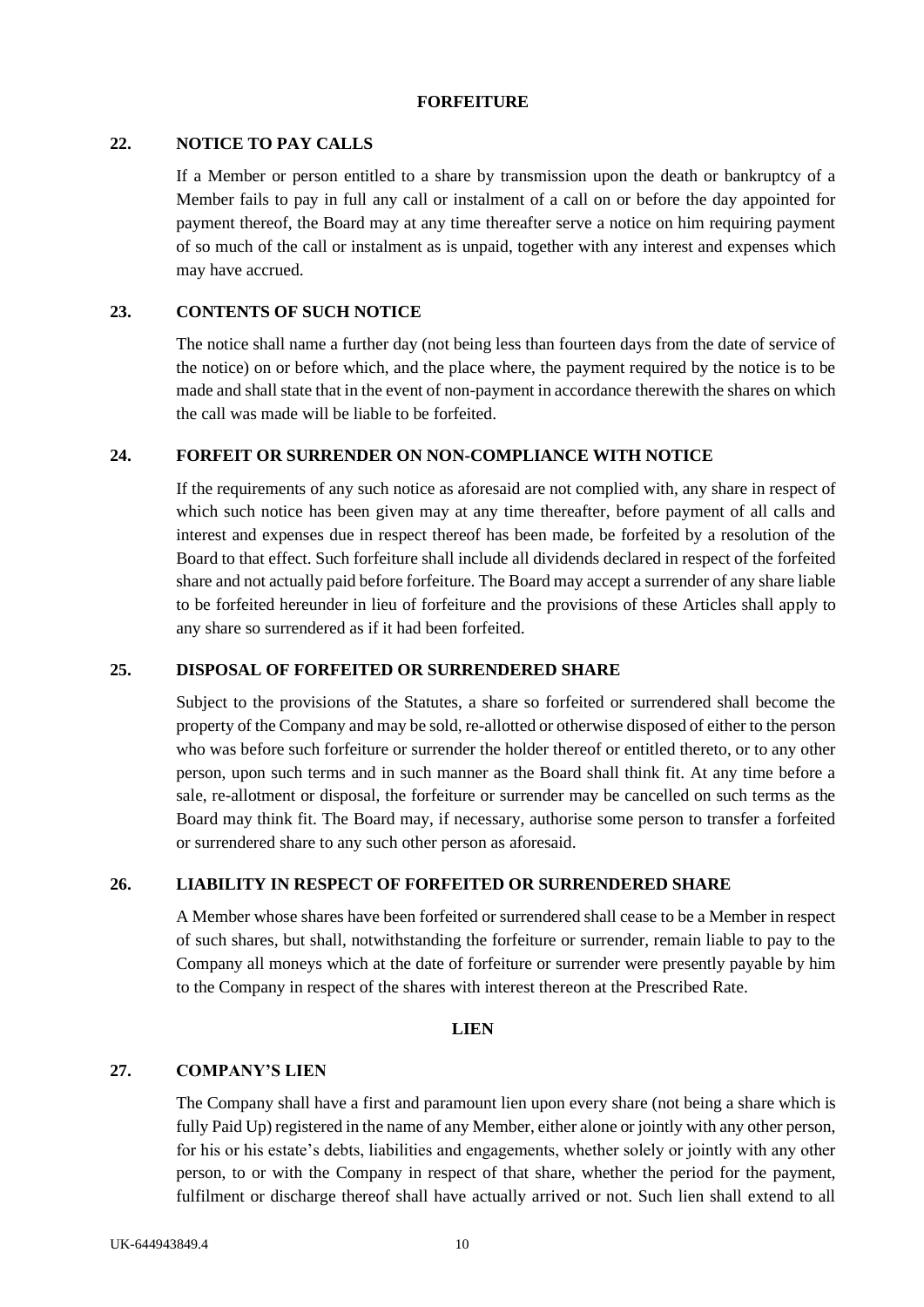dividends from time to time declared or other moneys paid in respect of every such share but the Board may at any time declare any share to be exempt, wholly or partially, from the provisions of this Article.

### <span id="page-17-0"></span>**28. SALE OF SHARES SUBJECT TO LIEN**

For the purposes of enforcing such lien the Company may sell, in such manner as the Board thinks fit, any share on which the Company has a lien, but no sale shall be made unless some sum in respect of which the lien exists is presently payable, nor until the expiration of fourteen Clear Days after a notice in Writing, stating and demanding payment of the sum presently payable and giving notice of intention to sell in default shall have been given to the holder for the time being of the share or the person entitled thereto by transmission in consequence of death or bankruptcy and provided that payment of all sums in respect of which the lien exists has not been made. To give effect to a sale, the Board may, if the shares are certificated shares, authorise a person to execute an instrument of transfer of shares in the name and on behalf of the holder or the person entitled by transmission to, or in accordance with the directions of, the purchaser. If the shares are uncertificated shares the Board may exercise any of the Company's powers under Articl[e 13.3](#page-13-3) to effect the transfer of the shares to, or in accordance with the directions of, the purchaser. The purchaser is not bound to see to the application of the purchase money and his title to the share is not affected by any irregularity in or invalidity of the proceedings connected with the sale.

#### <span id="page-17-1"></span>**29. APPLICATION OF PROCEEDS OF SALE**

The net proceeds of such sale, after payment of the costs of such sale, shall be applied in or towards payment or satisfaction of the debt or liability in respect whereof the lien exists, so far as the same is presently payable, and any residue shall (whether the shares sold are certificated or uncertificated shares and subject to a like lien for debts or liabilities not presently payable as existed upon the shares prior to the sale and, if the shares sold are certificated shares, on surrender to the Company for cancellation of the certificate for the shares sold on the provision of an indemnity) be paid to the person entitled to the shares at the time of the sale. For giving effect to any such sale the Board may authorise some person to transfer the shares sold to the purchaser thereof.

# <span id="page-17-2"></span>**30. EVIDENCE OF TITLE TO SHARES FORFEITED, SURRENDERED OR SOLD BY THE COMPANY**

A statutory declaration in Writing that the declarant is the Secretary or a Director and that a share has been duly forfeited or surrendered or sold to satisfy a lien of the Company on a date stated in the declaration shall be conclusive evidence of the facts therein stated as against all persons claiming to be entitled to the share and such declaration and the receipt of the Company for the consideration (if any) given for the share on the sale re-allotment or disposal thereof together with the share certificate delivered to a purchaser or allottee thereof shall (subject to the execution of a transfer if the same be required) constitute a good title to the share and the person to whom the share is sold, re-allotted or disposed of shall be registered as the holder of the share and shall not be bound to see to the application of the purchase money (if any) nor shall his title to the share be affected by any irregularity or invalidity in the proceedings with reference to the forfeiture, surrender, sale, re-allotment or disposal of the share.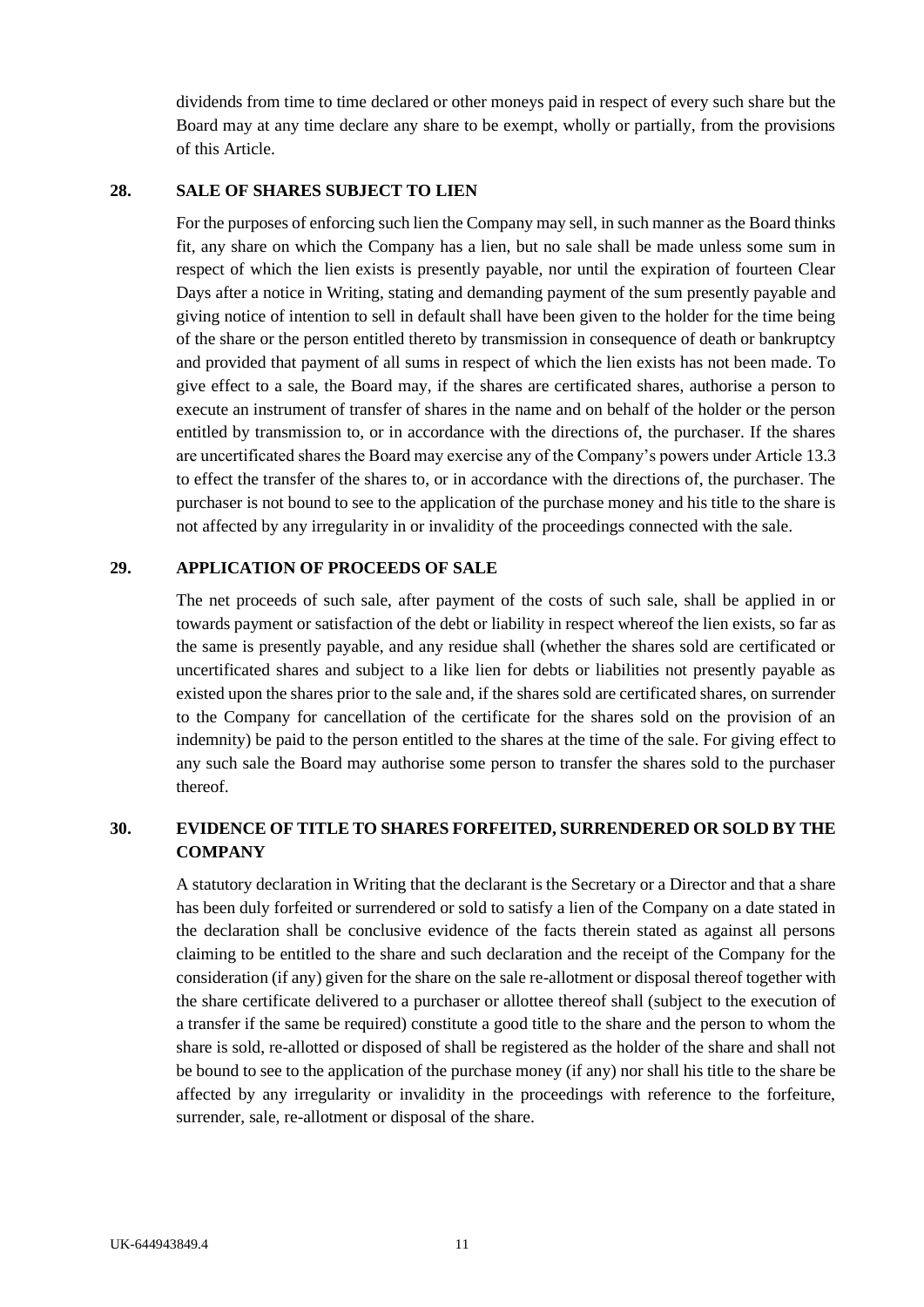### **TRANSFER OF SHARES**

## <span id="page-18-1"></span><span id="page-18-0"></span>**31. GENERAL REQUIREMENTS FOR TRANSFER**

- 31.1 Subject to the conditions and restrictions contained in these Articles any Member may transfer all or any of his certificated shares by instrument of transfer but not more than one class of certificated shares shall be transferred by one instrument of transfer. Transfers of shares in uncertificated form shall be effected by means of the relevant system in accordance with the Statutes and the Articles.
- <span id="page-18-4"></span>31.2 Every transfer of certificated shares must be in Writing in the usual common form or in such other form as the Board may approve, duly stamped, and must be lodged at the office of the Registrars of the Company for the time being accompanied by the certificate of the shares to be transferred (save in the case of a transfer by a nominee of a recognised investment exchange to whom no certificate was issued or a recognised person to whom no certificate was issued) and such other evidence as the Board may reasonably require to prove the title of the intended transferor.
- 31.3 Notwithstanding Articl[e 31.2,](#page-18-4) the Board may adopt further procedures for recording, transferring and evidencing title to its shares without a written instrument provided that such procedures shall be in accordance with the Statutes and regulations made pursuant thereto.

## <span id="page-18-2"></span>**32. EXECUTION OF TRANSFER**

The instrument of transfer used in respect of certificated shares shall be signed by or on behalf of the transferor and (except in the case of a share which is fully Paid Up) by or on behalf of the transferee but need not be under seal. The transferor shall be deemed to remain the holder of the shares concerned until the name of the transferee is entered in the Register in respect thereof.

#### <span id="page-18-3"></span>**33. BOARD'S POWER TO REFUSE REGISTRATION**

- <span id="page-18-5"></span>33.1 Subject to Article [41.2,](#page-21-1) the Board may refuse to register a transfer of a certificated share unless the instrument of transfer:
	- (a) is in respect of only one class of shares:
	- (b) is in favour of not more than four joint transferees;
	- (c) is duly stamped (if required); and
	- (d) is delivered for registration to the Office or such other place as the Board may decide accompanied by the certificate for the shares to be transferred (save in the case of a transfer by a recognised person to whom no certificate was issued) and such other evidence as the Board may reasonably require to prove the title of the transferor and the due execution by him of the transfer or, if the transfer is executed by some other person on his behalf, the authority of that person to do so.
- 33.2 The Board may impose restrictions upon the transfer of any share which is not fully paid, provided that the restrictions are not such as to prevent dealings in the shares from taking place on an open and proper basis.
- 33.3 The Board may, in exceptional circumstances approved by the UKLA and the London Stock Exchange, disapprove the transfer of any share, provided that exercise of such powers does not disturb the market.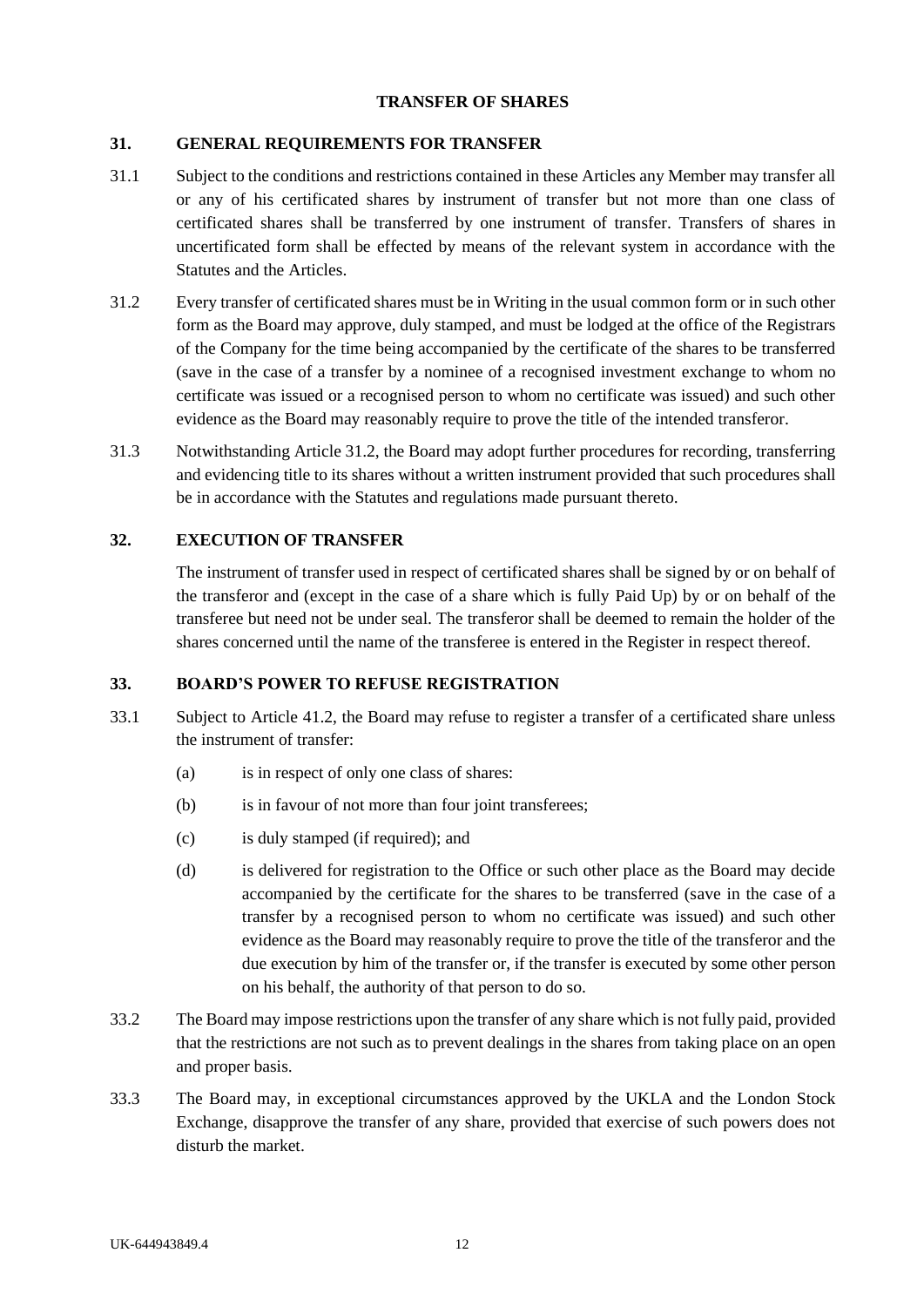- 33.4 The Board may refuse to register the transfer of an uncertificated share in any circumstances permitted by the UKLA, the London Stock Exchange, the Uncertificated Securities Regulations and the rules and practices of the operator of the relevant system.
- <span id="page-19-3"></span>33.5 Subject to Article [41.2,](#page-21-1) the Board may, in its absolute discretion, refuse to register any transfer of shares which does not appear to it to be a transfer pursuant to an arm's length sale (as defined in Article [41.6\)](#page-23-2) and which relates to shares held by a Member in relation to which he or any other person appearing to be interested in such shares has been duly served with a notice under Section 793 of the Companies Act (or under any other statutory provision or provision of these Articles for the time being in force enabling the Company by notice in writing to require any persons to give any information regarding those shares).

## <span id="page-19-0"></span>**34. NOTICE OF REFUSAL TO REGISTER**

If the Board refuses to register a transfer of any share it shall, as soon as practical and in any event within two months after the date on which the transfer was lodged with the Company send to the transferee notice of the refusal together with reasons for the refusal, as required by Section 771 of the Companies Act.

## <span id="page-19-1"></span>**35. TRANSFER AND OTHER REGISTRATION FEES**

No fee shall be charged for registration of a transfer, probate, letters of administration, certificate of marriage or death, stop notice, power of attorney or other document relating to or affecting the title to any share or for making any entry in the Register affecting the title to any share.

## <span id="page-19-2"></span>**36. RETENTION AND DESTRUCTION OF TRANSFERS**

- $36.1$ Subject to compliance with the system's rules, the Company may destroy:
	- (a) any instrument of transfer of shares and any other document on the basis of which an entry is made in the Register, at any time after the expiration of six years from the date of registration;
	- (b) any instruction concerning the payment of dividends or other monies in respect of any share or any notification of change of name or address, at any time after the expiration of two years from the date the instruction or notification was recorded; and
	- (c) any share certificate which has been cancelled, at any time after the expiration of one year from the date of cancellation;

provided that the Company may destroy any such type of document after such shorter period as the Board may determine if a copy of such document is retained electronically or by other similar means and is not destroyed earlier than the original might otherwise have been destroyed in accordance with this Article.

- $36.2$ It shall conclusively be presumed in favour of the Company that every instrument of transfer so destroyed was a valid and effective instrument duly and properly registered and that every share certificate so destroyed was a valid and effective document duly and properly cancelled and that every other document so destroyed was a valid and effective document in accordance with its particulars recorded in the books or records of the Company provided that:
	- 36.2.1 this Article shall apply only to the destruction of a document in good faith and without express notice that its retention was relevant to any claim (regardless of the parties to the claim);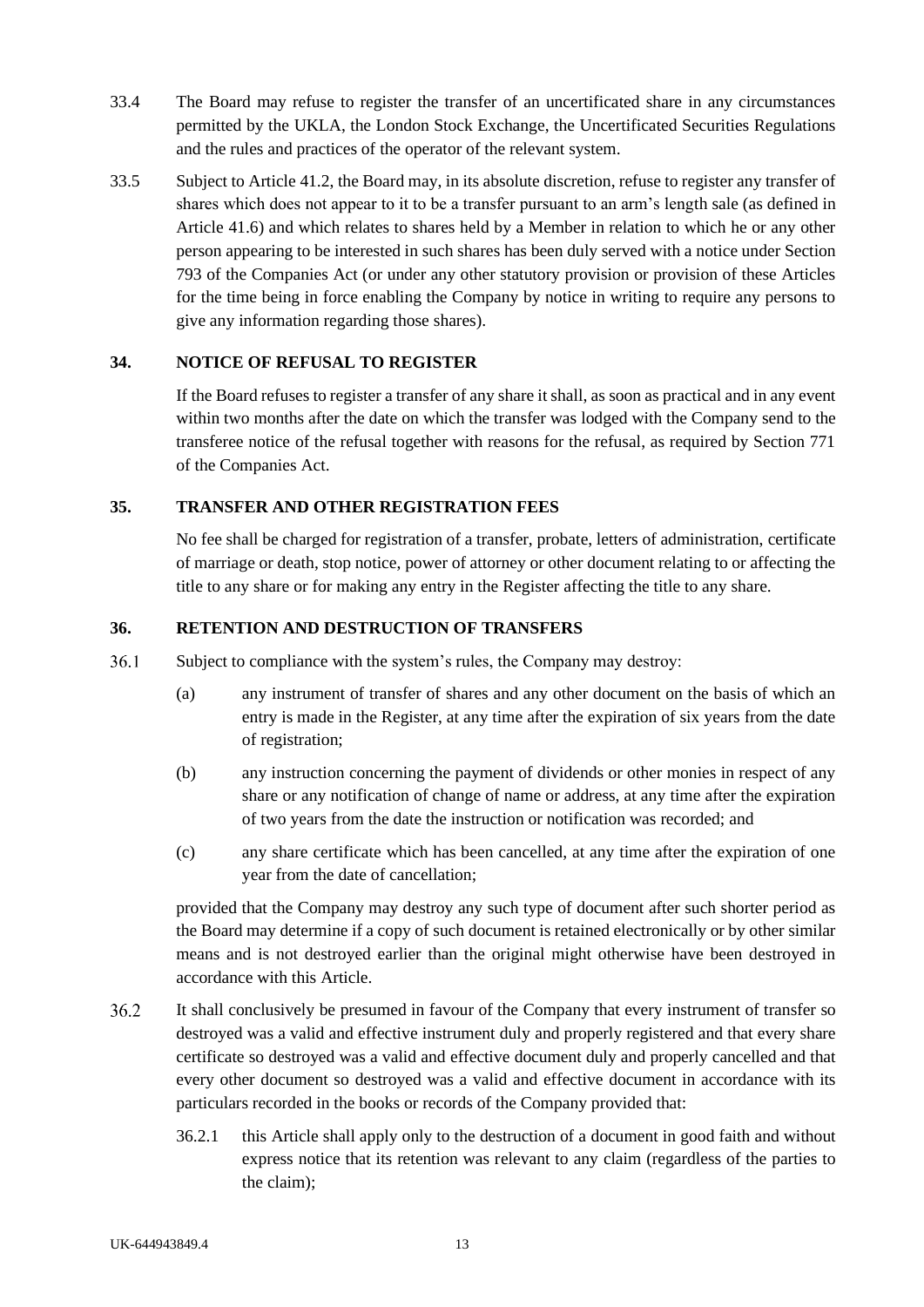- 36.2.2 nothing contained in this Article shall be construed as imposing upon the Company any liability in respect of the destruction of any such document earlier than times referred to in this Article or in any case where the conditions of this Article are not fulfilled; and
- 36.2.3 references in this Article to the destruction of any document or thing include references to its disposal in any manner.

## <span id="page-20-0"></span>**37. RENUNCIATIONS OF ALLOTMENT**

Nothing in these Articles shall preclude the Board from recognising a renunciation of the allotment of any share by the allottee in favour of some other person.

## **TRANSMISSION OF SHARES**

#### <span id="page-20-2"></span><span id="page-20-1"></span>**38. TRANSMISSION ON DEATH**

In case of the death of a Member the survivor or survivors (where the deceased was a joint holder) and the executors or administrators of the deceased (where he was a sole or only surviving holder) shall be the only persons recognised by the Company as having any title to his interest in the shares but nothing in these Articles shall release the estate of a deceased holder (whether sole or joint) from any liability in respect of any share held by him.

## <span id="page-20-3"></span>**39. ELECTION AS TO REGISTRATION ON TRANSMISSION**

Any person becoming entitled to a certificated share in consequence of the death or bankruptcy of a Member may, upon such evidence as to title being provided as may from time to time be required by the Board and subject as hereinafter provided, either be registered himself as holder of the share upon giving to the Company notice in writing of his desire to such effect or transfer such share to some other person. If he elects to become holder or name another person registered and the share is an uncertificated share, he shall take any action the Board may require (including without limitation the execution of any document and giving of any instruction by means of a relevant system) to enable himself or that person to be registered as the holder of the share. All the limitations, restrictions and provisions of these Articles relating to the right to transfer and the registration of transfers of shares shall be applicable to any such notice or transfer as aforesaid as if the death or bankruptcy of the Member had not occurred and the notice or transfer were a transfer executed by such Member.

#### <span id="page-20-4"></span>**40. RIGHTS OF PERSON ENTITLED ON TRANSMISSION**

Save as otherwise provided by or in accordance with these Articles, a person becoming entitled to a share in consequence of the death or bankruptcy of a Member shall (upon supplying to the Company such evidence as the Board may reasonably require as to his title to the share) be entitled to receive, and may give a discharge for, all benefits arising or accruing on or in respect of the share and the same dividends and other advantages to which he would be entitled if he were the registered holder of the share except that he shall not be entitled in respect thereof to exercise any right conferred by membership in relation to Meetings until he shall have been registered as a Member in respect of the share provided always that the Board may at any time give notice requiring any such person to elect either to be registered himself or to transfer the share and if within 60 days the notice is not complied with such person shall be deemed to have elected to be registered as a Member in respect thereof and may be registered accordingly.

#### <span id="page-20-5"></span>**DISCLOSURE OF INTERESTS IN SHARES**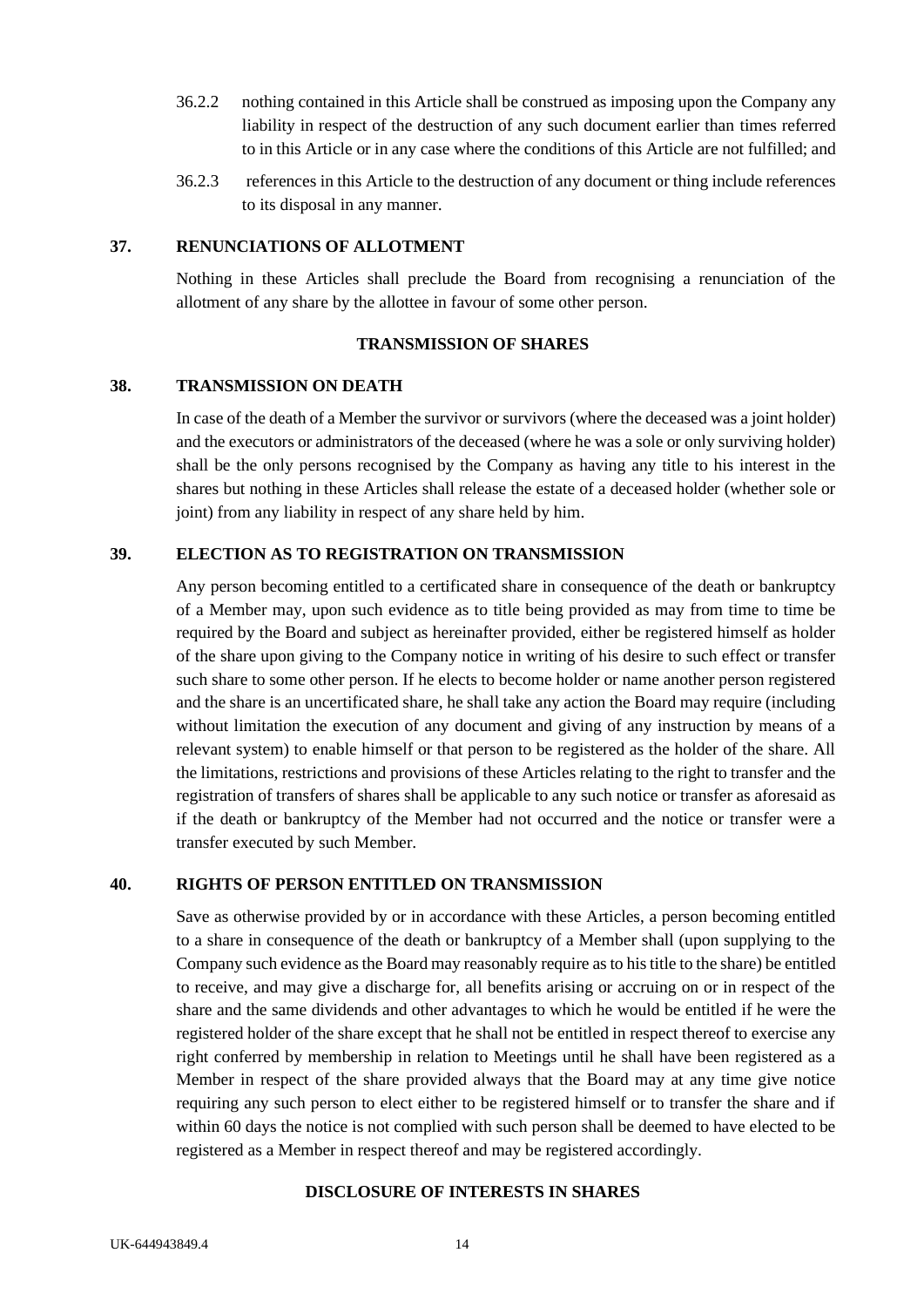## <span id="page-21-0"></span>**41. DISCLOSURE OF INTERESTS IN SHARES**

- <span id="page-21-2"></span>41.1 No Member shall, unless the Board otherwise determines, be entitled in respect of any share or shares held by him to vote (either in person or by representative or proxy) at any General Meeting or at any separate meeting of the holders of any class of shares or to exercise any other right conferred by membership in relation to any such Meeting of the Company if he or any other person appearing to be interested in such share or shares has been duly served with a notice under Section 793 of the Companies Act (or under any other statutory provision or provision of these Articles for the time being in force enabling the Company by notice in Writing to require any persons to give any information regarding that share or those shares) which requires him or such other person to give information to the Company in accordance with such Section or provision and:
	- 41.1.1 he or any such person is in default in supplying to the Company the information thereby required within (i) 14 days after service of the notice (or such longer period as may be specified in such notice) if the shares specified in such notice represent at least 0.25 per cent. of the shares of the class to which such shares belong in issue on the date of service of such notice or (ii) 28 days after service of the notice (or such longer period as may be specified in such notice) in any other case; or
	- 41.1.2 in purported compliance with such notice, he or any such person has made a statement which, in the opinion of the Board, is false or misleading in any material particular (and in the latter case he or any such person has failed to correct such statement within a further period of 14 days after service of a further notice in Writing requiring him so to correct it).

The Board may at any time restore the aforementioned entitlement of the Member by notice in Writing to such Member and shall restore such entitlement within 7 days of the earlier of: (a) receipt by the Board of notice that the shares of such Member have been transferred pursuant to an arm's length sale and (b) due compliance, to the satisfaction of the Board, with the said notice under Section 793 of the Companies Act (or as otherwise provided in this Article) in respect of all the shares to which such notice related.

- <span id="page-21-1"></span>41.2 The Board may, in its absolute discretion, refuse pursuant to Article [33.1](#page-18-5) to register any transfer of shares which does not appear to it to be a transfer pursuant to an arm's length sale and which relates to shares held by a Member in relation to which he or any other person appearing to be interested in such shares has been duly served with a notice under Section 793 of the Companies Act (or under any other statutory provision or provisions of these Articles for the time being in force enabling the Company by notice in Writing to require any person to give any information regarding those shares) which requires him or such other person to give information to the Company in accordance with such Section or provision and:
	- 41.2.1 he or any such person is in default in supplying to the Company the information thereby required within 14 days after service of the notice (or such longer period as may be specified in such notice); or
	- 41.2.2 in purported compliance with such notice, he or any such person has made a statement which, in the opinion of the Board, is false or misleading in any material particular (and in the latter case has failed to correct such statement within a further period of 14 days after service of a further notice in Writing requiring him so to correct);

Provided that the shares specified in such notice represent at least 0.25 per cent of the shares of the class to which such shares belong in issue on the date of service of such notice.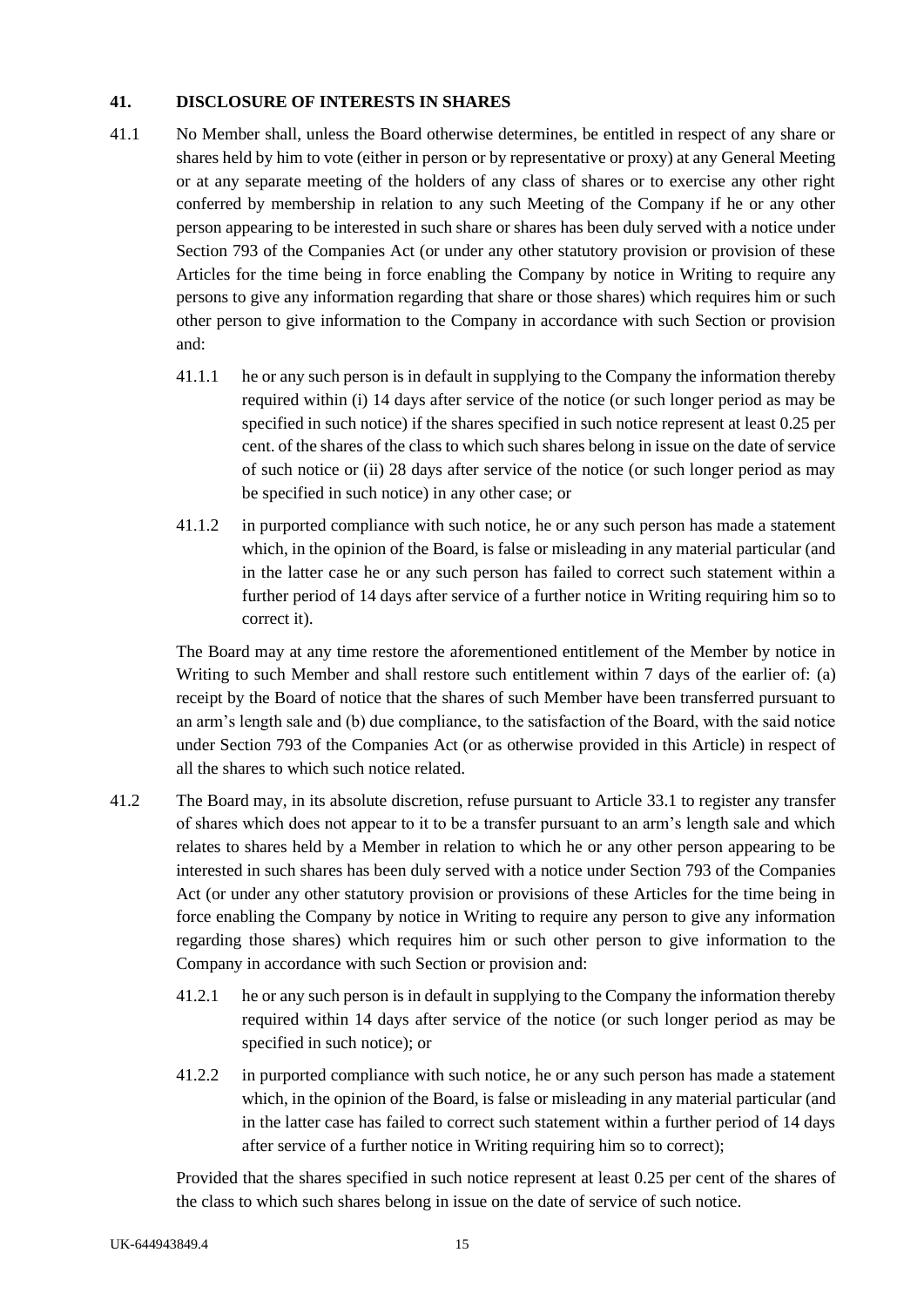Any notice served pursuant to this Article [41.2](#page-21-1) may contain a statement to the effect that upon failure to supply such information before the expiry of a period specified in such notice (being not less than 14 days from the date of service of such notice) the Board may, in its absolute discretion, refuse to register any transfer of such shares which does not appear to it to be a transfer pursuant to an arm's length sale.

No transfer of any of the default shares shall be registered unless:

- 41.2.3 the transfer is an excepted transfer; or
- 41.2.4 the Member is not himself in default in supplying the information required and the Member proves to the satisfaction of the Board that no person in default in supplying the information required is interested in any of the shares the subject of the transfer; or
- 41.2.5 registration of the transfer is required by the Uncertificated Securities Regulations,

(and, for the purpose of ensuring this Article [41.2](#page-21-1) can apply to all shares held by the holder, the Company may, in accordance with the Uncertificated Securities Regulations, issue written notification to the operator of the relevant system requiring the conversion into certificated form of any shares held by the holder in uncertificated form).

The restrictions on transfer provided by Article [33.5](#page-19-3) shall take effect only upon the service on the registered holder of the shares in question of a notice to the effect that he has thereby become subject to the said restrictions and such restrictions shall only apply for so long as the information requested pursuant to this Article [41.2](#page-21-1) has not been supplied to the Company or until the Board is satisfied that such shares have been acquired by a new beneficial owner following an arm's length sale, whichever is the earlier.

- <span id="page-22-0"></span>41.3 The Board may, in its absolute discretion, withhold pursuant to Article 145 the payment of any dividend to a Member in respect of any shares held by him in relation to which he or any other person appearing to be interested in such shares has been duly served with a notice under Section 793 of the Companies Act (or under any other statutory provision or provision of these Articles for the time being in force enabling the Company by notice in Writing to require any persons to give any information regarding those shares) which requires him or such other person to give information to the Company in accordance with such Section or provision and:
	- 41.3.1 he or any such person is in default in supplying to the Company the information thereby required within 14 days after service of the notice (or such longer period as may be specified in such notice); or
	- 41.3.2 in purported compliance with such notice, he or any such person has made a statement which, in the opinion of the Board, is false or misleading in any material particular (and in the latter case has failed to correct such statement within a further period of 14 days after service of a further written notice requiring him so to correct);

Provided that the shares specified in such notice represent at least 0.25 per cent. of the shares of the class to which such shares belong in issue on the date of such notice.

Any notice served pursuant to this Article [41.3](#page-22-0) shall contain a statement to the effect that upon failure to supply such information before the expiry of a period specified in such notice (being not less than 14 days from the date of service of such notice) the Board may, in its absolute discretion, withhold the payment of any dividend in respect of the shares specified in the notice if the information required as aforesaid is not given within the period specified in the notice. The withholding provisions of Article [145](#page-56-2) shall take effect only upon service on the registered holder of the shares in question of a notice to the effect that he has thereby become subject to the said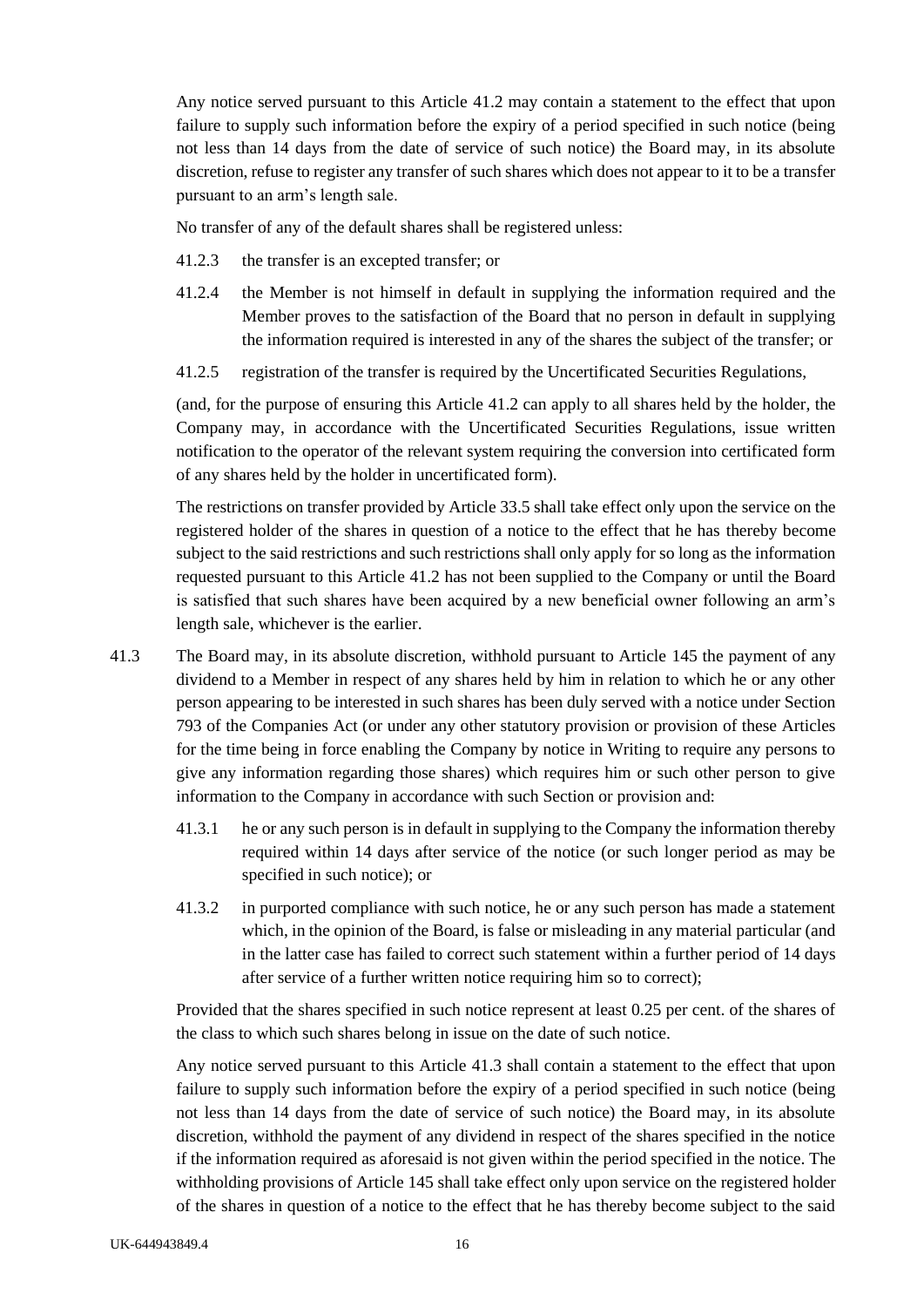withholding provisions and such provisions shall only apply for so long as the information requested pursuant to this Article has not been supplied to the Company or until the Board is satisfied that such shares have been acquired by a new beneficial owner following an arm's length sale, whichever is the earlier.

The Board may at any time restore the aforementioned entitlement of the Member by notice in Writing to such Member and shall restore such entitlement when the said notice under Section 793 of the Companies Act (or as otherwise provided in this Article) has been complied with in respect of all the shares to which such notice related.

- 41.4 The Board shall be entitled to serve a notice under Section 793 of the Companies Act which fulfils all or any of Articles [41.1,](#page-21-2) [41.2](#page-21-1) or [41.3](#page-22-0) above (as the case may be) on a person who is not the registered holder of shares in the Company only if the registered holder of the shares in question has previously been, or is simultaneously with the service of such a notice, served by the Company with a notice under the said Section 793 of the Companies Act The Board shall not be required to serve separate notices for the purposes of Articles [41.1,](#page-21-2) [41.2](#page-21-1) or [41.3](#page-22-0) and, subject to the other provisions of this Article [41,](#page-21-0) it may serve a notice in respect of all or any of the said Articles which shall be effective for the purposes of Articles [41.1,](#page-21-2) [41.2](#page-21-1) or [41.3](#page-22-0) (as the case may be). Notwithstanding the foregoing, the Company shall be entitled to serve separate notices at such times as it so chooses in respect of Articles [41.1,](#page-21-2) [41.2](#page-21-1) or [41.3.](#page-22-0)
- 41.5 For the purposes of this Article [41,](#page-21-0) a person shall be treated as appearing to be interested in any shares if (after taking into account any information supplied in response to any notice under the Section 793 of the Companies Act and any other information) the Board knows or has reasonable cause to believe that the person in question is or may be interested in the shares.
- <span id="page-23-2"></span>41.6 For the purpose of this Article [41](#page-21-0) and Article [33.5](#page-19-3) a sale shall be regarded as being an "arm's length sale" if it is on a recognised investment exchange or it is on any Stock Exchange outside the United Kingdom on which the Company's shares of the same class as the shares the subject of restrictions pursuant to this Article [41](#page-21-0) are listed or regularly traded and the restrictions on transfer provided by Article [33.5](#page-19-3) and Article [41.2](#page-21-1) shall not apply where such transfer arises from acceptance of a take-over offer for a company as defined in Section 974 of the Companies Act.
- 41.7 Shares issued in respect of shares which are for the time being not entitled to vote at a General Meeting pursuant to this Article or to receive dividends pursuant to this Article and Article [145](#page-56-2) shall, on issue, become subject to the same restriction.
- 41.8 The Company is not, by virtue of anything done for the purposes of this Article, to be affected by notice of, or put on enquiry as to the rights of any person in relation to, any shares.
- 41.9 The provisions of this Article [41](#page-21-0) shall be in addition and without prejudice to the provisions of the Statutes and nothing done by the Company pursuant to this Article or Articles [31,](#page-18-1) 33 or 145 shall prejudice the Company's rights under the same.

#### **STOCK**

## <span id="page-23-1"></span><span id="page-23-0"></span>**42. POWER TO CONVERT SHARES INTO STOCK**

The Company may, from time to time, by ordinary resolution, convert all or any of its fully Paid Up shares into stock, and may from time to time, in like manner, convert any stock into fully Paid Up shares of any denomination. No such conversion shall affect or prejudice any preference or other special privilege.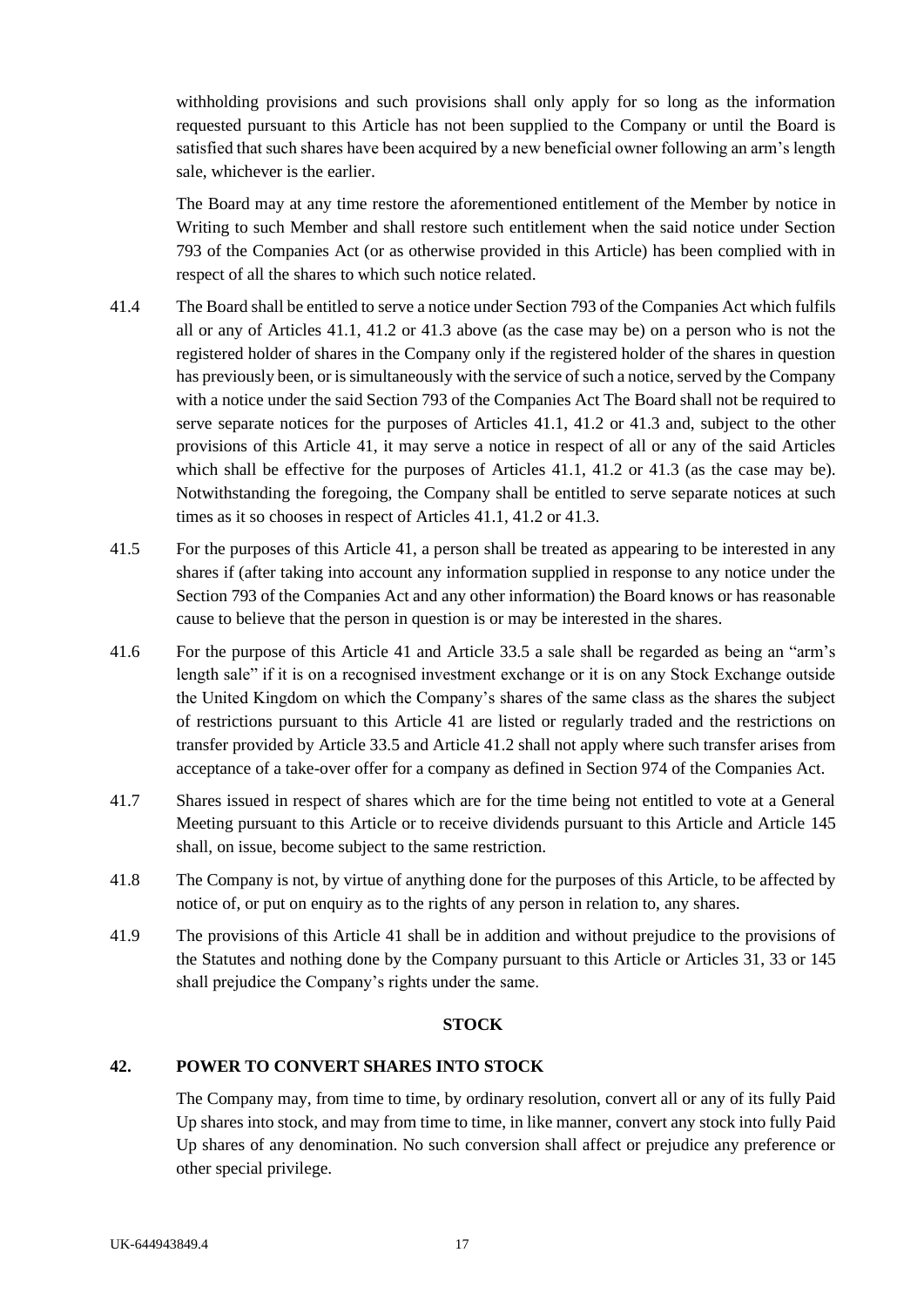## <span id="page-24-0"></span>**43. TRANSFER OF STOCK**

When any shares have been converted into stock, the several holders of such stock may transfer their respective interests therein, or any part of such interests, in such manner as the Company by ordinary resolution directs but in default of any such direction in the same manner and subject to the same regulations as and subject to which the shares from which the stock arose might previously to conversion have been transferred or as near thereto as circumstances will admit. The Board may, from time to time, fix the minimum amount of stock transferable provided that such minimum shall not exceed the nominal amount of each of the shares from which the stock arose.

## <span id="page-24-1"></span>**44. RIGHTS OF STOCKHOLDERS**

The holders of stock shall, according to the amount of stock held by them, have the same rights, privileges and advantages as regards dividends, voting at General Meetings and other matters and be subject to the same provisions of these Articles as if they held the shares from which the stock arose; but no such privilege or advantage shall be conferred by an amount of stock which would not, if existing in shares, have conferred that privilege or advantage.

## **ALTERATIONS TO CAPITAL**

## <span id="page-24-3"></span><span id="page-24-2"></span>**45. CONSOLIDATION, CANCELLATION AND SUB-DIVISION OF SHARES**

The Company may, from time to time, by ordinary resolution:

- 45.1 consolidate all or any of its share capital into shares of larger amounts than its existing shares;
- 45.2 cancel any shares which at the date of the passing of the resolution have not been taken or agreed to be taken by any person;
- 45.3 sub-divide its shares, or any of them, into shares of smaller amount than is fixed by the Memorandum of Association, subject nevertheless to the provisions of Section 618 and so that the resolution whereby any share is sub-divided may determine that, as between the holders of the shares resulting from such sub-division, one or more of the shares may have any such preferred or other special rights over or may have such deferred rights or be subject to any such restrictions, as compared with the others, as the Company has power to attach to unissued or new shares.

# <span id="page-24-4"></span>**46. PROVISIONS AS TO CONSOLIDATION OF SHARES**

46.1 Upon any consolidation of fully Paid Up shares into shares of larger amount the Board may settle any difficulty which may arise with regard thereto and in particular may, as between the holders of shares so consolidated, determine which shares are consolidated into each consolidated share and in the case of any shares registered in the name of one Member being consolidated with shares registered in the name of another Member the Board may make such arrangements for the allotment, acceptance and/or sale of shares representing fractional entitlements to the consolidated share or for the sale of the consolidated share and may sell the fractions or the consolidated share either upon the market or otherwise to such person at such time and at such price as it may think fit and shall distribute the net proceeds of sale among such Members rateably in accordance with their rights and interests in the consolidated share or the fractions and for the purposes of giving effect to any such sale the Board may appoint some person to transfer the shares or fractions sold to any purchaser thereof and such appointment and any transfer executed in pursuance thereof shall be effective provided that the Board shall have power when making such arrangements to determine that no Member shall be entitled to receive such net proceeds of sale unless his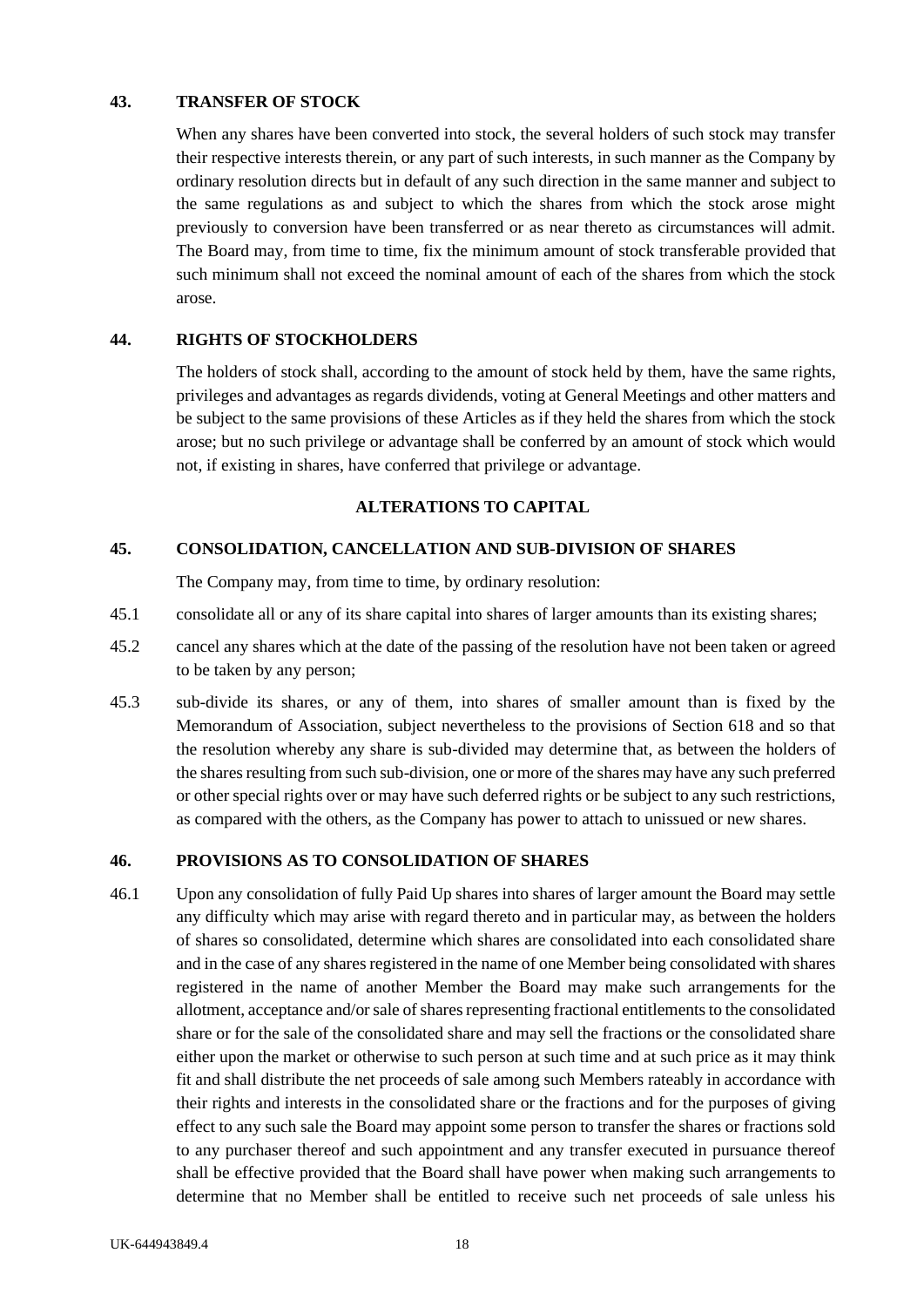entitlement exceeds such amount as the Board shall determine and, if the Board exercises such power, the net proceeds of sale not distributed to Members as a result shall belong absolutely to the Company.

46.2 Where certificated shares are to be sold, the Board may authorise a person to execute an instrument of transfer of shares to, or in accordance with the directions of, the purchaser and may cause the name of the purchaser or transferee to be entered in the Register as the holder of the shares. Where uncertificated shares are to be sold, the Board may do all acts and things it considers necessary or expedient to effect the transfer of the shares to, or in accordance with the directions of, the purchaser. The purchaser need not be further concerned with the application of the purchase money and the title of the transferee to the shares is not affected by an irregularity or invalidity in the proceedings connected with the sale.

## <span id="page-25-0"></span>**47. PROVISIONS APPLICABLE TO ALTERATIONS TO CAPITAL**

Anything done in pursuance of the last three preceding Articles shall be done in manner provided and subject to any conditions imposed by the Statutes, so far as they shall be applicable and, so far as they shall not be applicable, in accordance with the terms of the resolution authorising the same and, so far as such resolution shall not be applicable, in such manner as the Board shall determine.

### **MODIFICATION OF CLASS RIGHTS**

#### <span id="page-25-2"></span><span id="page-25-1"></span>**48. MODIFICATION OF CLASS RIGHTS**

None of the rights, privileges or conditions for the time being attached or belonging to any class of shares forming part of the issued capital for the time being of the Company shall be modified, varied or abrogated in any manner except with the consent in writing of the holders of three quarters in nominal value of the issued shares of the class or the sanction of a special resolution passed at a separate meeting of the members of that class and then only subject to the provisions of Section 633. To any such separate meeting all the provisions of these Articles as to General Meetings shall mutatis mutandis apply but so that the necessary quorum (other than at an adjourned Meeting) shall be not less than two persons personally present and holding or representing, either by proxy or as the duly appointed representative of a corporation which is a Member, at least one third of the capital Paid Up on the issued shares of the class and, at an adjourned Meeting, one Member holding shares of the class in question or his proxy, and so that any holder of shares of the class in question present in person or by proxy may demand a poll and shall be entitled on a poll to one vote for every such share held by him. The rights conferred upon the holders of the shares of any class issued with preferred or other rights shall not, unless otherwise expressly provided by these Articles or by the terms of issue of the shares of that class, be deemed to be modified, varied or abrogated by the creation or issue of further shares ranking pari passu therewith.

### **GENERAL MEETINGS**

#### <span id="page-25-4"></span><span id="page-25-3"></span>**49. ANNUAL GENERAL MEETING**

An Annual General Meeting of the Company shall be held in each year (in addition to any other Meetings which may be held in that year) and such Meeting shall be specified as the Annual General Meeting in the notices calling it. Subject as aforesaid and to the provisions of the Statutes, the Annual General Meeting shall be held at such time and place as the Board shall appoint.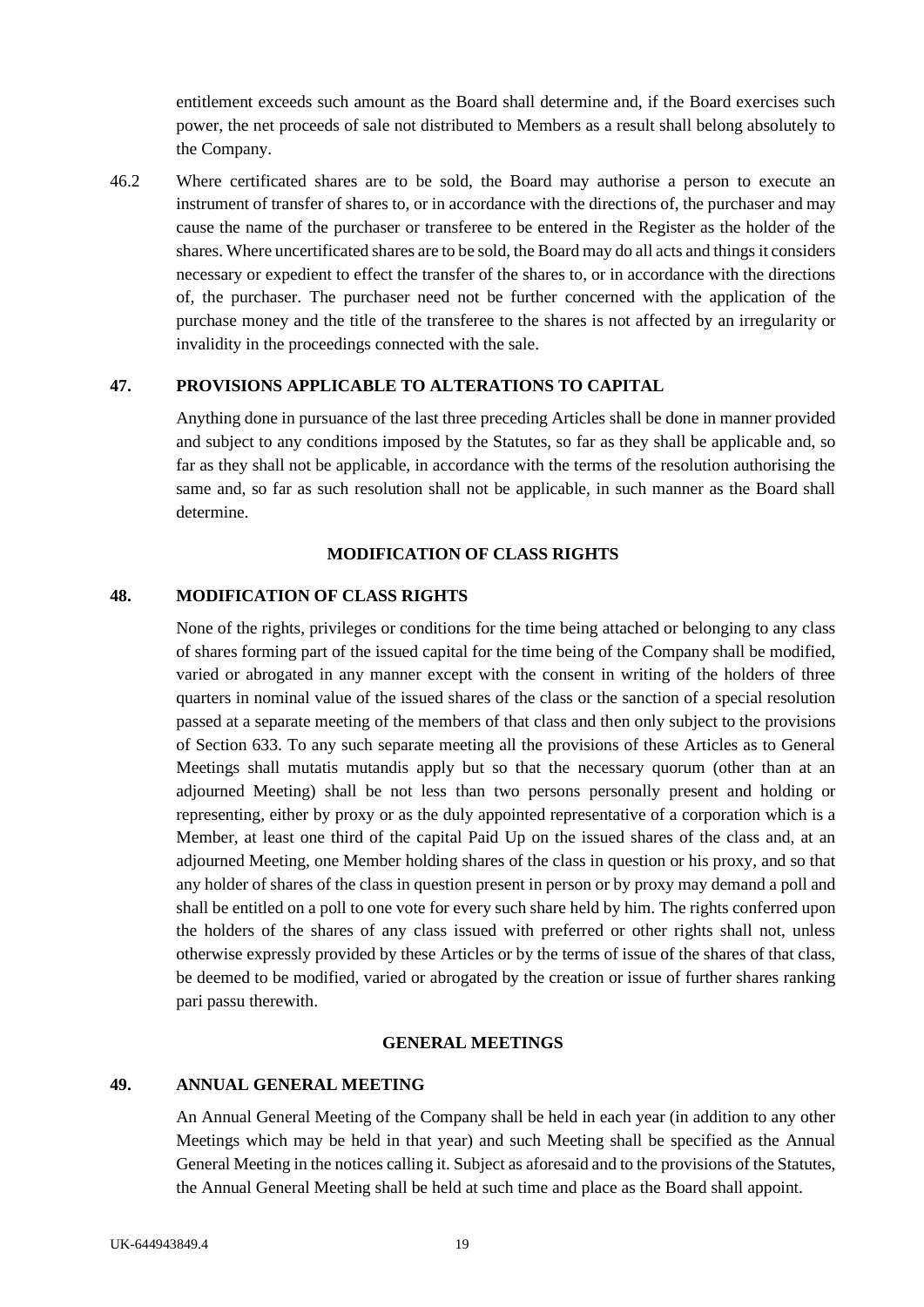#### <span id="page-26-0"></span>**50. GENERAL MEETINGS**

All General Meetings other than Annual General Meetings shall be called General Meetings.

#### <span id="page-26-1"></span>**51. CONVENING OF GENERAL MEETINGS**

- 51.1 The Board may call a General Meeting whenever it thinks fit and shall also do so on requisition in accordance with the Statutes. The Directors shall determine the means by which persons entitled to attend and participate in any General Meeting shall be permitted to do so in accordance with Article 63. Such means shall include attendance and participation at a physical meeting place and, as determined by the Directors, may also include simultaneous attendance and participation at a satellite meeting place or places and/or by electronic means.
- 51.2 If at any time there are not sufficient Directors capable of acting to form a quorum of the Board any Director or any two Members may convene a General Meeting in the same manner as nearly as possible as that in which Meetings may be convened by the Board.

#### <span id="page-26-2"></span>**52. REQUISITION TO STATE BUSINESS**

In the case of a General Meeting called in pursuance of a requisition, unless such Meeting shall have been called by the Board, no business other than that stated in the requisition as the objects of the Meeting shall be transacted.

#### **NOTICE OF GENERAL MEETINGS**

# <span id="page-26-4"></span><span id="page-26-3"></span>**53. NOTICE OF GENERAL MEETINGS**

An Annual General Meeting shall be convened by at least 21 clear days' notice. Subject to the Statutes, all other General Meetings shall be convened by at least 14 clear days' notice. Notice shall be given in manner hereinafter mentioned to such Members as are, under the provisions of these Articles, entitled to receive such notices from the Company and to all transmittees, Directors and the Auditors. Every notice of Meeting shall specify the place, day and hour of the Meeting and, in the case of special business, the general nature of such business and shall also state with reasonable prominence that a Member entitled to attend and vote at the Meeting is entitled to appoint one or more proxies to attend and vote instead of him and that a proxy need not also be a Member. In the case of a Meeting convened for passing a special resolution the notice shall specify the intention to propose the resolution as a special resolution

## <span id="page-26-5"></span>**54. CONTENTS OF NOTICES**

- 54.1 Every notice calling a General Meeting shall specify:
	- 54.1.1 the place, the date and the time of the Meeting and the general nature of the business to be transacted;
	- 54.1.2 (if such is the case) that the Meeting is an Annual General Meeting;
	- 54.1.3 (if such is the case) that the Meeting is convened to pass a special resolution;
	- 54.1.4 with reasonable prominence that a Member is entitled to appoint one or more proxies to exercise all or any of the Member's rights to attend, speak and vote at the Meeting, that a proxy need not be a Member, and the address or addresses where appointments of proxy are to be deposited, delivered or received insofar as any such address is other than the postal address of the Office.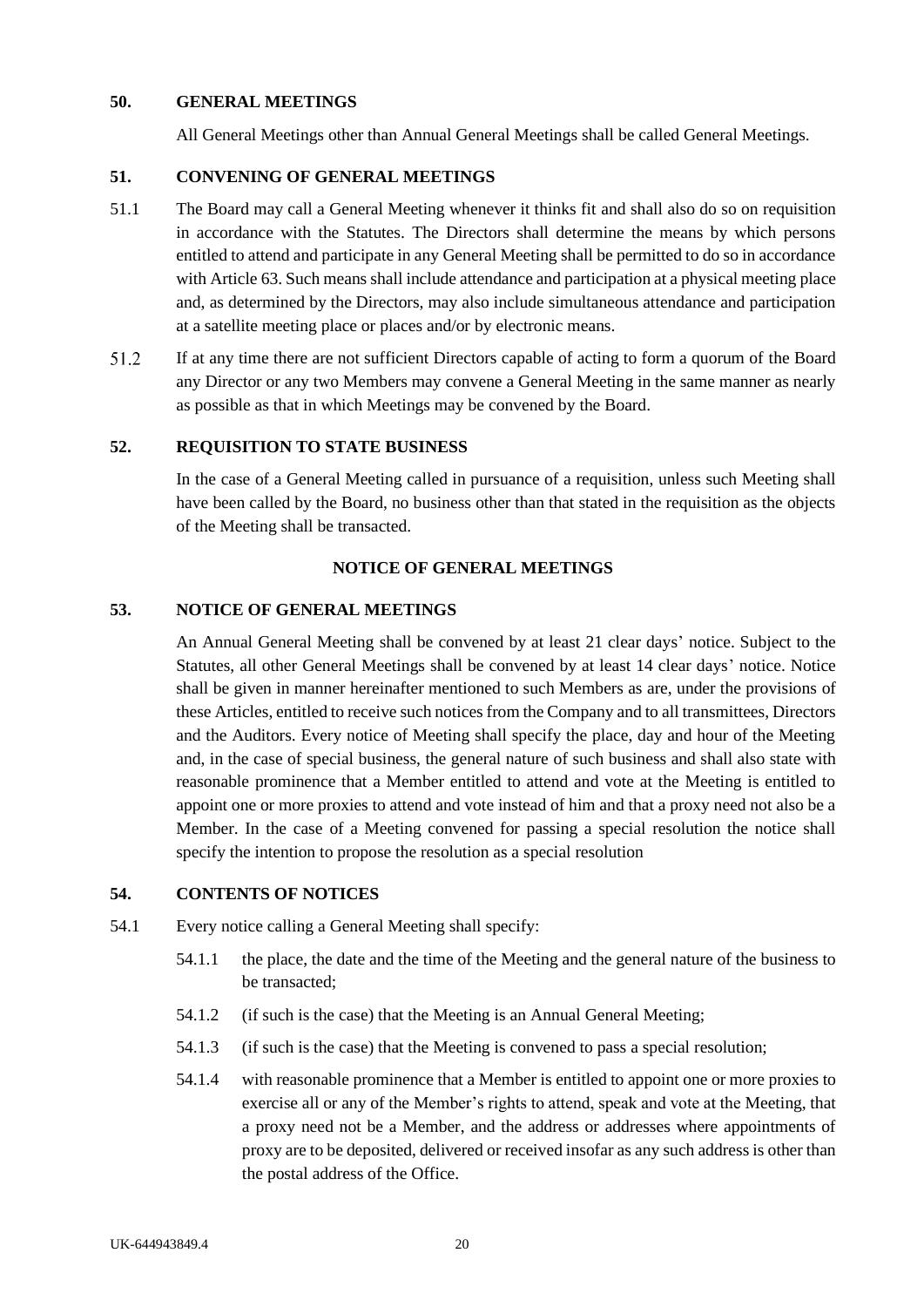- 54.2 As long as the shares of the Company are admitted to the Official List of the Financial Conduct Authority, every notice calling a General Meeting shall also:
	- 54.2.1 contain, if the notice is given more than six weeks before the Annual General Meeting, a statement of the right in accordance with the Statutes to require notice of a resolution to be moved or a matter to be included in the business of the Meeting;
	- 54.2.2 specify the address of the website on which the information required by the Statutes has been published in advance of the Meeting;
	- 54.2.3 specify the procedures with which Members must comply, and when, in order to be able to attend and vote at the Meeting; and
	- 54.2.4 contain a statement of the right of members to ask questions in accordance with the Statutes.
- 54.3 In the case of a Meeting at which the Directors have resolved persons shall be entitled to attend and participate simultaneously at a satellite meeting place or places in accordance with Article 63.2, without prejudice to Article 63.2.2, the notice shall state the location of such satellite meeting place(s).
- 54.4 In the case of a Meeting at which the Directors have resolved persons shall be entitled to attend and participate simultaneously by electronic means in accordance with Article 54.3, without prejudice to Article 63.3.2, the notice shall state the means of attendance and participation as determined by the Directors and any access, identification and security arrangements determined by the Directors in accordance with the Articles.

## <span id="page-27-0"></span>**55. SHORT NOTICE**

A Meeting shall, notwithstanding that it is called by shorter notice than that specified in the last preceding Article, be deemed to have been duly called if it is so agreed:

- 55.1 in the case of a Meeting called as the Annual General Meeting, by all the Members entitled to attend and vote thereat; and
- 55.2 in the case of any other Meeting, by a majority in number of the Members having a right to attend and vote at the Meeting being a majority together holding not less than 95 per cent in nominal value of the shares giving a right to attend and vote at the Meeting.

# <span id="page-27-1"></span>**56. DUTY TO INFORM MEMBERS ON REQUISITION**

It shall be the duty of the Company, subject to the provisions of the Statutes, on the requisition in Writing of such number of Members as is specified in Section 314 of the Companies Act and, subject to the Statutes, at the expense of the requisitionists: (i) to give to Members entitled to receive notice of the next Annual General Meeting notice of any resolution which may properly be moved and is intended to be moved at that Meeting and (ii) to circulate to Members entitled to have notice of any General Meeting sent to them any statement of not more than one thousand words with respect to the matter referred to in any proposed resolution or the business to be dealt with at that Meeting.

# <span id="page-27-2"></span>**57. OMISSION OR NON-RECEIPT OF NOTICE**

The accidental omission to give notice of any Meeting to, or the non-receipt of notice of any Meeting by, any person entitled to receive notice shall not invalidate any resolution passed or proceeding held at that Meeting.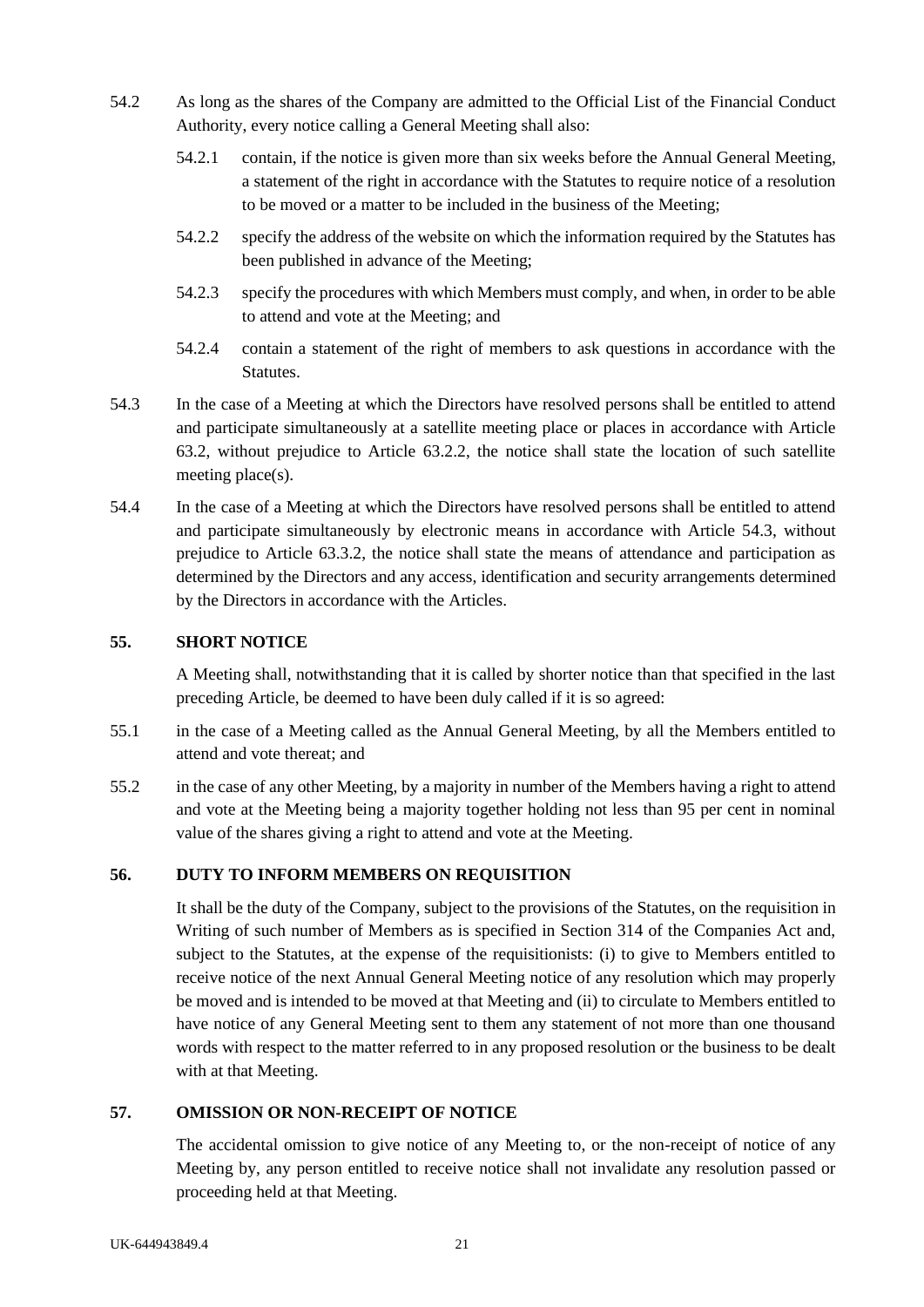#### <span id="page-28-0"></span>**58. CHANGE OF DATE, TIME, PLACE OR BY ELECTRONIC MEANS**

If for any reason the Board considers it impractical or undesirable to hold a Meeting on the day, at the time, and/or or in the place or places or by any electronic means of attendance and participation specified in the notice calling the Meeting it can change the date, time and/or place and/or places of the Meeting and alter any means of electronic participation and attendance (or whichever it requires), and may do so more than once in relation to the same Meeting. References in these Articles to the time of the holding of the Meeting shall be construed accordingly. No new notice of the rearranged Meeting need be sent but the Board will, insofar as it is practicable, take reasonable steps to ensure that notice of the change of time, date, place or places and/or electronic means of attendance and participation for the rearranged Meeting is announced on the Company's website and/or via any relevant regulatory news service but it shall not be necessary to restate the business of the Meeting in that announcement. No business shall be transacted at any rearranged Meeting other than business which may have properly been transacted at the Meeting had it not been rearranged. Notice of the business to be transacted at such rearranged Meeting shall not be required. If a General Meeting is postponed in accordance with this Article 58, without prejudice to the discretion afforded to the Directors pursuant to Article 63.6, the appointment of a proxy will be valid if it is delivered and received as required by these Articles not less than 48 hours before the time appointed for holding the postponed Meeting. When calculating the 48 hour period mentioned in this Article, the Directors can decide not to take account of any part of a day that is not a working day.

### **PROCEEDINGS AT GENERAL MEETINGS**

#### <span id="page-28-2"></span><span id="page-28-1"></span>**59. SPECIAL NOTICE**

Where by any provision contained in the Statutes special notice is required of a resolution, the resolution shall not be effective unless notice of the intention to move it has been validly given to the Company in accordance with these Articles and the Statutes not less than twenty-eight days (or such shorter period as the Statutes permit) before the Meeting at which it is moved and the Company shall give to its Members notice of such resolution in accordance with these Articles and the Statutes.

#### <span id="page-28-3"></span>**60. QUORUM**

No business shall be transacted at any General Meeting unless a quorum is present when the Meeting proceeds to business. Two persons entitled to vote upon the business to be transacted, each being a Member or a proxy for a Member or a duly authorised representative of a corporation which is a Member (including for this purpose two persons who are proxies or corporate representatives for the same member), shall be a quorum.

### <span id="page-28-4"></span>**61. CHAIR**

The Chair of the Board shall preside at every General Meeting; but if there be no such Chair or he shall be unwilling or unable to preside or if at any Meeting he shall not be present within five minutes after the time appointed for holding the same, the Deputy-Chair of the Board shall preside or if there be no such Deputy-Chair or he shall be unwilling to act or if he be not present within such period, the Directors present shall choose some Director or if no Director be present or if all the Directors present decline to take the chair, the Members present in person or by proxy shall choose one of their number to be Chair of the Meeting.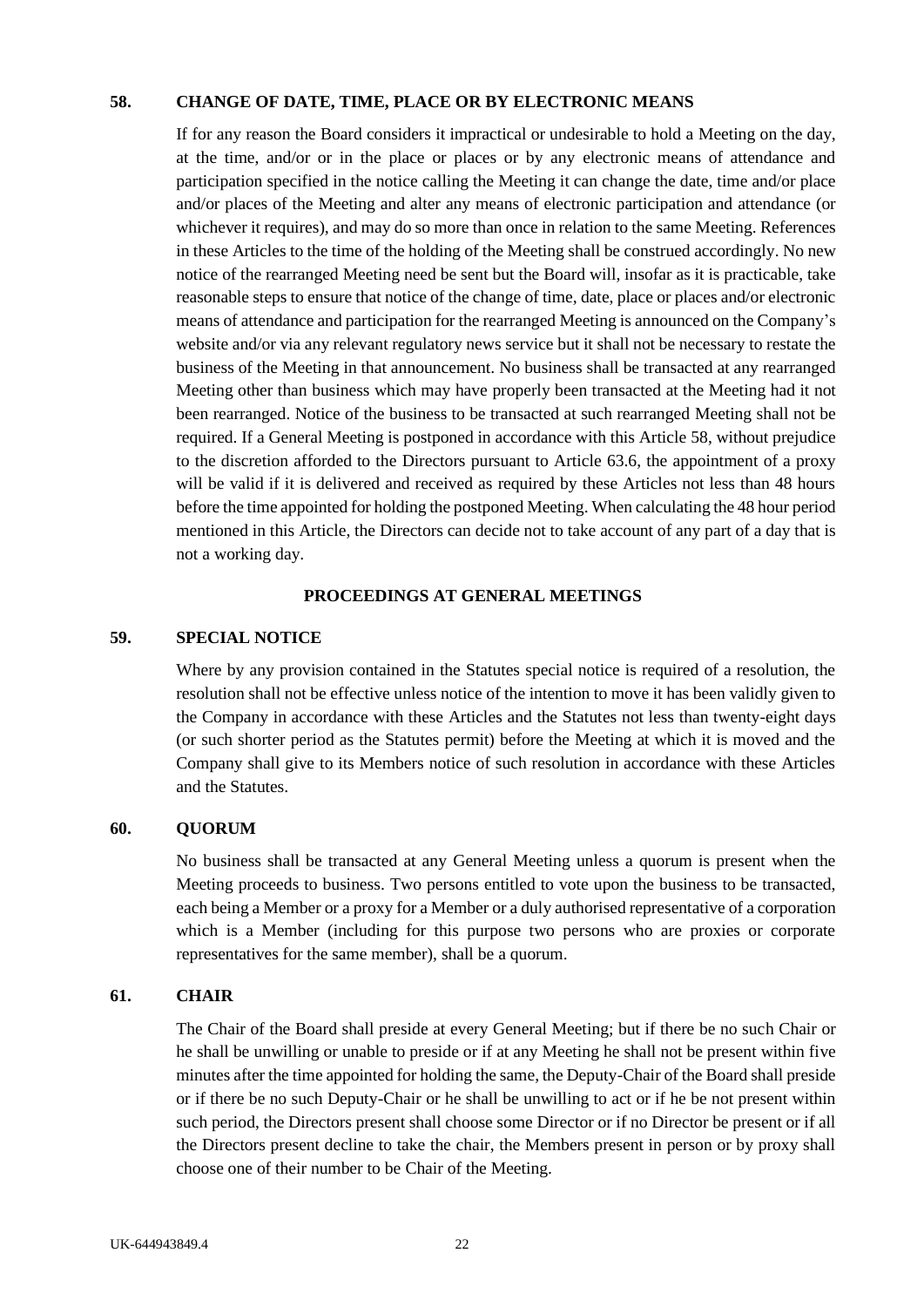### <span id="page-29-0"></span>**62. ATTENDANCE AND SPEAKING AT GENERAL MEETINGS**

- 62.1 A person is able to exercise the right to speak at a General Meeting when that person is in a position to communicate to all those attending the Meeting, during the Meeting, any information or opinions which that person has on the business of the Meeting.
- 62.2 A person is able to exercise the right to vote at a General Meeting when:
	- 62.2.1 that person is able to vote, during the Meeting, on resolutions put to the vote at the Meeting; and
	- 62.2.2 that person's vote can be taken into account in determining whether or not such resolutions are passed at the same time as the votes of all the other persons attending the Meeting.
- 62.3 The Directors may make whatever arrangements they consider appropriate to enable those attending a General Meeting to exercise their rights to speak or vote at it.
- 62.4 Each Director shall be entitled to attend and to speak at any General Meeting of the Company and at any separate General Meeting of the holders of any class of shares or debentures in the Company.

#### <span id="page-29-1"></span>**63. MEETING AT MORE THAN ONE PLACE AND/OR BY ELECTRONIC MEANS**

- 63.1 A General Meeting or adjourned Meeting may be held at more than one place. Notwithstanding that the specification in the notice convening the Meeting of the place at which the chair will be present (the "**Principal Place**") the Directors may resolve to allow persons not present together at the same place to attend, speak and vote at that Meeting to do so.
	- 63.1.1 by simultaneous attendance and participation at a satellite meeting place or places anywhere in the world
	- 63.1.2 by simultaneous attendance and participation by electronic means.
- 63.2 A General Meeting may be held at more than one place if:
	- 63.2.1 the notice convening the Meeting specifies that it shall be held at more than one place; or
	- 63.2.2 the Directors resolve, after the notice convening the Meeting has been given, that the Meeting shall be held at more than one place; or
	- 63.2.3 it appears to the chair of the Meeting that the place of the Meeting specified in the notice convening the Meeting is inadequate to accommodate all persons entitled and wishing to attend.
- 63.3 Attendance and participation at a General Meeting may be partly by electronic means if:
	- 63.3.1 the notice convening the Meeting specifies the instructions for attendance and participation by electronic means; or
	- 63.3.2 the Directors resolve after the notice convening the Meeting has been given, that attendance and participation in the Meeting by electronic means may be permitted,

and where the Directors enable persons to attend and participate by electronic means, the Directors shall determine in their absolute discretion the form and adequacy of such electronic means.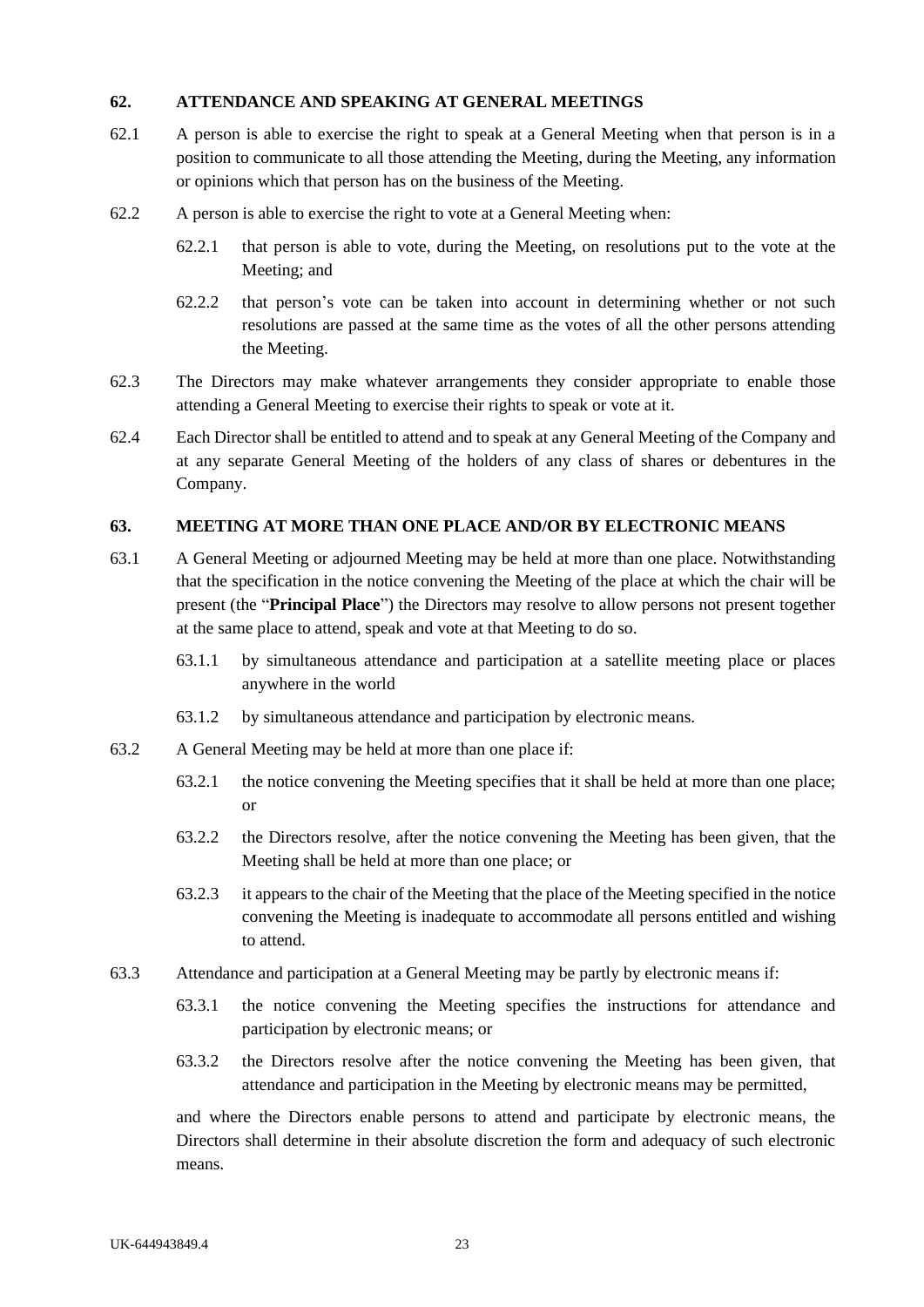- 63.4 The members or proxies present at a General Meeting by way of electronic means and/or at a satellite meeting place or places shall be counted in the quorum for, and be entitled to vote at, the General Meeting in question, and that Meeting shall be duly constituted and its proceedings valid if the chair of the Meeting is satisfied that adequate facilities are available throughout the Meeting to ensure that the members or proxies attending at the places at which persons are participating by all means (including by electronic means and/or at any satellite meeting place or places) are able to:
	- 63.4.1 participate in the business for which the Meeting has been convened; and
	- 63.4.2 hear all persons who speak at the Meeting;
	- 63.4.3 and be heard by all other persons attending and participating in the Meeting.
- 63.5 If a General Meeting is held at more than one place and/or partly by electronic means, in accordance with this Article, the chair of the Meeting shall be present at, and the Meeting shall be deemed to take place at the Principal Place.
- *63.6* If it appears to the chair that facilities at the Principal Place or any satellite meeting place and/or to enable simultaneous attendance and participation by electronic means have become inadequate for the purposes set out this Article, the chair of the Meeting may, without the consent of the Meeting, interrupt or adjourn the General Meeting. All business conducted at the General Meeting up to the point of the adjournment shall be valid.
- 63.7 If, at any General Meeting at which members are entitled to participate by electronic means as determined by the Directors pursuant to this Article, any document is required to be put on display or to be available for inspection at the Meeting (whether prior to or for the duration of the Meeting or both), the Directors shall ensure that it is available in electronic form to persons entitled to inspect it for at least the required period of time, and this will be deemed to satisfy any such requirement.
- 63.8 All persons seeking to attend and participate in a General Meeting by way of electronic means shall be responsible for maintaining adequate facilities to enable them to do so. Without prejudice to the ability on the chair to adjourn the Meeting in accordance with the provisions of Article 63.6, any inability of a person or persons to attend or participate in a General Meeting by electronic means shall not invalidate the proceedings of that Meeting.
- 63.9 The Board may make such arrangements as it thinks fit for simultaneous attendance and participation at the Meeting and may vary any such arrangements or make new arrangements. Arrangements may be notified in advance or at the Meeting by whatever means the Board thinks appropriate to the circumstances. Each person entitled to attend the Meeting will be bound by the arrangements made by the Board.
- 63.10 Where a General Meeting is held in more than one place, in a series of rooms and/or partly by electronic means, then for the purpose of these Articles the Meeting shall consist of all those persons entitled to attend and participate in the Meeting who attend at any of the places or rooms by electronic means.

#### <span id="page-30-0"></span>**64. SECURITY ARRANGEMENTS**

64.1 The Board may direct that persons entitled to attend any General Meeting should submit to such searches or other security arrangements or restrictions as the Board shall consider appropriate in the circumstances and the Board may in its absolute discretion refuse entry to such General Meeting to any person who fails to submit to such searches or otherwise to comply with such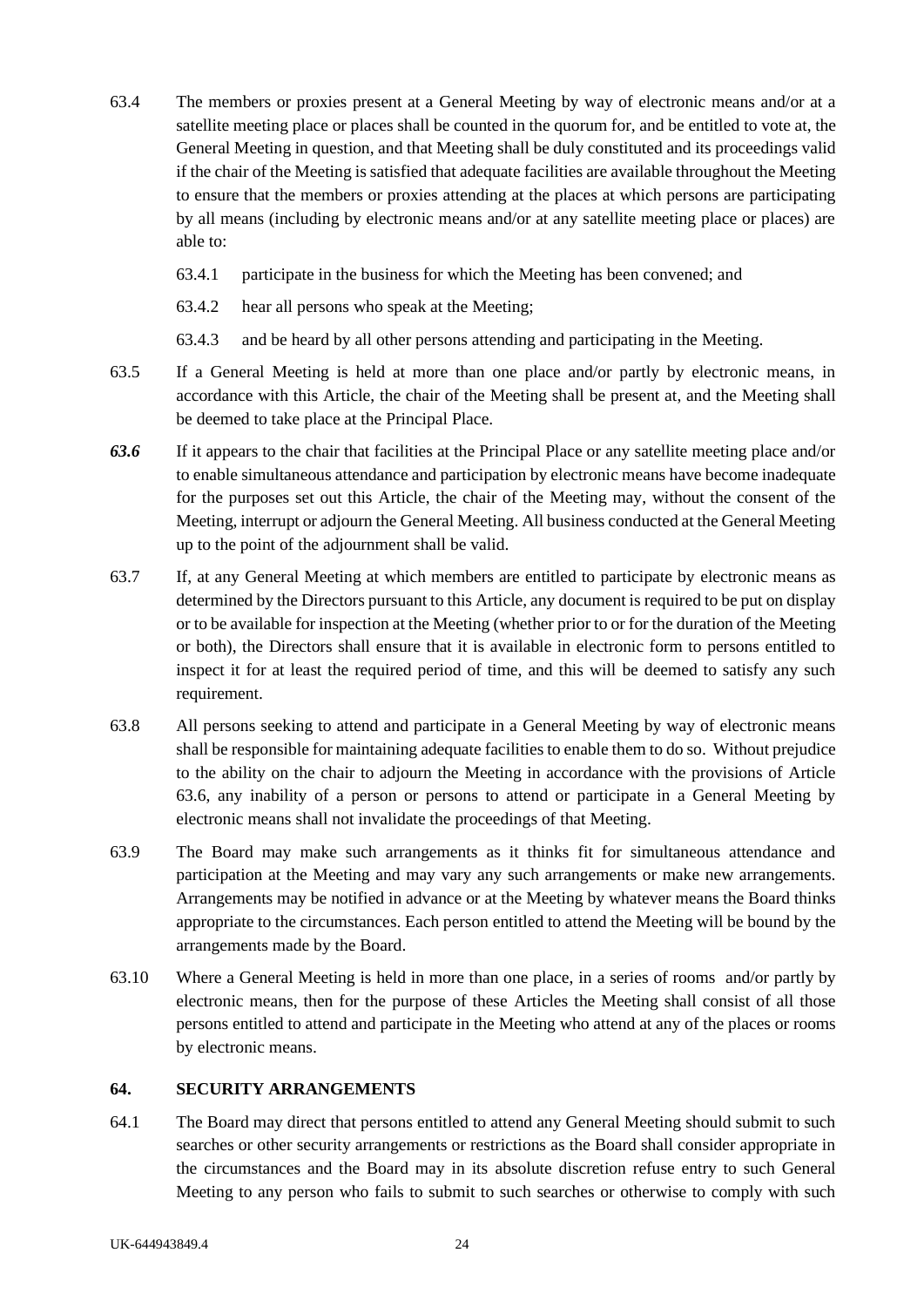security arrangements or restrictions. If any person has gained entry to a General Meeting and refuses to comply with any such security arrangements or restrictions or disrupts the proper and orderly conduct of the General Meeting, the chair of the Meeting may at any time without the consent of the General Meeting require such person to leave or be removed from the Meeting.

- 64.2 If a General Meeting is held partly by electronic means pursuant to Article 63, the Directors and/or the chair of the Meeting may make any arrangement and impose any requirement or restriction that is:
	- 64.2.1 necessary to ensure the identification of those taking part by electronic means and the security of the electronic communication; and
	- 64.2.2 in its or his or her view, proportionate to achieving those objectives.

In this respect, the Directors may authorise any voting application, system or facility for attendance and participation as it sees fit.

## <span id="page-31-0"></span>**65. ADJOURNMENTS**

- 65.1 The chair of the Meeting may at any time without the consent of the Meeting adjourn any Meeting (whether or not it has commenced or a quorum is present) either indefinitely or to such time place (or places if attendance and participation is permitted at a satellite meeting place) and/or from any electronic means for attendance and participation to such another electronic means, and with any such other means of simultaneous attendance and participation as he or she may decide if it appears to him or her that:
	- 65.1.1 the persons entitled to attend cannot be conveniently accommodated in the place appointed for the Meeting;
	- 65.1.2 the conduct of persons present prevents, or is likely to prevent, the orderly continuation of business; or
	- 65.1.3 an adjournment is otherwise necessary so that the business of the Meeting may be properly conducted.
- 65.2 In addition, the chair of the Meeting may at any time with the consent of any Meeting at which a quorum is present (and shall if so directed by the Meeting) adjourn the Meeting either indefinitely or to such time, and place (or places if attendance and participation is permitted at a satellite meeting place) and/or from any electronic means for attendance and participation to any other electronic means, and with any such other means of simultaneous attendance and participation as he or she may decide. When a Meeting is adjourned indefinitely the time and place for the adjourned Meeting shall be fixed by the Board.
- 65.3 No business shall be transacted at any adjourned Meeting except business which might properly have been transacted at the Meeting had the adjournment not taken place.

#### <span id="page-31-1"></span>**66. NOTICE OF ADJOURNED MEETING**

66.1 If a Meeting is adjourned indefinitely or for 30 days or more or for lack of a quorum, at least seven clear days' notice specifying the place, the day and the time of the adjourned Meeting shall be given, but it shall not be necessary to specify in the notice the nature of the business to be transacted at the adjourned Meeting. Otherwise, it shall not be necessary to give notice of an adjourned Meeting.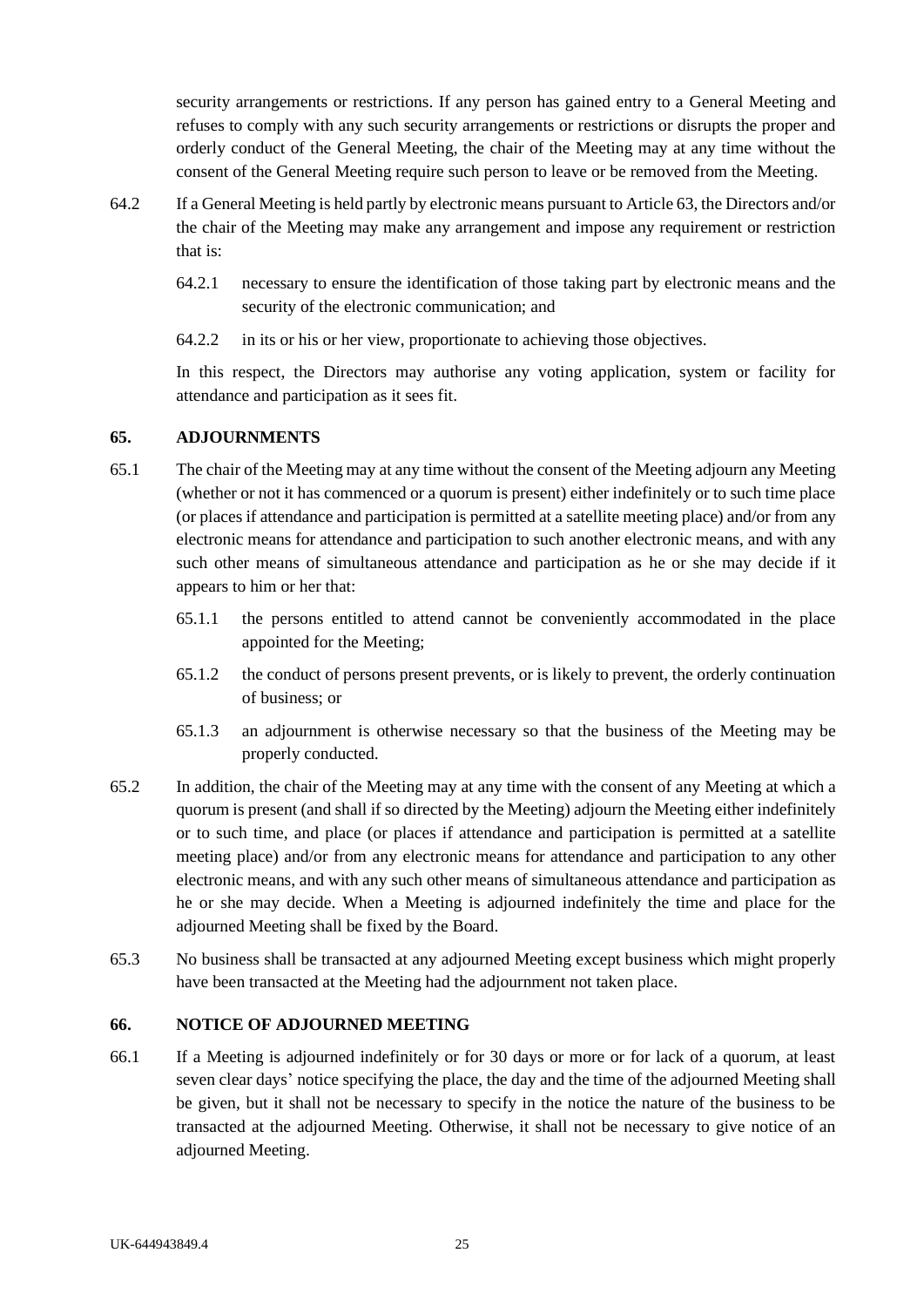## <span id="page-32-0"></span>**67. DISSOLUTION OF ADJOURNMENT IN ABSENCE OF QUORUM**

If within five minutes from the time appointed for the holding of a General Meeting a quorum is not present, the Meeting, if convened on the requisition of Members, shall be dissolved. In any other case it shall stand adjourned to the same time and place seven days thereafter.

### <span id="page-32-1"></span>**68. RECORDING OF RESOLUTIONS AND QUALIFICATION TO DEMAND POLL**

- 68.1 At any General Meeting a resolution put to the vote of the Meeting shall be decided on a show of hands unless before a vote on a show of hands on that resolution or immediately after the declaration of the result of the show of hands a poll be demanded:
	- 68.1.1 by the Chair of the Meeting; or
	- 68.1.2 by the Directors; or
	- 68.1.3 by not less than five Members present in person or by proxy and entitled to vote at the Meeting; or
	- 68.1.4 by any Member or Members present in person or by proxy and representing not less than one-tenth of the total voting rights of all the Members having the right to vote at the Meeting; or
	- 68.1.5 by a Member or Members holding shares in the Company conferring a right to vote at the Meeting being shares on which an aggregate sum has been Paid Up equal to not less than one-tenth of the total sum Paid Up on all the shares conferring that right.
- 68.2 Unless a poll be so demanded a declaration by the Chair of the Meeting that a resolution has, on a show of hands, been carried or carried unanimously or by a particular majority or lost or not carried by a particular majority, shall be conclusive, and an entry to that effect in the Minute Book of the Company shall be conclusive of the votes recorded in favour of or against such resolution.

# <span id="page-32-2"></span>**69. TAKING OF POLL**

A poll demanded on the election of a Chair or on a question of adjournment shall be taken forthwith. A poll demanded on any other question shall be taken forthwith if practicable, but if not practicable at such time (not being more than thirty days from the date of the Meeting or the adjourned Meeting at which such poll was demanded) and place and in such manner as the Chair of the Meeting shall direct and the result of the poll shall be deemed to be the resolution of the Meeting at which the poll was demanded. No notice need be given of a poll not taken immediately. The demand for a poll may be withdrawn.

# <span id="page-32-3"></span>**70. CHAIR TO RECTIFY VOTING ERRORS**

If:

- 70.1 any objection is raised to the qualification of any voter; or
- 70.2 any votes have been counted which ought not to have been counted or which might have been rejected; or
- 70.3 any votes are not counted which ought to have been counted,

the objection or error shall not vitiate the decision of the Meeting on any resolution unless the same is raised or pointed out at the Meeting or adjourned Meeting at which the vote objected to is given or tendered or at which the error occurs. Any objection or error shall be referred to the Chair of the Meeting and shall only vitiate the decision of the Meeting on any resolution if the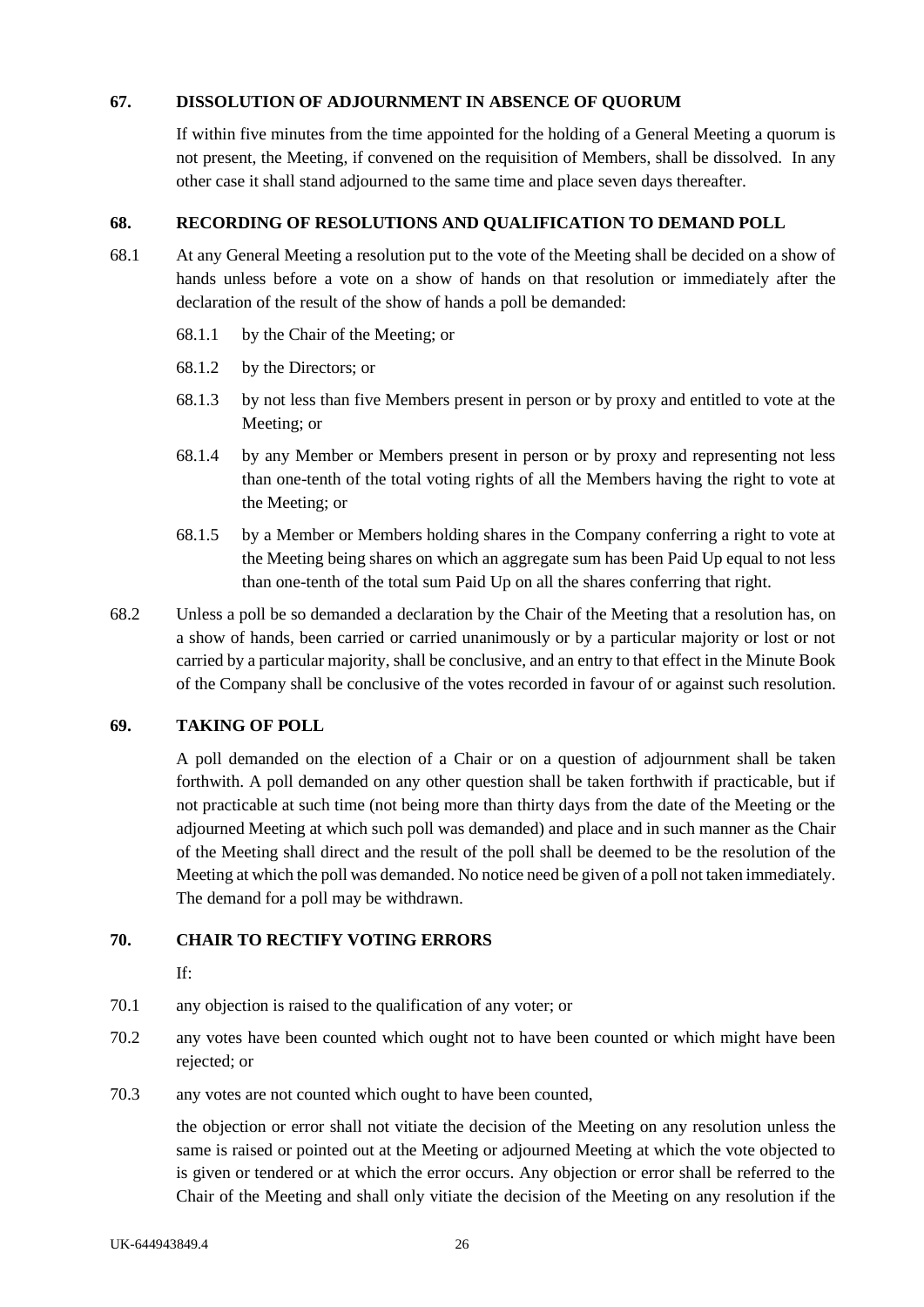Chair decides that the same is of sufficient magnitude to vitiate the resolution or may otherwise have affected the decision of the Meeting. The decision of the Chair on such matters shall be final and conclusive.

#### <span id="page-33-0"></span>**71. CONTINUANCE OF MEETING AFTER POLL DEMANDED**

The demand for a poll shall not prevent the continuance of a Meeting for the transaction of any business other than the question on which a poll has been demanded.

#### **VOTES OF MEMBERS**

## <span id="page-33-2"></span><span id="page-33-1"></span>**72. VOTING RIGHTS**

Subject to any special terms as to voting upon which any share may be issued, or may for the time being be held, and subject to the provisions of Articles [39](#page-20-3) and [40,](#page-20-4) upon a show of hands every Member present in person and entitled to vote has one vote and on a poll every Member present in person or by proxy and entitled to vote shall have one vote for every share of which he is the registered holder.

- 72.1 Subject to Article [72.2,](#page-33-4) on a vote on a resolution on a show of hands at a meeting, every proxy present who has been duly appointed by one or more Members entitled to vote on the resolution has one vote.
- <span id="page-33-4"></span>72.2 On a vote on a resolution on a show of hands at a meeting, a proxy has one vote for and one vote against the resolution if:
	- 72.2.1 the proxy has been duly appointed by more than one Member entitled to vote on the resolution, and
	- 72.2.2 the proxy has been instructed by one or more of those Members to vote for the resolution and by one or more other of those Members to vote against it.
- 72.3 On a vote on a resolution on a show of hands at a meeting, if:
	- 72.3.1 a proxy has been duly appointed by more than one Member entitled to vote on the resolution; and
	- 72.3.2 the proxy has been instructed by one or more Members ("**Member(s) A**") to vote in a certain manner and has been given discretionary authority by one or more other Members ("**Member(s) B**") to vote in relation to the resolution in the manner such proxy deems fit,

such proxy is entitled, pursuant to the discretionary authority granted by Member(s) B, to cast a second vote which is contrary to the manner in which such proxy voted in accordance with the instructions of Member(s) A.

## <span id="page-33-3"></span>**73. VOTES OF INCAPACITATED MEMBERS**

If any Member is of unsound mind or otherwise incapacitated he may vote, whether on a show of hands or on a poll, by his curator bonis, committee or other legal curator and such last mentioned persons may give their votes either personally or by proxy provided that such evidence as the Board may reasonably require of the authority of the persons claiming to vote is deposited at the Office not less than forty eight hours before the time for holding the Meeting or adjourned Meeting at which such person claims to vote.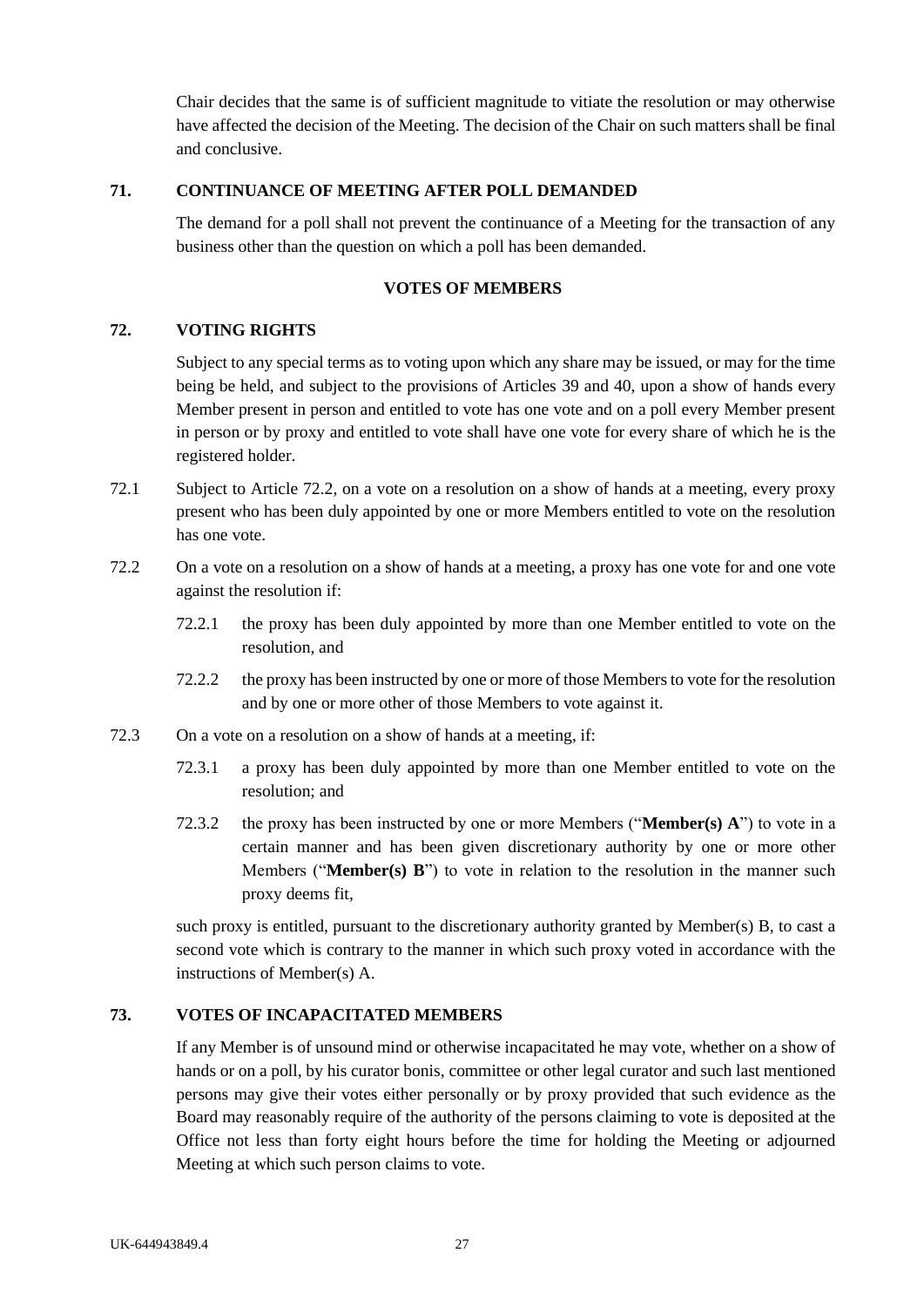### <span id="page-34-0"></span>**74. VOTES OF JOINT HOLDERS**

If two or more persons are jointly entitled to a share, then, in voting upon any question, the vote of the senior who tenders a vote, whether in person or by proxy, shall be accepted to the exclusion of the votes of the other registered holders of the share and for this purpose seniority shall be determined by the order in which the names stand in the Register.

# <span id="page-34-1"></span>**75. VOTING QUALIFICATION**

No Member shall be entitled to be present or to be counted in the quorum at any General Meeting unless he shall be the holder of one or more shares giving the right to attend thereat upon which all calls or other moneys due and payable in respect of the same shall have been paid and no Member shall be entitled to vote at any General Meeting on a poll or show of hands either personally or by proxy in respect of any share upon which any call or other moneys due and payable have not been paid.

## <span id="page-34-2"></span>**76. PROXIES**

Votes may be given either personally or by proxy. On a show of hands a Member present either personally, by proxy or by corporate representative shall have a vote. A proxy need not be a Member and a Member may appoint one or more than one person to act as his proxy. On a poll a Member entitled to more than one vote need not, if he votes, use all of his votes or cast all the votes he uses in the same way.

## <span id="page-34-3"></span>**77. VOTING WHERE MORE THAN ONE PROXY APPOINTED**

If a Member appoints more than one person to act as his proxy the appointment of each such proxy shall specify the shares held by the Member in respect of which each such proxy is to vote and no Member may appoint more than one proxy (save in the alternate) to vote in respect of any one share held by that Member.

#### <span id="page-34-4"></span>**78. EXECUTION OF PROXY INSTRUMENT**

The appointment of a proxy shall be in Writing under the hand of the appointor, or his attorney duly authorised in Writing, or if such appointor is a corporation, under its common seal or under the hand of some officer or attorney duly authorised in that behalf or in electronic form. The Directors may, but shall not be bound to, require evidence of authority of such officer or attorney or other person in accordance with the Companies Act.

#### <span id="page-34-5"></span>**79. PROXY APPOINTMENTS MAY BE SUPPLIED IN ELECTRONIC FORM**

The Board may allow an appointment of proxy to be sent or supplied in electronic form subject to any conditions or limitations as the Board may specify, and where the Company has given an electronic address in any instrument of proxy or invitation to appoint a proxy, any document or information relating to proxies for the meeting may be sent by electronic means to that address, subject to any conditions or limitations specified in the relevant notice of meeting.

#### <span id="page-34-6"></span>**80. VALIDITY OF PROXY'S VOTE**

A vote given in accordance with the terms of an appointment of a proxy shall be valid notwithstanding the previous death or insanity of the principal or revocation of the proxy or transfer of the share in respect of which it is given, unless previous intimation in Writing of the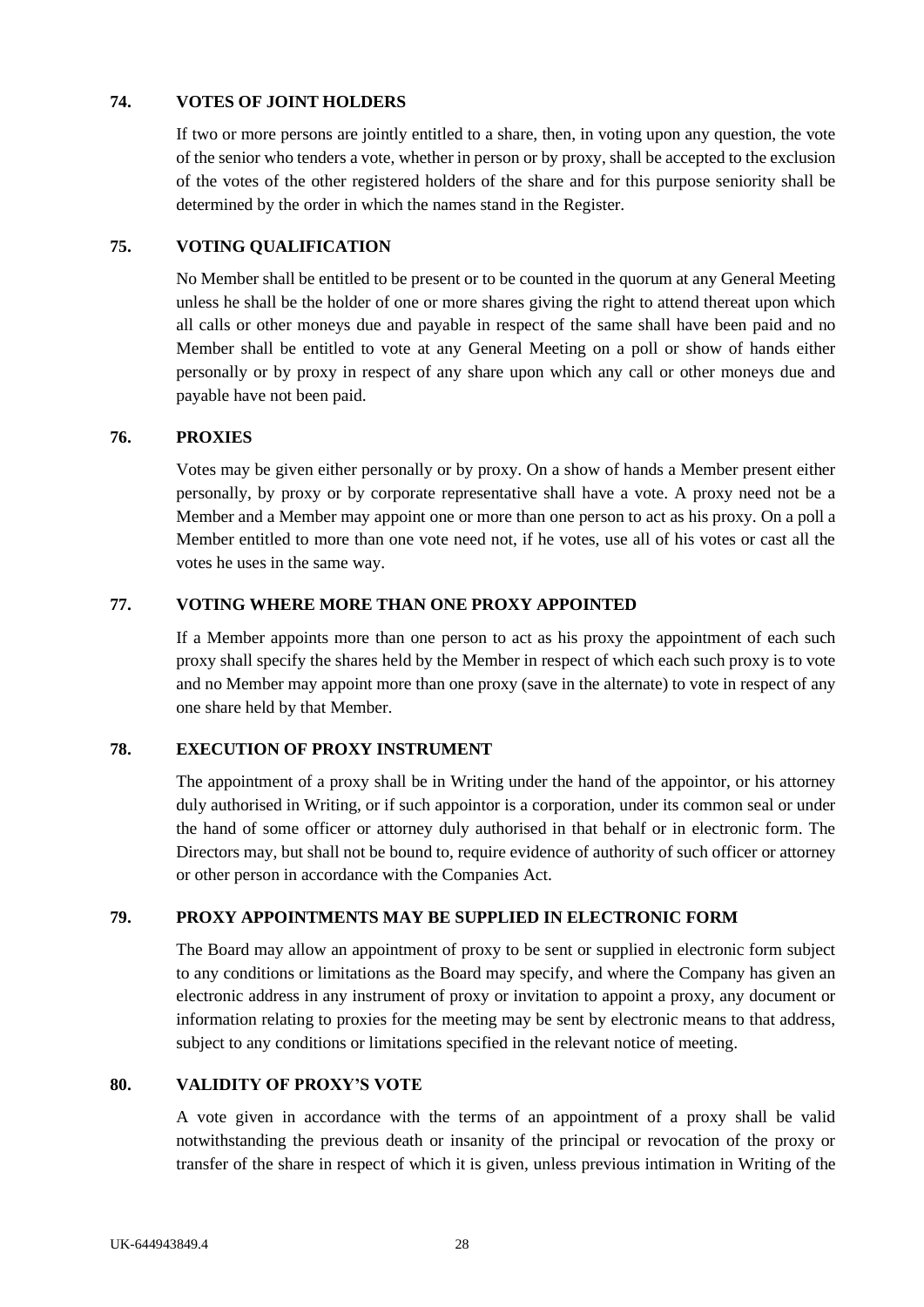death, insanity, revocation or transfer shall have been received at the Office one hour at least before the time fixed for holding the Meeting.

# <span id="page-35-0"></span>**81. DEMAND OF POLL BY PROXY**

The appointment of a proxy shall be deemed to confer authority to attend and to speak at a Meeting of the Company and to vote on a show of hands, to demand or join in demanding a poll and to vote at such poll.

## <span id="page-35-1"></span>**82. DEPOSIT OF PROXY INSTRUMENTS**

The appointment of a proxy and the power of attorney or other authority, if any, under which it is executed, or a copy of the authority notarially certified, or certified in some other way approved by the Board, shall be:

- 82.1 in the case of an instrument in writing, received at such place as may be specified for that purpose in the notice convening the meeting or in any form of appointment of proxy sent out by the Company in relation to the meeting or if no place is so specified at the Office at least 48 hours before the time fixed for holding the meeting or adjourned meeting or the taking of a poll at which the person named in the instrument proposes to vote; or
- 82.2 in the case of an appointment contained in electronic form, where an electronic address has been specified:
	- 82.2.1 in the notice convening the meeting; or
	- 82.2.2 in any form of appointment of proxy sent out by the Company in relation to the meeting; or
	- 82.2.3 in any invitation to appoint a proxy issued by the Company in relation to the meeting; or
	- 82.2.4 be received at such electronic address at least 48 hours before the time fixed for holding the meeting or adjourned meeting or the taking of a poll at which the person named in the appointment proposes to vote; or
	- 82.2.5 in the case of a poll taken subsequently to the date of the meeting or adjourned meeting received as aforesaid not less than 24 hours (or such shorter time as the Board may determine) before the time fixed for the holding of the adjourned meeting or the taking of the poll.
- 82.3 The Board may specify in the notice convening the meeting that in determining the time for receipt of proxies under this Article [82,](#page-35-1) no account shall be taken of any part of a day that is not a working day.
- 82.4 The appointment of a proxy not received in accordance with this Article [82](#page-35-1) is invalid.
- 82.5 Without limiting the foregoing, in relation to any shares which are held in uncertificated form, the Directors may from time to time permit appointments of a proxy to be made in electronic form in an Uncertificated Proxy Instruction, (that is, a properly authenticated dematerialised instruction, and/or other instruction or notification, which is sent by means of the relevant system concerned and received by such participant in that system acting on behalf of the Company as the Directors may prescribe, in such form and subject to such terms and conditions as may from time to time be prescribed by the Directors (subject always to the facilities and requirements of the relevant system concerned)); and may in a similar manner permit supplements to, or amendments or revocations of, any such Uncertificated Proxy Instruction to be made by like means. The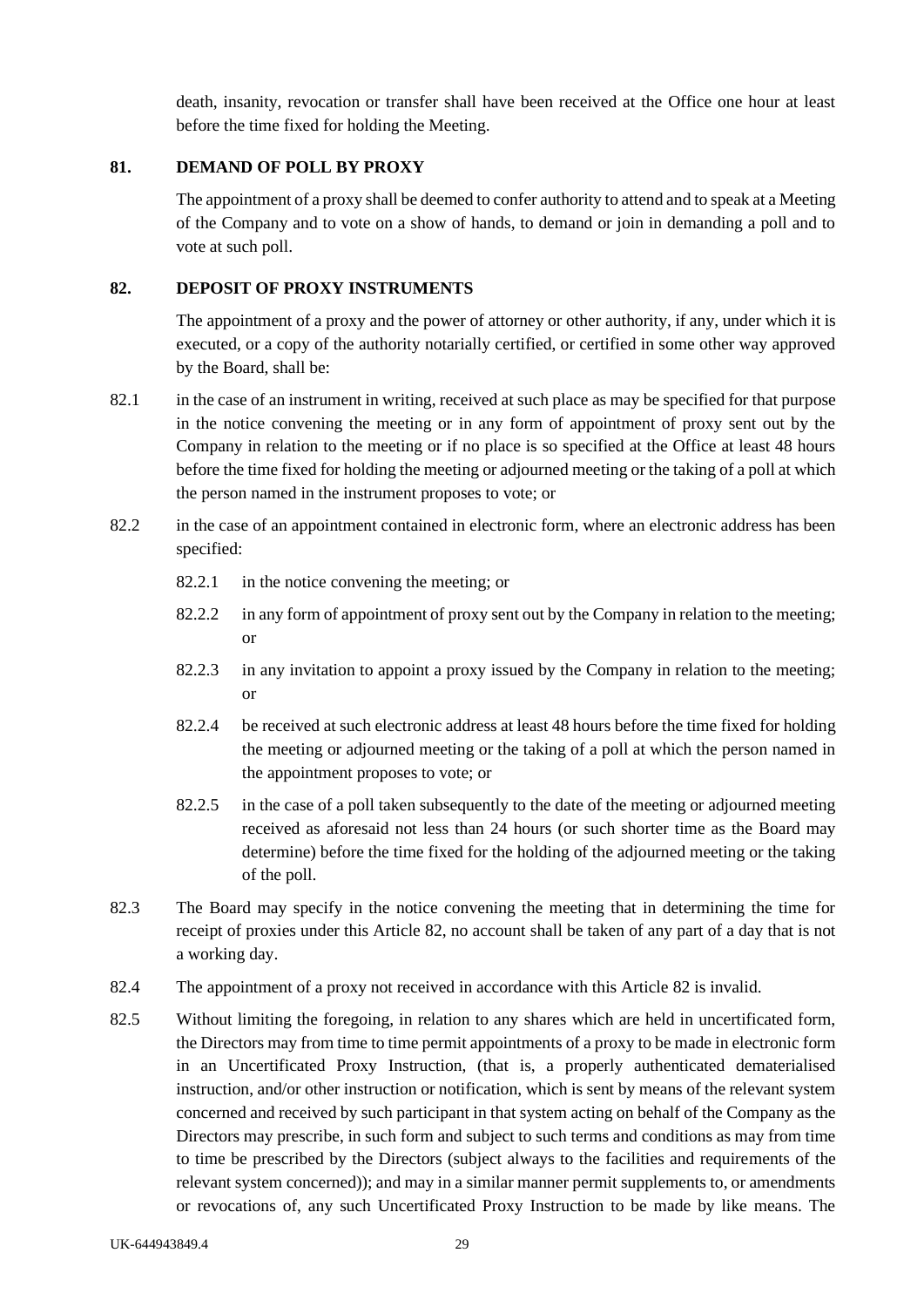Directors may in addition prescribe the method of determining the time at which any such properly authenticated dematerialised instruction (and/or other instruction or notification) is to be treated as received by the Company or such participant. The Directors may treat any such Uncertificated Proxy Instruction which purports to be or is expressed to be sent on behalf of a holder of a share as sufficient evidence of the authority of the person sending that instruction to send it on behalf of that holder. For the purposes of this Article [82.5](#page-35-0) properly authenticated dematerialised instructions shall have the same meaning as given in the Uncertificated Securities Regulations.

82.6 In Article [82.2](#page-35-1) and Article [82.5,](#page-35-0) "electronic address" includes, in the case of any Uncertificated Proxy Instructions permitted pursuant to Article [82.5,](#page-35-0) an identification number of a participant in the relevant system concerned.

## **83. FORM OF PROXY INSTRUMENT**

An instrument of proxy may be in any common form or in such other form as the Board may from time to time approve.

### **84. CIRCULATION OF PROXY FORMS**

The Board may at the expense of the Company send by post or otherwise make available to the Members instruments of proxy (with or without provision for their return prepaid) for use at any General Meeting or at any Meeting of any class of Members of the Company either in blank or nominating in the alternative any one or more of the Directors or the Chair of the Meeting or any other person or persons. If, for the purpose of any Meeting, invitations to appoint as proxy a person or one of a number of persons specified in the invitations are issued at the Company's expense they shall be issued to all (and not to some only) of the Members entitled to be sent a notice of the Meeting and to vote thereat by proxy.

## **CORPORATIONS ACTING BY REPRESENTATIVES AT MEETINGS**

#### **85. REPRESENTATION OF CORPORATIONS AT MEETINGS**

Subject to the provisions of the Companies Act, any corporation which is a Member of the Company may by resolution of its directors or other governing body authorise a person or persons to act as its representative or representatives at any Meeting of the Company or of any class of Members thereof. That corporation is, for the purposes of these Articles, treated as being present in person at a meeting if a person or persons so authorised is present. All references to attending and voting in person shall be construed accordingly except that the voting rights of persons so authorised shall be set out in the Companies Act. A Director, the Secretary or any other person authorised for the purpose by the Secretary may require a person or persons so authorised to produce a certified copy of the resolution of authorisation before permitting him or them to exercise their powers.

### **NOMINATED MEMBERS**

#### **86. NOMINATED MEMBERS**

86.1 A Member may from time to time send the Company notice in writing that another person is entitled to enjoy or exercise all or any specified rights of that member in relation to the Company (a "**nomination notice**"). For the purposes of these Articles, but subject to the provisions of the Statutes, references to any matter to be done by, or in relation to, a person who is a Member shall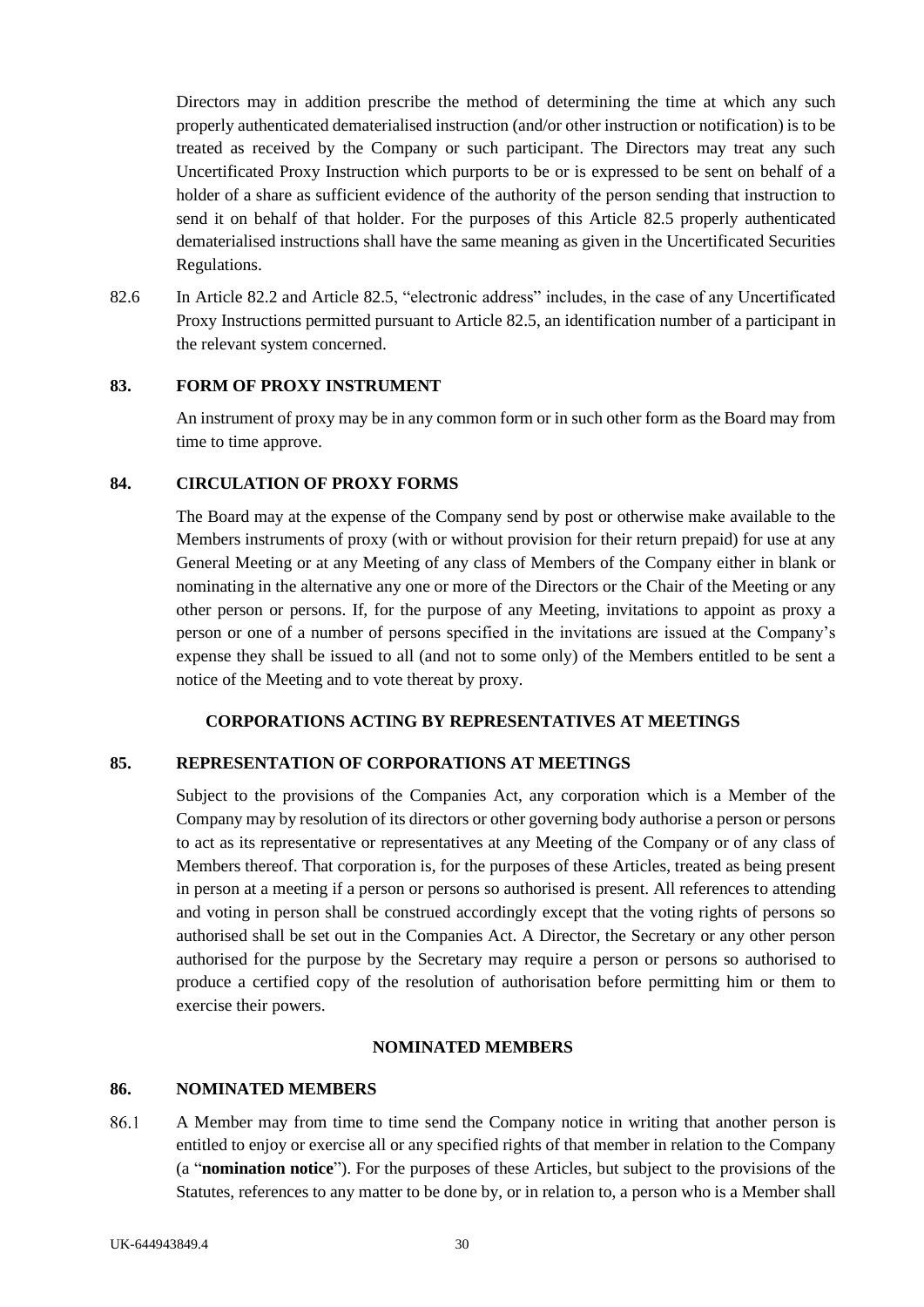be deemed to include reference to any person for the time being nominated in accordance with this Article (and such references shall, until such nomination ceases to have effect in accordance with this Article, exclude the Member who made the nomination).

- 86.2 The Company may prescribe the form and content of nomination notices. Unless the Company prescribes otherwise, a nomination notice shall:
	- 86.2.1 identify the shares held by the member to which the nomination notice relates;
	- 86.2.2 state the name and address of the person nominated;
	- 86.2.3 specify how the Company is to communicate with the person nominated and include
	- 86.2.4 any further information which the Company will need in order to use the means of communication specified;
	- 86.2.5 specify the rights the person nominated is to be entitled to enjoy or exercise in relation to the shares to which it relates and state whether the member giving the notice may also continue to exercise or enjoy them;
	- 86.2.6 specify the date from which it is to take effect, if later than the date on which the Company is deemed to receive it in accordance with these Articles; and
	- 86.2.7 be executed by or on behalf of the member and the person nominated.

## **87. EFFECT OF NOMINATION NOTICES**

- 87.1 Subject to these Articles, if the Company receives a nomination notice, the Company must give effect to that notice in accordance with its terms.
- 87.2 Unless a nomination notice specifies when it is to cease to have effect, it will have effect until further notice or until the member concerned ceases to hold the shares to which it relates, and in any event it will cease to have effect when the Company is notified or otherwise becomes aware that the member concerned, or the person nominated, has died or ceased to exist. The fact that a nomination notice has ceased to have effect shall not invalidate anything done (or omitted to be done) by the person nominated at any time prior to the date the nomination notice ceases to have effect in accordance with this Article.
- 87.3 If the Company receives a document which purports to be a nomination notice but which does not contain the required information or which is not given in the form prescribed by the Company, the Company:
	- 87.3.1 shall not give effect to it; and
	- 87.3.2 shall notify the person that it is defective (and in what respect it is defective), and that the Company cannot give effect to it in its present form.
- 87.4 If more than one person has been nominated pursuant to Article 86 to exercise or enjoy a right in relation to the same shares, the Company shall, in the absence of any relevant limitation in the nomination notice on the rights of the person nominated, accept the instruction or exercise of the relevant right that is first received, to the exclusion of any later instruction or purported exercise by another nominated person in respect of the same right and the same shares.

## **88. COMPANY TO KEEP RECORDS OF NOMINATIONS**

88.1 The Company shall keep a record of all nomination notices that are in force or have been in force within the preceding 12 months.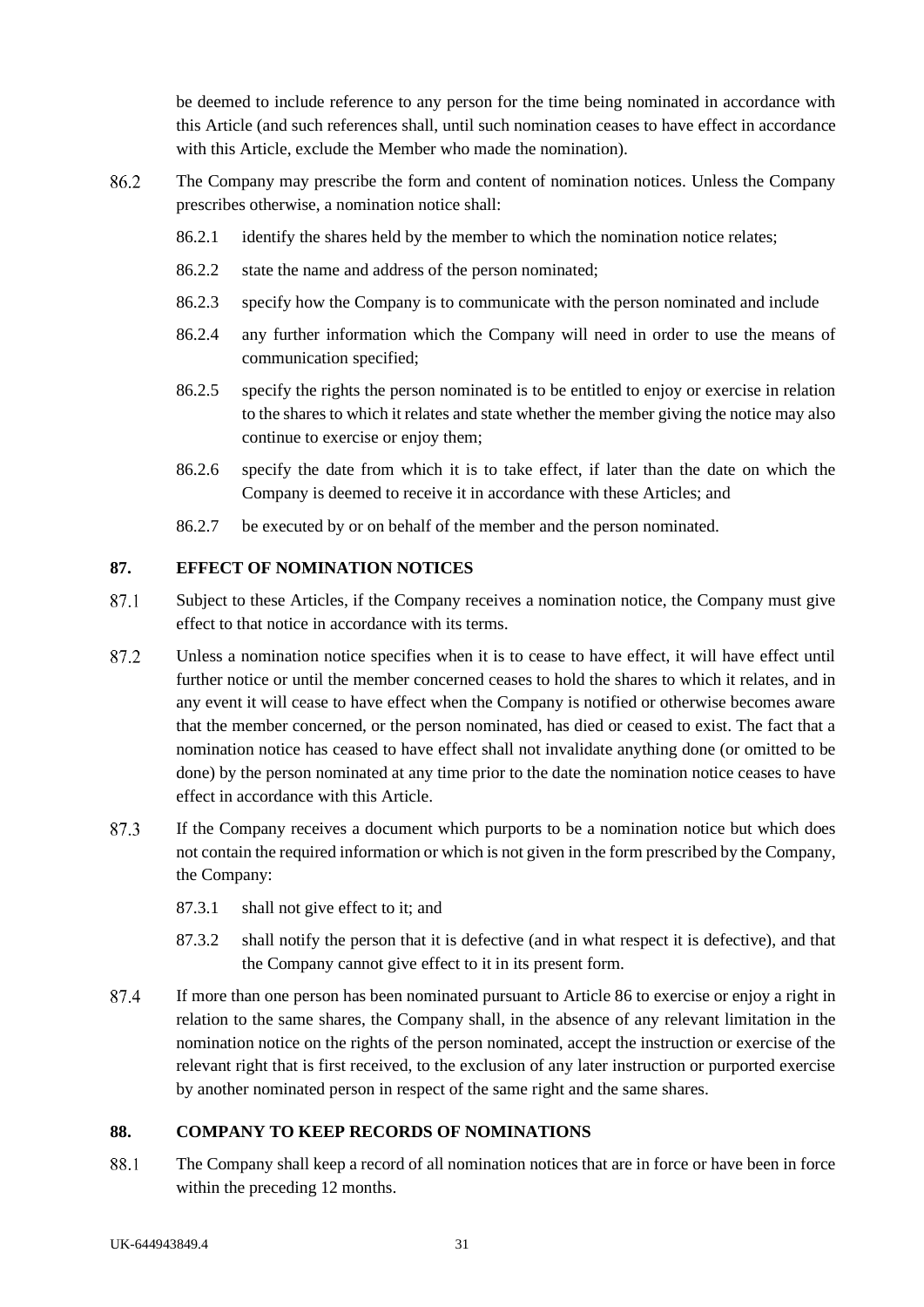- 88.2 The Company shall provide any member, on request, with a copy of its records of nomination notices given in relation to that member.
- 88.3 The Company shall provide any person nominated in a nomination notice with a copy of its records of nomination notices in which that person is nominated.

## **DIRECTORS**

### **89. NUMBER OF DIRECTORS**

Until otherwise determined by a General Meeting the number of Directors shall not be less than two and there shall be no maximum number. The Company may by ordinary resolution from time to time vary the minimum and maximum number of Directors.

## **90. SHORTFALL**

- $90.1$ If the number of Directors is less than the minimum required by these Articles, any Director or Directors able and willing to act may for the purpose of appointing an additional Director or Directors or convening a General Meeting for the purpose of making any such appointment.
- 90.2 If there is no Director, two or more members holding at least ten per cent of all the ordinary shares then in issue may convene a General Meeting for the purpose of appointing Directors, to be held on a working day at the registered office or any other place convenient to the Company. If the persons present at the commencement of the Meeting and entitled to vote include only one person who has been a Director within the previous five years and is willing to act as chair of the Meeting, that person shall be the chair of the Meeting. If more than one such person is then present it shall be decided by majority vote who will act as chair. No appointment proposed to be made at such Meeting shall be effective if, immediately before its commencement, the Company has the minimum number of Directors required by the Companies Act.
- 90.3 If there is no Director, one or more persons may be appointed as a Director so as to ensure that the number of Directors is the minimum required by the Companies Act by delivery of a written notice to the Company nominating the person or persons to be appointed signed by:
	- 90.3.1 the person or persons to be appointed, and
	- 90.3.2 a member or members holding at least ten per cent of all ordinary shares then in issue,

and such notice may consist of several documents in the same form each signed by one or more of the persons required to sign it.

## **91. APPOINTMENT OF DIRECTORS BY BOARD**

The Board may, from time to time and at any time, appoint any other person to be a Director either to fill a casual vacancy or by way of addition to the Board. A Director so appointed shall hold office only until the Annual General Meeting following next after his appointment, when he shall retire, but shall then be eligible for re-election.

## **92. NO DIRECTOR'S SHARE QUALIFICATION**

A Director shall not require a share qualification, but shall nevertheless be entitled to attend and speak at any General Meeting of, or at any separate Meeting of the holders of any class of shares in, the Company.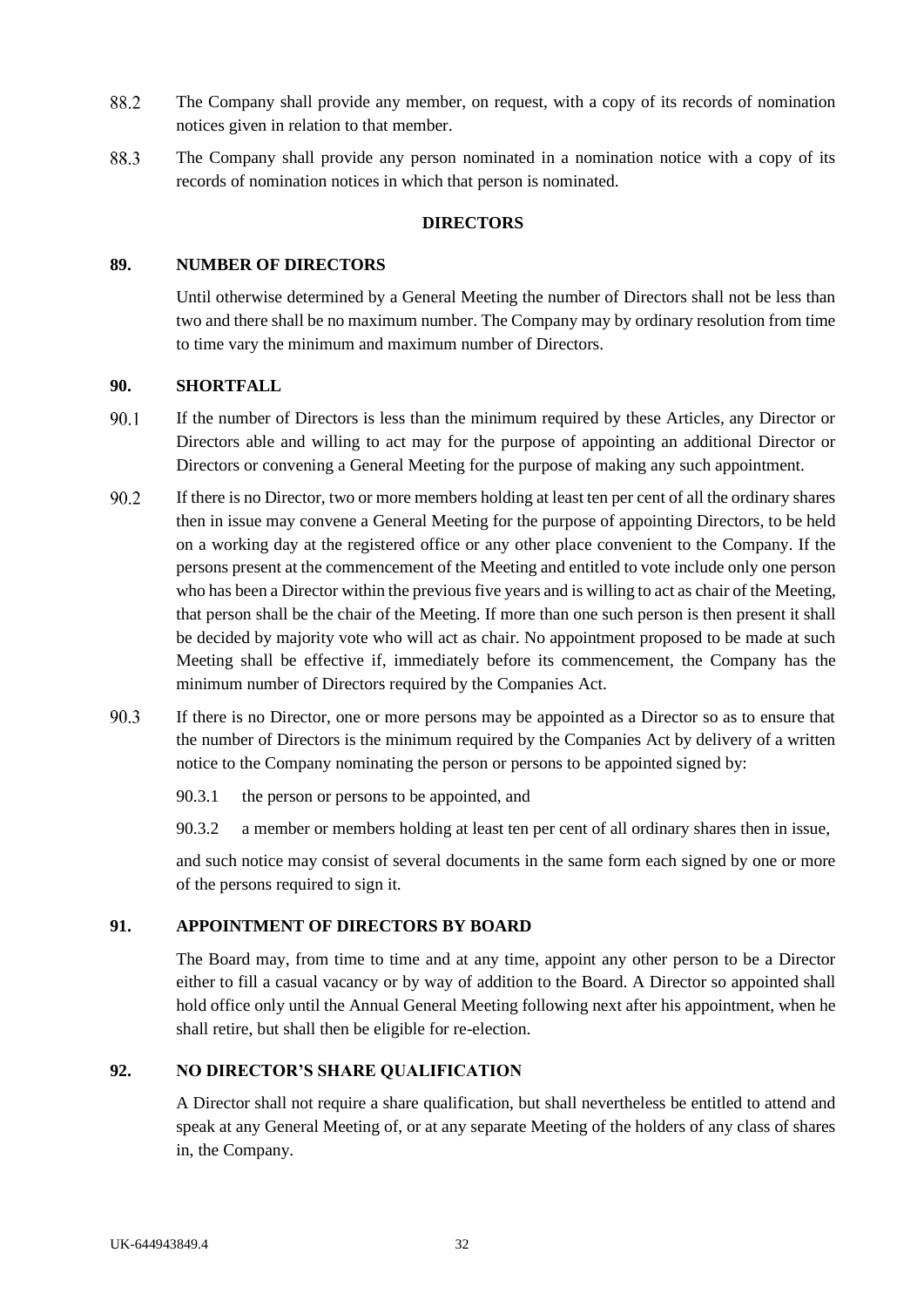### **93. DIRECTOR'S REMUNERATION**

There shall be available to be paid out of the funds of the Company to the Directors as fees in each year an aggregate sum not exceeding £750,000 as the Board may determine, such sum to be divided among such Directors in such proportion and manner as they may agree or, in default of agreement, equally provided that any such Director holding the office of Director for part of a year shall, unless otherwise agreed, be entitled only to a proportionate part of such fee. The Company may by ordinary resolution increase the amount of the fees payable under this Article. The provisions of this Article shall not apply to the remuneration of any Managing Director or Director holding executive office whose remuneration shall be determined in accordance with the provisions of Articles [102.1](#page-43-0) an[d 102.34](#page-43-1) or Article [95.](#page-39-0)

## **94. DIRECTOR'S EXPENSES**

The Directors shall also be entitled to be repaid all travelling, hotel and other expenses properly incurred by them respectively in and about the performance of their duties as Directors, including their expenses of travelling to and from Board or committee or General Meetings.

### <span id="page-39-0"></span>**95. SPECIAL REMUNERATION**

The Board (or for the avoidance of doubt a committee of the Board if so authorised) may grant special remuneration to any member thereof who, being called upon, shall render any special or extra services to the Company. Such special remuneration may be made payable to such Director in addition to or in substitution for his ordinary remuneration (if any) as a Director, and may be payable by way of a lump sum participation in profits or otherwise as the Board (or any such committee) shall determine.

### **POWER TO APPOINT A PRESIDENT OF THE COMPANY**

### **96. POWER TO APPOINT A PRESIDENT OF THE COMPANY**

The Board shall have power to appoint any person deemed by the Board to be fit for such appointment to be the President of the Company and any person so appointed shall hold office for life or for such other lesser period as from time to time shall be determined by the Board. If the President is appointed otherwise than from among the Directors then, while he shall not be counted in the quorum at any meeting of the Board and shall not be entitled to vote on any matter decided at any such meeting or otherwise in any way to exercise any of the rights, privileges and powers of a Director, he shall be entitled to attend meetings of the Board although failure to give notice to the President of any such meeting shall not invalidate such meeting or any business transacted thereat.

## **INTERESTS OF DIRECTORS**

## <span id="page-39-1"></span>**97. PERMITTED INTERESTS**

Subject to the Statutes and to these Articles, a Director, notwithstanding his office:

97.1 may hold any other office or place of profit under the Company (except that of Auditor) in conjunction with his office of Director and, subject to Section 188 of the Companies Act, on such terms as to remuneration and otherwise as the Board shall arrange. Any Director may act by himself or his firm in a professional capacity for the Company and he or his firm shall be entitled to remuneration for professional services as if he were not a Director provided that nothing herein contained shall authorise a Director or his firm to act as Auditor or Auditors of the Company;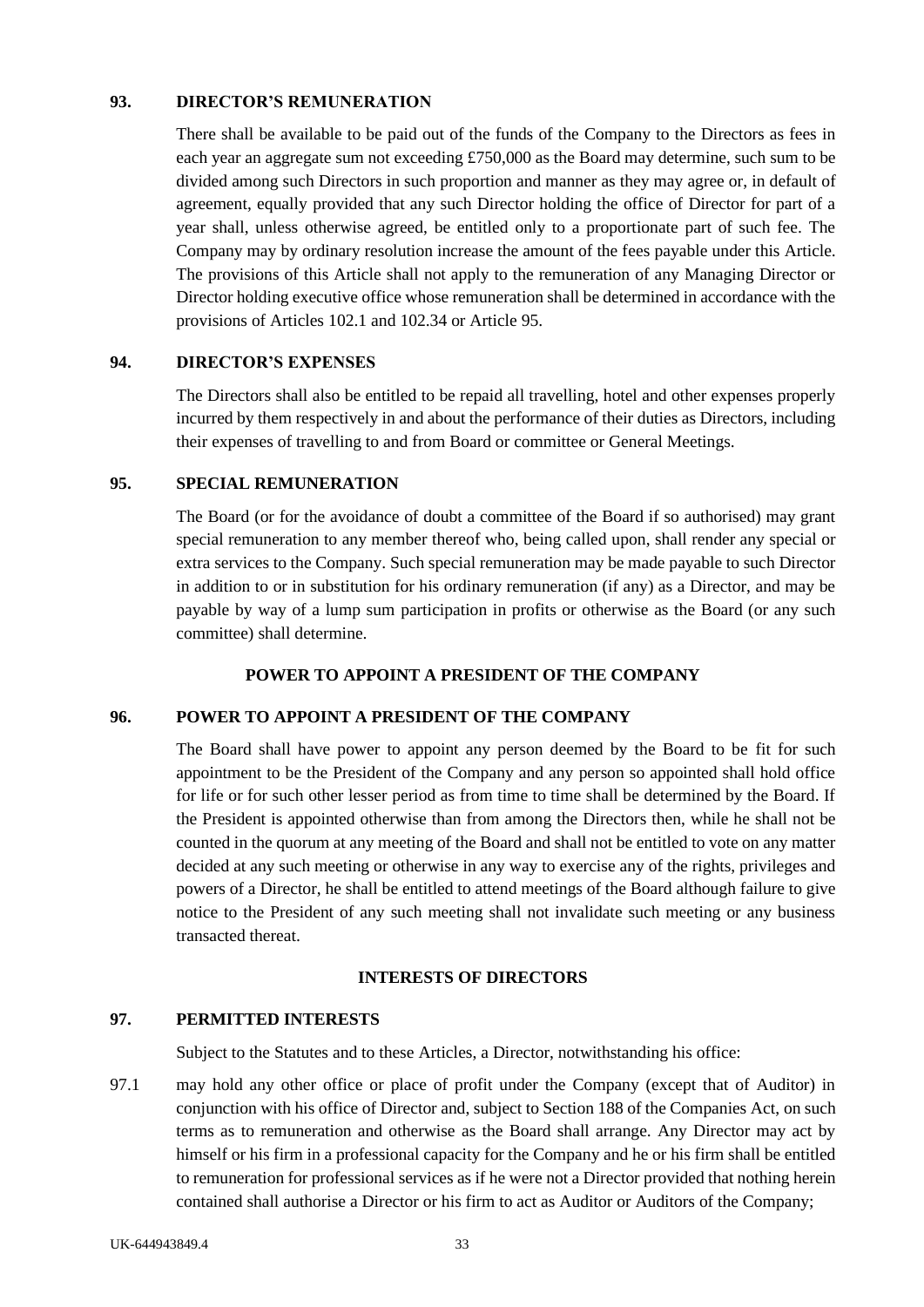- 97.2 may contract with the Company either as vendor, purchaser or otherwise and, subject to the interest of the Director concerned being duly declared as required by Articl[e 98,](#page-40-0) any such contract or any contract or arrangement entered into by or on behalf of the Company in which any Director shall be in any way interested shall not be liable to be avoided nor shall any Director so contracting or being so interested be liable to account to the Company for any profit realised by any such contract or arrangement by reason of such Director holding that office or of the fiduciary relationship thereby established;
- 97.3 may hold office as a director or other officer of or be otherwise interested in any other company of which the Company is a member or in which the Company is otherwise interested and, unless otherwise agreed, shall not be liable to account to the Company for any remuneration or other benefits receivable by him as a director or officer of, or by virtue of his interest in, such other company;
- 97.4 shall not infringe his duty to avoid a situation in which he has, or can have, a direct or indirect interest that conflicts, or possibly may conflict, with the interests of the Company as a result of any such office, employment, contract, arrangement, transaction or proposal or interest.

## <span id="page-40-0"></span>**98. AUTHORISATION OF CONFLICTS**

Without prejudice to the requirements of the Statutes, a Director, including an alternate Director, who is in any way, whether directly or indirectly, interested in a contract or proposed contract with the Company shall declare the nature of his interest at a meeting of the Board. In the case of a proposed contract the declaration shall be made at the meeting of the Board at which the question of entering into the contract is first taken into consideration or, if the Director was not at the date of that meeting interested in the proposed contract, at the next meeting of the Board held after he became so interested. In a case where the Director becomes interested in a contract after it is made the declaration shall be made at the first meeting of the Board held after the Director becomes so interested. In a case where the Director is interested in a contract which has been made before he was appointed a Director the declaration shall be made at the first meeting of the Board held after he is so appointed. For the purposes of this Article a general notice given to the Board by a Director to the effect that he is a member of any specified company or firm and is to be regarded as interested in any contract which may, after the date of the notice be made with that company or firm, or he is to be regarded as interested in any contract which may after the date of the notice be made with a specified person who is connected with him (within the meaning of Section 252 of the Companies Act) shall (if such Director shall give the same at a meeting of the Board or shall take reasonable steps to secure that it is brought up and read at the next meeting of the Board after it is given) be deemed a sufficient declaration of interest in relation to any contract so made. In this Article the expression "contract" shall be construed as including any transaction or arrangement, whether or not constituting a contract.

98.1 For the purposes of Articles [97](#page-39-1) to 101, the interest of a person who is for the purposes of the Statutes connected (within the meaning of section 252 of the Companies Act) with a Director is treated as the interest of the Director and, in relation to an alternate director, the interest of the Director appointing him shall be treated as the interest of the alternate director in addition to any interest which the alternative director otherwise has. Articles 97 to 101 apply to an alternate director as if he were a Director otherwise appointed. For the purposes of these Articles, an interest of which a Director has no knowledge and of which it is unreasonable to expect him to have knowledge shall not be treated as an interest of his.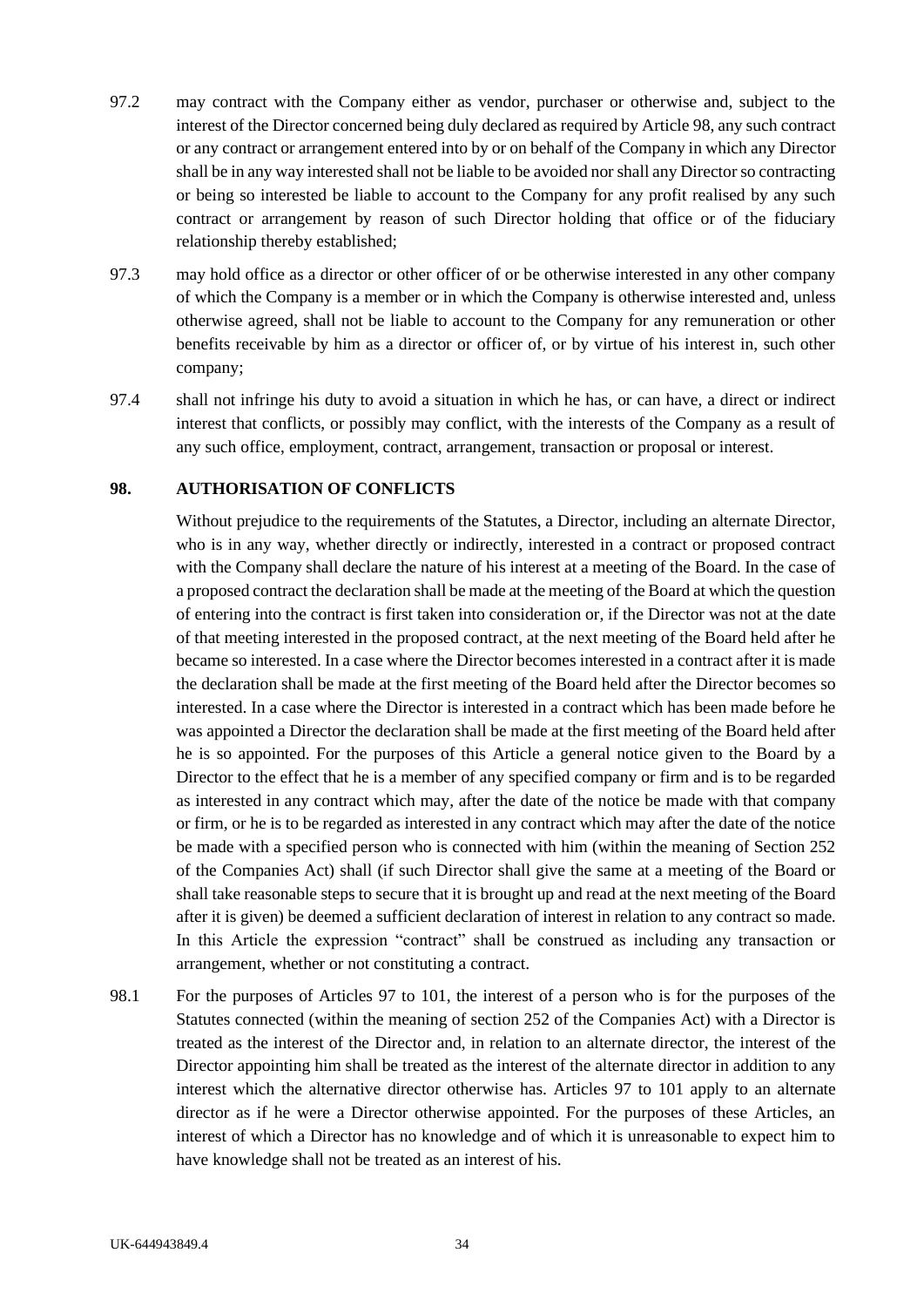- <span id="page-41-1"></span>98.2 Save as herein provided, a Director shall not vote in respect of any contract or arrangement or any other proposal whatsoever in which he or any person connected with him (within the meaning of Section 252 of the Companies Act) has any interest otherwise than by virtue of his interests in shares or debentures or other securities of or otherwise in or through the Company or in respect of which he has any duty which conflicts with his duty to the Company. A Director shall not be counted in the quorum at a meeting in relation to any resolution in respect of which he is debarred from voting.
- <span id="page-41-0"></span>98.3 A Director shall (in the absence of some other interest than is indicated below) be entitled to vote (and be counted in the quorum) in respect of any resolution concerning any of the following matters namely:
	- 98.3.1 the giving of any guarantee, security or indemnity to him in respect of money lent or obligations incurred by him or by any other person at the request of or for the benefit of the Company or any of its subsidiaries;
	- 98.3.2 the giving of any guarantee, security or indemnity to a third party in respect of a debt or obligation of the Company or any of its subsidiaries for which he himself has assumed responsibility in whole or in part under a guarantee or indemnity or by the giving of security;
	- 98.3.3 any proposal concerning an offer of shares or debentures or other securities of or by the Company or any of its subsidiaries for subscription or purchase in which offer he is or may be entitled to participate as a holder of securities or in the underwriting or subunderwriting thereof;
	- 98.3.4 any proposal concerning any other company in which he is interested directly or indirectly and whether as an officer or shareholder or otherwise howsoever provided that he (together with any person connected with him within the meaning of Section 252 of the Companies Act) is not the holder of or beneficially interested in one per cent. or more of any class of the equity share capital of such company (or of any third company through which his interest is derived) or of the voting rights available to members of the relevant company (any such interest being deemed for the purpose of this Article to be a material interest in all circumstances);
	- 98.3.5 any proposal concerning the adoption, modification or operation of a superannuation fund or retirement benefits scheme under which he may benefit and which has been approved by or is subject to and conditional upon approval by the Board of Inland Revenue for taxation purposes or which does not accord to any Director as such any privilege or benefit not accorded to the employees to which the scheme or fund relate;
	- 98.3.6 any contract, arrangement or proposal for the benefit of employees of the Group under which the Director benefits in a similar manner as the employees or which does not accord to any Director as such any privilege or benefit not accorded to the employees to which the scheme or fund relates;
	- 98.3.7 any proposal concerning insurance which the Company proposes to maintaining or purchase for the benefit of Directors or for the benefit persons including Directors.

## **99. CONSEQUENCES OF AUTHORISATION OF CONFLICTS**

The Directors may (subject to such terms and conditions, if any, as they may think fit to impose from time to time, and subject always to their right to vary or terminate such authorisation) authorise, to the fullest extent permitted by law: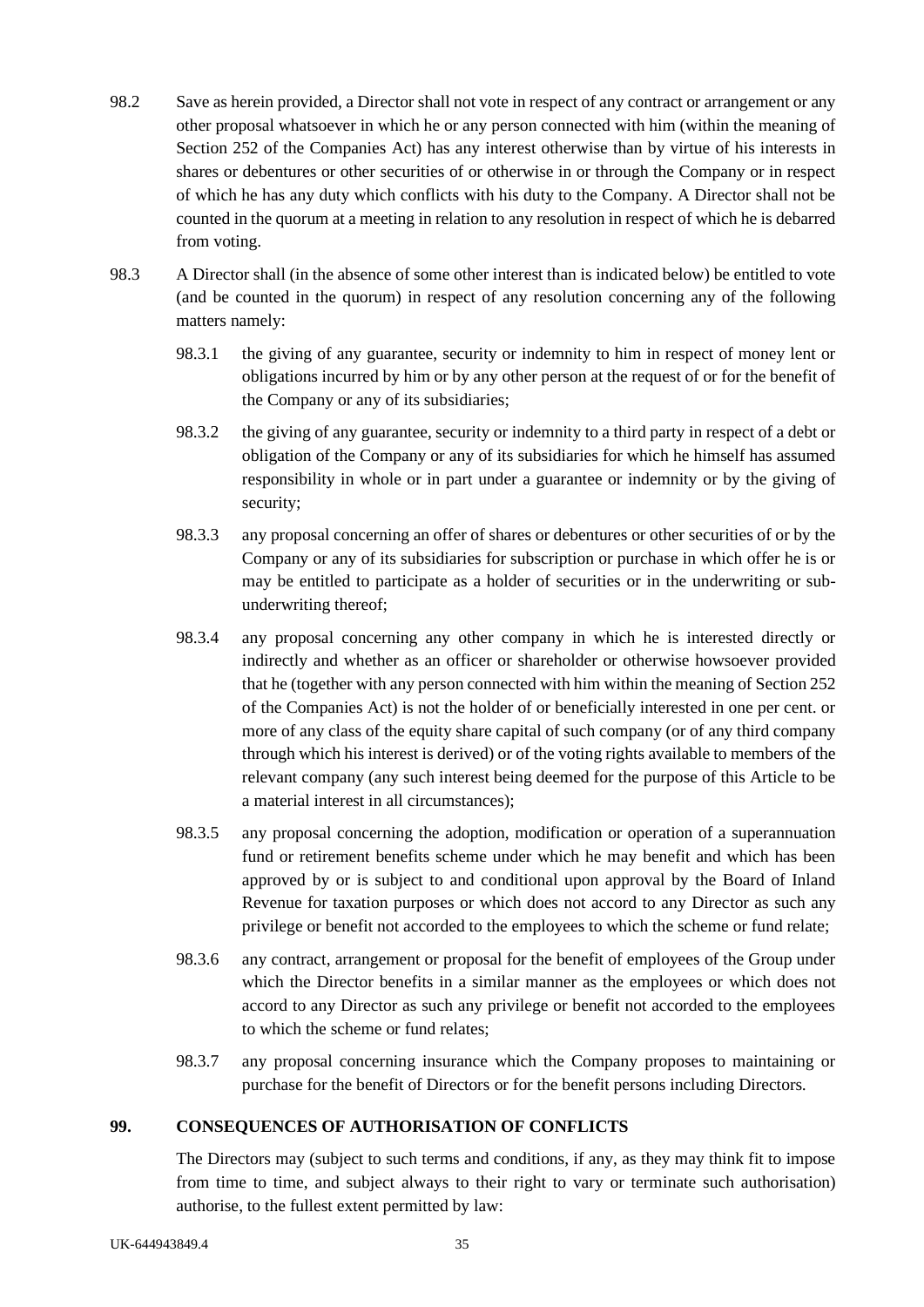- <span id="page-42-0"></span>99.1 any matter which would otherwise result in a Director infringing his duty to avoid a situation in which he has, or can have, a direct or indirect interest that conflicts, or possibly may conflict, with the interests of the Company and which may reasonably be regarded as likely to give rise to a conflict of interest (including a conflict of interest and duty or conflict of duties); and
- 99.2 a Director to accept or continue in any office, employment or position in addition to his office as a Director of the Company and without prejudice to the generality of Article [99.1](#page-42-0) may authorise the manner in which a conflict of interest arising out of such office, employment or position may be dealt with, either before or at the time that such a conflict of interest arises,

provided that the authorisation is only effective if:

- 99.3 any requirement as to the quorum at the meeting at which the matter is considered is met without counting the director in question or any other interested director; and
- 99.4 the matter was agreed to without their voting or would have been agreed to if their votes had not been counted.

## **100. DECLARATION OF DIRECTOR'S INTERESTS**

If a matter, or office, employment or position, has been authorised by the Directors in accordance with this Article then (subject to such terms and conditions, if any, as the Directors may think fit to impose from time to time, and subject always to their right to vary or terminate such authorisation or the permissions set out below):

- 100.1 the Director shall not be required to disclose any confidential information relating to such matter, or such office, employment or position, to the Company if to make such a disclosure would result in a breach of a duty or obligation of confidence owed by him in relation to or in connection with that matter, or that office, employment or position;
- 100.2 the Director may absent himself from discussions, whether in meetings of the Directors or otherwise, and exclude himself from information, which will or may relate to that matter, or that office, employment or position;
- 100.3 a Director shall not, by reason of his office as a Director of the Company, be accountable to the Company for any benefit which he derives from any such matter, or from any such office, employment or position.
- 100.4 Where proposals are under consideration concerning the appointment (including fixing or varying the terms of appointment) of two or more Directors to offices or employments with the Company or any company in which the Company is interested such proposals may be divided and considered in relation to each Director separately and in such cases each of the Directors concerned (if not debarred from voting under Article [98.3.4\)](#page-41-0) shall be entitled to vote (and be counted in the quorum) in respect of each resolution except that concerning his own appointment.

## **101. LIMITATIONS ON VOTING OF INTERESTED DIRECTORS**

If any question shall arise at any meeting as to the materiality of a Director's interest or as to the entitlement of any Director to vote and such question is not resolved by his voluntarily agreeing to abstain from voting, such question shall be determined by a majority of votes of the remaining Directors present at the meeting and in the case of an equality of votes the Chair (unless he be the Director the materiality of whose interest or the entitlement of whom to vote shall be in issue) shall have a second or casting vote and their ruling in relation to any other Director shall be final and conclusive except in a case where the nature or extent of the interests of the Director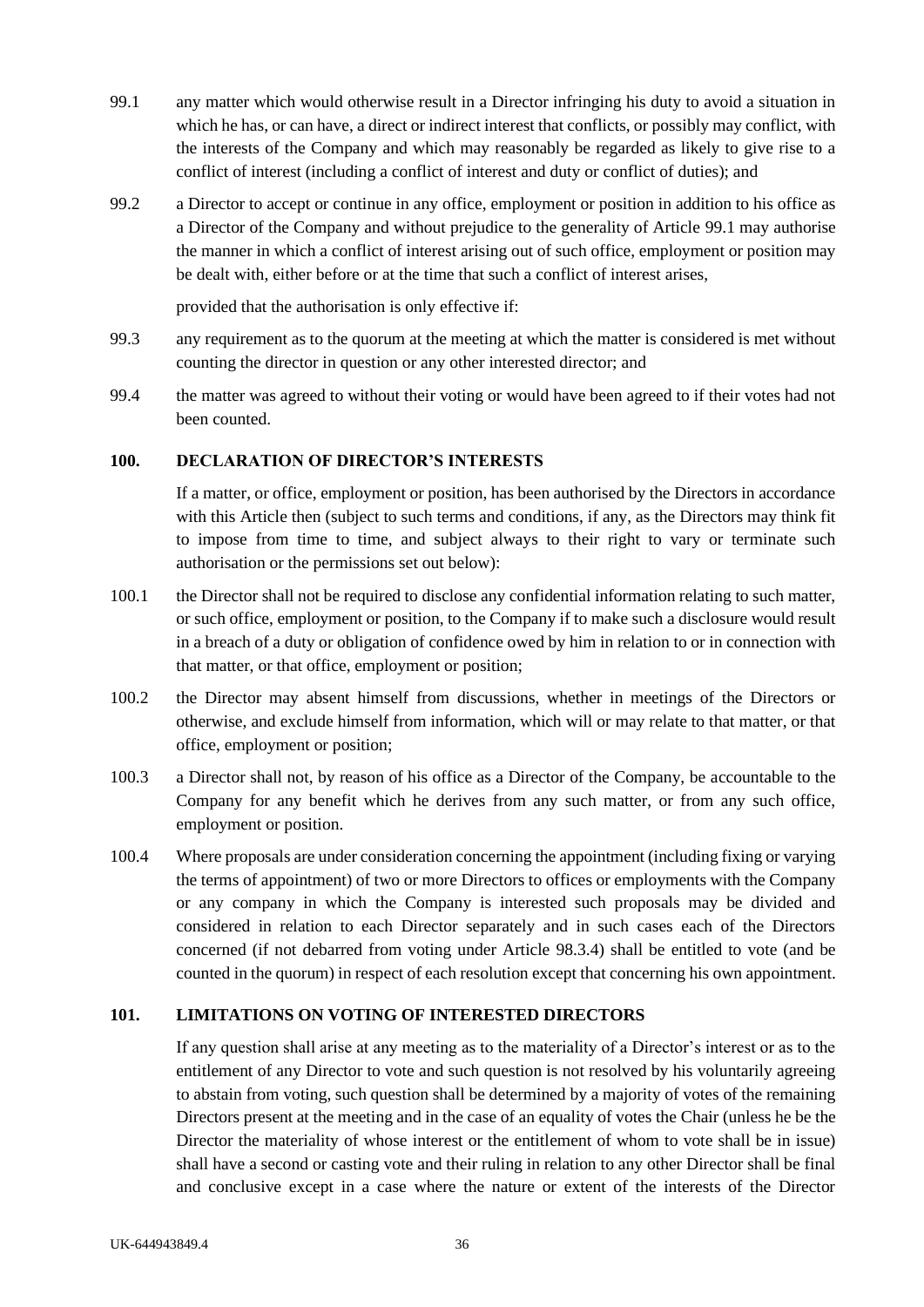concerned have not been fairly disclosed and, pending such ruling, Articl[e 98.2](#page-41-1) shall apply to the Director in question.

### **MANAGING AND OTHER EXECUTIVE DIRECTORS**

# **102. APPOINTMENT, RETIREMENT AND TERMINATION OF APPOINTMENT OF MANAGING AND OTHER EXECUTIVE DIRECTORS, REMUNERATION AND POWERS OF EXECUTIVE DIRECTORS**

- <span id="page-43-0"></span>102.1 The Board may, from time to time, appoint one or more of its body to be the holder of any executive office, including the office of Managing or Joint or Assistant Managing Director or Chief Executive. Any such appointments shall be on such terms (including remuneration) and for such period as the Board (or for the avoidance of doubt a committee of the Board if so authorised) may determine.
- 102.2 The appointment of any Director to any executive office shall be capable of being terminated by the Board if he ceases from any cause to be a Director, unless the contract or resolution under which he holds office shall expressly state otherwise; but without prejudice to any claim he may have for damages for breach of any contract of service between him and the Company.
- <span id="page-43-1"></span>102.3 A Director holding any executive office shall receive such remuneration, whether in addition to or in substitution for his ordinary remuneration as a Director and whether by way of salary, commission, participation in profits or otherwise, as the Board (or for the avoidance of doubt a committee of the Board if so authorised) may determine.
- 102.4 The Board may entrust to and confer upon a Director holding any executive office any of the powers exercisable by the Board upon such terms and conditions and with such restrictions as it thinks fit and either collaterally with or to the exclusion of its own powers and may from time to time revoke, withdraw, alter or vary all or any of such powers.
- 102.5 The Company shall not (and the Board shall exercise all voting and other rights and power of control exercisable by the Company in respect of its subsidiary companies so as to secure that none of its subsidiary companies shall) grant any contract of service to any such Managing Director or such other officer as is referred to in paragraph [102.1](#page-43-0) of this Article or any proposed Managing Director or such other officer as aforesaid which does not expire or is not determinable within two years of the date of grant thereof without payment of compensation (other than statutory compensation) except with the previous sanction of the Company in General Meeting given in accordance with Section 188 of the Companies Act.

# **POWERS OF DIRECTORS**

### **103. GENERAL POWERS OF DIRECTORS**

The business of the Company shall be managed by the Board, which may exercise all such powers of the Company and do on behalf of the Company all such acts as may be exercisable and done by the Company and as are not by the Statutes or by these Articles required to be exercised or done by the Company in General Meeting, subject nevertheless to any regulations of these Articles, to the provisions of the Statutes and to such regulations being not inconsistent with the aforesaid regulations or provisions as may be prescribed by the Company in General Meeting but no regulation made by the Company in General Meeting shall invalidate any prior act of the Board which would have been valid if such regulation had not been made. The general powers given by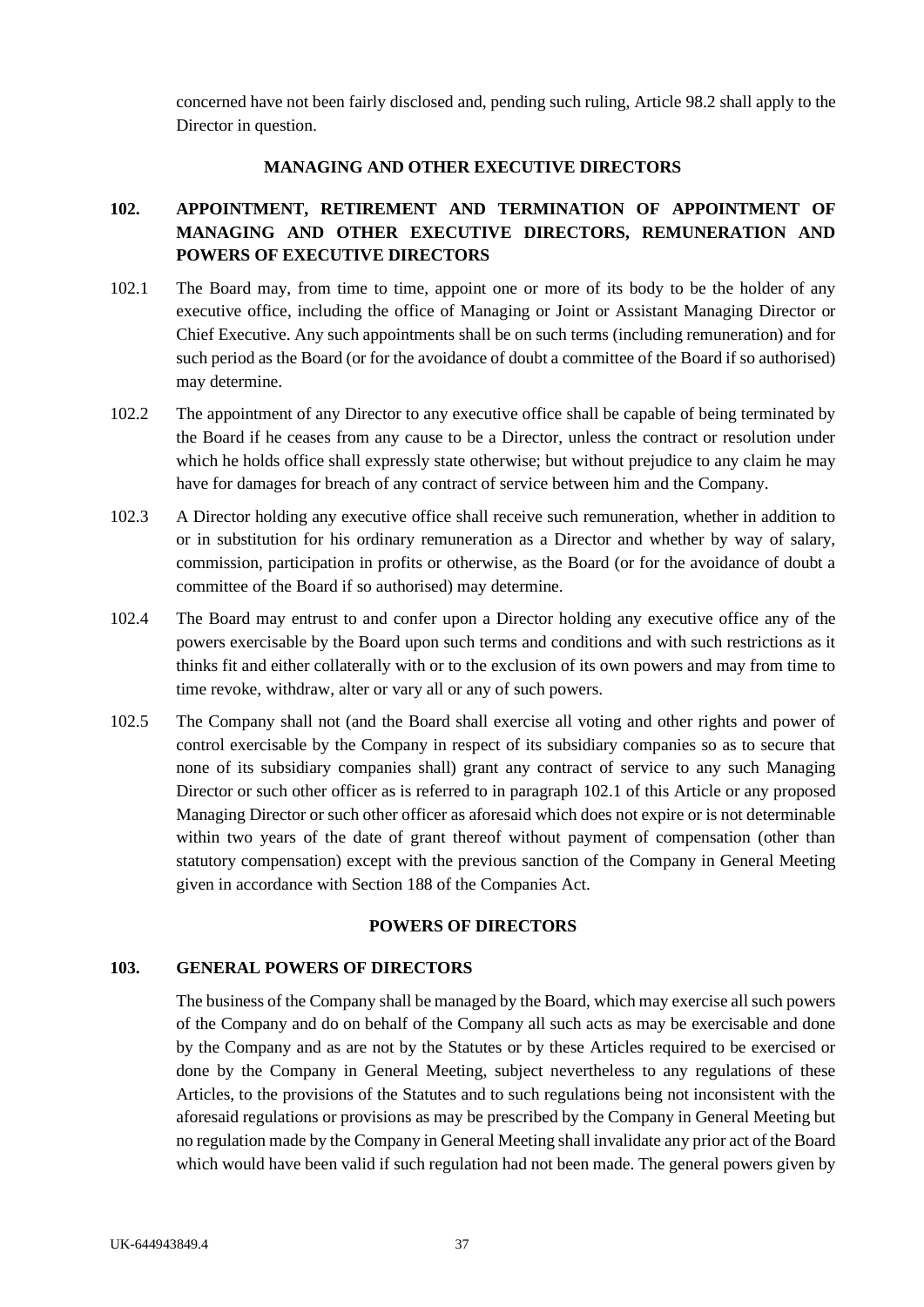this Article shall not be limited or restricted by any special authority or power given to the Directors by any other Article.

### **104. LOCAL BOARDS ETC**

The Board may establish local boards or committees or agencies for managing any of the affairs of the Company and may appoint any persons to be members of such local boards or committees or any managers or agents and may, subject to Article 93, fix their remuneration and may delegate to any local board, committee, manager or agent any of the powers, authorities and discretions vested in the Board (with power to sub-delegate) and may authorise the members of any local board or committee, or any of them, to fill any vacancies therein and to act notwithstanding vacancies and any such appointment or delegation may be made upon such terms and subject to such conditions as the Board may think fit and the Board may remove any person so appointed and may annul or vary any such delegation; provided that in those cases where the powers of the Board are delegated to a committee which includes co-opted members who are not Directors, the number of such co-opted persons shall be less than one-half of the total number comprising the committee and no resolution of the committee shall be effective unless a majority of the members of the committee present at the meeting are Directors; but no person dealing in good faith and without notice of any such annulment or variation shall be affected thereby and no person so appointed shall for any purpose be deemed to be a Director.

### **105. ATTORNEYS**

The Board may from time to time and at any time by power of attorney under the Seal appoint any company, firm or person or any fluctuating body of persons, whether nominated directly or indirectly by the Board, to be the attorney or attorneys of the Company for such purposes and with such powers, authorities and discretions (not exceeding those vested in or exercisable by the Board under these Articles) and for such period and subject to such conditions as it may think fit and any such powers of attorney may contain such provisions whether for the protection and convenience of persons dealing with any such attorney or otherwise to sub-delegate all or any of the powers, authorities and discretions vested in him.

### **106. FOREIGN SEAL**

The Company or the Board on behalf of the Company may exercise all the powers of the Company under Section 50, relating to official seals for use abroad, and any such seal shall be affixed by the authority and in the presence of, and the instrument sealed therewith shall be signed by, such persons as the Board shall from time to time by writing under the Seal appoint.

### **107. PENSIONS, EMPLOYEES' SCHEMES ETC.**

107.1 The Board may establish, maintain, participate in or contribute to or procure the establishment, maintenance of, participation in or contribution to any pension, superannuation, benevolent or life assurance fund, scheme or arrangement (whether contributory or otherwise) for the benefit of, and give or procure the giving of donations, gratuities, pensions, allowances, benefits and emoluments to, any persons who are or were at any time in the employment or service of the Company or any of its predecessors in business or of any company which is a holding company or a subsidiary of the Company or who may be or have been Directors or officers of the Company or of any such other company as aforesaid and who hold or have held executive positions or agreements for service with the Company or any such other company, and the wives, widows, families and dependants of any such persons. The Board may also establish, subsidise and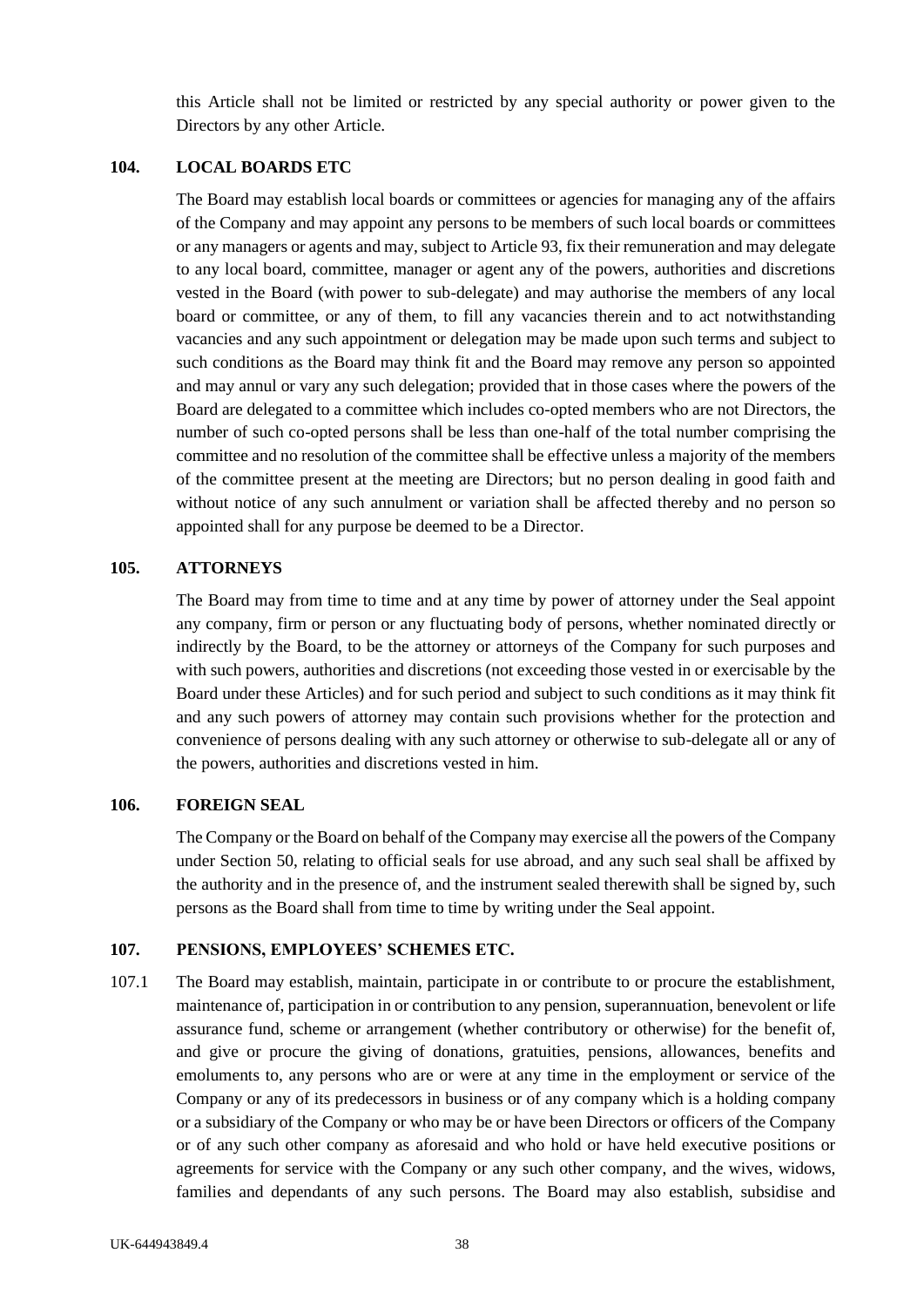subscribe to any institutions, associations, societies, clubs or funds calculated to be for the benefit of or to advance the interests and well-being of the Company or of any such other company as aforesaid, or of any such person as aforesaid and make payments for or towards the insurance of any such persons as aforesaid and subscribe or guarantee money for charitable or benevolent objects, or for any exhibition or for any public, general or useful object and do any of the matters aforesaid either alone or in conjunction with any such other company as aforesaid. Any Director who holds or has held any such executive position or agreement for service shall be entitled to participate in and retain for his own benefit any such donations, gratuities, pensions, allowances, benefits or emoluments.

107.2 Subject to such approval by Members as shall be required by the Statutes, the Board may establish and maintain any employees' share scheme, share option or share incentive scheme whereby selected employees of the Company or of any company which is a subsidiary of the Company are given the opportunity of acquiring shares in the capital of the Company on the terms and subject to the conditions set out in such scheme and establish and (if any such scheme so provides) contribute to any scheme for the purchase by or transfer, allotment or issue to trustees of shares in the Company or its holding company to be held for the benefit of employees (including Directors and officers) of the Company and subject to the Statutes lend money to such trustees or employees to enable them to purchase such shares.

### **108. EXECUTION OF NEGOTIABLE INSTRUMENTS**

All cheques, promissory notes, drafts, bills of exchange and other negotiable instruments and all receipts for moneys paid to the Company, shall be signed, drawn, accepted, endorsed or otherwise executed, as the case may be, in such manner as the Board shall from time to time by resolution determine.

### **PROVISION FOR EMPLOYEES ON CESSATION OF TRANSFER OF BUSINESS**

## **109. PROVISION FOR EMPLOYEES ON CESSATION OF TRANSFER OF BUSINESS**

The Board may decide to make provision for the benefit of persons employed or formerly employed by the Company or any of its subsidiaries (other than a director or former director of shadow director) in connection with the cessation or transfer to any person of the whole or part of the undertaking of the Company or that subsidiary.

### **POWERS OF BORROWING AND MORTGAGING**

## **110. POWER TO BORROW MONEY AND GIVE SECURITY AND RESTRICTION OF BORROWINGS**

- 110.1 Subject as hereinafter provided the Board may exercise all the powers of the Company to borrow money and to mortgage or charge its undertaking, property and assets both present and future, including uncalled capital, and subject to the provisions of Section 551 to issue debentures and other securities, whether outright or as collateral security for any debt, liability or obligation of the Company or of any third party.
- 110.2 The Board shall restrict the borrowings of the Company and exercise all voting and other rights or powers of control exercisable by the Company in relation to its Subsidiary Undertakings so as to secure (as regards Subsidiary Undertakings so far as by such exercise they can secure) that the aggregate principal amount (including any premium payable on final repayment) for the time being remaining undischarged of all moneys borrowed by the Group shall not at any time without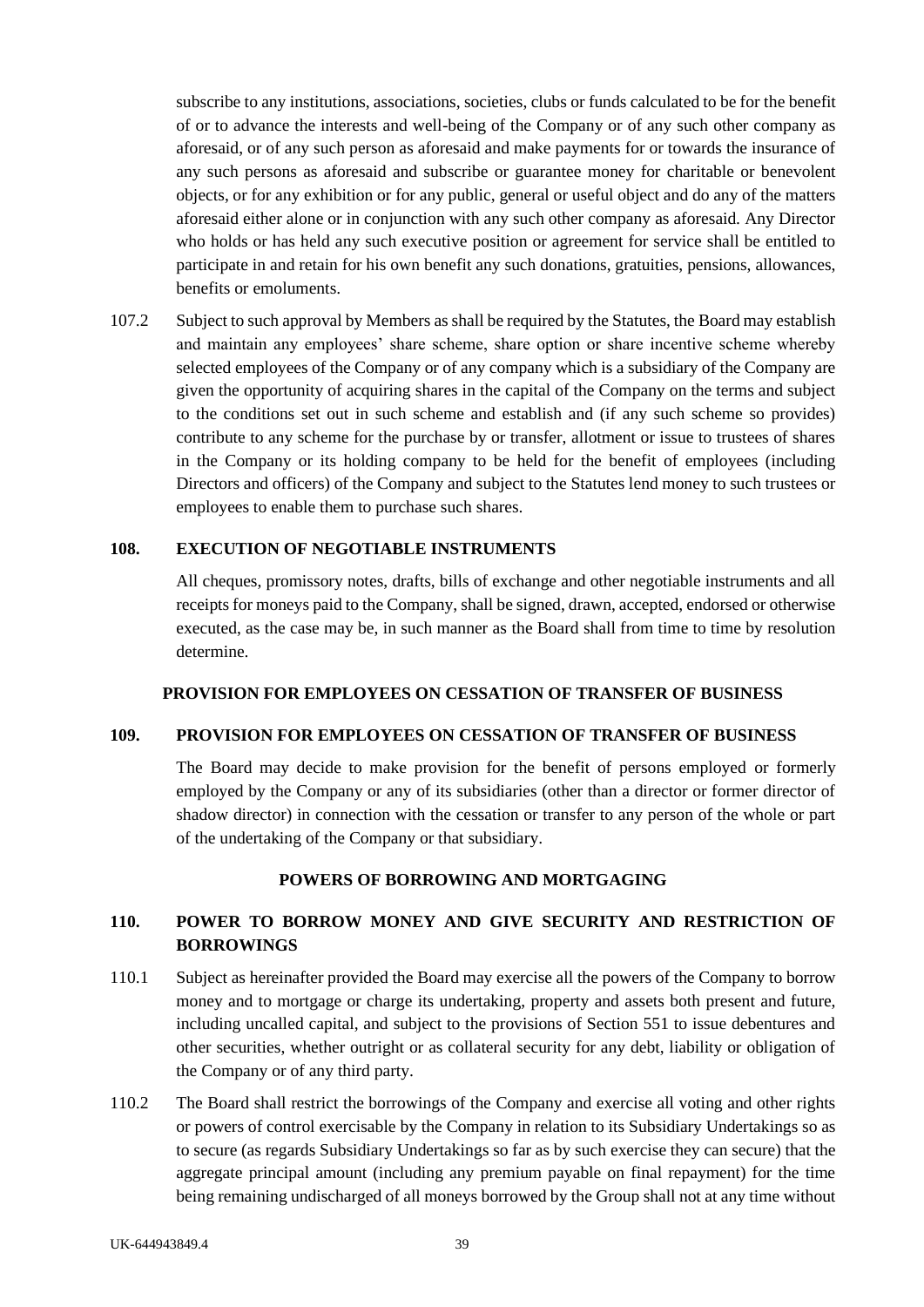the previous sanction of an ordinary resolution exceed a sum equal to 75 per cent. of the greater of

- 110.2.1 the current value of all assets of the Group; and
- 110.2.2 the book value of all assets of the Group.
- 110.3 For the purpose of this Article, the following (if not otherwise taken into account) shall be deemed to be moneys borrowed:
	- 110.3.1 the principal amount outstanding in respect of any debentures of any member of the Group which are not beneficially owned within the Group;
	- 110.3.2 the principal amount outstanding under any acceptance credit (not being an acceptance in relation to the purchase or sale of goods or services in the ordinary course of trading) opened by any bank or accepting house on behalf of or in favour of any member of the Group;
	- 110.3.3 the nominal amount of any share capital and the principal amount of any debentures or other borrowed moneys of any person outside the Group the redemption or repayment of which is guaranteed or secured or is the subject of an indemnity given by any member of the Group and the beneficial interest in which redemption or repayment is not owned by a member of the Group;
	- 110.3.4 any fixed or minimum premium payable on final redemption or repayment of any debentures, share capital or other borrowed moneys falling to be taken into account.

For the purpose of this Article the following (if not otherwise taken into account) shall not and shall be deemed not to be moneys borrowed:

- 110.3.5 all intra Group borrowings;
- 110.3.6 amounts borrowed for the purpose of re-paying within six months (with or without any premium) any moneys borrowed then outstanding, pending the application thereof for such purpose within such period;
- 110.3.7 the proportion of the excess outside borrowings of a partly owned Subsidiary Undertaking which corresponds to the proportion of its equity share capital owned otherwise than by members of the Group (and for the purpose of this sub-Article, the expression "excess outside borrowings" shall mean so much of the borrowings of such partly owned Subsidiary Undertaking otherwise than from members of the Group which exceeds the amount (if any) borrowed from it by other members of the Group);
- 110.3.8 amounts borrowed for the purpose of financing any contract in respect of which any part of the price receivable by any member of the Group is guaranteed or insured by the Export Credits Guarantee Department of the Department of Trade and Industry or by any other governmental department fulfilling a similar function, to an amount not exceeding that part of the price receivable thereunder which is so guaranteed or insured;
- 110.3.9 temporary debit balances with the bankers of any member of the Group or shown in a member's own books of account arising by virtue of delay in clearing funds not exceeding 10 days;
- 110.3.10 for a period of 12 months after the date on which a company becomes a member of the Group, monies borrowed equal to the amount of borrowings outstanding of such a company at the date when it becomes a member;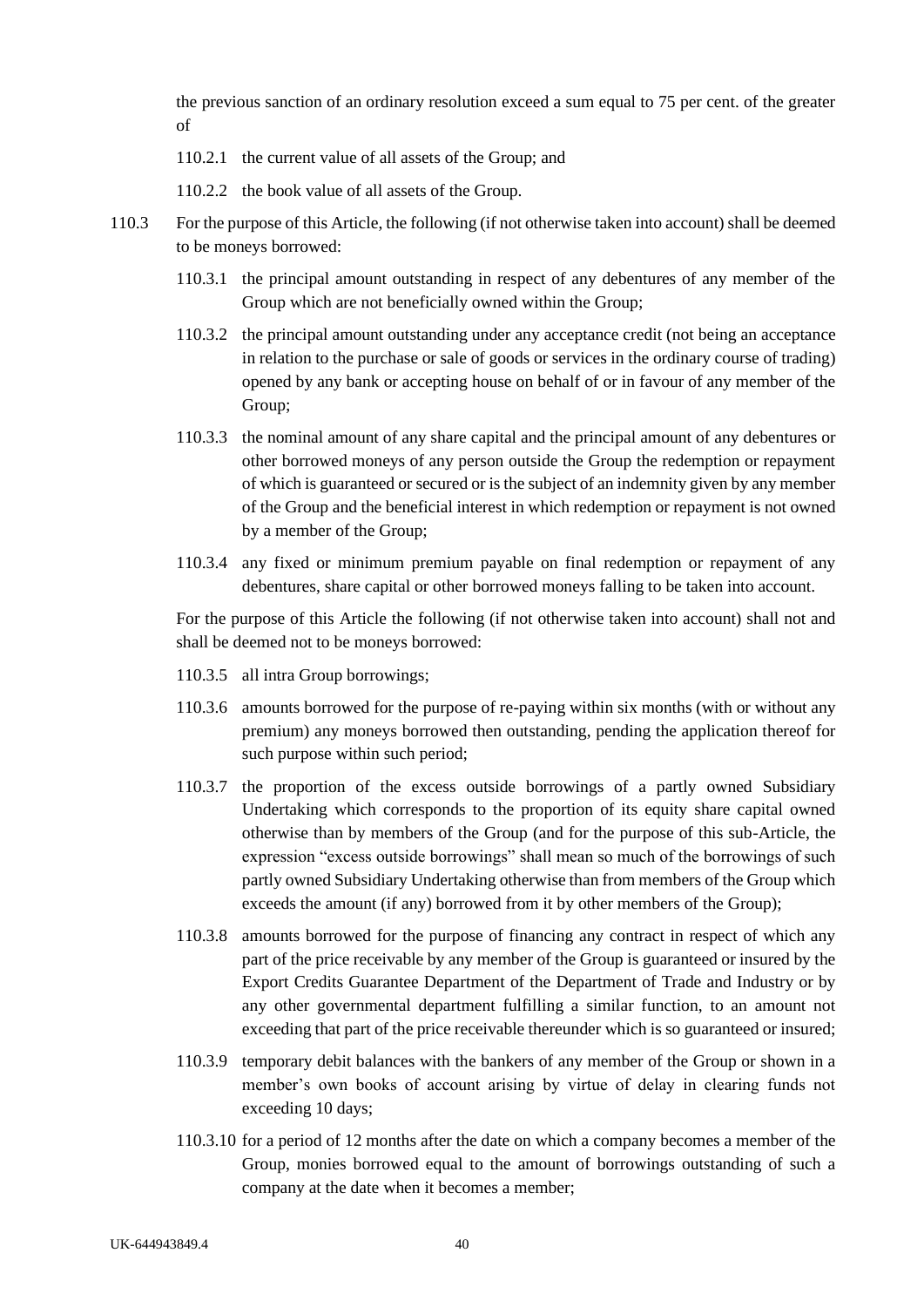- 110.3.11 moneys advanced or paid to any member of the Group (or its agents or nominees) by customers of any member of the Group as progress payments pursuant to any contract between such customer and a member of the Group in relation thereto;
- 110.3.12 moneys held by any member of the Group whether on deposit or current account or otherwise in connection with any scheme for the benefit of employees or their dependants; and
- 110.3.13 any outstanding convertible loan stock issued by any member of the Group;

provided that, in calculating borrowing under this Article there shall be credited against the amount of any monies borrowed the aggregate of:

- 110.3.14 cash in the hand of the Group; and
- 110.3.15 cash deposits and the balance on each current account of the Group with banks in the United Kingdom and/or elsewhere if the remittance of the cash to the United Kingdom is not prohibited by any law, regulation, treaty or official directive; and
- 110.3.16 the amount of all assets ("short term assets") as might be included in "Investments short term loans and deposits" in a consolidated balance sheet of the Group prepared as at the date of the relevant calculation in accordance with the principles with which the then latest audited balance sheet was produced; and
- 110.3.17 the amount of any cash or short term assets securing the repayment by the Group of any amount borrowed by the Group deposited or otherwise placed with the trustee, agent, lender or similar entity in respect of the relevant borrowing.
- 110.4 No lender or other person dealing with the Company shall be concerned to see or inquire whether this limit is observed. No debt incurred or security given in excess of such limit shall be invalid or ineffectual except in the case of express notice to the lender or the recipient of the security at the time when the debt was incurred or security given that the limit hereby imposed had been or would thereby be exceeded.
- 110.5 Borrowed moneys of the Company or any one or more of its Subsidiary Undertakings expressed in or calculated by reference to a currency other than Sterling shall be translated into Sterling by reference either to the rate of exchange used for the conversion of such currency in the latest audited balance sheet of the relevant member of the Group or, if no such conversion was required or has yet taken place, by reference to the rate of exchange or approximate rate of exchange ruling on such date and determined on such basis as the Auditors may determine or approve.

## **111. POWER TO MORTGAGE AND GRANT OTHER SECURITIES**

The Board may mortgage or charge all or any part of the Company's undertaking, property and uncalled capital and, subject to Section 551, may issue or sell any bonds, loan notes, debentures or other securities whatsoever for such purposes and upon such terms as to time of repayment, rate of interest, price of issue or sale, payment of premium or bonus upon redemption or repayment or otherwise as it may think proper including a right for the holders of bonds, loan notes, debentures or other securities to exchange the same for shares in the Company of any class authorised to be issued.

### **ROTATION, RETIREMENT AND REMOVAL OF DIRECTORS**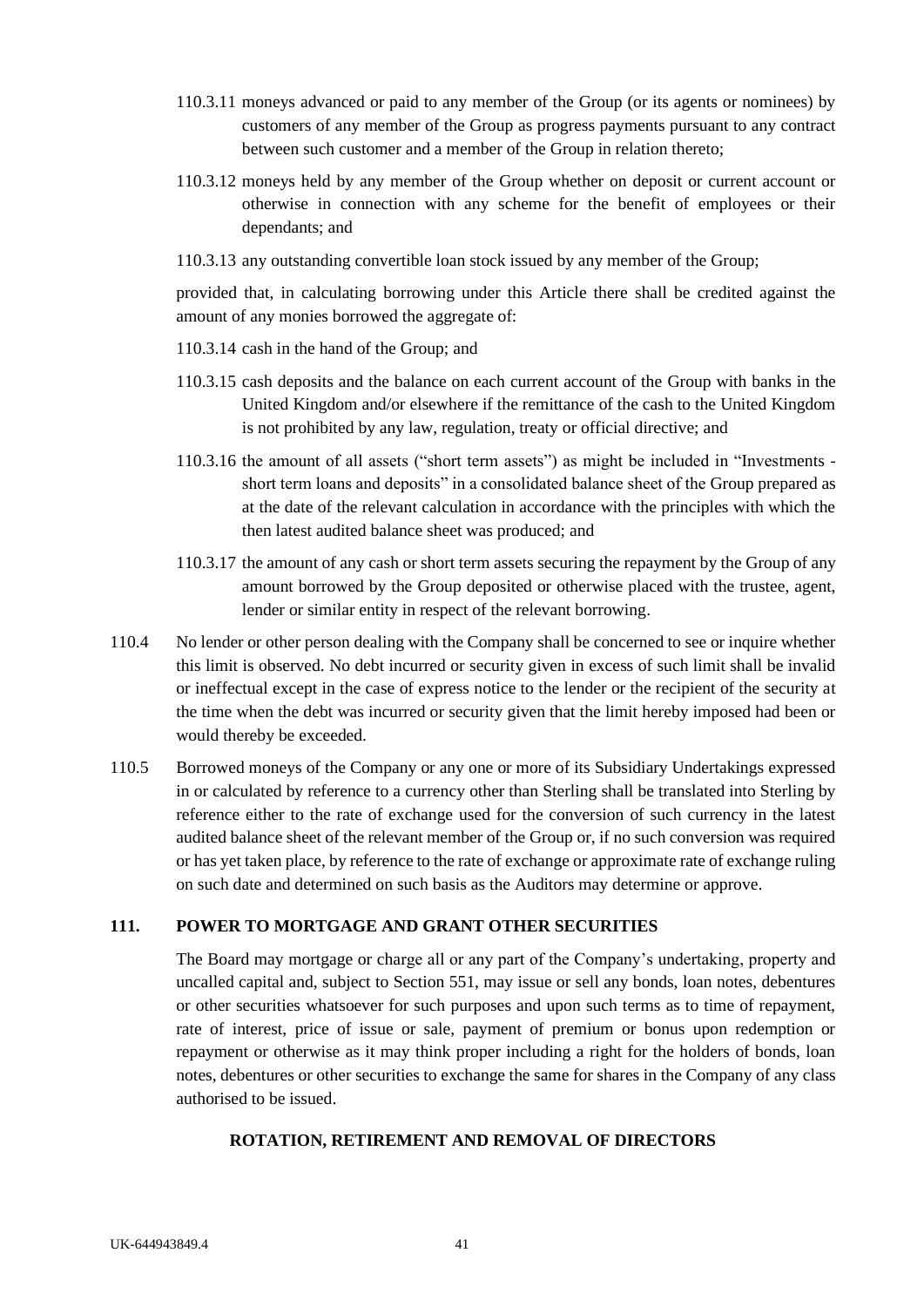## **112. VACATION OF OFFICE BY DIRECTORS**

The office of a Director shall be vacated if:

- 112.1 he ceases to be a Director by virtue of any provision of the Statutes or he becomes prohibited by law from being a Director; or
- 112.2 he becomes bankrupt or makes any arrangement or composition with his creditors generally; or
- 112.3 he is, or may be, suffering from mental disorder and either:
	- 112.3.1 he is admitted to hospital in pursuance of an application for admission for treatment under the Mental Health Act 1983 or, in Scotland, an application for admission under the Mental Health (Scotland) Act 1984; or
	- 112.3.2 an order is made by a court having jurisdiction (whether in the United Kingdom or elsewhere) in matters concerning mental disorder for his detention or for the appointment of a receiver, curator bonis or other person to exercise powers with respect to his property or affairs; or
- 112.4 he becomes physically or mentally incapable of performing the functions of a Director and the Board shall resolve that he be disqualified; or
- 112.5 in the case of a Director holding executive office subject to the terms of any contract between him and the Company he resigns his office by notice in Writing to the Company; or
- 112.6 he shall for more than six consecutive months have been absent without permission of the Board from meetings of the Board held during that period and the Board shall resolve that his office be vacated; or
- 112.7 he shall be removed from office by notice in Writing served on him signed by all his co-Directors but so that if he holds an appointment to an executive office which thereby automatically determines such removal shall be deemed an act of the Company and shall have effect without prejudice to any claim for damages for breach of any contract of service between him and the Company.

### **113. ALL OF THE DIRECTORS TO RETIRE**

- 113.1 At the Annual General Meeting all of the Directors shall retire from office and may offer themselves for reappointment by the Members.
- 113.2 A Director who retires at an Annual General Meeting can be reappointed by Members. Subject to Articles 113.3 and 113.4, if he is not reappointed (or deemed to be reappointed), he may remain a Director until the Meeting appoints someone in his place or, if it does not appoint anyone, until the end of the Meeting.
- 113.3 If:
	- 113.3.1 any resolution or resolutions for the appointment or reappointment of the persons eligible for appointment or reappointment as Directors are put to the Annual General Meeting and lost; and
	- 113.3.2 at the end of that Meeting the number of Directors is fewer than any minimum number of Directors required under Article 89, all retiring Directors who stood for reappointment at that meeting (the "**Retiring Directors**") shall have been reappointed as directors and shall remain in office, but the retiring directors: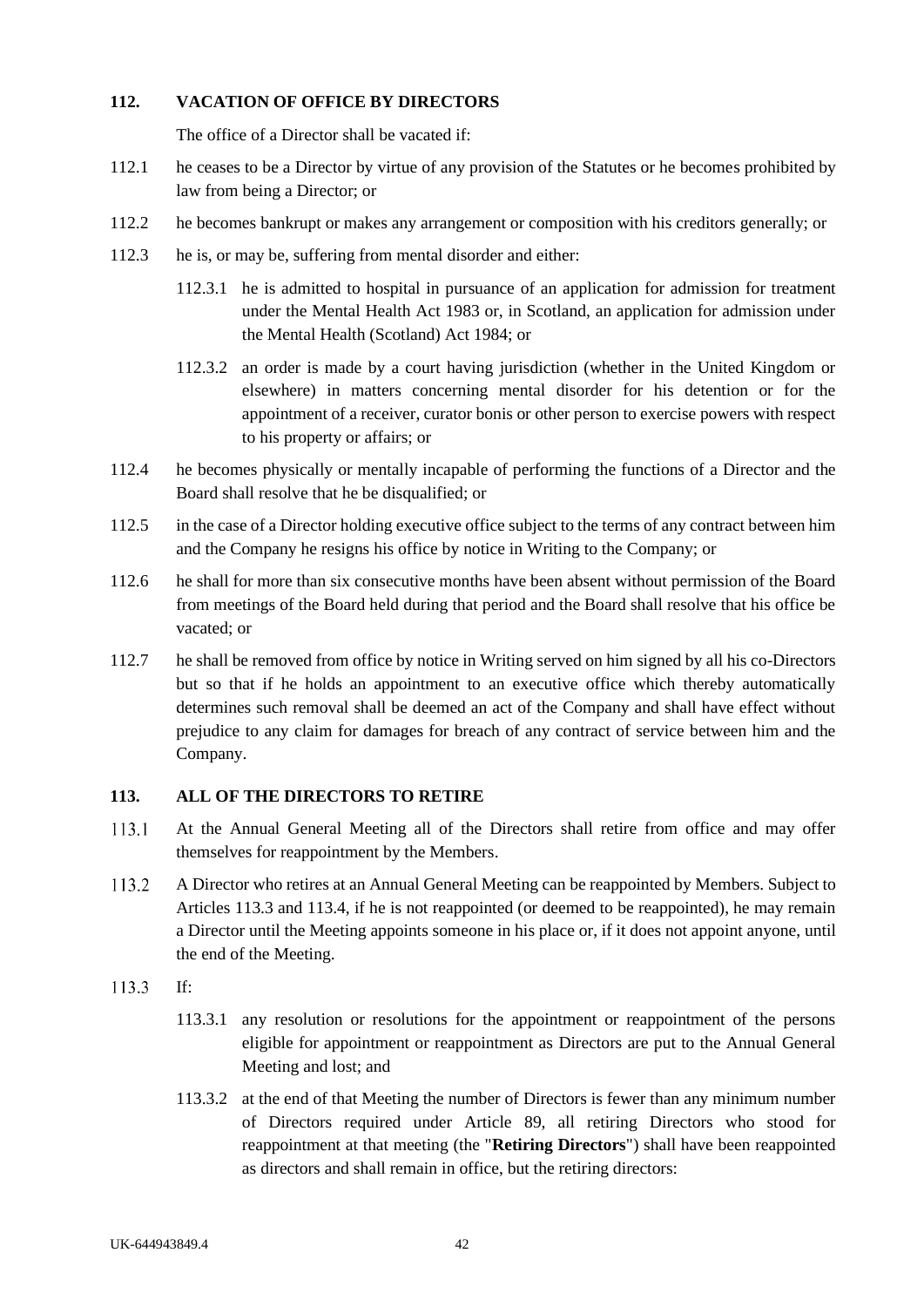- (a) may only act for the purposes of filling vacancies and convening a General Meeting and may only perform such duties as are appropriate to maintain the Company as a going concern and to comply with the Company's legal and regulatory obligations; and
- (b) shall convene a General Meeting as soon as reasonably practical following the Meeting referred to in Article 113.4 and they shall retire from office at that Meeting if the number of Directors appointed or ratified by the Company at that Meeting is equal to or more than the minimum number of Directors required under Article 89.
- If at the end of the General Meeting convened under Article 113.3.2 the number of Directors is 113.4 fewer than any minimum number of Directors required under Article 89, the provisions of Article 113.3.2 (b) shall also apply in respect of such Meeting.

## **114. REAPPOINTMENT OF RETIRING DIRECTORS**

The Company at the Meeting at which a Director retires in manner aforesaid may fill the vacated office by electing a person thereto and in default the retiring Director shall if offering himself for re-election be deemed to have been re-elected, unless at such Meeting it is expressly resolved not to fill such vacated office or unless a resolution for the re-election of such Director shall have been put to the Meeting and lost.

## **115. ELIGIBILITY FOR ELECTION AS DIRECTOR**

No person not being a Director retiring at the Meeting shall, unless recommended by the Board for election, be eligible for election to the office of Director at any General Meeting unless, not less than seven nor more than forty-two Clear Days before the day appointed for the Meeting, there shall have been given to the Secretary notice in writing by some Member duly qualified to be present and vote at the Meeting for which such notice is given of his intention to propose such person for election, and also notice in writing, signed by the person to be proposed, of his willingness to be elected.

### **116. INCREASE IN NUMBER OF DIRECTORS**

Subject to the provisions of these Articles, the Company may from time to time in General Meeting appoint new Directors and increase or reduce the number of Directors and may also determine in what rotation the increased or reduced number is to go out of office.

## **117. REMOVAL OF DIRECTORS**

Without prejudice to the power of the Company under Section 168 of the Companies Act to remove a Director before the expiration of his period of office by ordinary resolution, the Company may by special resolution remove any Director before the expiration of his period of office, and may by ordinary resolution appoint another Director in his place. A person appointed in place of a Director so removed shall be subject to retirement at the same time as if he had become a Director on the day on which the Director in whose place he is appointed was last elected a Director.

### **118. RESOLUTIONS APPOINTING DIRECTORS**

Every resolution of a General Meeting for the appointment or election of a Director shall relate to one named person and a single resolution for the appointment or election of two or more persons as Directors shall be void, unless a resolution that it shall be so moved has first been agreed to by the Meeting without any vote being given against it.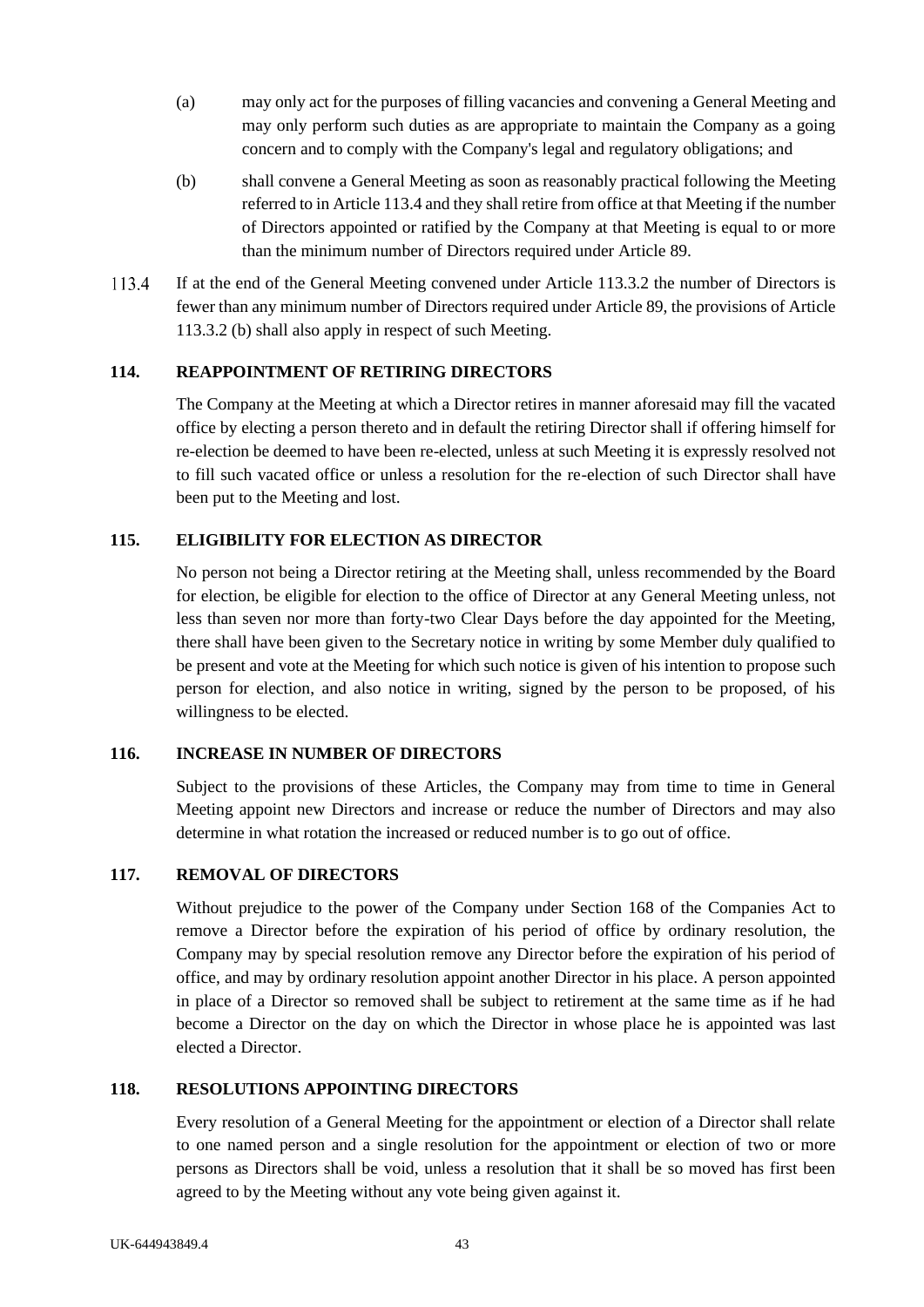### **PROCEEDINGS OF THE BOARD**

#### **119. BOARD MEETINGS**

The Board or any committee of the Board may meet for the despatch of business, adjourn and otherwise regulate its meetings as it thinks fit, and determine the quorum necessary (being at least two Directors) for the transaction of business. A Director shall not be counted in the quorum present at a meeting in relation to a resolution on which he is not entitled to vote but shall be counted in the quorum present in relation to all other matters or resolutions considered or voted on at the meeting. Meetings of the Board or of any committee of the Board may take place in any part of the world and may take place via telephonic or similar means of communication notwithstanding that the Directors or committee members present may not all be meeting in one particular place. Unless otherwise determined, two Directors shall be a quorum. For the purposes of this Article an alternate Director shall be counted in a quorum but so that not less than two persons shall constitute the quorum.

## **120. NOTICE OF BOARD MEETINGS**

A Director may, and on the request of a Director the Secretary shall, at any time summon a meeting of the Board. It shall be necessary to give notice (which need not be in Writing) of a meeting of the Board to all the Directors. Notwithstanding the foregoing neither the accidental failure to give notice of a meeting of the Board to any Director nor the non-receipt in any case of such notice if given shall invalidate such meeting or any resolution passed or business transacted thereat.

## **121. VOTES AT BOARD MEETING**

Questions arising at any meeting of the Board or any committee of the Board shall be decided by a majority of votes. In the case of an equality of votes the Chair shall have a second or casting vote.

#### **122. CHAIR**

The Board or any committee of the Board may from time to time elect a Chair or Deputy-Chair, who shall preside at its meetings, but if no such Chair or Deputy-Chair be elected, or if at any meeting the Chair or Deputy-Chair is not present within five minutes after the time appointed for holding the same, the Board or committee shall choose one of its number to be Chair of such meeting.

#### **123. COMMITTEES**

- 123.1 The Board may delegate any of its powers, including authority to affix the Seal to any document, to committees consisting of such member or members of its body as it thinks fit. Any committee so formed shall in the exercise of the powers so delegated conform to any regulations that may from time to time be imposed upon it by the Board. The meetings and proceedings of any such committee consisting of two or more members shall be governed by the provisions of these Articles regulating the meetings and proceedings of Directors.
- 123.2 Any committee shall have power, unless the Board directs otherwise, to co-opt as a member or members of the committee for a specific purpose any person or persons not being members of the Board or of the Company provided that no person shall be co-opted pursuant to this Article if as a result of his appointment the number of persons so co-opted would be equal to or greater than the number of members of such committee who are Directors and no resolution passed at a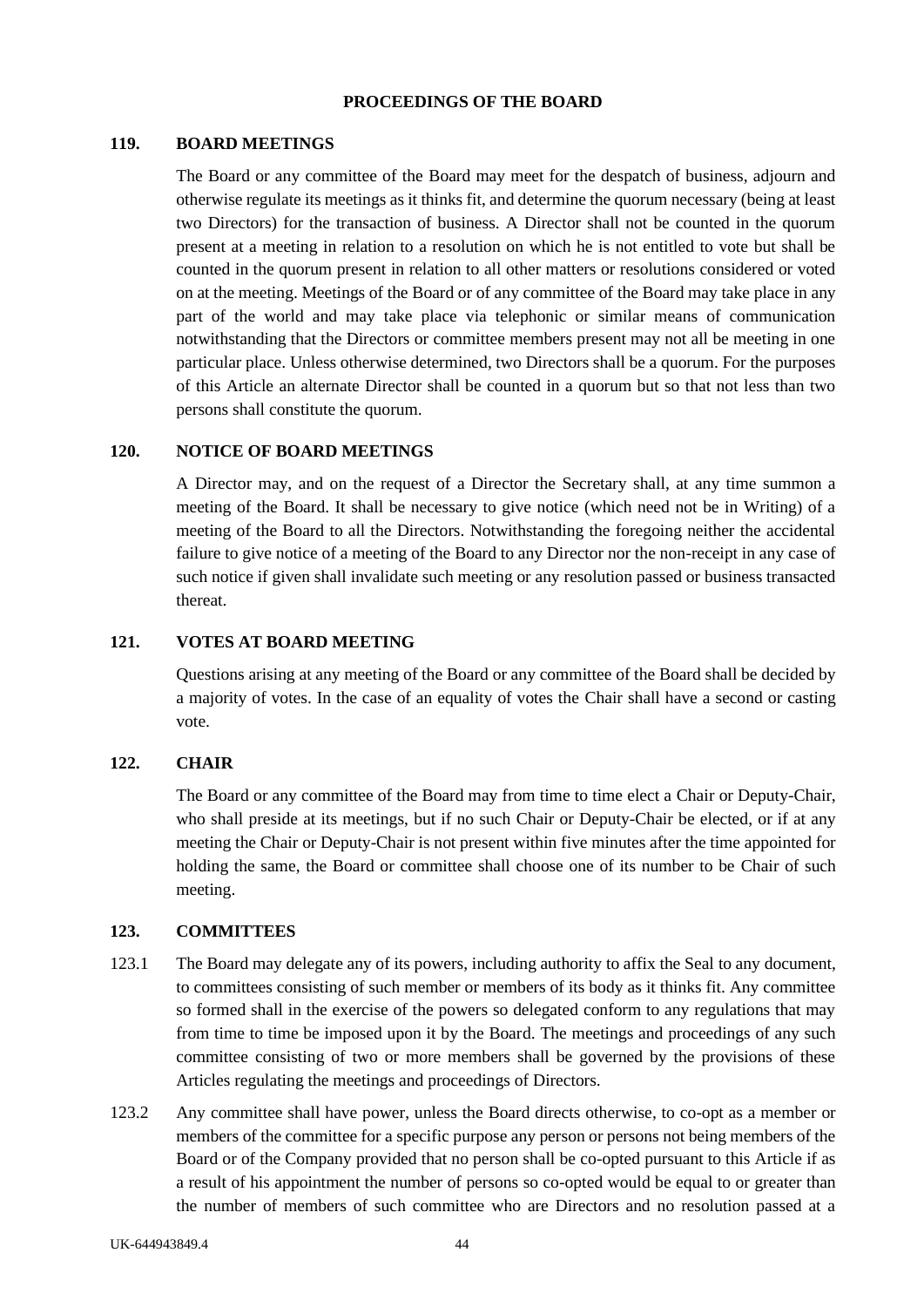meeting of such committee shall be effective unless a majority of the members of such committee present at the meeting are Directors.

## **124. VALIDITY OF DIRECTOR'S ACTS NOTWITHSTANDING FORMAL DEFECTS**

All acts bona fide done by any meeting of the Board or of a committee of the Board or by any person acting as a Director shall, notwithstanding it be afterwards discovered that there was some defect in the appointment of any Director or person acting as aforesaid or that they or any of them were disqualified or had ceased to be Directors or a Director, be as valid as if every such person had been duly appointed and was qualified to be and had continued to be a Director.

## **125. MINUTES**

The Board shall cause proper minutes to be made of all General Meetings and also of all appointments of officers and of the proceedings of all meetings of the Board and committees of the Board and of the attendances thereat and all business transacted at such meetings and any such minutes of any meeting, if purporting to be signed by the Chair of such meeting, or by the Chair of the next succeeding meeting of the Company or of the Board or committee, shall be conclusive evidence without any further proof of the facts therein stated.

## **126. RETENTION OF MINUTES**

Minutes shall be retained for at least 10 years from the date of the appointment or meeting and shall be kept available for inspection in accordance with the Companies Act.

## **127. RESOLUTIONS IN WRITING**

A resolution in Writing signed by all the Directors for the time being entitled to receive notice of a meeting of the Board shall be as effective for all purposes as a resolution passed at a meeting of the Board duly convened and held and may consist of several documents in the like form each signed by one or more of the Directors and so that any such resolution or document signed by an alternate Director shall be deemed to have been signed by the Director who appointed such alternate Director.

### **128. POWERS OF DIRECTORS WHEN INQUORATE**

The continuing Directors or a sole continuing Director may act notwithstanding any vacancy in their body but if and so long as the number of Directors is reduced below the number fixed by or pursuant to these Articles as the quorum of Directors, the continuing Directors or Director may act for the purpose of filling up vacancies in their body or of summoning General Meetings, but not for any other purpose.

### **129. OVERSEAS BRANCH REGISTER**

- 129.1 The Company may require to be kept in any other country an overseas branch register of Members resident there, which the Board may amend and vary such provisions as it considers appropriate regarding the keeping of any such register.
- 129.2 For the Members registered on that overseas branch register information can be sent from the Company or from the United Kingdom to that country.
- 129.3 The Company, may be sending written notice to the Member require evidence to satisfy that the Member is resident in that particular country. If following the written notice evidence is not supplied to the Company within 28 days, or the Company is not satisfied that the evidence show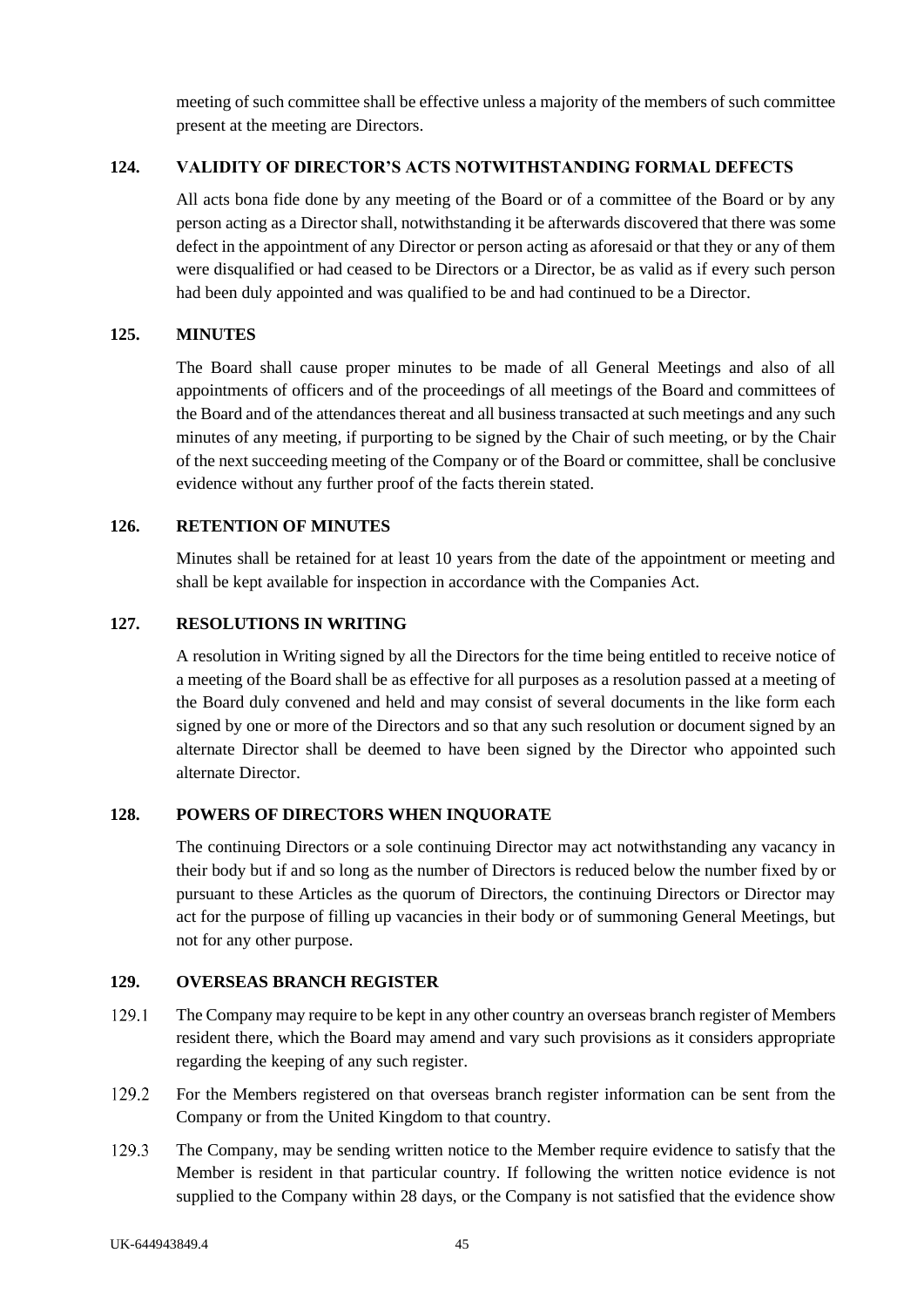that the Member is resident in that country the Company may remove that Member from the overseas branch register, and register that Member in the register of Members. If the Company does so, it will send notice to that Member.

### **ALTERNATE DIRECTORS**

#### **130. ALTERNATE DIRECTORS**

A Director may from time to time in Writing under his hand appoint another Director or any other person including a person appointed as alternate for any other Director to be his alternate but no such appointment of any person not being a Director shall be operative unless and until approved by the Board. Every such alternate shall (subject to his giving to the Company an address at which notice may be served upon him) be entitled to notice of meetings of the Board and to attend and vote as a Director at any such meeting at which the Director appointing him is not personally present and generally at such meeting to have and exercise all the powers, rights, duties and authorities of the Director appointing him. Every such alternate shall also be entitled in the absence of the Director appointing him to sign on his behalf a resolution in Writing of the Directors. The remuneration of an alternate shall be payable out of the remuneration payable to the Director appointing him and shall consist of such portion (if any) of the last mentioned remuneration as shall be agreed between such alternate and the Director appointing him. A Director may by Writing under his hand deposited at the Office at any time revoke the appointment of an alternate appointed by him. If a Director dies or ceases to hold the office of Director the appointment of his alternate shall thereupon cease and determine provided that if any Director retires at any Meeting (whether by rotation or otherwise) but is re-appointed by the Meeting at which such retirement took effect, any appointment made by him pursuant to this Article which was in force immediately prior to his retirement shall continue to operate after his re-appointment as if he had not so retired. An alternate Director shall not be deemed to be the agent of his appointor but shall be deemed to be an officer of the Company. Notwithstanding the foregoing, unless he is already an officer of the Company in his own right, an alternate Director shall not, as such, have any rights or powers other than those mentioned in this Article.

#### **ASSOCIATE DIRECTORS**

#### **131. ASSOCIATE DIRECTORS**

- 131.1 The Board may from time to time appoint any person to be an Associate Director of the Company.
- 131.2 The appointment of a person to be an Associate Director shall not, save as otherwise agreed between him and the Company and the subsidiary (if any) in whose service he may be, affect the terms and conditions of his employment by the Company or by any such subsidiary, whether as regards duties remuneration, pension or otherwise.
- 131.3 The appointment, removal and the powers, duties and remuneration of an Associate Director shall be determined by the Board and the Board shall have the right to enter into any contract on behalf of the Company or transact any business of any description without the knowledge or approval of Associate Directors, except that no act shall be done that would impose any personal liability on any or all of the Associate Directors except with his or their knowledge and consent.
- 131.4 An Associate Director shall not be nor have power to act as a Director nor be entitled to receive notice of or attend or vote at meetings of the Directors nor shall he be deemed to be a Director for any of the purposes of these Articles.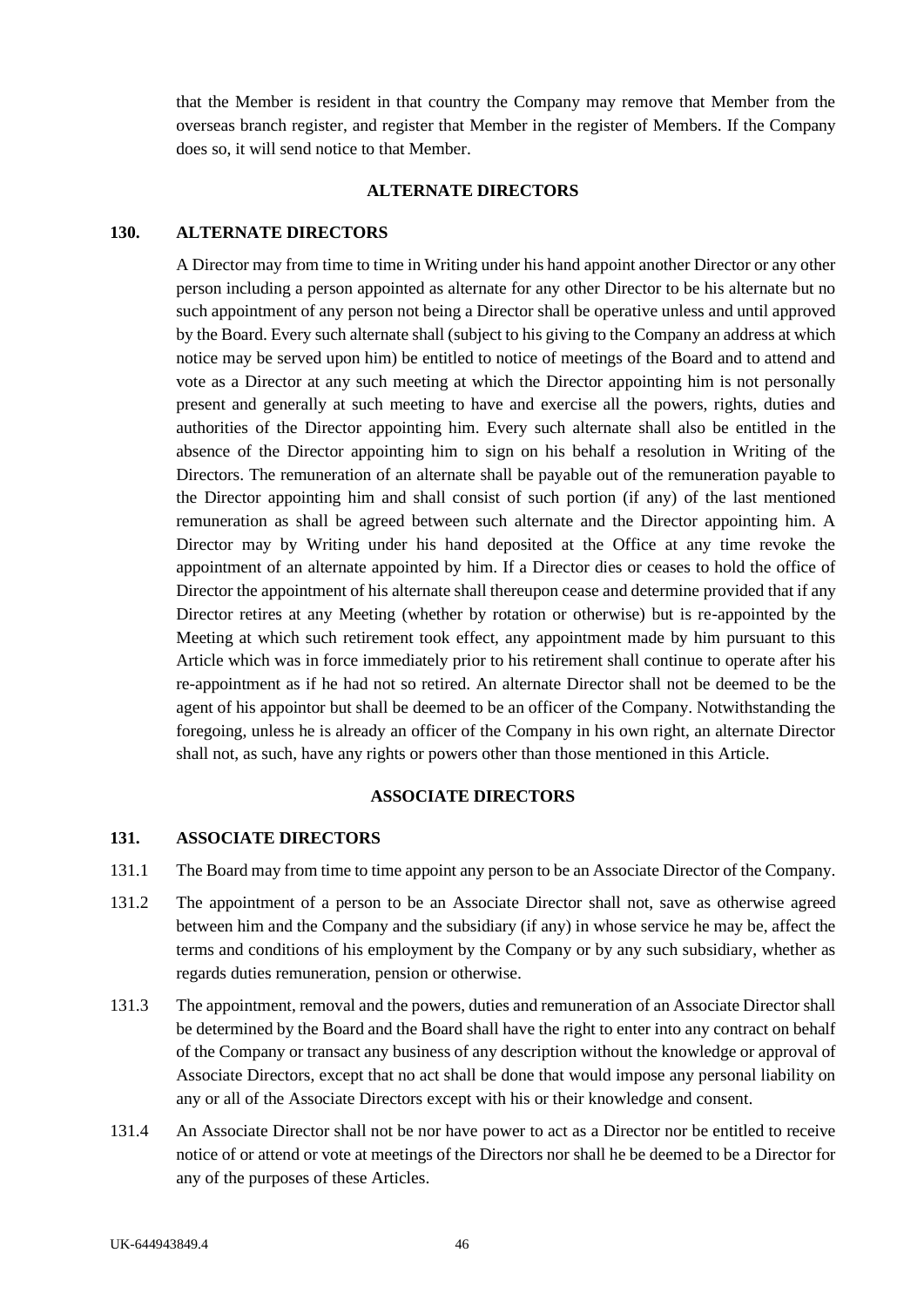#### **THE SEAL**

### **132. AFFIXING OF THE SEAL**

The Seal shall only be used by the authority of the Board or of a committee authorised by the Board in that behalf and, unless otherwise decided by the Board or any such committee, any document to which the Seal is applied must also be signed by at least one authorised person in the presence of a witness who attests the signature. For the purposes of this Article, an authorised person is any Director, the Company Secretary or any person authorised by the Board or such committee for the purpose of signing documents to which the Seal is applied.

#### **SECRETARY**

### **133. SECRETARY**

The Board shall from time to time appoint and may remove a Secretary or Joint Secretaries who shall be qualified in accordance with the provisions of the Statutes and may appoint and remove one or more Assistant Secretaries.

#### **134. POWERS OF OTHER OFFICERS TO ACT**

Anything by the Statutes or these Articles required or authorised to be done by or to the Secretary may, if the office is vacant or there is for any other reason no Secretary capable of acting, be done by or to any joint assistant or deputy Secretary or, if there is no joint assistant or deputy Secretary capable of acting, by or to any officer of the Company authorised generally or specially in that behalf by the Board provided that any provision of the Companies Act or of these Articles requiring or authorising a thing to be done by or to a Director and the Secretary shall not be satisfied by its being done by or to the same person acting both as Director and as, or in the place of, the Secretary.

### **AUTHENTICATION OF DOCUMENTS**

## **135. AUTHENTICATION OF DOCUMENTS**

Any Director or the Secretary or any person appointed by the Board for the purpose shall have power to authenticate any documents affecting the constitution of the Company and any resolutions passed by the Company or the Board or any committee of the Board and any books, records, documents and accounts relating to the business of the Company and to certify copies thereof or extracts therefrom as true copies or extracts. A document purporting to be a copy of a resolution, or an extract from the minutes of a Meeting of the Company or of the Board or any committee of the Board which is certified as aforesaid shall be conclusive evidence in favour of all persons dealing with the Company upon the faith thereof that such resolution has been duly passed or, as the case may be, that such minutes are, or extract is, a true and accurate record of proceedings at a duly constituted General Meeting or meeting of the Board or any committee of the Board.

#### **REGISTERS**

#### **136. REGISTERS**

The register of Directors and Secretaries, the register of charges, the Register, the register of interests in shares, any overseas branch register and all other associated registers and indices shall be kept in accordance with the Statutes and shall be open to the inspection of any Member or of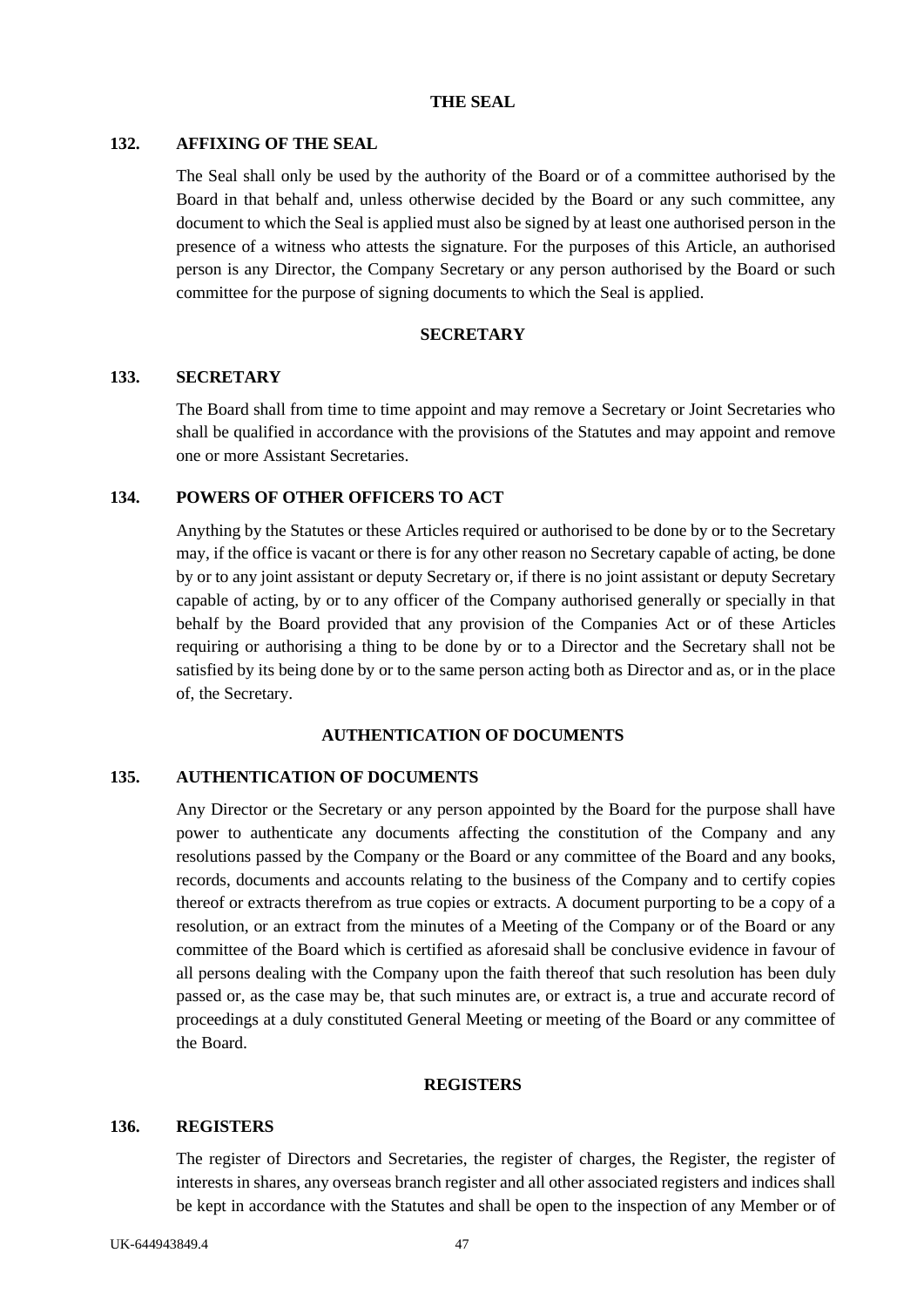any other person without charge between the hours of 10 a.m. and noon on each day during which the same is bound to be open for inspection pursuant to the Statutes.

## **DIVIDENDS**

## <span id="page-54-0"></span>**137. PAYMENT OF DIVIDENDS**

Subject to any preferential or other special rights for the time being attached to any special class of shares, the profits of the Company available for dividend in accordance with the Statutes which it shall from time to time determine to distribute by way of dividend shall be applied in payment of dividends upon the shares of the Company to the Members at the date of record in accordance with their respective rights and priorities.

## **138. APPORTIONMENT OF DIVIDENDS**

All dividends shall be apportioned and paid proportionately to the amounts Paid Up on the shares otherwise than amounts Paid Up in advance of calls during any portion or portions of the period in respect of which the dividend is paid but if any share is issued on terms providing that it shall rank for dividend as from a particular date such share shall rank for dividend accordingly.

## **139. DECLARATION OF DIVIDENDS AND INTERIM DIVIDENDS**

- 139.1 The Company in General Meeting may from time to time declare dividends but no such dividends shall (except as by the Statutes expressly authorised) be payable otherwise than out of the profits of the Company available for the purpose in accordance with the Statutes. No higher dividend shall be paid than is recommended by the Board and the declaration of the Board as to the amount of the profits at any time available for dividend shall be conclusive.
- 139.2 Subject to the provisions of the Statutes, the Board may if it thinks fit from time to time pay to the Members such interim dividends as appear to the Board to be justified by the profits of the Company and in particular (but without prejudice to the generality of the foregoing) if at any time the share capital of the Company is divided into different classes, the Board may pay such interim dividends in respect of those shares in the capital of the Company which confer on the holders thereof deferred or non-preferred rights as well as in respect of those shares which confer on the holders thereof preferential rights with regard to dividend and the Board may also pay half-yearly or at other suitable intervals to be settled by it any dividend which may be payable at a fixed rate if it is of the opinion that the profits justify the payment provided the Directors act bona fide they shall not incur any responsibility to the holders of shares conferring a preference for any damage that they may suffer by reason of the payment of an interim dividend on any shares having deferred or non-preferred rights.

## **140. RECORD DATE**

Notwithstanding any other provision of these Articles, the Board may fix a date as the record date for any dividend, distribution, allotment or issue and such record date may be on or at any time within six months before or after any date on which such dividend, distribution, allotment or issue is declared, paid or made.

## **141. PAYMENT OF DIVIDENDS IN SPECIE**

With the sanction of a General Meeting, dividends may be paid wholly or in part in specie and may be satisfied in whole or in part by the distribution amongst Members in accordance with the rights of fully Paid Up shares, debentures or other securities of the Company or of any other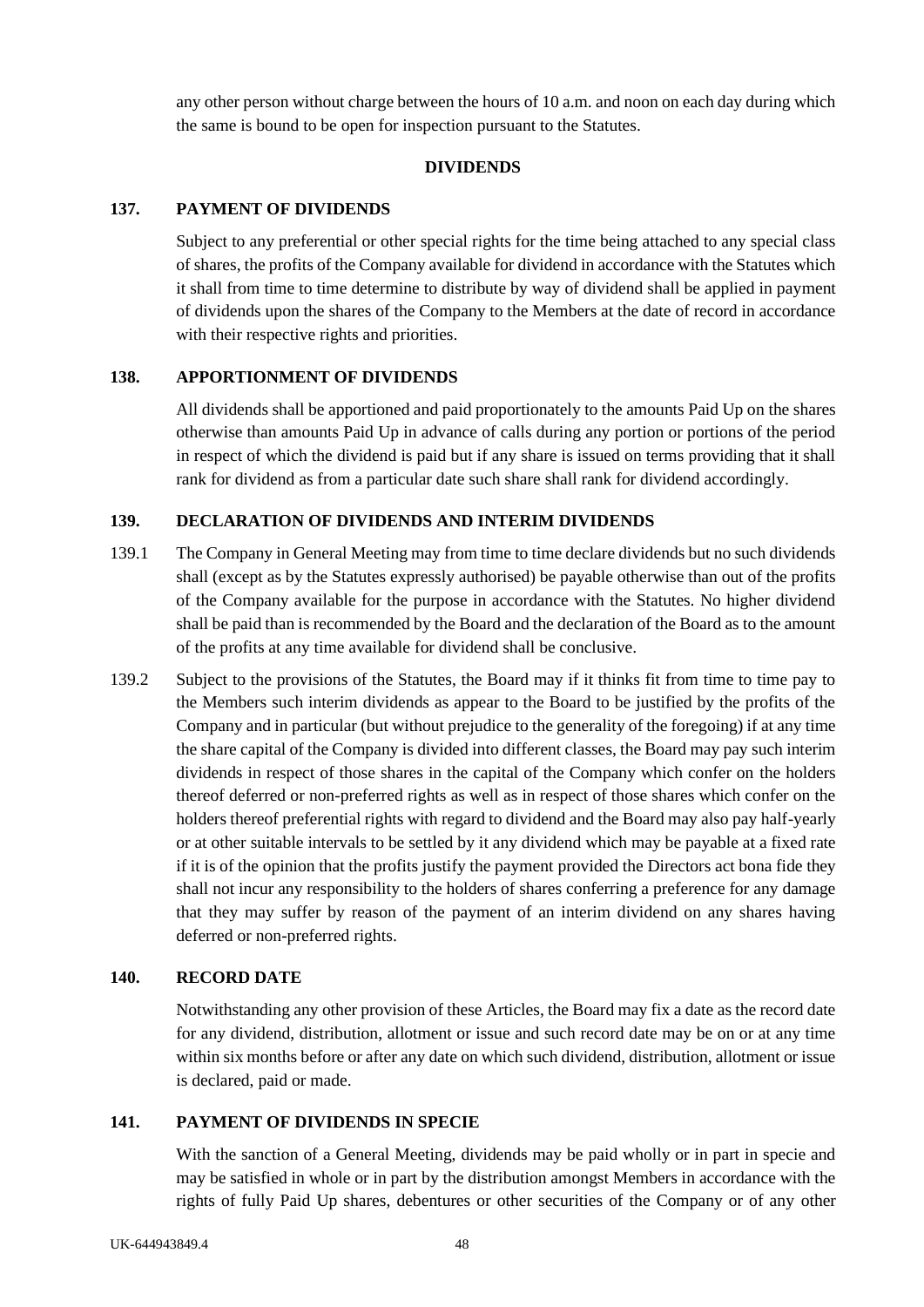company or of any other property suitable for distribution as aforesaid provided that no distribution shall be made which would amount to a reduction of capital except in the manner approved by law. The Board shall have full liberty to make all such valuations, adjustments and arrangements and to issue all such certificates or documents of title as may in its opinion be necessary or expedient with a view to facilitating the equitable distribution amongst the Members of any dividends or portions of dividends to be satisfied as aforesaid or to giving them the benefit of their proper shares and interests in the property and no valuation, adjustment or arrangement so made shall be questioned by any Member.

#### **142. METHOD OF PAYMENT OF DIVIDENDS**

- $142.1$ Any dividend, instalment of dividend or interest or other moneys payable in cash in respect of any share may be paid by bank transfer or transfer by any electronic means or such other means as the Directors may decide to an account (of a type approved by the Directors) nominated by the Member or person entitled thereto and in the case of joint holders any one of such joint holders in writing or in such other manner as the Directors may decide, by cheque or warrant payable to the order of the Member entitled thereto or (in the case of joint holders) of that Member whose name stands first on the Register in respect of the joint holding. In respect of uncertificated shares, where the Company is authorised to do so by or on behalf of the holder or joint holder in such a manner as the Board shall from time to time consider sufficient. Different methods of payment may apply to different members or different groups of Members. Every such cheque or warrant shall (unless otherwise directed) be sent by post to the last registered address of the Member entitled thereto and payment of the cheque or warrant shall be a good discharge to the Company for the same. In respect of shares in uncertificated form, the making of payment in accordance with the facilities and requirements of the relevant system concerned shall be a good discharge to the Company. Every such cheque or warrant or similar financial instrument or payment made by a relevant system or bank transfer or transfer by any electronic means or other means shall be made payable to the order of the person to whom it is sent or to such other person as the holder or joint holders may in writing direct, and payment of the cheque or warrant or payment made by a relevant system or bank transfer or transfer by any electronic or other means shall be a good discharge to the Company. If cheques or warrants in respect of dividends are returned undelivered or are left uncashed on two consecutive occasions or, having been returned undelivered or left uncashed on one occasion and the Board, on making reasonable enquiries, has failed to establish any new address of the Member or person concerned then the Board may determine that the Company shall cease sending such cheques or warrants by post to the Member or person concerned. The Company may, if so directed, pay any dividend, instalment of dividend or interest or other moneys as aforesaid by credit transfer to a bank account nominated by the Member entitled to such payment which transfer shall be a good discharge to the Company for the same. Every such cheque or warrant shall be sent and every credit transfer made at the risk of the person entitled to the money represented thereby. No unpaid dividend or interest shall bear interest as against the Company.
- 142.2 In respect of uncertificated shares, every such payment or delivery of electronic tax vouchers made by means of the relevant system concerned shall be made in such manner as may be consistent with the facilities and requirements of the relevant system concerned. Without prejudice to the generality of the foregoing, in respect of shares in uncertificated form, such payment may include the sending by the Company or by any person on its behalf of an instruction to the operator of the relevant system to credit the cash memorandum account of the holder or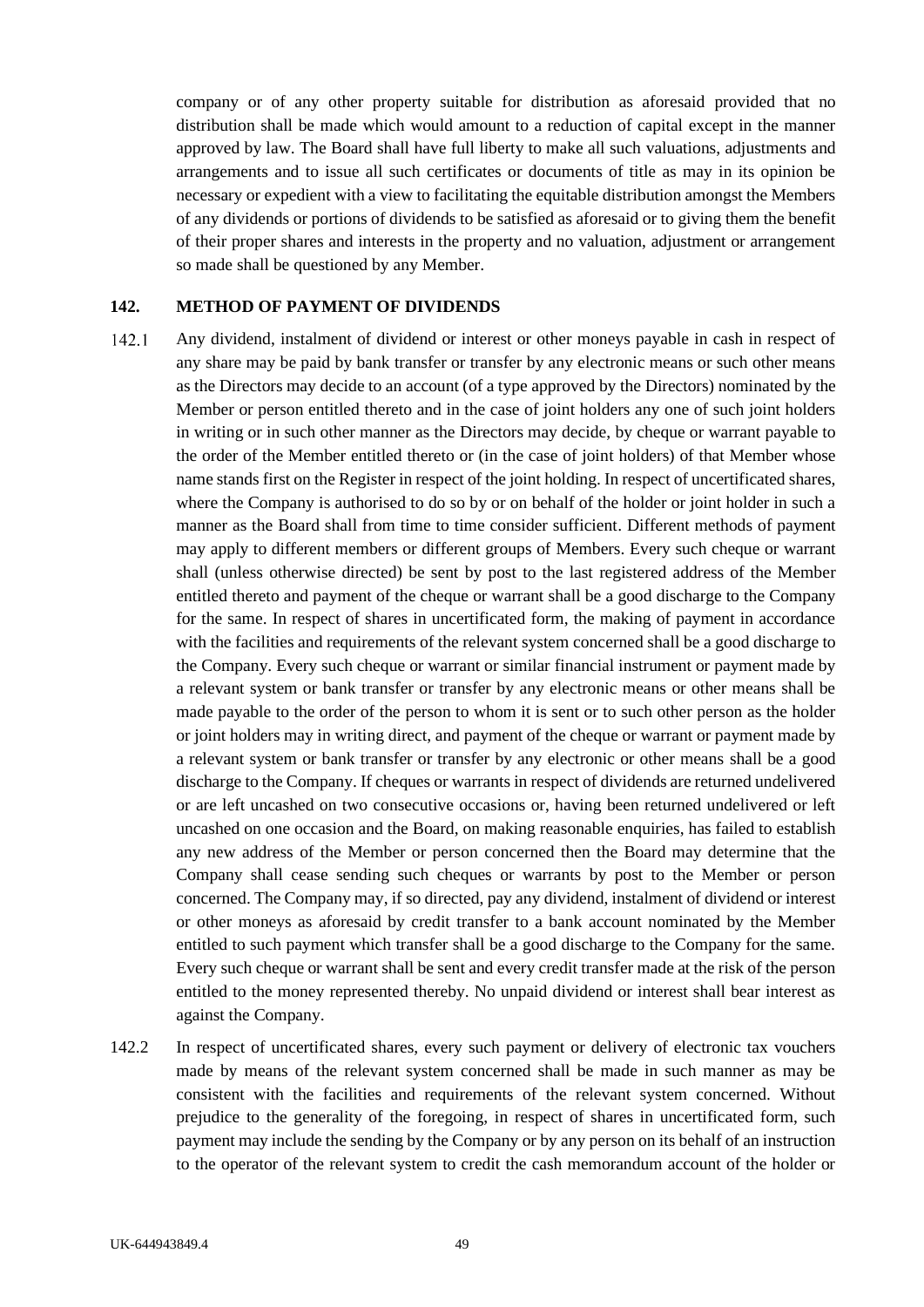joint holders or, if permitted by the Company, of such person as the holder or joint holders may by notice direct.

### **143. DEDUCTIONS FROM DIVIDENDS**

The Board may deduct from any dividend or other moneys payable in respect of any shares held by a Member, either alone or jointly with any other Member, all such sums of money (if any) as may be due and payable by him either alone or jointly with any other person to the Company on account of calls or otherwise in respect of shares of the Company.

### **144. UNCLAIMED DIVIDENDS**

All unclaimed dividends may be invested or otherwise made use of by the Board for the benefit of the Company until claimed and the payment of any such dividend into a separate account or the investment of such dividend shall not constitute the Company a trustee in respect thereof. No unclaimed dividend shall bear interest as against the Company. Any dividend which has remained unclaimed for a period of twelve years from the date of declaration thereof shall at the expiration of that period be forfeited and cease to remain owing by the Company and shall thenceforth belong to the Company absolutely.

### **145. WITHHOLDING OF DIVIDENDS**

Subject to Article [41.3,](#page-22-0) the Board may, in its absolute discretion, withhold the payments of any dividend to a Member in respect of any share held by him in relation to which he or any other person has been duly served with a notice under Section 793 of the Companies Act (or under any other statutory provision or provision of these Articles for the time being in force enabling the Company by notice in Writing to require any person to give any information regarding that share).

#### <span id="page-56-0"></span>**146. SCRIP DIVIDENDS**

The Board may, if authorised by an ordinary resolution of the Company, offer any holders of ordinary shares the right to elect to receive ordinary shares, credited as fully paid, instead of cash in respect of the whole (or some part, to be determined by the Board) of any dividend specified by the ordinary resolution. The following provisions shall apply:

- (i) an ordinary resolution may specify a particular dividend (whether or not already declared) or may specify all or any dividends declared or paid within a specified period, but such period may not end later than the fifth anniversary of the date of the meeting at which the ordinary resolution is passed;
- (ii) the entitlement of each holder of ordinary shares to new ordinary shares shall be such that the relevant value of the entitlement shall be as nearly as possible equal to (but no greater than) the cash amount of the dividend that such holder elects to forgo. For this purpose "relevant value" shall be calculated by reference to the average of the middle market quotations for the Company's ordinary shares as derived from the Daily Official List, on the day on which the ordinary shares are first quoted "ex" the relevant dividend and the four subsequent dealing days, or in such other manner as may be determined by or in accordance with the ordinary resolution. A certificate or report by the Auditors as to the amount of the relevant value in respect of any dividend shall be conclusive evidence of that amount and in giving such a certificate or report the Auditors may rely on advice or information from brokers or other sources of information as they think fit;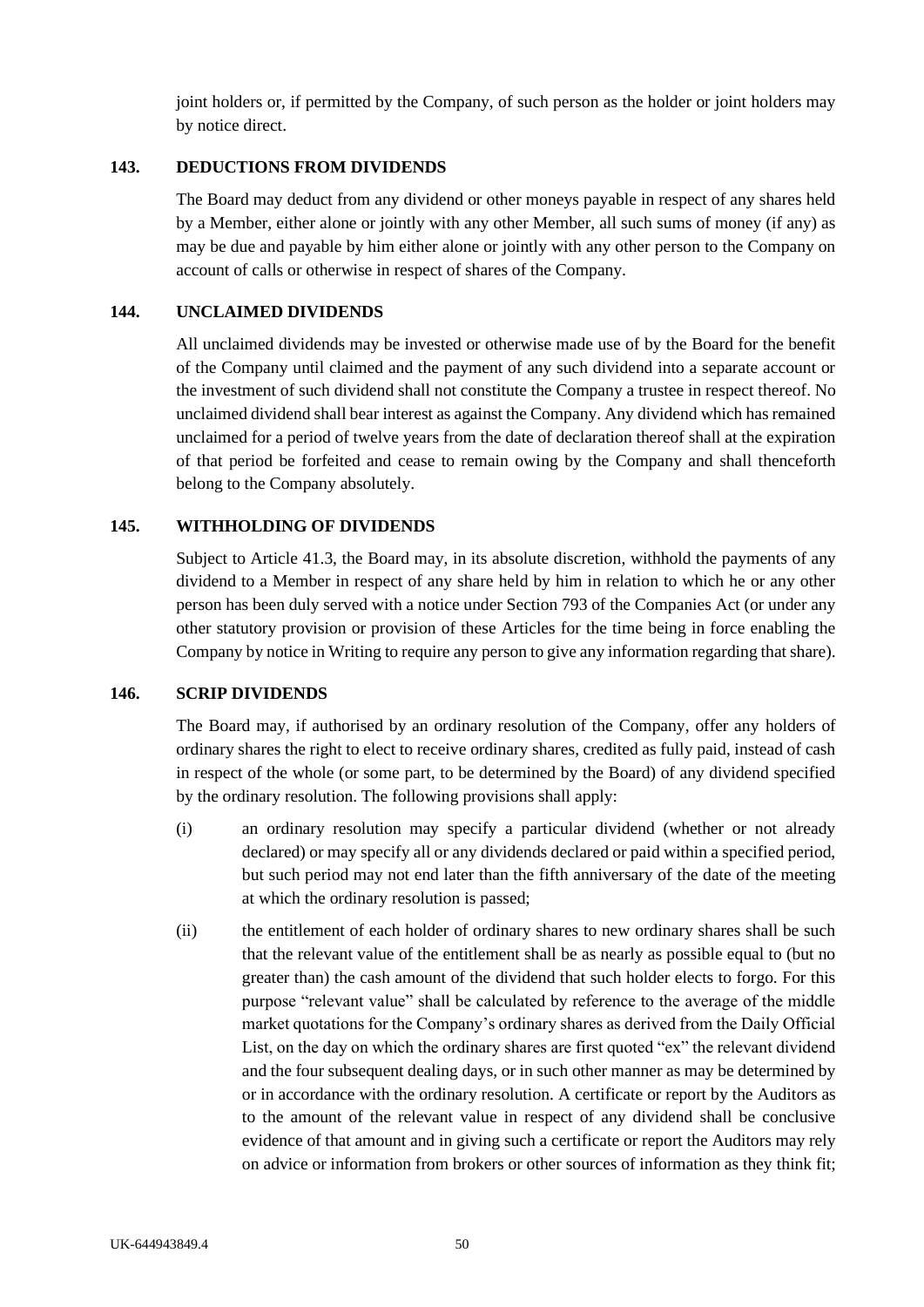- (iii) no fraction of any ordinary share shall be allotted. The Board may make such provision as it thinks fit for any fractional entitlements including provisions whereby, in whole or in part, the benefit thereof accrues to the Company and/or under which fractional entitlements are accrued and/or retained and in each case accumulated on behalf of any member and such accruals or retentions are applied to the allotment by way of bonus to or cash subscription on behalf of such member of fully paid ordinary shares and/or provisions whereby cash payments may be made to members in respect of their fractional entitlements;
- (iv) the Board, if it intends to offer an election in respect of any dividend, shall give notice to the holders of ordinary shares of the right of election offered to them, and specify the procedure to be followed which, for the avoidance of doubt, may include an election by means of a relevant system (as defined in the Uncertificated Securities Regulations) and the place at which, and the latest time by which, elections must be lodged in order for elections to be effective;
- (v) the Board shall not proceed with any election unless the Company has sufficient unissued shares authorised for issue and sufficient reserves or funds that may be capitalised to give effect to it after the basis of allotment is determined;
- (vi) the Board may exclude from any offer or make other arrangements in relation to any holders of ordinary shares where the Board believes that such exclusion or arrangement is necessary or expedient in relation to legal or practical problems under the laws of, or the requirements of any recognised regulatory body or any stock exchange in, any territory, or the Board believes that for any other reason the offer should not be made to them;
- (vii) the dividend (or that part of the dividend in relation of which a right of election has been offered) shall not be payable on ordinary shares in respect of which an election has been made (for the purposes of this Article "the elected ordinary shares") and instead additional ordinary shares shall be allotted to the holders of the elected ordinary shares on the basis of allotment calculated as stated. For such purpose, but subject always to the restrictions of Article [147,](#page-58-0) the Board shall capitalise, out of any amount for the time being standing to the credit of any reserve or fund (including the revenue account) whether or not the same is available for distribution as the Board may determine, a sum equal to the aggregate nominal amount of the additional ordinary shares to be allotted on that basis and apply it in paying up in full the appropriate number of unissued ordinary shares for allotment and distribution to the holders of the elected ordinary shares on that basis;
- (viii) the additional ordinary shares when allotted shall rank pari passu in all respects with the fully-paid ordinary shares then in issue except that they will not be entitled to participation in the relevant dividend;
- (ix) unless the Board otherwise determines, or unless the Uncertificated Securities Regulations and/or the rules of the relevant system concerned otherwise require, the new ordinary share or shares which a member has elected to receive instead of cash in respect of the whole (or some part) of the specified dividend declared or paid in respect of his elected ordinary shares shall be in uncertificated form (in respect of the member's elected ordinary shares which were in uncertificated form on the date of the member's election) and in certificated form (in respect of the member's elected ordinary shares which were in certificated form on the date of the member's election); and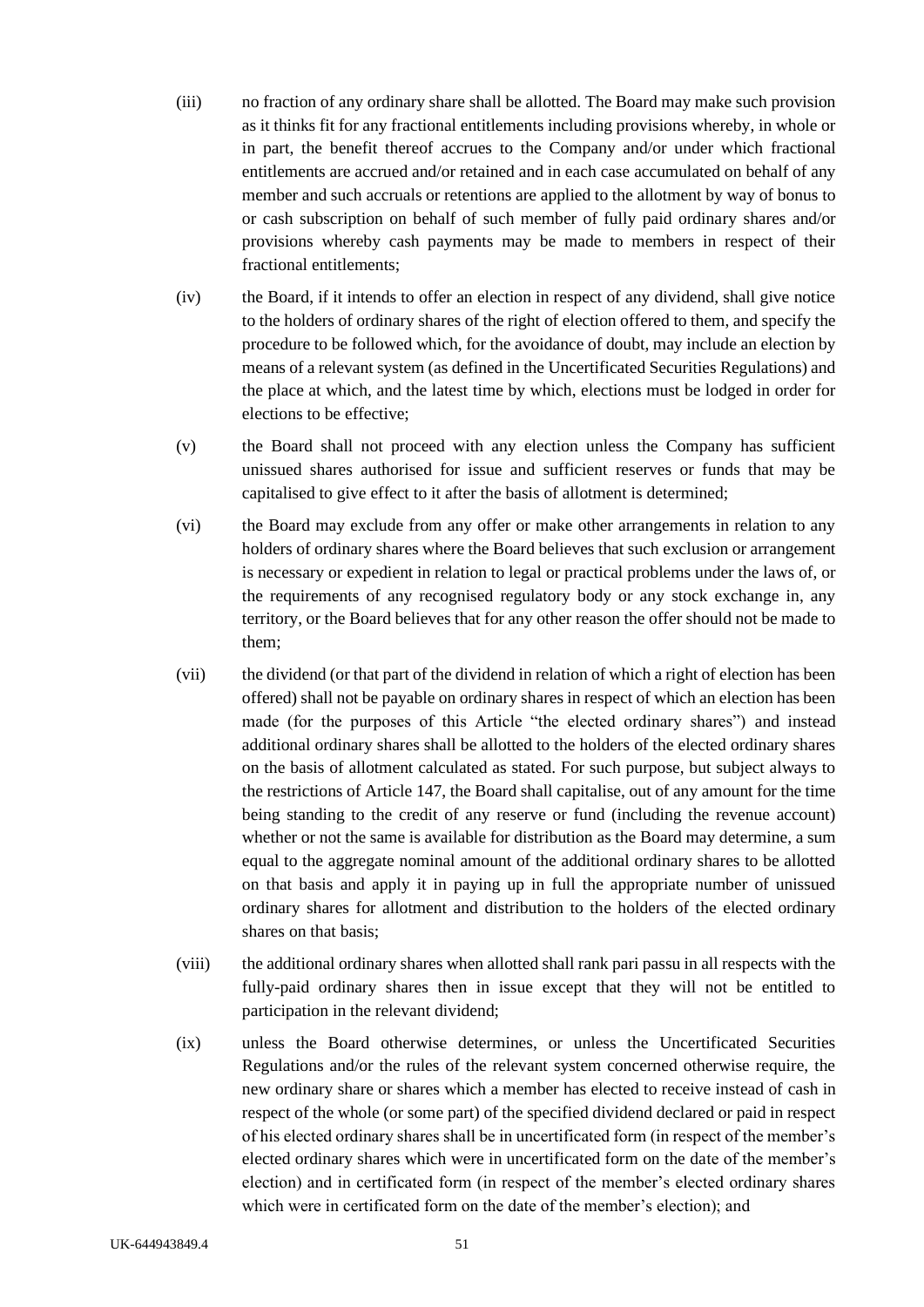- (x) the Board may also from time to time establish or vary a procedure for election mandates, which, for the avoidance of doubt, may include an election by means of a relevant system, under which a holder of ordinary shares my elect in respect of future rights of election offered to that holder under this Article until the election mandate is revokes in accordance with the procedure; and
- (xi) notwithstanding the foregoing, the Board may at any time prior to payment of the relevant dividend determine, if it appears to them desirable to do so because of a change in circumstances, that the relevant dividend shall be payable wholly in cash after all and if they so determine then all elections made shall be disregarded. The relevant dividend shall be payable wholly in cash if the ordinary share capital of the Company ceases to be listed in the Official List of the UK Listing Authority at any time prior to the due date of issue of the additional shares or if the listing is suspended and not reinstated by the date immediately preceding the due date of such issue.

### **RESERVES**

#### <span id="page-58-0"></span>**147. RESERVES**

The Board may before recommending any dividend set aside out of the profits of the Company (including any premiums received upon the issue of debentures or other securities or rights of the Company) such sums as it thinks proper as a reserve fund or reserve funds which shall at the discretion of the Board be applicable for any purpose for which the profits of the Company may lawfully be applied and pending such application the Board may employ the sums from time to time set apart as aforesaid in the business of the Company or invest the same in such securities (other than the shares of the Company or its holding company) as it may select. The Board may also from time to time carry forward such sums as it may deem expedient in the interests of the Company not to distribute.

#### **CAPITALISATION OF PROFITS AND RESERVES**

### **148. POWER TO CAPITALISE PROFITS**

The Company may by ordinary resolution on the recommendation of the Board resolve that it is desirable to capitalise:

148.1 any part of the amount for the time being standing to the credit of any of the Company's reserve accounts or to the credit of the profit and loss account or otherwise available for distribution and not required for paying the fixed dividends on any shares entitled to fixed preferential dividends with or without further participation in profits and accordingly that the Directors be authorised and directed to appropriate the sum resolved to be capitalised to the Members in the proportions in which such sum would have been divisible amongst them had the same been applied or been applicable in paying dividends and to apply such sum on their behalf either in or towards paying up the amounts (if any) for the time being unpaid on any shares held by such Members respectively or in paying up in full unissued shares or debentures of the Company of a nominal amount equal to such sum, such shares or debentures to be allotted and distributed credited as fully Paid Up to and amongst such Members in the proportions aforesaid or partly in one way and partly in the other provided that a sum standing to the credit of a share premium account or a capital redemption reserve may, for the purposes of this Article, only be applied in the paying up of unissued shares to be allotted to Members as fully paid capitalisation shares; and/or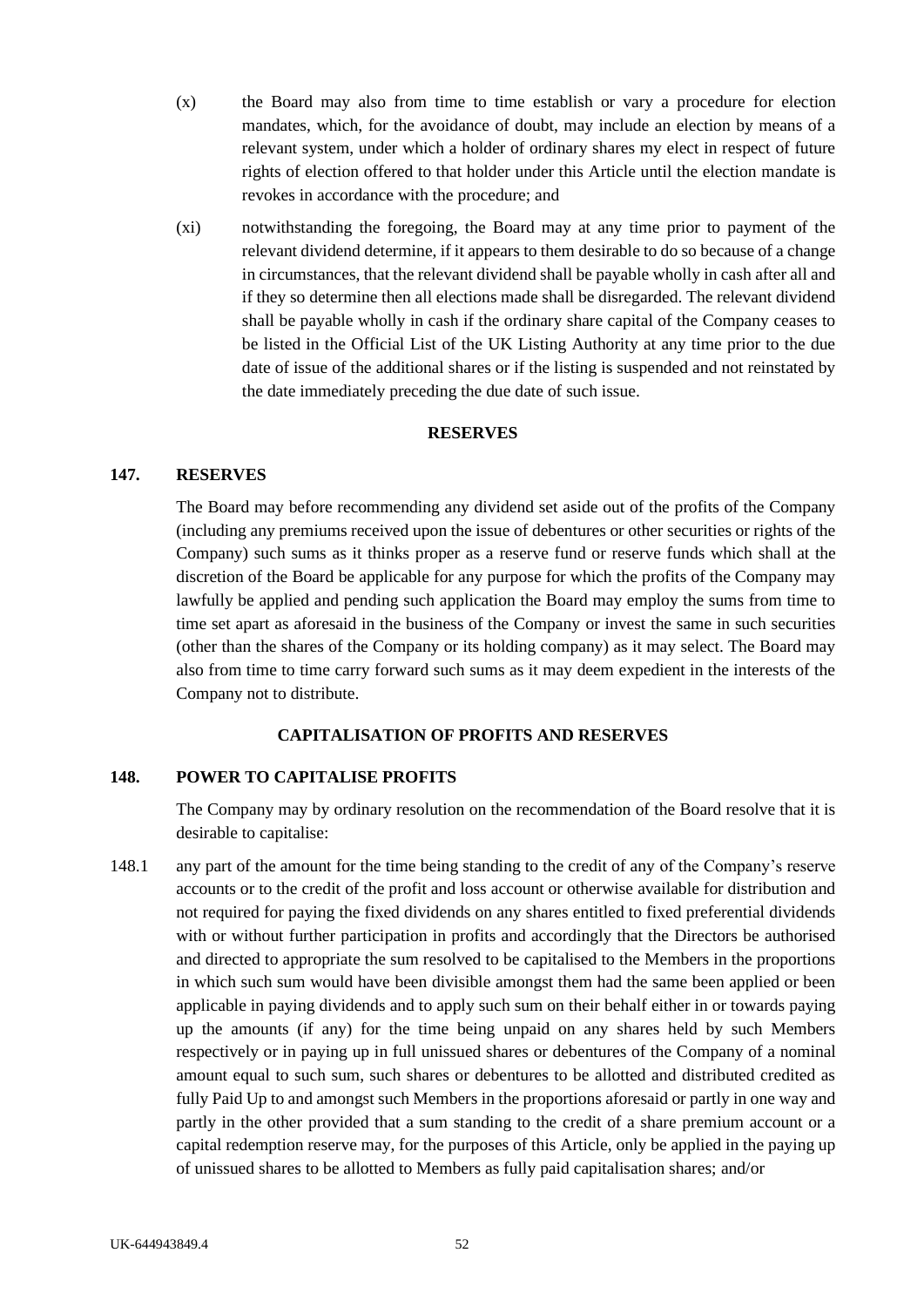148.2 any part of the amount for the time being standing to the credit of any of the Company's reserve accounts or to the credit of the profit and loss account which is not available for distribution by applying such sum in paying up in full, unissued shares to be allotted as fully paid capitalisation shares to those Members who would have been entitled to that sum if it were distributed by way of dividend (and in the same proportions) and the Directors shall give effect to any such resolution.

### **149. PROCEDURE ON CAPITALISATION OF RESERVES**

Whenever such a resolution as aforesaid is passed, the Board shall make all appropriations and applications of the sum resolved to be capitalised thereby and all allotments and issues of fully paid shares or debentures, if any, and generally shall do all acts and things required to give effect thereto with full power to the Board to make such provision by the issue of certificates in respect of fractional entitlements or by payment in cash or otherwise as it thinks fit for the case of shares or debentures becoming distributable in fractions and also to authorise any person to enter on behalf of all the Members interested into any agreement with the Company providing for the allotment to them respectively credited as fully Paid Up of any further shares to which they may be entitled upon such capitalisation and any agreement made under such authority shall be effective and binding on all such Members.

#### **ACCOUNTS**

### **150. KEEPING OF ACCOUNTS**

The Board shall cause proper accounts and accounting records to be kept and the provisions of the Statutes in this regard shall be complied with. The books of account and accounting records shall be kept at the Office or subject to Section 388 of the Companies Act, at such other place or places as the Board thinks fit and shall always be open to the inspection of any Director.

## **151. INSPECTION OF ACCOUNTS**

The Board shall from time to time determine whether in any particular case or class of cases or generally and to what extent and at what times and places and under what conditions or regulations (subject to the provisions of the Statutes) the accounts and books of the Company or any of them, shall be open to the inspection of Members, and no Member (not being a Director) shall have any right of inspecting any account or book or document of the Company, except as conferred by Statute, by order of the court or authorised by the Board or by a resolution of the Company in General Meeting.

### **152. STATUTORY OBLIGATIONS AS TO ACCOUNTS**

The Board shall from time to time in accordance with the provisions of the Statutes cause to be prepared and to be laid before the Company in General Meeting such profit and loss accounts, balance sheets, Group accounts (if any) and reports as are referred to in the Statutes.

### **153. CIRCULATION OF ACCOUNTS**

#### 153.1 Subject to the Statutes, either:

(i) a printed copy of every Directors' report and Auditor's report accompanied by the balance sheet and profit and loss account which is to be laid before a General Meeting of the Company (including every document required by law to be attached or annexed thereto) (together "the Accounts"); or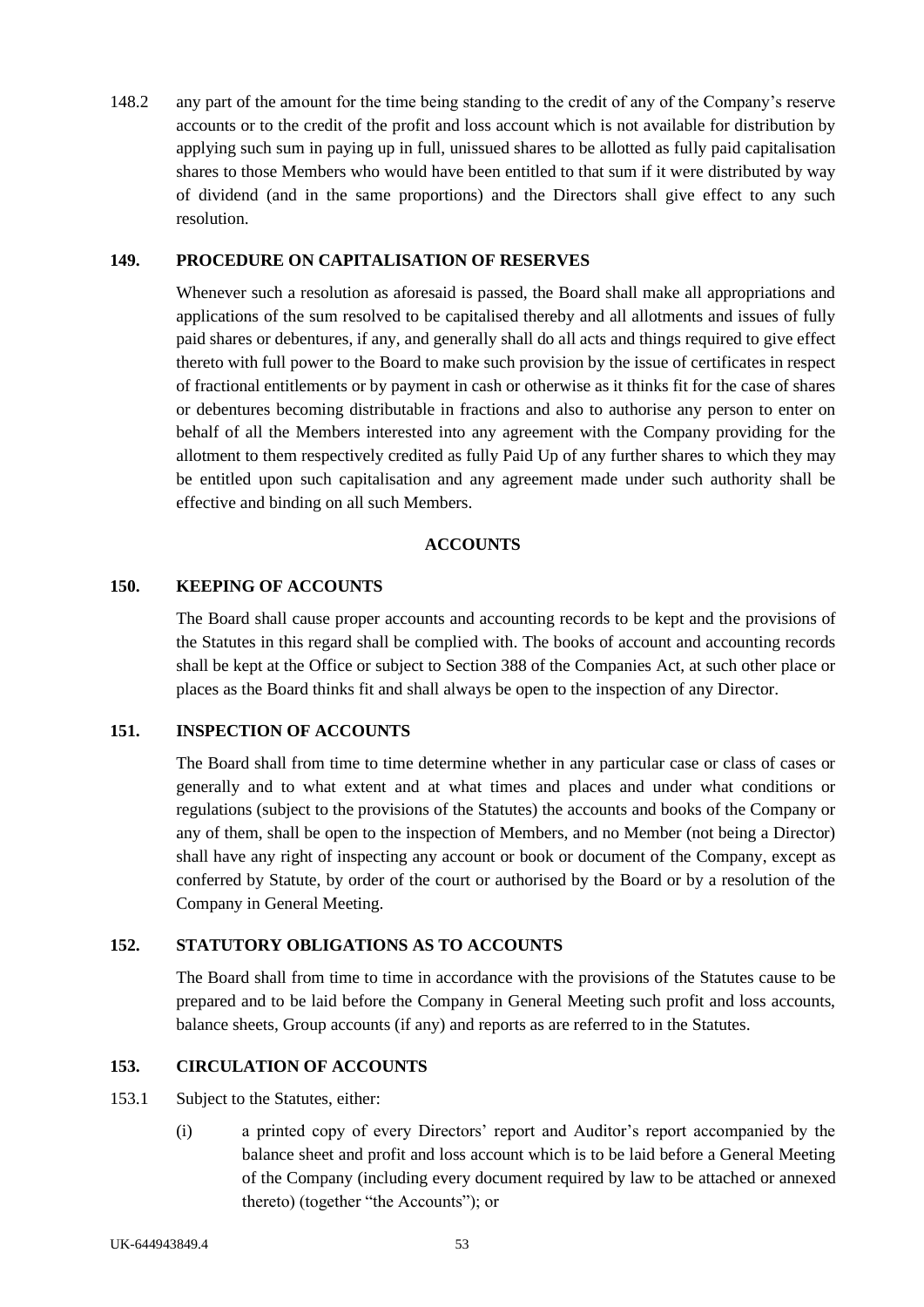# (ii) a summary of financial statements prepared in accordance with Section 426 and 428 of the Companies Act

shall not less than twenty-one days before the date of the Meeting be delivered or sent to every shareholder and to every holder of debentures of the Company and to every other person who is entitled to receive notices of Meetings from the Company under the provisions of the Statutes or of these Articles provided that this Article shall not require a copy of such documents to be sent to any person to whom by virtue of Section 423 of the Companies Act the Company is not required to send the same nor to any person of whose address the Company is not aware nor to more than one of the joint holders of any shares or debentures; but any Member or debenture holder to whom a copy of these documents has not been sent shall be entitled to receive a copy free of charge on application at the Office.

- 153.2 Whenever all or any of the shares in or debentures of the Company are listed or dealt in on any Stock Exchange in the United Kingdom there shall at the same time be forwarded to the appropriate officer of such Stock Exchange such number of copies of such documents as may for the time being be required under its regulations or practice.
- 153.3 The accidental omission to deliver or send a copy of any document required to be delivered or sent to any person pursuant to this Article 153 or the non-receipt by any person entitled to receive the same shall not invalidate any such document or any resolution passed or proceeding held at any General Meeting or Annual General Meeting.

## **154. ACCURACY OF ACCOUNTS**

Every account of the Company, when audited and approved by an Annual General Meeting, shall be conclusive.

### **AUDIT**

### **155. ANNUAL AUDIT**

In accordance with the requirements of the Statutes the accounts of the Company shall be examined and the truth and fairness of the balance sheet, profit and loss account and Group accounts (if any) reported on by an Auditor or Auditors.

### **156. AUDITORS**

Auditors shall be appointed and their duties, powers, rights and remuneration regulated in accordance with the provisions of the Statutes. Subject to the provisions of the Statutes, all acts done by any person acting as an Auditor shall, as regards all persons dealing in good faith with the Company, be valid notwithstanding that there was some defect in his appointment or that he was at the time of his appointment not qualified for appointment.

### **157. AUDITORS' REPORT**

The Auditors' report shall be read before the Company in General Meeting and shall be open to inspection as required by the Statutes. The Auditor or Auditors shall be entitled to attend any General Meeting and to receive notices of and other communications relating to any General Meeting which any member is entitled to receive, and to be heard at any General Meeting on any part of the business of the meeting which concerns him or them as Auditor or Auditors.

### **UNTRACED MEMBERS**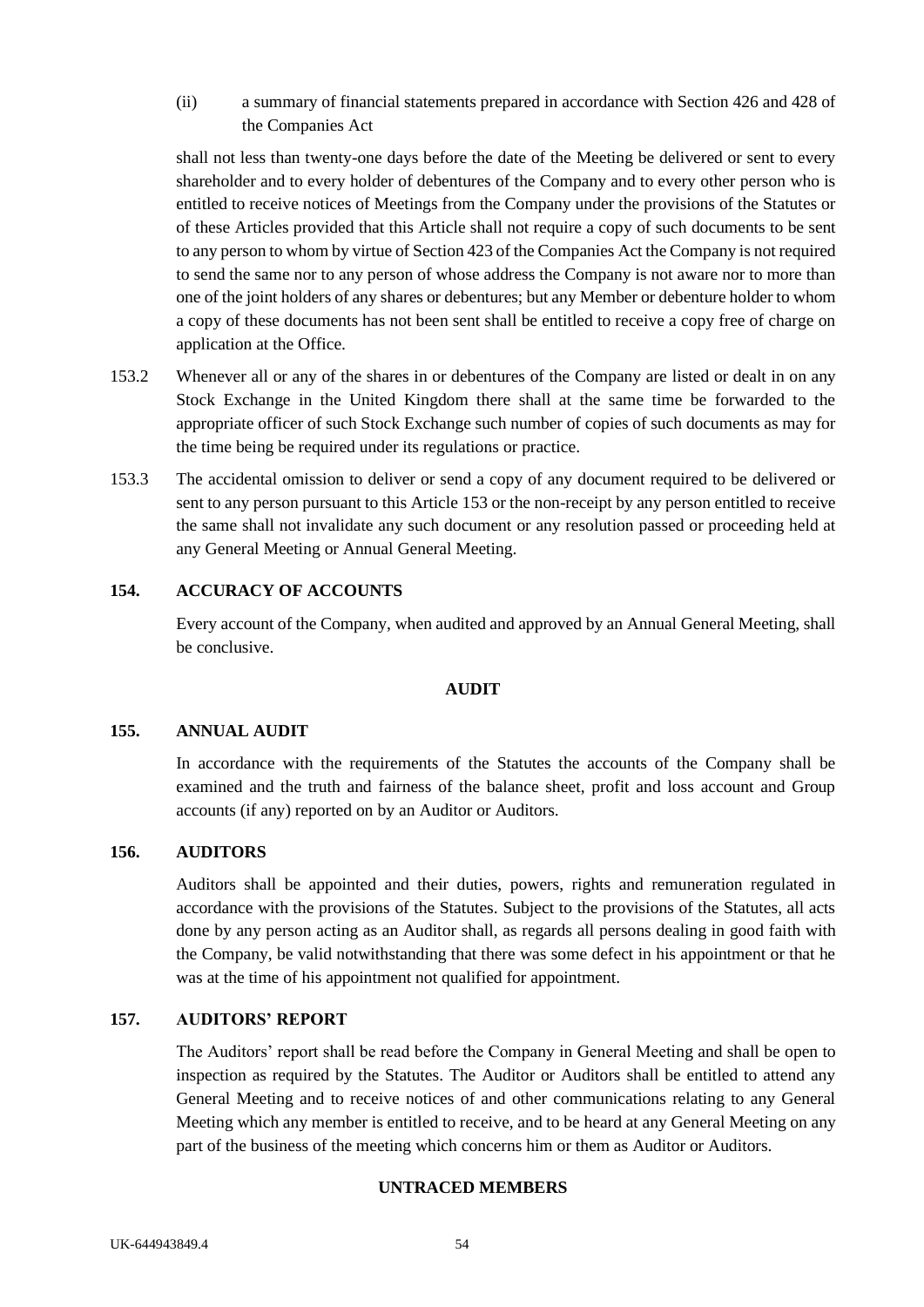### **158. SALE OF SHARES OF UNTRACED MEMBERS**

- 158.1 The Company shall be entitled to sell at the best price reasonably obtainable the shares of a Member or the shares to which a person is entitled by virtue of transmission on death or bankruptcy if and provided that:
	- 158.1.1 the shares have been issued as either certificated shares or CREST shares; at least three dividends in respect of the shares in question have become payable; and no dividend has been cashed during that period or satisfied through the transfer of funds to a bank account or through CREST; and
	- 158.1.2 the Company has sent a notice of its intention to sell the said shares to the Company's last known address for the Member or to the address at which the Company can give notice under these Articles; and
	- 158.1.3 for the period of three months following the sending of the notice the Company shall not have received indication, either of the whereabouts or of the existence of such Member or such person.
- 158.2 To give effect to any such sale the Company may, in relation to certificated shares, appoint any person to execute as transferor an instrument of transfer of the said shares and such instrument of transfer shall be as effective as if it had been executed by the registered holder of or person entitled by transmission to such shares and the title of the transferee shall not be affected by any irregularity or invalidity in the proceedings relating thereto. In relation to uncertificated shares, in accordance with the Statutes, the Company may issue a written notification to the operator of the relevant system requiring conversion of the shares into certificated form and exercise any of the Company's powers under Article [13.3](#page-13-0) to effect the transfer of the shares to, or in accordance with the directions of, the purchaser and the exercise of such powers shall be as effective as if exercised by the registered holder of, or person entitled by transmission to, such shares, and the transferee is not bound to see to the application of the purchase money and the title of the transferee is not affected by any irregularity or invalidity in the proceedings relating to the sale. The net proceeds of sale shall belong to the Company which shall be obliged to account to the former Member or other person previously entitled as aforesaid for an amount equal to such proceeds and shall enter the name of such former Member or other person in the books of the Company as a creditor for such amount. No trust shall be created in respect of the debt, no interest shall be payable in respect of the same and the Company shall not be required to account for any money earned on the net proceeds, which may be employed in the business of the Company or invested in such investments (other than shares of the Company or its holding company if any) as the Directors may from time to time think fit.

#### **NOTICES**

#### <span id="page-61-0"></span>**159. SERVICE OF NOTICES ON MEMBERS**

A notice or other document or information to be sent to or by any person under these Articles shall be in writing (other than a notice calling a meeting of the Board or of a committee of the Board which need not be in writing). A notice or other document or information may be given, sent or supplied to a Member or other person by the Company by placing it on a website and sending the Member or other person concerned notification of the availability of the notice, document or information on the website, where the Member or other person has agreed, or is taken to have agreed, to having such notices, documents or information sent to him in such manner.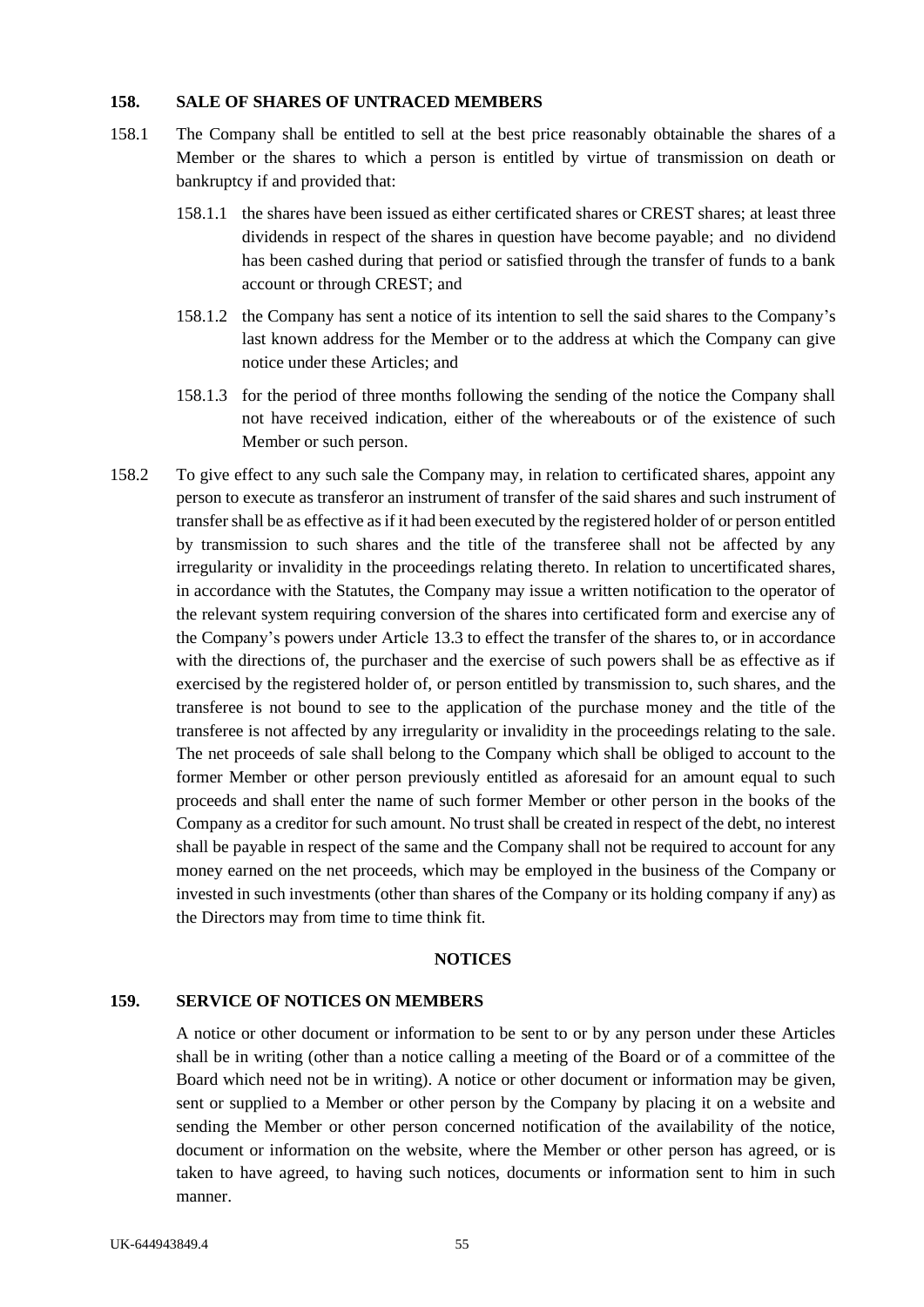### **160. NOTICES TO JOINT HOLDERS**

All notices directed to be given to the Members shall with respect to any share to which persons are jointly entitled be given to whichever of such persons is named first in the Register, and notice given shall be sufficient notice to all the holders of such share.

## <span id="page-62-0"></span>**161. ADDRESS FOR SERVICE OF NOTICES**

Any Member described in the Register by an address not within the United Kingdom who shall from time to time give the Company an address within the United Kingdom (or an electronic address) at which notices may be served upon him shall be entitled to have notices served upon him at such address, but otherwise no such Member shall be entitled to receive any notice from the Company.

## **162. SERVICE OF NOTICES ON COMPANY**

Any summons, notice, order or other document required to be sent to or served upon the Company or upon any officer of the Company may be sent or served by leaving the same or sending it through the post in a prepaid registered letter addressed to the Company or to such officer, at the Office.

## **163. DATE OF SERVICE**

- 163.1 Any notice, document or other information:
	- 163.1.1 if sent by the Company by post or other delivery service shall be deemed to have been received on the day (whether or not it is a working day) following the day (whether or not it was a working day) on which it was put in the post or given to the delivery agent and, in proving that it was duly sent, it shall be sufficient to prove that the notice, document or information was properly addressed, prepaid and put in the post or duly given to the delivery agent;
	- 163.1.2 if sent by the Company by electronic means in accordance with the Statutes shall be deemed to have been received on the same day that it was sent, and proof that it was sent in accordance with guidance issued by the Chartered Governance Institute shall be conclusive evidence that it was sent;
	- 163.1.3 if made available on a website in accordance with the Statutes shall be deemed to have been received when notification of its availability on the website is deemed to have been received or, if later, when it is first made available on the website;
	- 163.1.4 not sent by post or other delivery service but delivered personally or left by the Company at the address for that Member on the Register shall be deemed to have been received on the day (whether or not it was a working day) and at the time it was so left;
	- 163.1.5 sent or delivered by a relevant system shall be deemed to have been received when the Company (or a sponsoring system-participant acting on its behalf) sends the issuer instructions relating to the notice, document or information;
	- 163.1.6 sent or supplied by the Company by any other means agreed by the Member concerned shall be deemed to have been received when the Company has duly performed the action it has agreed to take for that purpose; and
	- 163.1.7 to be given by the Company by advertisement shall be deemed to have been received on the day on which the advertisement appears.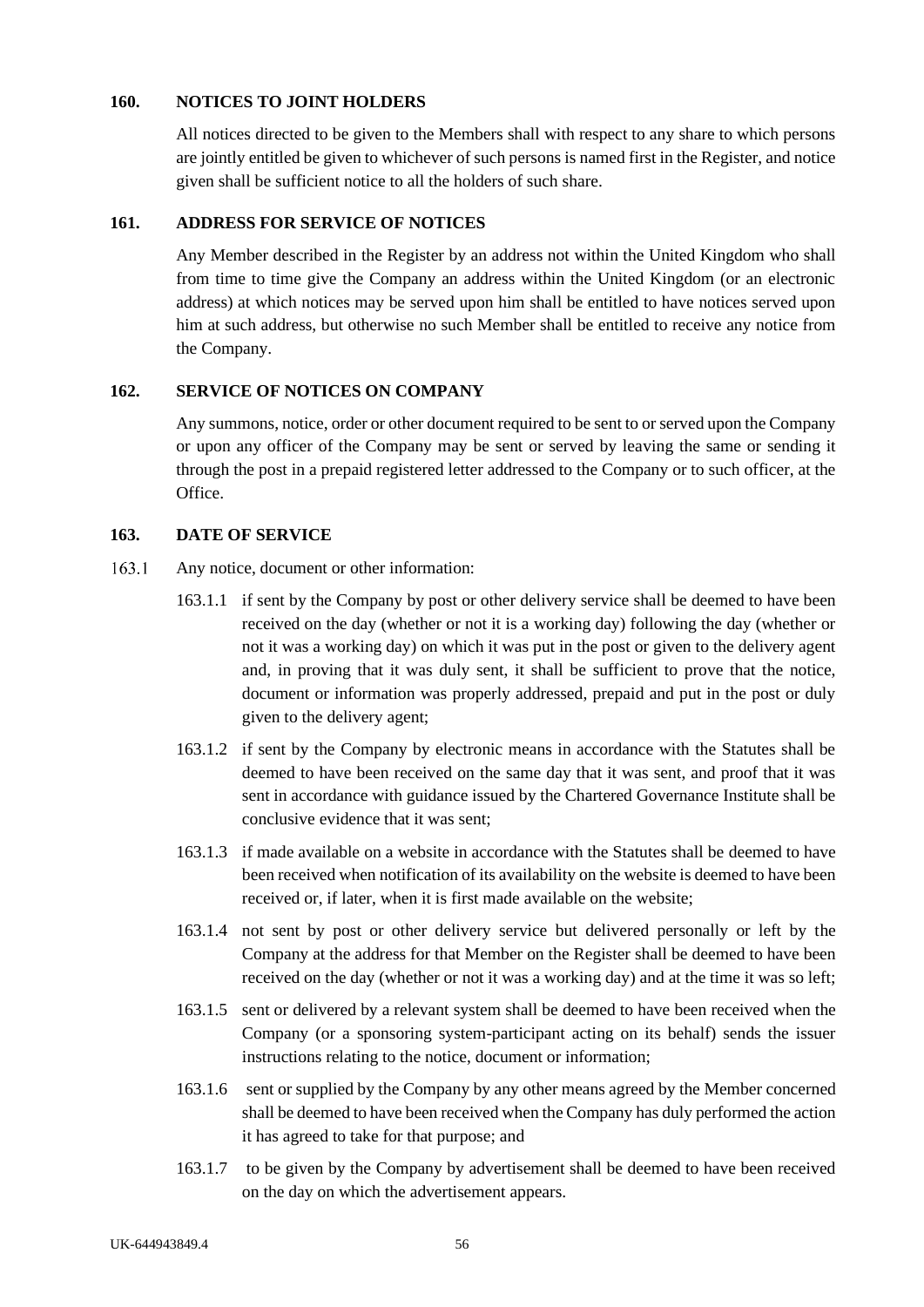## **164. A MEMBER PRESENT AT A MEETING SHALL BE DEEMED TO HAVE RECEIVED DUE NOTICE**

Any Member present, either personally or by proxy, at any general meeting of the Company or of the holders of any class of shares in the Company shall for all purposes be deemed to have received due notice of such meeting and, where requisite, of the purposes for which such meeting was called.

#### **165. NOTICES TO DEAD OR BANKRUPT MEMBERS**

Any notice or document delivered or sent by post to or left at the registered address of any Member in pursuance of these Articles shall, notwithstanding that such Member be then dead or bankrupt, and whether or not the Company have notice of his death or bankruptcy, be deemed to have been duly served in respect of any share registered in the name of such Member as sole or joint holder, unless his name shall, at the time of the service of the notice or document, have been removed from the Register as the holder of the share and such service shall for all purposes be deemed a sufficient service of such notice or document on all persons interested (whether jointly with or as claiming through or under him) in the share.

# <span id="page-63-0"></span>**166. PUBLICATION OF NOTICES IN NEWSPAPERS IN THE EVENT OF A POSTAL STRIKE**

Subject to the Companies Act, if by reason of the suspension or curtailment of postal services in the United Kingdom, the Company is unable effectively to convene a general meeting, the Board may, if it thinks fit and as an alternative to any other method of service permitted by these Articles, send notice of the meeting to Members affected by the suspension or curtailment by a notice advertised in at least two United Kingdom national daily newspapers and such notice or other document or information shall be deemed to have been duly received by affected Members who are entitled to receive it at 12 noon on the day when the advertisement appears, or at 12 noon on the last of the days when they appear. In any such case the Company shall send confirmatory copies of the notice or other document or information by post or by electronic means, as appropriate, to such affected Members if at least five days prior to the meeting, or any other appropriate date in connection with the document or information, the posting of notices or other documents or information again becomes practicable.

#### **WINDING UP**

### **167. WINDING UP**

If the Company shall be wound up (whether the liquidation is altogether voluntary, under supervision or by the Court) the Liquidator may, with the authority of a special resolution and subject to any provision sanctioned in accordance with Section 247 (without prejudice to Section 187 of the Insolvency Act 1986), divide among the Members in specie the whole or any part of the assets of the Company and whether or not the assets shall consist of property of one kind or shall consist of properties of different kinds and may for such purposes set such value as he deems fair upon any one or more class or classes of property and may determine how such division shall be carried out as between the Members or different classes of Members. The Liquidator may, with the like authority, vest any part of the assets in trustees upon such trusts for the benefit of Members as the Liquidator, with the like authority, shall think fit and the liquidation of the Company may be closed and the Company dissolved, but so that no Member shall be compelled to accept any shares in respect of which there is a liability. Without prejudice to Section 187 of the Insolvency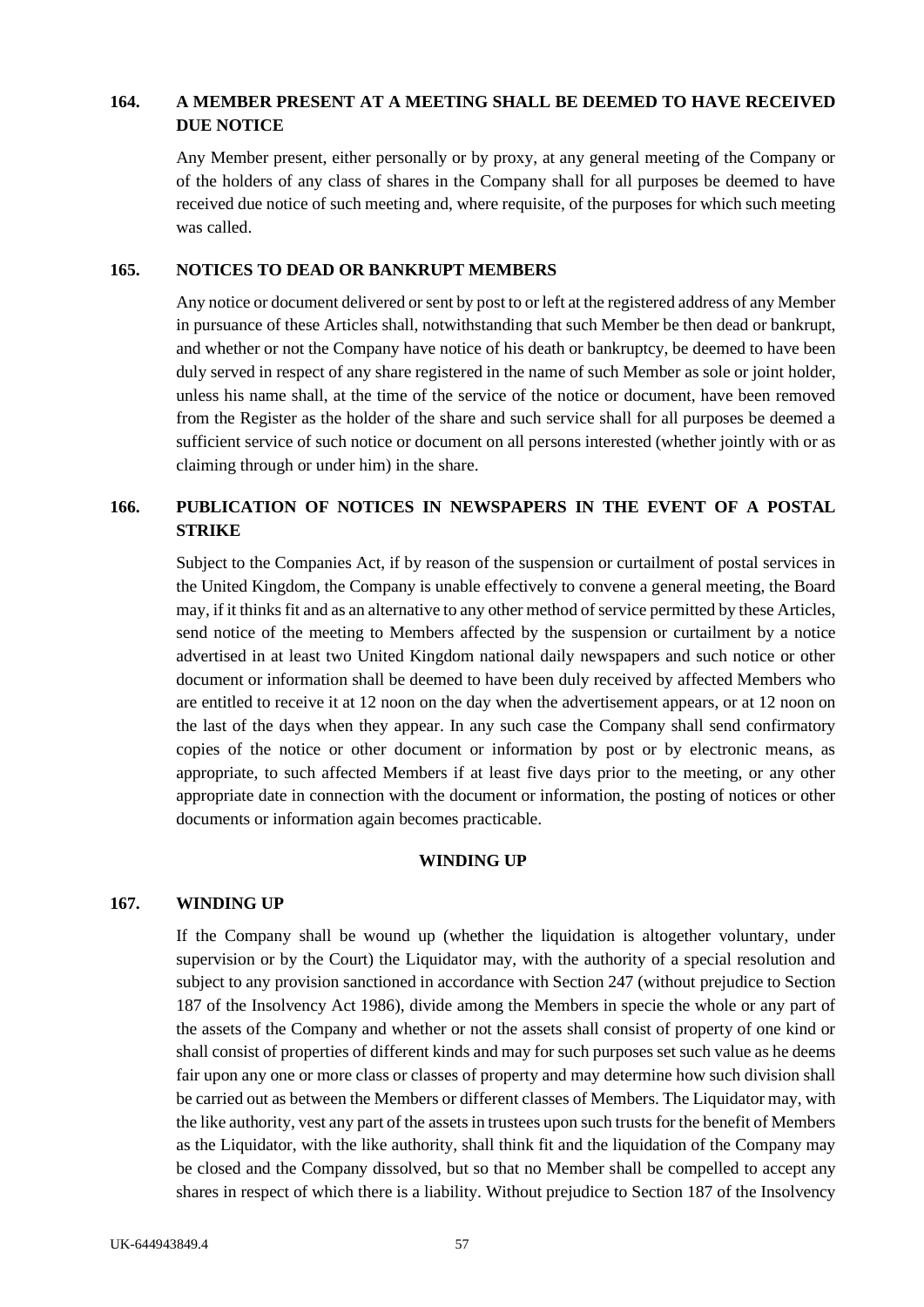Act 1986, the Liquidator may make any provision referred to in and sanctioned in accordance with Section 247.

## **INDEMNITY**

## **168. INDEMNIFICATION OF DIRECTORS AND OTHER OFFICERS**

- 168.1 Subject to the provisions of, and so far as may be permitted by, the Companies Act, every Director, Auditor, Secretary or other officer of the Company, or director of any associated company shall be entitled to be indemnified by the Company against all costs, charges, losses, expenses and liabilities incurred by him in the execution and discharge of his duties or in relation thereto including any liability incurred by him in defending any proceedings, civil or criminal, which relate to anything done or omitted or alleged to have been done or omitted by him as an officer or employee of the Company and in which judgment is given in his favour, or the proceedings otherwise disposed of without any finding or admission of any material breach of duty on his part, or in which he is acquitted or in connection with any application under any statute for relief from liability in respect of any such act or omission in which relief is granted by the Court.
- 168.2 Subject to the provisions of, and so far as may be permitted by, the Statutes, the Company may indemnify to any extent any person who is or was a director of an associated company that is a trustee of an occupational pension scheme, directly or indirectly (including by funding any expenditure incurred or to be incurred by him) against any liability incurred by him in connection with the company's activities as trustee of an occupational pension scheme.
- 168.3 Subject to the provisions of and so far as may be permitted by the Statutes, the Company shall be entitled to purchase and maintain for any such Director, Auditor, Secretary or other officer, or director of any associated company insurance against any liability which by virtue of any rule of law would otherwise attach to him in respect of any negligence, default, breach of duty or breach of trust in relation to the Company.

## **REAL ESTATE INVESTMENT TRUST**

### <span id="page-64-0"></span>**169. CARDINAL PRINCIPLE**

- 169.1 It is a cardinal principle that, for so long as the Company is the principal company in a real estate investment trust ("**REIT**") for the purposes of Part 12 of the CTA 2010, as such Part may be modified, supplemented or replaced from time to time, no member of the Group should be liable to pay tax under section 551 of the CTA 2010 (as such section may be modified, supplemented or replaced from time to time) on or in connection with the making of a Distribution.
- 169.2 These Articles 169 to 175 (inclusive) support such cardinal principle by, among other things, imposing restrictions and obligations on the shareholders of the Company and, indirectly, certain other Persons who may have an interest in the Company, and shall be construed accordingly so as to give effect to such cardinal principle.

## **170. DEFINITIONS AND INTERPRETATION**

170.1 For the purposes of Articles 169 to 175, the following words and expressions shall bear the following meanings:

"**Business Day**" means a day (not being a Saturday or Sunday) on which banks are normally open for business in London;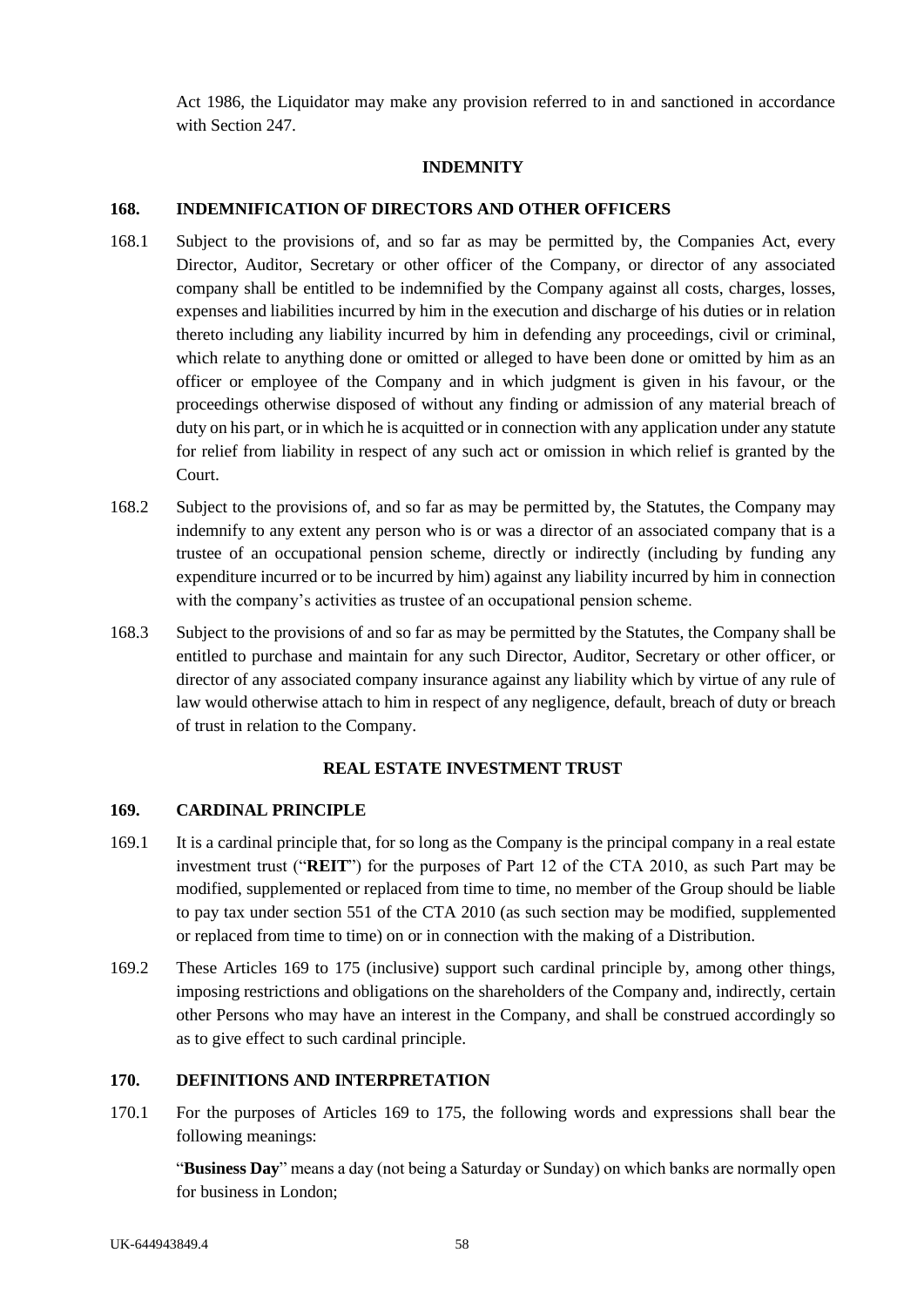**"CTA 2010"** means the Corporation Tax Act 2010, as modified, supplemented or replaced from time to time;

"**Distribution**" means any dividend or other distribution on or in respect of the shares of the Company (Distribution being construed in accordance with Part 23 of the CTA 2010) and references to a Distribution being paid include a distribution not involving a cash payment being made;

"**Distribution Transfer**" means a disposal or transfer (however effected) by a Person of his rights to a Distribution from the Company such that he is not beneficially entitled (directly or indirectly) to such a Distribution and no Person who is so entitled subsequent to such disposal or transfer (whether the immediate transferee or not) is (whether as a result of the transfer or not) a Substantial Shareholder;

"**Distribution Transfer Certificate**" means a certificate in such form as the Directors may specify from time to time to the effect that the relevant Person has made a Distribution Transfer, which certificate may be required by the Directors to satisfy them that a Substantial Shareholder is not beneficially entitled (directly or indirectly) to a Distribution;

"**Excess Charge**" means, in relation to a Distribution which is paid or payable to a Person, all tax or other amounts which the Directors consider may become payable by the Company or any other member of the Group under section 551 of the CTA 2010 (as such section may be modified, supplemented or replaced from time to time) and any interest, penalties, fines or surcharge attributable to such tax as a result of such Distribution being paid to or in respect of that Person;

"**Group**" means the Company and the other companies in its group for the purposes of section 606 of the CTA 2010 (as such section may be modified, supplemented or replaced from time to time);

"**HMRC**" means HM Revenue & Customs;

"**interest in the Company**" includes, without limitation, an interest in a Distribution made or to be made by the Company;

"Person" includes a body of Persons, corporate or unincorporated, wherever domiciled;

"**Relevant Registered Shareholder**" means a shareholder who holds all or some of the shares in the Company that comprise a Substantial Shareholding (whether or not that shareholder is a Substantial Shareholder);

"**Reporting Obligation**" means any obligation from time to time of the Company to provide information or reports to HMRC as a result of or in connection with the Company's status as a REIT or the principal company in a group UK REIT;

"**Substantial Shareholder**" means any person whose interest in the Company, whether legal or beneficial, direct or indirect, may cause any member of the Group to be liable to pay tax under section 551 of the CTA 2010 (as such section may be modified, supplemented or replaced from time to time) on or in connection with the making of a Distribution to or in respect of such Person including, at the date of adoption of this Article, any holder of excessive rights as defined in section 553 of the CTA 2010; and

"**Substantial Shareholding**" means the shares in the Company in relation to which or by virtue of which (in whole or in part) a Person is a Substantial Shareholder;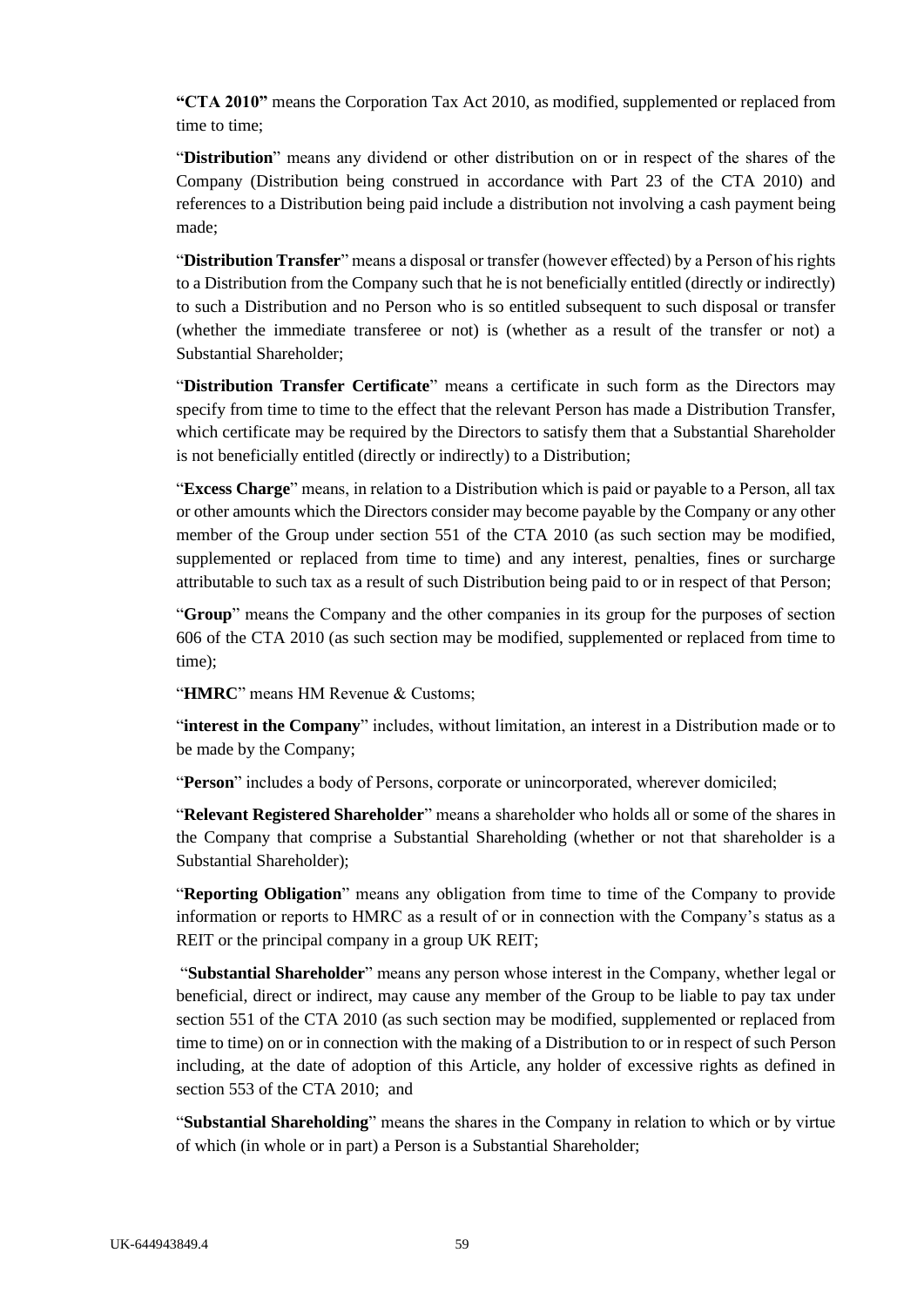- 170.2 Where under these Articles any certificate or declaration may be or is required to be provided by any Person (including, without limitation, a Distribution Transfer Certificate), such certificate or declaration may be required by the Directors (without limitation):
	- (a) to be addressed to the Company, the Directors or such other Persons as the Directors may determine (including HMRC);
	- (b) to include such information as the Directors consider is required for the Company to comply with any Reporting Obligation;
	- (c) to contain such legally binding representations and obligations as the Directors may determine;
	- (d) to include an undertaking to notify the Company if the information in the certificate or declaration becomes incorrect, including prior to such change;
	- (e) to be copied or provided to such Persons as the Directors may determine (including HMRC); and
	- (f) to be executed in such form (including as a deed or deed poll) as the Directors may determine.
- 170.3 This Article shall apply notwithstanding any provisions to the contrary in any other Article (including, without limitation, Articles [137](#page-54-0) to [146](#page-56-0) (Dividends)).

## **171. NOTIFICATION OF SUBSTANTIAL SHAREHOLDER AND OTHER STATUS**

- 171.1 Each shareholder and any other relevant Person shall serve notice in writing on the Company at the Registered Office on:
	- (a) the shareholder or Person becoming a Substantial Shareholder or him being a Substantial Shareholder on the date this Article comes into effect (together with the percentage of voting rights, share capital or dividends he controls or is beneficially entitled to, details of the identity of the shareholder(s) who hold(s) the relevant Substantial Shareholding and such other information, certificates or declarations as the Directors may require from time to time);
	- (b) the shareholder or Person becoming a Relevant Registered Shareholder or being a Relevant Registered Shareholder on the date this Article comes into effect (together with such details of the relevant Substantial Shareholder and such other information, certificates or declarations as the Directors may require from time to time); and
	- (c) any change to the particulars contained in any such notice, including on the relevant Person ceasing to be a Substantial Shareholder or a Relevant Registered Shareholder.

Any such notice shall be delivered by the end of the second Business Day after the day on which the Person becomes a Substantial Shareholder or a Relevant Registered Shareholder (or the date this Article comes into effect, as the case may be) or the change in relevant particulars or within such shorter or longer period as the Directors may specify from time to time.

<span id="page-66-0"></span>171.2 The Directors may at any time give notice in writing to any Person requiring him, within such period as may be specified in the notice (being seven days from the date of service of the notice or such shorter or longer period as the Directors may specify in the notice), to deliver to the Company at the Registered Office such information, certificates and declarations as the Directors may require to establish whether or not he is a Substantial Shareholder or a Relevant Registered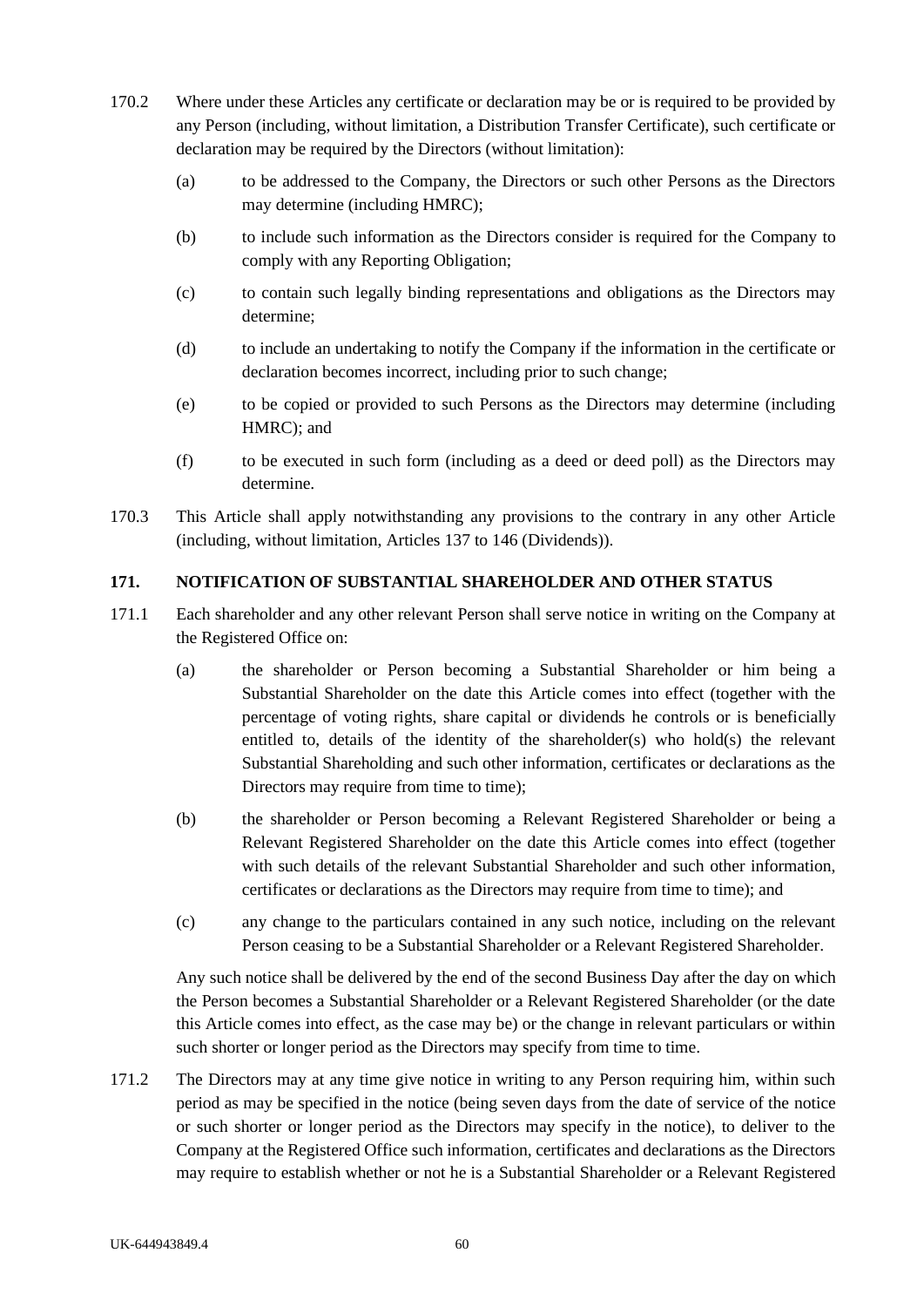Shareholder or to comply with any Reporting Obligation. Each such Person shall deliver such information, certificates and declarations within the period specified in such notice.

## **172. DISTRIBUTIONS IN RESPECT OF SUBSTANTIAL SHAREHOLDINGS**

- <span id="page-67-2"></span>172.1 In respect of any Distribution, the Directors may, if the Directors determine that the condition set out in Article [172.2](#page-67-0) is satisfied in relation to any shares in the Company, withhold payment of such Distribution on or in respect of such shares. Any Distribution so withheld shall be paid as provided in Articl[e 172.3](#page-67-1) and until such payment the Persons who would otherwise be entitled to the Distribution shall have no right to the Distribution or its payment.
- <span id="page-67-0"></span>172.2 The condition referred to in Article [172.1](#page-67-2) is that, in relation to any shares in the Company and any Distribution to be paid or made on and in respect of such shares:
	- (a) the Directors believe that such shares comprise all or part of a Substantial Shareholding of a Substantial Shareholder;
	- (b) the Directors are not satisfied that such Substantial Shareholder would not be beneficially entitled to the Distribution if it was paid; and
	- (c) the Directors are not satisfied that no member of the Group will be liable to an Excess Charge on, or in connection with, the making of the Distribution to, or in respect of, the Substantial Shareholder

and, for the avoidance of doubt, if the shares comprise all or part of a Substantial Shareholding in respect of more than one Substantial Shareholder this condition is not satisfied unless it is satisfied in respect of all such Substantial Shareholders.

- <span id="page-67-1"></span>172.3 If a Distribution has been withheld on or in respect of any shares in the Company in accordance with Article [172.1,](#page-67-2) it shall be paid as follows:
	- (a) if it is established to the satisfaction of the Directors that the condition in Article [172.2](#page-67-0) is not or is no longer satisfied in relation to such shares, in which case the whole amount of the Distribution withheld shall be paid; and
	- (b) if the Directors are satisfied that sufficient interests in all or some of the shares concerned have been transferred to a third party so that such transferred shares no longer form part of the Substantial Shareholding, in which case the Distribution attributable to such shares shall be paid (provided the Directors are satisfied that following such transfer such shares concerned do not form part of a Substantial Shareholding); and
	- (c) if the Directors are satisfied that as a result of a transfer of interests in shares referred to in (b) above the remaining shares no longer form part of a Substantial Shareholding, in which case the Distribution attributable to such shares shall be paid.

In this Article [172.3,](#page-67-1) references to the "transfer" of a share include the disposal (by any means) of beneficial ownership of, control of voting rights in respect of and beneficial entitlement to dividends in respect of, that share.

172.4 A Substantial Shareholder may satisfy the Directors that the Substantial Shareholder is not beneficially entitled to a Distribution by providing a Distribution Transfer Certificate. The Directors shall be entitled to (but shall not be bound to) accept a Distribution Transfer Certificate as evidence of the matters therein stated and the Directors shall be entitled to require such other information, certifications or declarations as they think fit.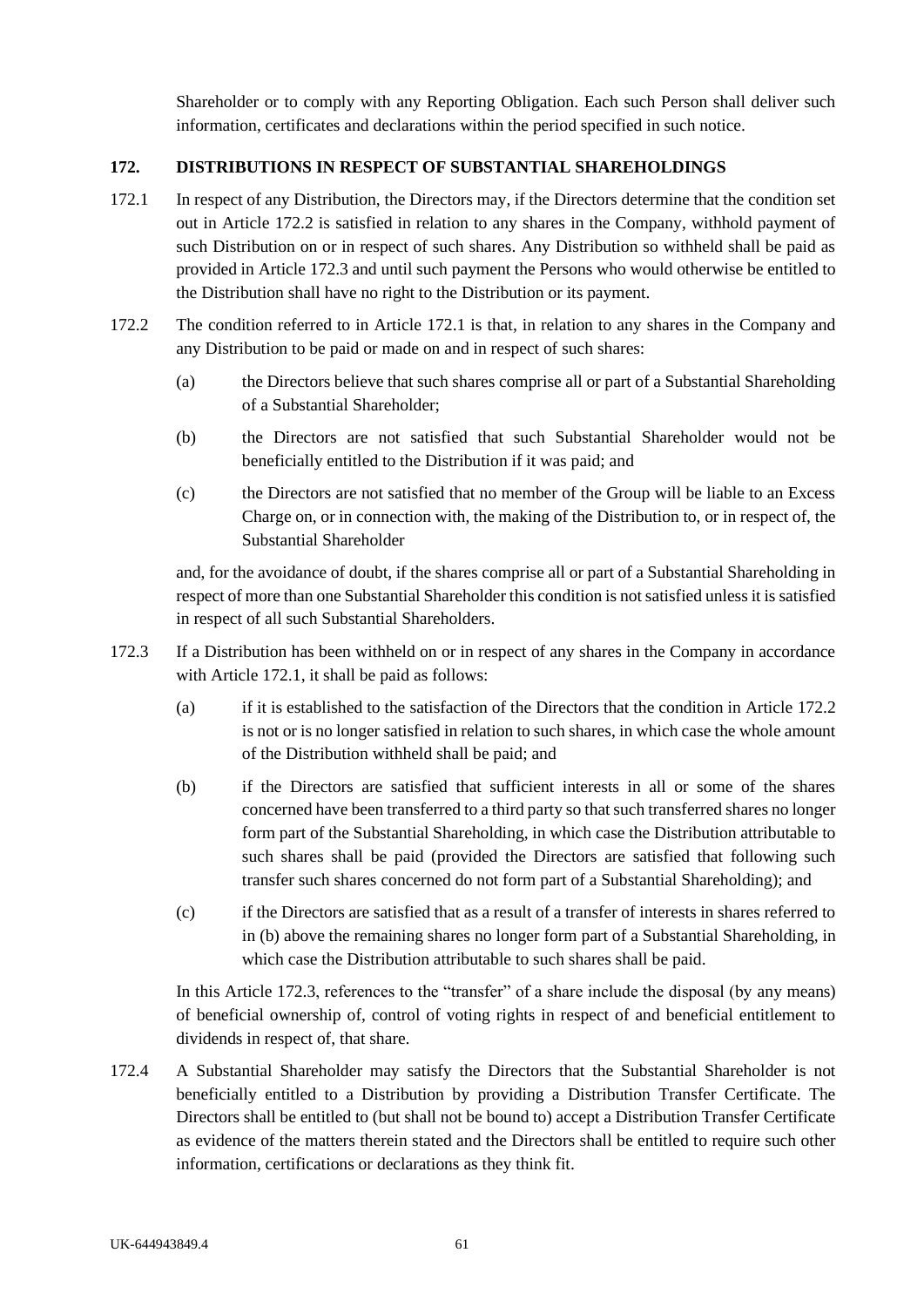- <span id="page-68-0"></span>172.5 The Directors may withhold payment of a Distribution on or in respect of any shares in the Company if any notice given by the Directors pursuant to Article [171.2](#page-66-0) in relation to such shares shall not have been complied with to the satisfaction of the Directors within the period specified in such notice. Any Distribution so withheld will be paid when the notice is complied with to the satisfaction of the Directors unless the Directors withhold payment pursuant to Article [172.1](#page-67-2) and until such payment the Persons who would otherwise be entitled to the Distribution shall have no right to the Distribution or its payment.
- 172.6 If the Directors decide that payment of a Distribution should be withheld under Articles [172.1](#page-67-2) or [172.5,](#page-68-0) they shall within five Business Days give notice in writing of that decision to the Relevant Registered Shareholder.
- <span id="page-68-3"></span>172.7 If any Distribution shall be paid on a Substantial Shareholding and an Excess Charge becomes payable, the Substantial Shareholder shall pay the amount of such Excess Charge together with all fees, costs, expenses, taxes and other liabilities incurred by the Company in connection with the recovery of such amount to the Company on demand by the Company, provided that if any sum paid or payable by a Substantial Shareholder to the Company under this Article 172.7 is or will be chargeable to tax in the hands of the Company, the Substantial Shareholder shall be obliged to pay such sum as will ensure that, after payment of any such tax, there shall be left an amount in the hands of the Company equal to the original sum payable . Without prejudice to the right of the Company to claim such amount from the Substantial Shareholder, such recovery may be made out of the proceeds of any disposal pursuant to Article [174.2](#page-69-0) or out of any subsequent Distribution in respect of the shares to such Person or to the shareholders of all shares in relation to or by virtue of which the Directors believe that Person has an interest in the Company (whether that Person is at that time a Substantial Shareholder or not).

## **173. DISTRIBUTION TRUST**

- <span id="page-68-2"></span>173.1 If a Distribution is paid on or in respect of a Substantial Shareholding (except where the Distribution is paid in circumstances where the Substantial Shareholder is not beneficially entitled to the Distribution), the Distribution and any income arising from it shall be held by the payee or other recipient to whom the Distribution is transferred by the payee on trust absolutely for the Persons nominated by the relevant Substantial Shareholder under Article [173.2](#page-68-1) in such proportions as the relevant Substantial Shareholder shall in the nomination direct or, subject to and in default of such nomination being validly made within 12 years after the date the Distribution is made, for the Company as may be nominated by the Directors from time to time.
- <span id="page-68-1"></span>173.2 The relevant Substantial Shareholder of shares of the Company in respect of which a Distribution is paid shall be entitled to nominate in writing any two or more Persons (not being Substantial Shareholders) to be the beneficiaries of the trust on which the Distribution is held under Article [173.1](#page-68-2) and the Substantial Shareholder may in any such nomination state the proportions in which the Distribution is to be held on trust for the nominated Persons, failing which the Distribution shall be held on trust for the nominated Persons in equal proportions. No Person may be nominated under Articles 169 to [175](#page-70-0) (inclusive) who is or would, on becoming a beneficiary in accordance with the nomination, become a Substantial Shareholder. If the Substantial Shareholder making the nomination is not by virtue of Article [173.1](#page-68-2) the trustee of the trust, the nomination shall not take effect until it is delivered to the Person who is the trustee.
- 173.3 Any income arising from a Distribution which is held on trust under Article [173.1](#page-68-2) shall until the earlier of (i) the making of a valid nomination under Articl[e 173.2](#page-68-1) and (ii) the expiry of the period of 12 years from the date when the Distribution is paid be accumulated as an accretion to the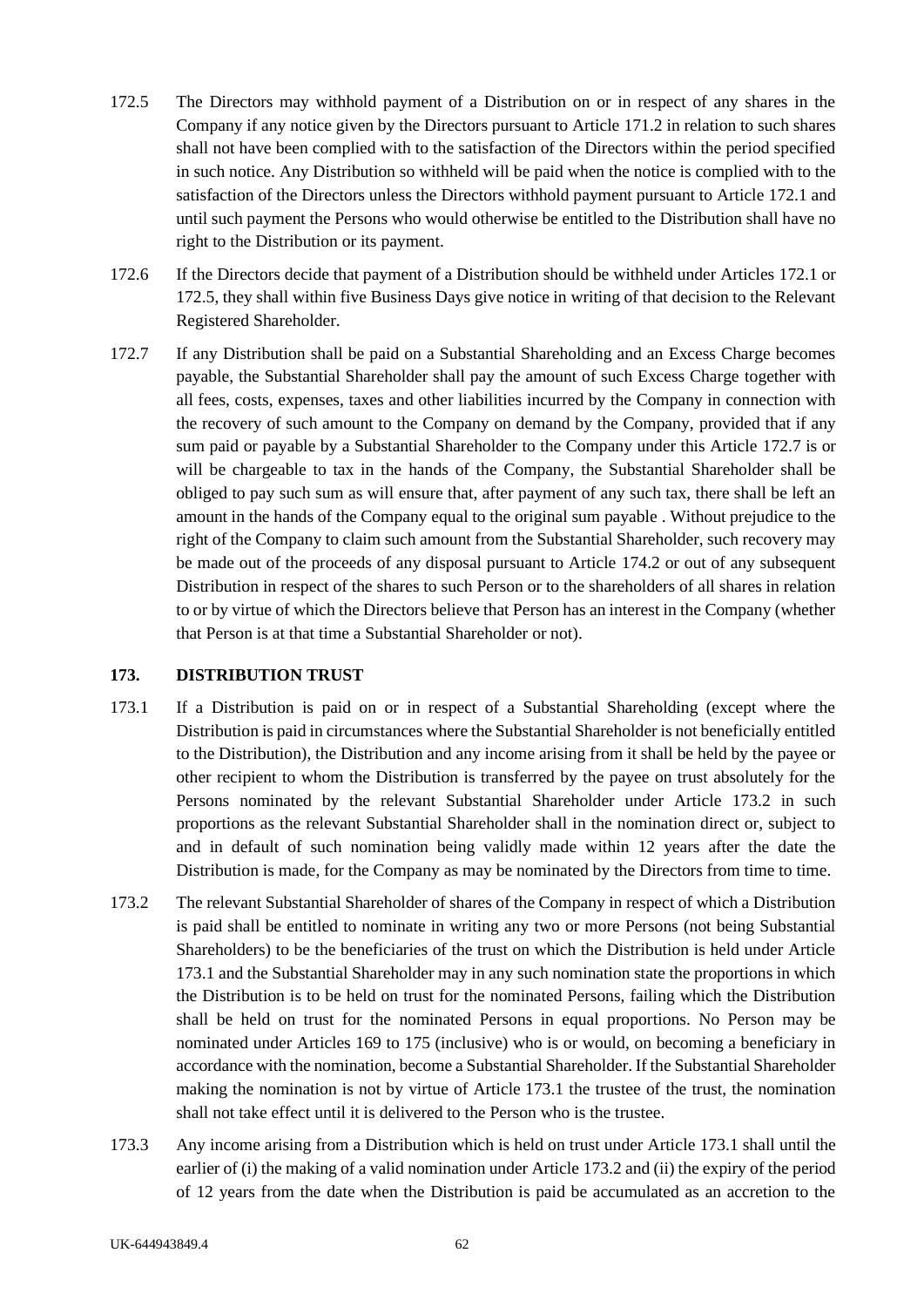Distribution. Income shall be treated as arising when payable, so that no apportionment shall take place.

- 173.4 No Person who by virtue of Article [173.1](#page-68-2) holds a Distribution on trust shall be under any obligation to invest the Distribution or to deposit it in an interest-bearing account.
- 173.5 No Person who by virtue of Article [173.1](#page-68-2) holds a Distribution on trust shall be liable for any breach of trust unless due to his own wilful fraud or wrongdoing or, in the case of an incorporated Person, the fraud or wilful wrongdoing of its directors, officers or employees.

## **174. OBLIGATION TO DISPOSE**

- 174.1 If at any time, the Directors believe that:
	- (a) in respect of any Distribution declared or announced, the condition set out in Article [172.2](#page-67-0) is satisfied in respect of any shares in the Company in relation to that Distribution;
	- (b) a notice given by the Directors pursuant to Article [171.2](#page-66-0) in relation to any shares in the Company has not been complied with to the satisfaction of the Directors within the period specified in such notice; or
	- (c) any information, certificate or declaration provided by a Person in relation to any shares in the Company for the purposes of the preceding provisions of Articles 169 to 175 (inclusive) was materially inaccurate or misleading,

the Directors may give notice in writing (a "**Disposal Notice**") to any Persons they believe are Relevant Registered Shareholders in respect of the relevant shares requiring such Relevant Registered Shareholders within 21 days of the date of service of the notice (or such longer or shorter time as the Directors consider to be appropriate in the circumstances) to dispose of such number of shares the Directors may in such notice specify or to take such other steps as will cause the condition set out in Article [172.2](#page-67-0) no longer to be satisfied. The Directors may, if they think fit, withdraw a Disposal Notice.

- <span id="page-69-0"></span>174.2 If:
	- (a) the requirements of a Disposal Notice are not complied with to the satisfaction of the Directors within the period specified in the relevant notice and the relevant Disposal Notice is not withdrawn; or
	- (b) a Distribution is paid on a Substantial Shareholding and an Excess Charge becomes payable;

the Directors may arrange for the Company to sell all or some of the shares to which the Disposal Notice relates or, as the case may be, that form part of the Substantial Shareholding concerned. For this purpose, the Directors may make such arrangements as they deem appropriate. In particular, without limitation, they may authorise any officer or employee of the Company to execute any transfer or other document on behalf of the holder or holders of the relevant share and, in the case of a share in uncertificated form, may make such arrangements as they think fit on behalf of the relevant holder or holders to transfer title to the relevant share through a relevant system.

174.3 Any sale pursuant to Article 176.2 above shall be at the price which the Directors consider is the best price reasonably obtainable and the Directors shall not be liable to the holder or holders of the relevant share for any alleged deficiency in the amount of the sale proceeds or any other matter relating to the sale.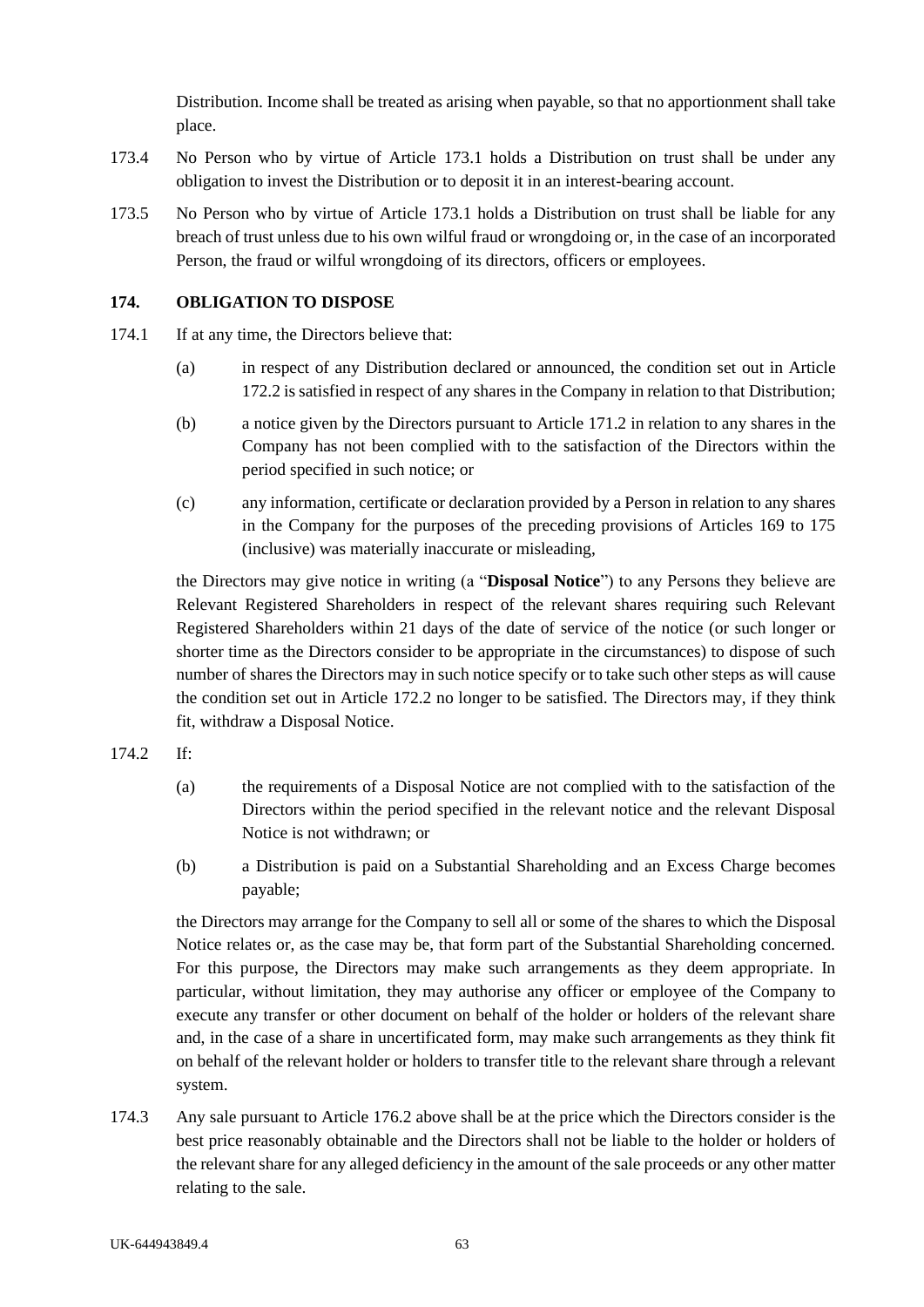- 174.4 The net proceeds of the sale of any share under Article [174.2](#page-69-0) (less any amount to be retained pursuant to Article [172.7](#page-68-3) and the expenses of sale) shall be paid over by the Company to the former holder or holders of the relevant share upon surrender of any certificate or other evidence of title relating to it, without interest. The receipt of the Company shall be a good discharge for the purchase money.
- 174.5 The title of any transferee of shares shall not be affected by an irregularity or invalidity of any actions purportedly taken pursuant to Articles [169](#page-64-0) to [175](#page-70-0) (inclusive).

### <span id="page-70-0"></span>**175. GENERAL**

- 175.1 The Directors shall be entitled to presume without enquiry, unless any Director has reason to believe otherwise, that a Person is not a Substantial Shareholder or a Relevant Registered Shareholder.
- 175.2 The Directors shall not be required to give any reasons for any decision or determination (including any decision or determination not to take action in respect of a particular Person) pursuant to Articles 169 to 175 (inclusive) and any such determination or decision shall be final and binding on all Persons unless and until it is revoked or changed by the Directors. Any disposal or transfer made or other thing done by or on behalf of the Board or any Director pursuant to Articles 169 to 175 (inclusive) shall be binding on all Persons and shall not be open to challenge on any ground whatsoever.
- 175.3 Without limiting their liability to the Company, the Directors shall be under no liability to any other Person, and the Company shall be under no liability to any shareholder or any other Person, for identifying or failing to identify any Person as a Substantial Shareholder or a Relevant Registered Shareholder.
- 175.4 The Directors shall not be obliged to serve any notice required under Articles 169 to 175 (inclusive) upon any Person if they do not know either his identity or his address. The absence of service of such a notice in such circumstances or any accidental error in or failure to give any notice to any Person upon whom notice is required to be served under Articles 169 to 175 (inclusive) shall not prevent the implementation of or invalidate any procedure under Articles 169 to 175 (inclusive).
- 175.5 The provisions of Articles [159](#page-61-0) to [166](#page-63-0) shall apply to the service upon any Person of any notice required by this Article. Any notice required by Articles 169 to 175 (inclusive) to be served upon a Person who is not a shareholder or upon a Person who is a shareholder but whose address is not within the United Kingdom and who has failed to supply to the company an address within the United Kingdom pursuant to Article [161,](#page-62-0) shall be deemed validly served if such notice is sent through the post in a pre-paid cover addressed to that Person or shareholder at the address if any, at which the Directors believe him to be resident or carrying on business or, in the case of a holder of depository receipts or similar securities, to the address, if any, in the register of holders of the relevant securities. Service shall, in such a case be deemed to be effected on the day of posting and it shall be sufficient proof of service if that notice was properly addressed, stamped and posted.
- 175.6 Any notice required or permitted to be given pursuant to Articles [169](#page-64-0) to [1755](#page-70-0) (inclusive) may relate to more than one share and shall specify the share or shares to which it relates.
- 175.7 The Directors may require from time to time any Person who is or claims to be a Person to whom a Distribution may be paid without deduction of tax under Regulation 7 of the Real Estate